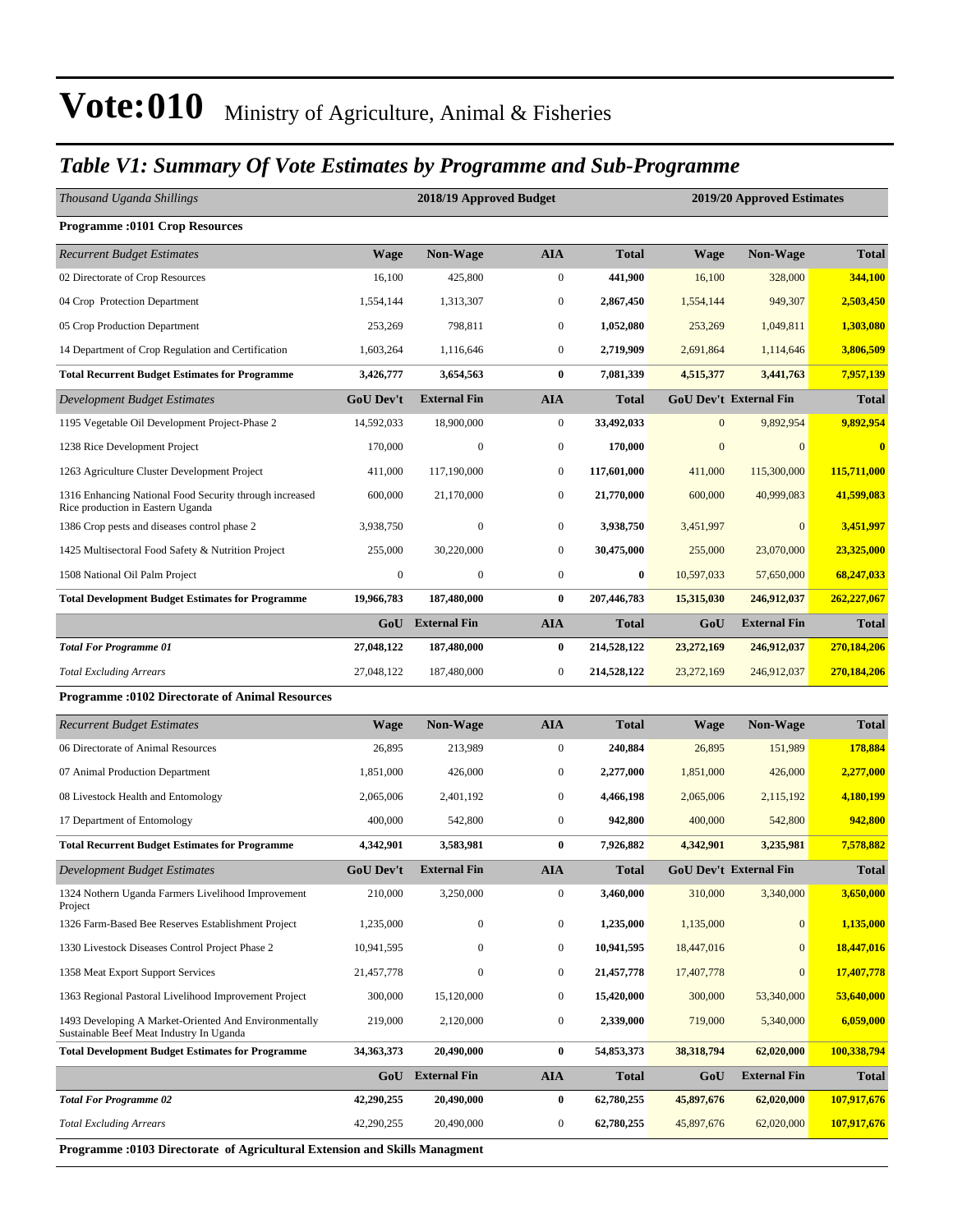| <b>Recurrent Budget Estimates</b>                                                                                             | <b>Wage</b>      | <b>Non-Wage</b>         | <b>AIA</b>       | <b>Total</b> | <b>Wage</b> | <b>Non-Wage</b>               | <b>Total</b> |
|-------------------------------------------------------------------------------------------------------------------------------|------------------|-------------------------|------------------|--------------|-------------|-------------------------------|--------------|
| 23 Department of Agricultural Extension and Skills<br>Management (DAESM)                                                      | 195,895          | 486,080                 | $\mathbf{0}$     | 681,975      | 195,895     | 599,080                       | 794,975      |
| 24 Department of Agricultural Investment and Enterprise<br>Development (DAIED)                                                | 1,239,268        | 913,682                 | $\boldsymbol{0}$ | 2,152,950    | 1,239,268   | 619,082                       | 1,858,350    |
| 26 Directorate of Agricultural Extension Services                                                                             | 28,000           | 295,000                 | $\mathbf{0}$     | 323,000      | 28,000      | 295,000                       | 323,000      |
| <b>Total Recurrent Budget Estimates for Programme</b>                                                                         | 1,463,163        | 1,694,762               | $\bf{0}$         | 3,157,925    | 1,463,163   | 1,513,162                     | 2,976,325    |
| Development Budget Estimates                                                                                                  | <b>GoU</b> Dev't | <b>External Fin</b>     | <b>AIA</b>       | <b>Total</b> |             | <b>GoU Dev't External Fin</b> | <b>Total</b> |
| 1362 Agro-Economic Impact Deepening in the Albertine<br>Basin                                                                 | 625,000          | $\boldsymbol{0}$        | $\boldsymbol{0}$ | 625,000      | 887,988     | $\mathbf{0}$                  | 887,988      |
| <b>Total Development Budget Estimates for Programme</b>                                                                       | 625,000          | $\bf{0}$                | $\bf{0}$         | 625,000      | 887,988     | $\bf{0}$                      | 887,988      |
|                                                                                                                               |                  | <b>GoU</b> External Fin | <b>AIA</b>       | <b>Total</b> | GoU         | <b>External Fin</b>           | <b>Total</b> |
| <b>Total For Programme 03</b>                                                                                                 | 3,782,925        | $\bf{0}$                | $\bf{0}$         | 3,782,925    | 3,864,313   | $\bf{0}$                      | 3,864,313    |
| <b>Total Excluding Arrears</b>                                                                                                | 3,782,925        | $\boldsymbol{0}$        | $\mathbf{0}$     | 3,782,925    | 3,864,313   | $\mathbf{0}$                  | 3,864,313    |
| <b>Programme: 0104 Fisheries Resources</b>                                                                                    |                  |                         |                  |              |             |                               |              |
| <b>Recurrent Budget Estimates</b>                                                                                             | <b>Wage</b>      | <b>Non-Wage</b>         | <b>AIA</b>       | <b>Total</b> | Wage        | <b>Non-Wage</b>               | <b>Total</b> |
| 09 Fisheries Resources Department                                                                                             | 200,000          | 738,334                 | $\boldsymbol{0}$ | 938,334      | 200,000     | 412,334                       | 612,334      |
| 16 Directorate of Fisheries Resources                                                                                         | 30,000           | 255,000                 | $\mathbf{0}$     | 285,000      | 30,000      | 154,000                       | 184,000      |
| 18 Department of Aquaculture Management and<br>Development                                                                    | 170,000          | 1,617,540               | $\mathbf{0}$     | 1,787,540    | 170,000     | 1,408,540                     | 1,578,540    |
| 19 Department of Fisheries Control, Regulation and Quality<br>Assurance                                                       | 225,646          | 1,441,384               | $\mathbf{0}$     | 1,667,030    | 225,646     | 868,600                       | 1.094.246    |
| <b>Total Recurrent Budget Estimates for Programme</b>                                                                         | 625,646          | 4,052,258               | $\bf{0}$         | 4,677,904    | 625,646     | 2,843,474                     | 3,469,120    |
| Development Budget Estimates                                                                                                  | <b>GoU Dev't</b> | <b>External Fin</b>     | <b>AIA</b>       | <b>Total</b> |             | <b>GoU Dev't External Fin</b> | <b>Total</b> |
| 1365 Support to Sustainable Fisheries Development Project                                                                     | 3,677,000        | $\boldsymbol{0}$        | $\mathbf{0}$     | 3,677,000    | 8,239,088   | $\mathbf{0}$                  | 8,239,088    |
| 1494 Promoting commercial aquaculture in Uganda Project                                                                       | 275,000          | 3,207,569               | $\boldsymbol{0}$ | 3,482,569    | 6,870,000   | 2,460,000                     | 9,330,000    |
| <b>Total Development Budget Estimates for Programme</b>                                                                       | 3,952,000        | 3,207,569               | $\bf{0}$         | 7,159,569    | 15,109,088  | 2,460,000                     | 17,569,088   |
|                                                                                                                               | GoU              | <b>External Fin</b>     | <b>AIA</b>       | <b>Total</b> | GoU         | <b>External Fin</b>           | <b>Total</b> |
| <b>Total For Programme 04</b>                                                                                                 | 8,629,904        | 3,207,569               | $\bf{0}$         | 11,837,473   | 18,578,208  | 2,460,000                     | 21,038,208   |
| <b>Total Excluding Arrears</b>                                                                                                | 8,629,904        | 3,207,569               | $\mathbf{0}$     | 11,837,473   | 18,578,208  | 2,460,000                     | 21,038,208   |
| Programme :0105 Agriculture Infrastructure, Mechanization and Water for Agricultural Production                               |                  |                         |                  |              |             |                               |              |
| <b>Recurrent Budget Estimates</b>                                                                                             | <b>Wage</b>      | <b>Non-Wage</b>         | <b>AIA</b>       | <b>Total</b> | <b>Wage</b> | <b>Non-Wage</b>               | <b>Total</b> |
| 15 Department of Agricultural Infrastructure and Water for<br><b>Agricultural Production</b>                                  | 341,290          | 542,721                 | $\boldsymbol{0}$ | 884,010      | 341,290     | 434,721                       | 776,010      |
| <b>Total Recurrent Budget Estimates for Programme</b>                                                                         | 341,290          | 542,721                 | $\bf{0}$         | 884,010      | 341,290     | 434,721                       | 776,010      |
| <b>Development Budget Estimates</b>                                                                                           | <b>GoU Dev't</b> | <b>External Fin</b>     | <b>AIA</b>       | <b>Total</b> |             | <b>GoU Dev't External Fin</b> | <b>Total</b> |
| 1323 The Project on Irrigation Scheme Development in<br>Central and Eastern Uganda (PISD)-JICA Supported Project              | 818,800          | $\boldsymbol{0}$        | $\boldsymbol{0}$ | 818,800      | 1,818,800   | $\mathbf{0}$                  | 1,818,800    |
| 1357 Improving Access and Use of Agricultural Equipment<br>and Mechanisation through the use of labour Saving<br>Technologies | 27,340,268       | $\boldsymbol{0}$        | $\boldsymbol{0}$ | 27,340,268   | 45,841,200  | $\mathbf{0}$                  | 45,841,200   |
| <b>Total Development Budget Estimates for Programme</b>                                                                       | 28,159,068       | $\bf{0}$                | $\bf{0}$         | 28,159,068   | 47,660,000  | $\bf{0}$                      | 47,660,000   |
|                                                                                                                               | GoU              | <b>External Fin</b>     | <b>AIA</b>       | <b>Total</b> | GoU         | <b>External Fin</b>           | <b>Total</b> |
| <b>Total For Programme 05</b>                                                                                                 | 29,043,078       | $\boldsymbol{0}$        | $\bf{0}$         | 29,043,078   | 48,436,010  | $\bf{0}$                      | 48,436,010   |
| <b>Total Excluding Arrears</b>                                                                                                | 29,043,078       | $\boldsymbol{0}$        | $\boldsymbol{0}$ | 29,043,078   | 48,436,010  | $\mathbf{0}$                  | 48,436,010   |
| Programme : 0149 Policy, Planning and Support Services                                                                        |                  |                         |                  |              |             |                               |              |
| <b>Recurrent Budget Estimates</b>                                                                                             | <b>Wage</b>      | Non-Wage                | <b>AIA</b>       | <b>Total</b> | <b>Wage</b> | <b>Non-Wage</b>               | <b>Total</b> |
|                                                                                                                               |                  |                         |                  |              |             |                               |              |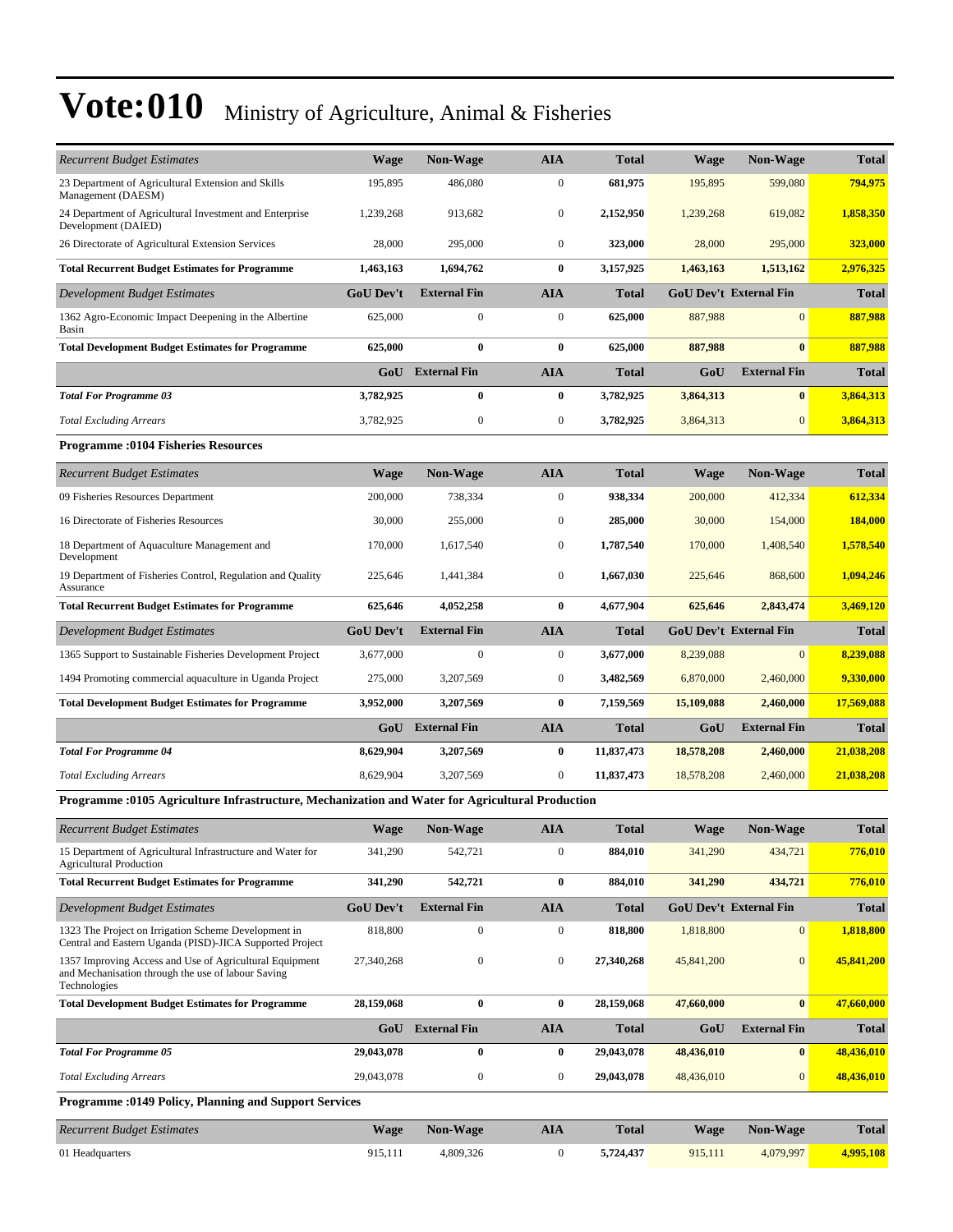| 10 Department of Planning                                                   | 500,000          | 1.193.694           | $\overline{0}$ | 1.693.694    | 500,000       | 871,693                       | 1,371,693    |
|-----------------------------------------------------------------------------|------------------|---------------------|----------------|--------------|---------------|-------------------------------|--------------|
| 13 Internal Audit                                                           | 37,462           | 423,283             | $\mathbf{0}$   | 460,744      | 37,462        | 358,283                       | 395,744      |
| 22 Agricultural Statistical Unit                                            | 200,000          | 460,001             | $\mathbf{0}$   | 660,001      | 200,000       | 375,001                       | 575,001      |
| 25 Human Resource Management Department                                     | 92,000           | 15,858,090          | $\overline{0}$ | 15,950,090   | 92,000        | 15,476,357                    | 15,568,357   |
| <b>Total Recurrent Budget Estimates for Programme</b>                       | 1,744,573        | 22,744,393          | $\bf{0}$       | 24,488,966   | 1,744,573     | 21, 161, 331                  | 22,905,904   |
| <b>Development Budget Estimates</b>                                         | <b>GoU Dev't</b> | <b>External Fin</b> | <b>AIA</b>     | <b>Total</b> |               | <b>GoU Dev't External Fin</b> | <b>Total</b> |
| 0076 Support for Institutional Development                                  | 2,414,137        | $\overline{0}$      | $\overline{0}$ | 2,414,137    | 10,465,750    | $\overline{0}$                | 10,465,750   |
| 1085 MAAIF Coordination/U Growth                                            | 1,344,000        | $\mathbf{0}$        | $\mathbf{0}$   | 1,344,000    | $\Omega$      | $\Omega$                      | $\bf{0}$     |
| 1327 National Farmers Leadership Center (NFLC)                              | 1,300,000        | $\mathbf{0}$        | $\mathbf{0}$   | 1,300,000    | 1,800,000     | $\Omega$                      | 1,800,000    |
| 1328 Support to Agricultural Training Institutions                          | 1,784,000        | $\mathbf{0}$        | $\mathbf{0}$   | 1,784,000    | 1,784,000     | $\mathbf{0}$                  | 1,784,000    |
| 1401 National Food and Agricultural Statistics System<br>(NFASS)            | 1,392,101        | $\mathbf{0}$        | $\mathbf{0}$   | 1,392,101    | 1,392,101     | $\mathbf{0}$                  | 1,392,101    |
| 1411 The COMESA Seed Harmonization Implementation<br>Plan (COMSHIP) Project | 1,694,122        | $\boldsymbol{0}$    | $\mathbf{0}$   | 1,694,122    | 4,144,122     | $\mathbf{0}$                  | 4,144,122    |
| 1444 Agriculture Value Chain Development                                    | 905,000          | $\mathbf{0}$        | $\mathbf{0}$   | 905,000      | 4,245,083     | 21,910,000                    | 26,155,083   |
| <b>Total Development Budget Estimates for Programme</b>                     | 10,833,360       | $\bf{0}$            | $\bf{0}$       | 10,833,360   | 23,831,055    | 21,910,000                    | 45,741,055   |
|                                                                             | GoU              | <b>External Fin</b> | <b>AIA</b>     | <b>Total</b> | GoU           | <b>External Fin</b>           | <b>Total</b> |
| <b>Total For Programme 49</b>                                               | 35,322,326       | $\bf{0}$            | $\bf{0}$       | 35,322,326   | 46,736,959    | 21,910,000                    | 68,646,959   |
| <b>Total Excluding Arrears</b>                                              | 32,240,275       | $\mathbf{0}$        | $\mathbf{0}$   | 32,240,275   | 46, 143, 534  | 21,910,000                    | 68,053,534   |
| <b>Total Vote 010</b>                                                       | 146,116,610      | 211,177,569         | $\bf{0}$       | 357,294,178  | 186,785,336   | 333,302,037                   | 520,087,373  |
| <b>Total Excluding Arrears</b>                                              | 143,034,559      | 211,177,569         | $\overline{0}$ | 354,212,127  | 186, 191, 910 | 333,302,037                   | 519,493,948  |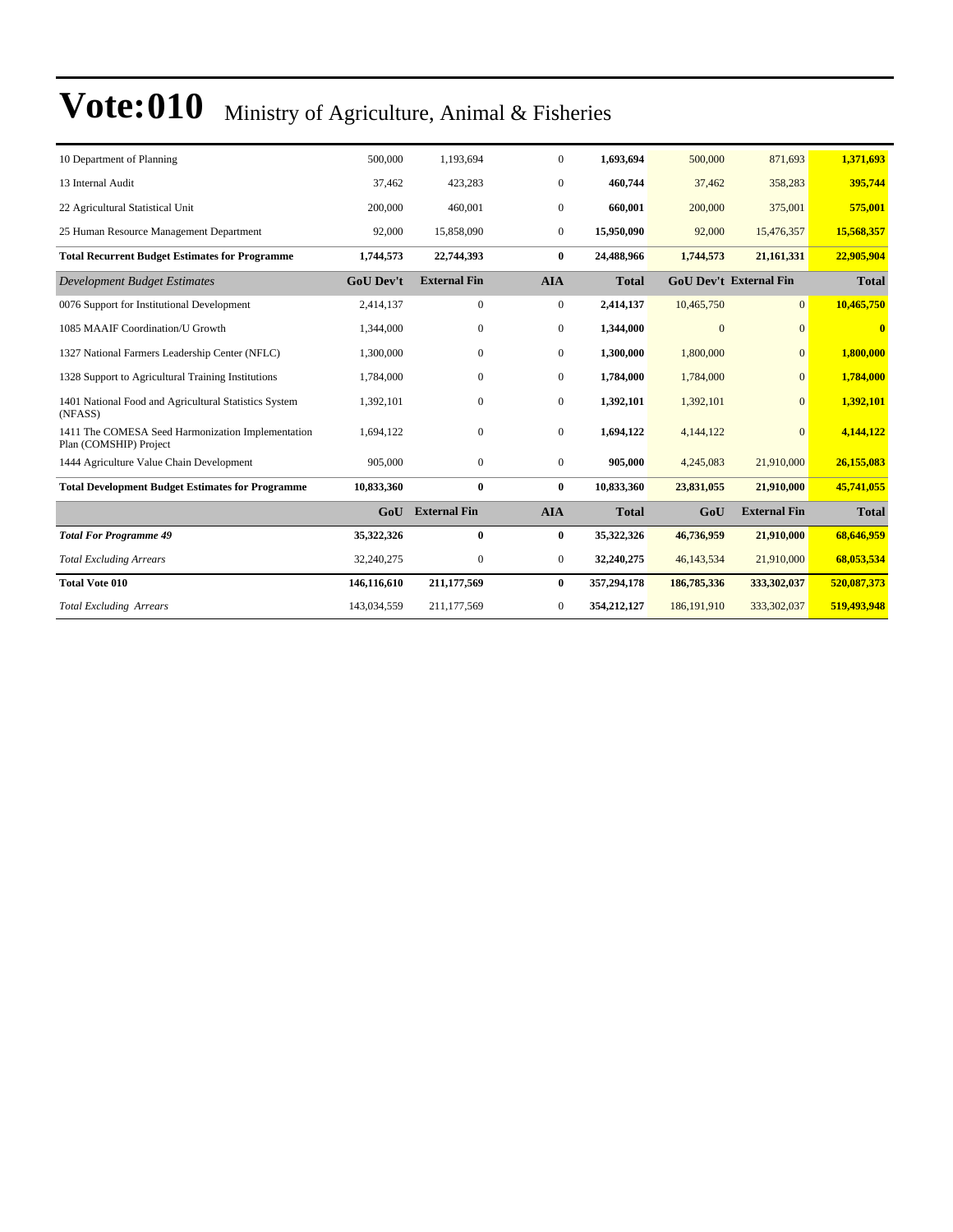### *Table V2: Summary Vote Estimates by Item*

| Thousand Uganda Shillings                                   |            | 2018/19 Approved Budget<br>2019/20Approved Estimates |          |                  |             |                     |              |  |
|-------------------------------------------------------------|------------|------------------------------------------------------|----------|------------------|-------------|---------------------|--------------|--|
|                                                             | GoU        | <b>External Fin</b>                                  | AIA      | Total            | GoU         | <b>External Fin</b> | <b>Total</b> |  |
| <b>Employees, Goods and Services (Outputs Provided)</b>     | 83,219,520 | 148,126,879                                          | $\bf{0}$ | 231,346,399      | 104,473,498 | 180,785,230         | 285,258,728  |  |
| 211101 General Staff Salaries                               | 11,364,349 | $\bf{0}$                                             | $\bf{0}$ | 11,364,349       | 12,452,949  | $\bf{0}$            | 12,452,949   |  |
| 211102 Contract Staff Salaries                              | 2,871,900  | 12,316,144                                           | $\bf{0}$ | 15,188,044       | 3,457,500   | 17,540,912          | 20,998,412   |  |
| 211103 Allowances (Inc. Casuals, Temporary)                 | 7,853,862  | 5,840,000                                            | $\bf{0}$ | 13,693,862       | 8,552,061   | 407,854             | 8,959,914    |  |
| 212101 Social Security Contributions                        | 200,000    | 258,254                                              | $\bf{0}$ | 458,254          | 305,000     | 1,936,553           | 2,241,553    |  |
| 212102 Pension for General Civil Service                    | 11,322,816 | $\bf{0}$                                             | $\bf{0}$ | 11,322,816       | 12,671,209  | $\bf{0}$            | 12,671,209   |  |
| 213001 Medical expenses (To employees)                      | 170,000    | $\bf{0}$                                             | $\bf{0}$ | 170,000          | 110,000     | $\bf{0}$            | 110,000      |  |
| 213002 Incapacity, death benefits and funeral expenses      | 80,000     | $\bf{0}$                                             | $\bf{0}$ | 80,000           | 60,000      | $\bf{0}$            | 60,000       |  |
| 213004 Gratuity Expenses                                    | 1,511,538  | $\bf{0}$                                             | $\bf{0}$ | 1,511,538        | 1,513,322   | 354,830             | 1,868,152    |  |
| 221001 Advertising and Public Relations                     | 111,000    | $\bf{0}$                                             | $\bf{0}$ | 111,000          | 388,401     | 1,629,888           | 2,018,289    |  |
| 221002 Workshops and Seminars                               | 1,525,075  | 400,000                                              | $\bf{0}$ | 1,925,075        | 2,778,715   | 9,383,730           | 12,162,445   |  |
| 221003 Staff Training                                       | 1,135,067  | 9,582,047                                            | $\bf{0}$ | 10,717,113       | 1,615,206   | 2,775,238           | 4,390,443    |  |
| 221004 Recruitment Expenses                                 | 20,000     | $\boldsymbol{0}$                                     | $\bf{0}$ | 20,000           | 90,600      | 20,000              | 110,600      |  |
| 221005 Hire of Venue (chairs, projector, etc)               | 112,600    | 436,916                                              | $\bf{0}$ | 549,516          | 94,000      | $\bf{0}$            | 94,000       |  |
| 221006 Commissions and related charges                      | 1,704,000  | $\bf{0}$                                             | $\bf{0}$ | 1,704,000        | 2,351,088   | 367,000             | 2,718,088    |  |
| 221007 Books, Periodicals & Newspapers                      | 34,895     | $\bf{0}$                                             | $\bf{0}$ | 34,895           | 30,895      | 52,340              | 83,235       |  |
| 221008 Computer supplies and Information Technology<br>(TT) | 411,500    | $\bf{0}$                                             | $\bf{0}$ | 411,500          | 209,734     | 1,872,166           | 2,081,900    |  |
| 221009 Welfare and Entertainment                            | 352,611    | $\bf{0}$                                             | $\bf{0}$ | 352,611          | 494,411     | 764,336             | 1,258,747    |  |
| 221011 Printing, Stationery, Photocopying and Binding       | 1,281,600  | $\bf{0}$                                             | $\bf{0}$ | 1,281,600        | 1,791,866   | 2,943,521           | 4,735,387    |  |
| 221012 Small Office Equipment                               | 58,000     | $\bf{0}$                                             | $\bf{0}$ | 58,000           | 25,000      | 87,800              | 112,800      |  |
| 221016 IFMS Recurrent costs                                 | 50,000     | 0                                                    | $\bf{0}$ | 50,000           | 30,000      | 8,000               | 38,000       |  |
| 221017 Subscriptions                                        | 612,000    | $\boldsymbol{0}$                                     | $\bf{0}$ | 612,000          | 612,000     | 9,518,000           | 10,130,000   |  |
| 221020 IPPS Recurrent Costs                                 | 80,000     | $\bf{0}$                                             | $\bf{0}$ | 80,000           | 60,000      | $\bf{0}$            | 60,000       |  |
| 222001 Telecommunications                                   | 255,000    | $\bf{0}$                                             | $\bf{0}$ | 255,000          | 205,000     | 200,240             | 405,240      |  |
| 222002 Postage and Courier                                  | 60,000     | $\bf{0}$                                             | 0        | 60,000           | 60,000      | $\bf{0}$            | 60,000       |  |
| 222003 Information and communications technology<br>(ICT)   | 92,750     | $\bf{0}$                                             | $\bf{0}$ | 92,750           | 60,250      | $\bf{0}$            | 60,250       |  |
| 223001 Property Expenses                                    | 325,800    | $\bf{0}$                                             | $\bf{0}$ | 325,800          | 215,800     | $\bf{0}$            | 215,800      |  |
| 223002 Rates                                                | 156,000    | $\bf{0}$                                             | $\bf{0}$ | 156,000          | 156,000     | $\bf{0}$            | 156,000      |  |
| 223003 Rent – (Produced Assets) to private entities         | 10,020     | 210,000                                              | $\bf{0}$ | 220,020          | 10,020      | 1,002,866           | 1,012,886    |  |
| 223004 Guard and Security services                          | 400,000    | 0                                                    | $\bf{0}$ | 400,000          | 250,000     | 52,000              | 302,000      |  |
| 223005 Electricity                                          | 400,000    | $\bf{0}$                                             | $\bf{0}$ | 400,000          | 400,000     | 55,000              | 455,000      |  |
| 223006 Water                                                | 160,000    | $\bf{0}$                                             | $\bf{0}$ | 160,000          | 160,000     | 35,000              | 195,000      |  |
| 224001 Medical Supplies                                     | 5,414,028  | 5,327,569                                            | $\bf{0}$ | 10,741,597       | 8,967,728   | 2,939,060           | 11,906,788   |  |
| 224004 Cleaning and Sanitation                              | 313,000    | $\bf{0}$                                             | $\bf{0}$ | 313,000          | 263,000     | 30,000              | 293,000      |  |
| 224006 Agricultural Supplies                                | 18,692,322 | 97,565,000                                           | $\bf{0}$ | 116,257,322      | 22,786,822  | 91,136,912          | 113,923,734  |  |
| 225001 Consultancy Services- Short term                     | 974,644    | 1,340,003                                            | $\bf{0}$ | 2,314,646        | 3,906,193   | 7,160,238           | 11,066,431   |  |
| 225002 Consultancy Services-Long-term                       | 1,354,682  | 11,990,947                                           | $\bf{0}$ | 13,345,629       | 3,101,218   | 19,243,868          | 22,345,086   |  |
| 226001 Insurances                                           | $\bf{0}$   | $\boldsymbol{0}$                                     | $\bf{0}$ | $\boldsymbol{0}$ | $\bf{0}$    | 285,300             | 285,300      |  |
| 226002 Licenses                                             | 400,000    | $\bf{0}$                                             | $\bf{0}$ | 400,000          | $\bf{0}$    | $\bf{0}$            | $\bf{0}$     |  |
| 227001 Travel inland                                        | 4,675,998  | 2,800,000                                            | $\bf{0}$ | 7,475,998        | 5,558,456   | 5,027,537           | 10,585,993   |  |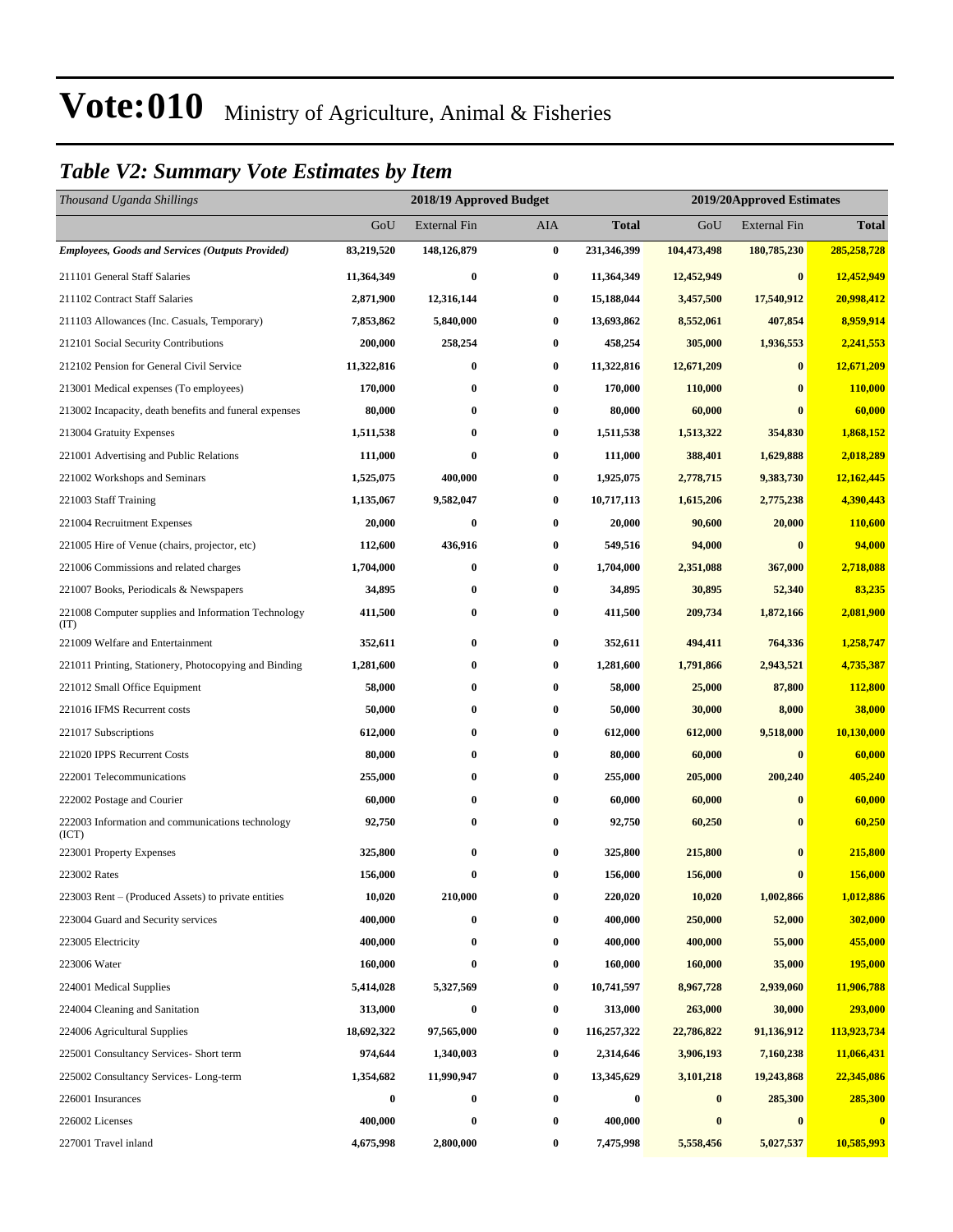| 227002 Travel abroad                                                  | 730,497     | $\bf{0}$    | $\bf{0}$         | 730,497     | 1,297,115     | 1,483,865        | 2,780,980   |
|-----------------------------------------------------------------------|-------------|-------------|------------------|-------------|---------------|------------------|-------------|
| 227003 Carriage, Haulage, Freight and transport hire                  | 295,318     | $\bf{0}$    | 0                | 295,318     | 295,318       | $\bf{0}$         | 295,318     |
| 227004 Fuel, Lubricants and Oils                                      | 4,236,907   | 60,000      | $\bf{0}$         | 4,296,907   | 5,115,789     | 1,332,700        | 6,448,489   |
| 228001 Maintenance - Civil                                            | 160,000     | $\bf{0}$    | $\bf{0}$         | 160,000     | $\bf{0}$      | $\bf{0}$         | $\bf{0}$    |
| 228002 Maintenance - Vehicles                                         | 1,000,196   | 0           | $\bf{0}$         | 1,000,196   | 850,289       | 1,091,623        | 1,941,912   |
| 228003 Maintenance – Machinery, Equipment &<br>Furniture              | 249,544     | $\bf{0}$    | $\bf{0}$         | 249,544     | 1,120,544     | $\bf{0}$         | 1,120,544   |
| 228004 Maintenance – Other                                            | $\bf{0}$    | $\bf{0}$    | $\bf{0}$         | 0           | $\bf{0}$      | 46,856           | 46,856      |
| <b>Grants, Transfers and Subsides (Outputs Funded)</b>                | 3,300,889   | $\bf{0}$    | $\bf{0}$         | 3,300,889   | 3,825,889     | $\bf{0}$         | 3,825,889   |
| 263204 Transfers to other govt. Units (Capital)                       | 330,000     | $\bf{0}$    | $\bf{0}$         | 330,000     | 330,000       | $\bf{0}$         | 330,000     |
| 263206 Other Capital grants (Capital)                                 | 200,000     | 0           | $\bf{0}$         | 200,000     | 25,000        | $\bf{0}$         | 25,000      |
| 263340 Other grants                                                   | 427,068     | $\bf{0}$    | $\bf{0}$         | 427,068     | 1,027,068     | $\bf{0}$         | 1,027,068   |
| 264101 Contributions to Autonomous Institutions                       | 1,620,889   | $\bf{0}$    | $\bf{0}$         | 1,620,889   | 1,520,889     | $\mathbf{0}$     | 1,520,889   |
| 264102 Contributions to Autonomous Institutions (Wage<br>Subventions) | 722,932     | $\bf{0}$    | $\bf{0}$         | 722,932     | 922,932       | $\bf{0}$         | 922,932     |
| <b>Investment</b> (Capital Purchases)                                 | 56,514,149  | 63,050,690  | $\bf{0}$         | 119,564,839 | 77,892,523    | 152,516,807      | 230,409,330 |
| 281501 Environment Impact Assessment for Capital<br>Works             | $\bf{0}$    | $\bf{0}$    | $\bf{0}$         | $\bf{0}$    | $\bf{0}$      | 249,047          | 249,047     |
| 281502 Feasibility Studies for Capital Works                          | 0           | 6,780,000   | 0                | 6,780,000   | $\bf{0}$      | 735,000          | 735,000     |
| 281503 Engineering and Design Studies & Plans for<br>capital works    | 1,100,800   | 12,098,690  | $\bf{0}$         | 13,199,490  | 3,645,883     | 17,402,038       | 21,047,920  |
| 281504 Monitoring, Supervision & Appraisal of capital<br>works        | 100,000     | $\bf{0}$    | 0                | 100,000     | 2,100,000     | 10,599,500       | 12,699,500  |
| 311101 Land                                                           | 14,392,033  | $\bf{0}$    | 0                | 14,392,033  | 14,002,033    | $\bf{0}$         | 14,002,033  |
| 312101 Non-Residential Buildings                                      | 1,692,000   | $\bf{0}$    | $\bf{0}$         | 1,692,000   | 2,389,000     | 4,140,000        | 6,529,000   |
| 312102 Residential Buildings                                          | 400,000     | $\bf{0}$    | $\bf{0}$         | 400,000     | 400,000       | $\bf{0}$         | 400,000     |
| 312103 Roads and Bridges.                                             | $\bf{0}$    | 20,000,000  | 0                | 20,000,000  | $\bf{0}$      | 30,717,500       | 30,717,500  |
| 312104 Other Structures                                               | 22,632,400  | 18,240,000  | $\bf{0}$         | 40,872,400  | 40,632,400    | 55,830,083       | 96,462,483  |
| 312201 Transport Equipment                                            | 1,483,709   | 2,000,000   | $\bf{0}$         | 3,483,709   | $\bf{0}$      | 26,307,563       | 26,307,563  |
| 312202 Machinery and Equipment                                        | 13,881,836  | $\bf{0}$    | $\bf{0}$         | 13,881,836  | 13,881,836    | 3,201,077        | 17,082,912  |
| 312203 Furniture & Fixtures                                           | 100,000     | $\bf{0}$    | $\bf{0}$         | 100,000     | 100,000       | 647,000          | 747,000     |
| 312211 Office Equipment                                               | 145,372     | $\bf{0}$    | $\bf{0}$         | 145,372     | 398,372       | 280,500          | 678,872     |
| 312213 ICT Equipment                                                  | 70,000      | 3,932,000   | $\bf{0}$         | 4,002,000   | 43,000        | 2,407,500        | 2,450,500   |
| 312214 Laboratory Equipments                                          | 216,000     | $\bf{0}$    | 0                | 216,000     | $\bf{0}$      | $\bf{0}$         | $\bf{0}$    |
| 312302 Intangible Fixed Assets                                        | 300,000     | $\bf{0}$    | $\bf{0}$         | 300,000     | 300,000       | $\boldsymbol{0}$ | 300,000     |
| <b>Arrears</b>                                                        | 3,082,051   | $\bf{0}$    | $\bf{0}$         | 3,082,051   | 593,425       | $\bf{0}$         | 593,425     |
| 321605 Domestic arrears (Budgeting)                                   | 443,432     | $\bf{0}$    | $\bf{0}$         | 443,432     | 61,172        | $\bf{0}$         | 61,172      |
| 321608 General Public Service Pension arrears<br>(Budgeting)          | 2,444,163   | $\bf{0}$    | $\bf{0}$         | 2,444,163   | 530,274       | $\bf{0}$         | 530,274     |
| 321617 Salary Arrears (Budgeting)                                     | 194,457     | $\pmb{0}$   | $\bf{0}$         | 194,457     | 1,980         | $\bf{0}$         | 1,980       |
| <b>Grand Total Vote 010</b>                                           | 146,116,610 | 211,177,569 | $\bf{0}$         | 357,294,178 | 186,785,336   | 333,302,037      | 520,087,373 |
| <b>Total Excluding Arrears</b>                                        | 143,034,559 | 211,177,569 | $\boldsymbol{0}$ | 354,212,127 | 186, 191, 910 | 333, 302, 037    | 519,493,948 |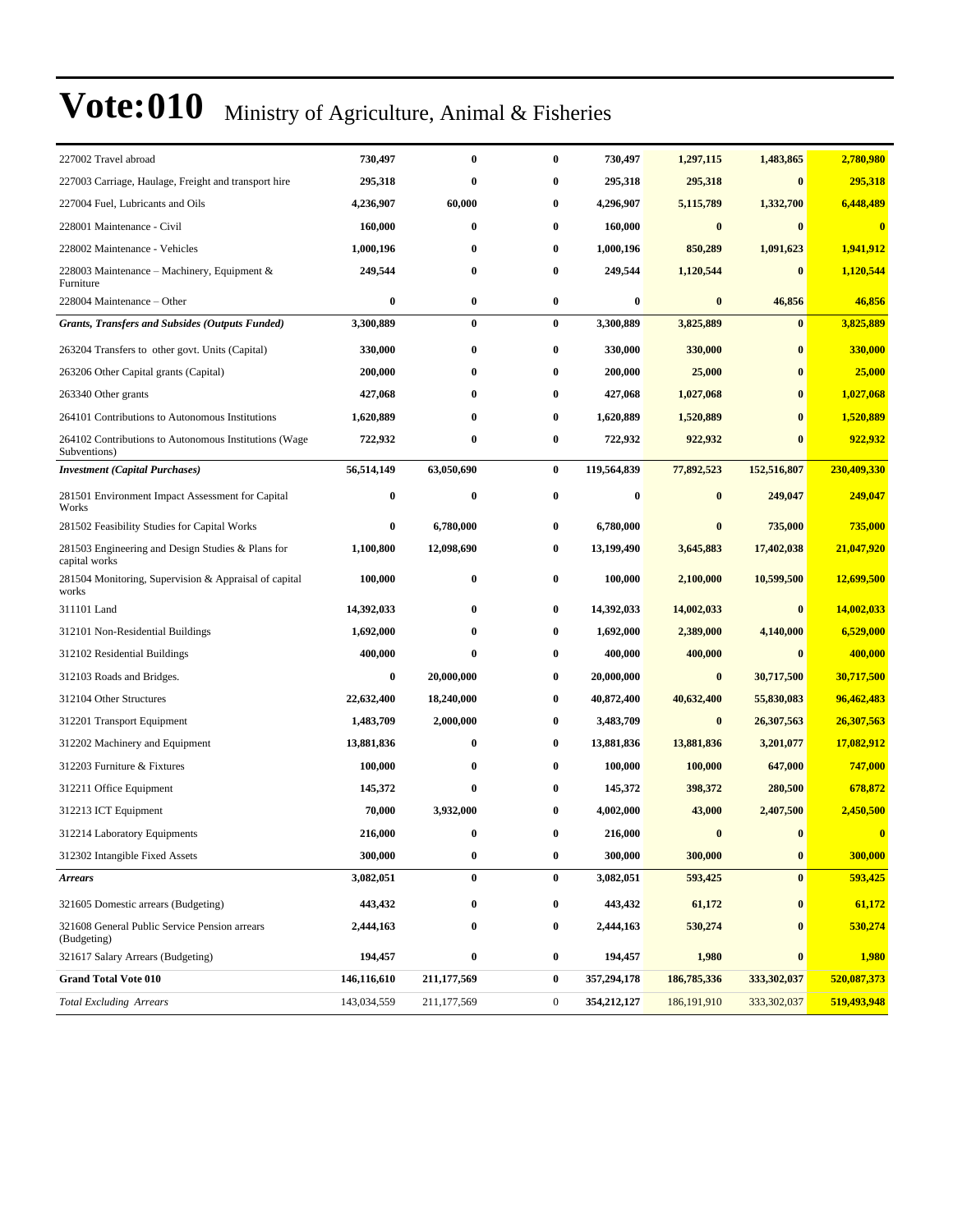### *Table V3: Detailed Estimates by Programme, Sub Programme, Output and Item*

#### *Programme :0101 Crop Resources*

*Recurrent Budget Estimates*

#### **SubProgramme 02 Directorate of Crop Resources**

| Thousand Uganda Shillings                                                    |                       | 2018/19 Approved Budget |                  |              |                       | 2019/20 Approved Estimates |              |
|------------------------------------------------------------------------------|-----------------------|-------------------------|------------------|--------------|-----------------------|----------------------------|--------------|
| <b>Outputs Provided</b>                                                      | Wage                  | Non Wage                | AIA              | <b>Total</b> | Wage                  | Non Wage                   | <b>Total</b> |
| Output 010101 Policies, laws, guidelines, plans and strategies               |                       |                         |                  |              |                       |                            |              |
| 211101 General Staff Salaries                                                | 16,100                | $\overline{0}$          | $\mathbf{0}$     | 16,100       | 16,100                | $\overline{0}$             | 16,100       |
| 221011 Printing, Stationery, Photocopying and Binding                        | $\mathbf{0}$          | 6,000                   | $\boldsymbol{0}$ | 6,000        | $\mathbf{0}$          | 6,000                      | 6,000        |
| 227001 Travel inland                                                         | $\boldsymbol{0}$      | 15,000                  | $\boldsymbol{0}$ | 15,000       | $\mathbf{0}$          | $\mathbf{0}$               | $\mathbf{0}$ |
| 228002 Maintenance - Vehicles                                                | $\boldsymbol{0}$      | 7,000                   | $\mathbf{0}$     | 7,000        | $\boldsymbol{0}$      | 7,000                      | 7,000        |
| <b>Total Cost of Output 01</b>                                               | 16,100                | 28,000                  | 0                | 44,100       | 16,100                | 13,000                     | 29,100       |
| Output 010107 Promotion of Production & Productivity of priority commodities |                       |                         |                  |              |                       |                            |              |
| 211103 Allowances (Inc. Casuals, Temporary)                                  | $\boldsymbol{0}$      | 110,000                 | $\boldsymbol{0}$ | 110,000      | $\boldsymbol{0}$      | 90,000                     | 90,000       |
| 221001 Advertising and Public Relations                                      | $\mathbf{0}$          | 5,000                   | $\mathbf{0}$     | 5,000        | $\boldsymbol{0}$      | 2,200                      | 2,200        |
| 221005 Hire of Venue (chairs, projector, etc)                                | $\boldsymbol{0}$      | 54,000                  | $\boldsymbol{0}$ | 54,000       | $\mathbf{0}$          | 54,000                     | 54,000       |
| 223001 Property Expenses                                                     | $\mathbf{0}$          | 85,800                  | $\mathbf{0}$     | 85,800       | $\mathbf{0}$          | 65,800                     | 65,800       |
| <b>Total Cost of Output 07</b>                                               | 0                     | 254,800                 | 0                | 254,800      | $\boldsymbol{\theta}$ | 212,000                    | 212,000      |
| Output 010108 Increased value addition of priority commodities               |                       |                         |                  |              |                       |                            |              |
| 211103 Allowances (Inc. Casuals, Temporary)                                  | $\boldsymbol{0}$      | 20,000                  | $\mathbf{0}$     | 20,000       | $\mathbf{0}$          | 20,000                     | 20,000       |
| 221002 Workshops and Seminars                                                | $\mathbf{0}$          | 22,000                  | $\boldsymbol{0}$ | 22,000       | $\boldsymbol{0}$      | 10,000                     | 10,000       |
| 221006 Commissions and related charges                                       | $\boldsymbol{0}$      | 20,000                  | $\boldsymbol{0}$ | 20,000       | $\mathbf{0}$          | 20,000                     | 20,000       |
| 227001 Travel inland                                                         | $\boldsymbol{0}$      | 35,000                  | $\mathbf{0}$     | 35,000       | $\mathbf{0}$          | 16,000                     | 16,000       |
| 227002 Travel abroad                                                         | $\boldsymbol{0}$      | 16,000                  | $\mathbf{0}$     | 16,000       | $\mathbf{0}$          | 7,000                      | 7,000        |
| 227004 Fuel, Lubricants and Oils                                             | $\mathbf{0}$          | 20,000                  | $\boldsymbol{0}$ | 20,000       | $\mathbf{0}$          | 20,000                     | 20,000       |
| 228002 Maintenance - Vehicles                                                | $\mathbf{0}$          | 10,000                  | $\boldsymbol{0}$ | 10,000       | $\boldsymbol{0}$      | 10,000                     | 10,000       |
| <b>Total Cost of Output 08</b>                                               | $\boldsymbol{\theta}$ | 143,000                 | 0                | 143,000      | $\boldsymbol{\theta}$ | 103,000                    | 103,000      |
| <b>Total Cost Of Outputs Provided</b>                                        | 16,100                | 425,800                 | 0                | 441,900      | 16,100                | 328,000                    | 344,100      |
| <b>Total Cost for SubProgramme 02</b>                                        | 16,100                | 425,800                 | $\bf{0}$         | 441,900      | 16,100                | 328,000                    | 344,100      |
| <b>Total Excluding Arrears</b>                                               | 16,100                | 425,800                 | $\boldsymbol{0}$ | 441,900      | 16,100                | 328,000                    | 344,100      |
| <b>SubProgramme 04 Crop Protection Department</b>                            |                       |                         |                  |              |                       |                            |              |
| Thousand Uganda Shillings                                                    |                       | 2018/19 Approved Budget |                  |              |                       | 2019/20 Approved Estimates |              |
| <b>Outputs Provided</b>                                                      | Wage                  | Non Wage                | AIA              | <b>Total</b> | Wage                  | Non Wage                   | <b>Total</b> |
| Output 010101 Policies, laws, guidelines, plans and strategies               |                       |                         |                  |              |                       |                            |              |
| 211101 General Staff Salaries                                                | 1,554,144             | $\boldsymbol{0}$        | $\boldsymbol{0}$ | 1,554,144    | 1,554,144             | $\mathbf{0}$               | 1,554,144    |
| 211103 Allowances (Inc. Casuals, Temporary)                                  | $\boldsymbol{0}$      | 20,592                  | $\boldsymbol{0}$ | 20,592       | $\boldsymbol{0}$      | 21,592                     | 21,592       |
| 221002 Workshops and Seminars                                                | $\boldsymbol{0}$      | 6,000                   | $\boldsymbol{0}$ | 6,000        | $\boldsymbol{0}$      | 7,400                      | 7,400        |
| 221008 Computer supplies and Information Technology (IT)                     | $\boldsymbol{0}$      | 11,400                  | $\boldsymbol{0}$ | 11,400       | $\mathbf{0}$          | $\mathbf{0}$               | $\mathbf{0}$ |
| 221011 Printing, Stationery, Photocopying and Binding                        | $\mathbf{0}$          | 20,000                  | $\boldsymbol{0}$ | 20,000       | $\boldsymbol{0}$      | 20,000                     | 20,000       |
| 227001 Travel inland                                                         | $\boldsymbol{0}$      | 10,800                  | $\boldsymbol{0}$ | 10,800       | $\boldsymbol{0}$      | $\mathbf{0}$               | $\mathbf{0}$ |
| 227004 Fuel, Lubricants and Oils                                             | $\mathbf{0}$          | 10,800                  | $\boldsymbol{0}$ | 10,800       | $\boldsymbol{0}$      | 21,600                     | 21,600       |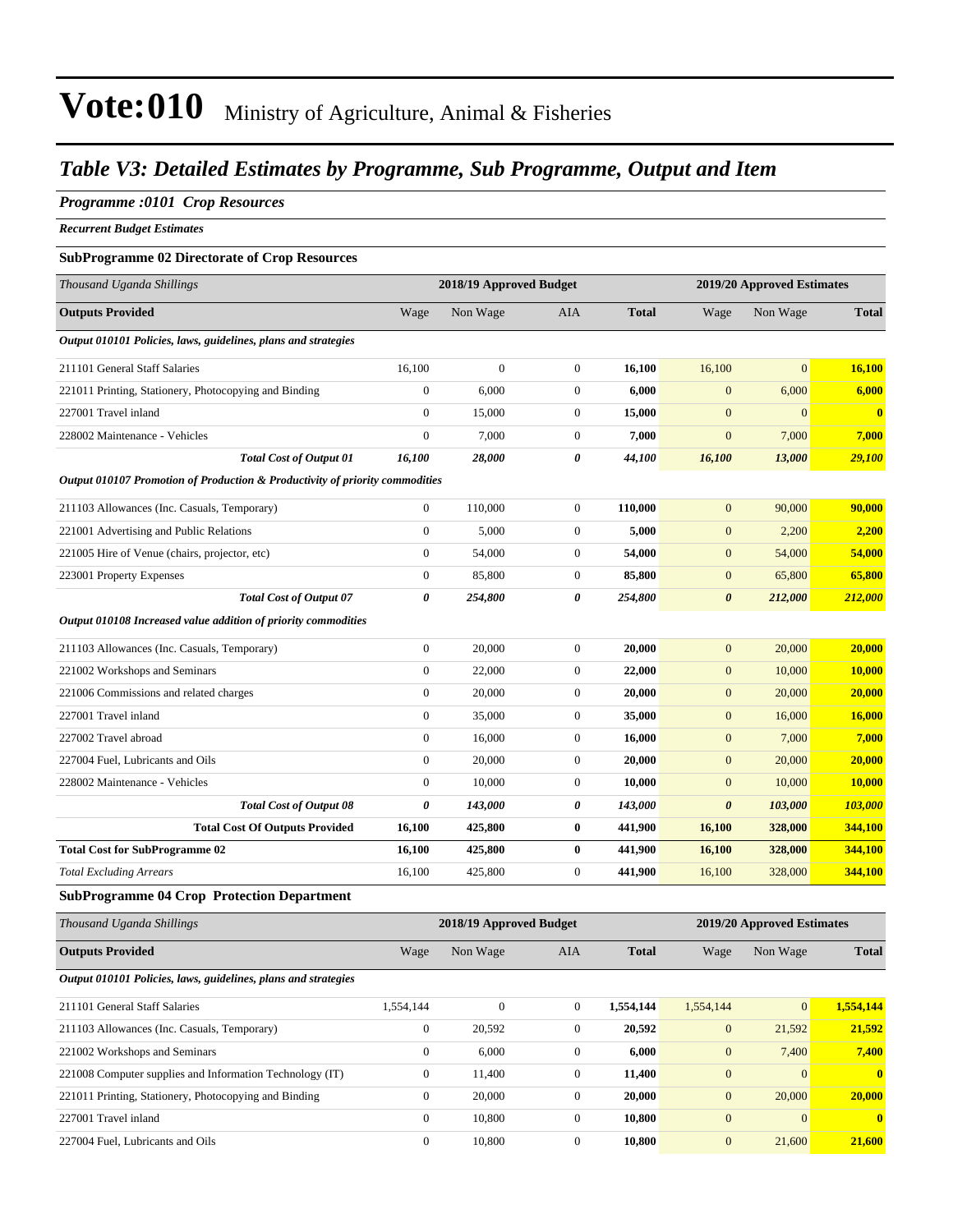| 228002 Maintenance - Vehicles                                      | $\boldsymbol{0}$ | 14,400                  | $\boldsymbol{0}$ | 14,400       | $\overline{0}$        | 14,400                     | 14,400        |  |  |  |  |
|--------------------------------------------------------------------|------------------|-------------------------|------------------|--------------|-----------------------|----------------------------|---------------|--|--|--|--|
| <b>Total Cost of Output 01</b>                                     | 1,554,144        | 93,992                  | 0                | 1,648,136    | 1,554,144             | 84,992                     | 1,639,136     |  |  |  |  |
| Output 010104 Crop pest and disease control measures               |                  |                         |                  |              |                       |                            |               |  |  |  |  |
| 221002 Workshops and Seminars                                      | $\boldsymbol{0}$ | 43,206                  | $\boldsymbol{0}$ | 43,206       | $\mathbf{0}$          | 19,206                     | 19,206        |  |  |  |  |
| 221003 Staff Training                                              | $\boldsymbol{0}$ | 103,107                 | $\boldsymbol{0}$ | 103,107      | $\boldsymbol{0}$      | 53,107                     | 53,107        |  |  |  |  |
| 221011 Printing, Stationery, Photocopying and Binding              | $\boldsymbol{0}$ | 20,000                  | $\boldsymbol{0}$ | 20,000       | $\boldsymbol{0}$      | 20,000                     | 20,000        |  |  |  |  |
| 223003 Rent – (Produced Assets) to private entities                | $\boldsymbol{0}$ | 10,020                  | $\boldsymbol{0}$ | 10,020       | $\boldsymbol{0}$      | 10,020                     | 10,020        |  |  |  |  |
| 224006 Agricultural Supplies                                       | $\boldsymbol{0}$ | 810,200                 | $\boldsymbol{0}$ | 810,200      | $\boldsymbol{0}$      | 610,200                    | 610,200       |  |  |  |  |
| 227001 Travel inland                                               | $\boldsymbol{0}$ | 33,000                  | $\boldsymbol{0}$ | 33,000       | $\boldsymbol{0}$      | 15,000                     | <b>15,000</b> |  |  |  |  |
| 227004 Fuel, Lubricants and Oils                                   | $\boldsymbol{0}$ | 16,500                  | $\boldsymbol{0}$ | 16,500       | $\boldsymbol{0}$      | 16,500                     | 16,500        |  |  |  |  |
| <b>Total Cost of Output 04</b>                                     | 0                | 1,036,033               | 0                | 1,036,033    | 0                     | 744,033                    | 744,033       |  |  |  |  |
| Output 010109 Control of pest and diseases in priority commodities |                  |                         |                  |              |                       |                            |               |  |  |  |  |
| 211103 Allowances (Inc. Casuals, Temporary)                        | $\boldsymbol{0}$ | 50,000                  | $\boldsymbol{0}$ | 50,000       | $\mathbf{0}$          | $\mathbf{0}$               | $\bf{0}$      |  |  |  |  |
| 221003 Staff Training                                              | $\boldsymbol{0}$ | 20,060                  | $\boldsymbol{0}$ | 20,060       | $\boldsymbol{0}$      | $\overline{0}$             | $\bf{0}$      |  |  |  |  |
| 221004 Recruitment Expenses                                        | $\boldsymbol{0}$ | $\boldsymbol{0}$        | $\boldsymbol{0}$ | $\bf{0}$     | $\boldsymbol{0}$      | 50,600                     | 50,600        |  |  |  |  |
| 221009 Welfare and Entertainment                                   | $\boldsymbol{0}$ | 20,622                  | $\boldsymbol{0}$ | 20,622       | $\boldsymbol{0}$      | 20,622                     | 20,622        |  |  |  |  |
| 224001 Medical Supplies                                            | $\overline{0}$   | 50,000                  | $\boldsymbol{0}$ | 50,000       | $\mathbf{0}$          | 30,000                     | 30,000        |  |  |  |  |
| 227001 Travel inland                                               | $\overline{0}$   | 42,600                  | $\mathbf{0}$     | 42,600       | $\boldsymbol{0}$      | 19,060                     | 19,060        |  |  |  |  |
| <b>Total Cost of Output 09</b>                                     | 0                | 183,282                 | 0                | 183,282      | $\boldsymbol{\theta}$ | 120,282                    | 120,282       |  |  |  |  |
| <b>Total Cost Of Outputs Provided</b>                              | 1,554,144        | 1,313,307               | $\bf{0}$         | 2,867,450    | 1,554,144             | 949,307                    | 2,503,450     |  |  |  |  |
| <b>Total Cost for SubProgramme 04</b>                              | 1,554,144        | 1,313,307               | $\boldsymbol{0}$ | 2,867,450    | 1,554,144             | 949,307                    | 2,503,450     |  |  |  |  |
| <b>Total Excluding Arrears</b>                                     | 1,554,144        | 1,313,307               | $\mathbf{0}$     | 2,867,450    | 1,554,144             | 949,307                    | 2,503,450     |  |  |  |  |
| <b>SubProgramme 05 Crop Production Department</b>                  |                  |                         |                  |              |                       |                            |               |  |  |  |  |
| Thousand Uganda Shillings                                          |                  | 2018/19 Approved Budget |                  |              |                       | 2019/20 Approved Estimates |               |  |  |  |  |
| <b>Outputs Provided</b>                                            | Wage             | Non Wage                | AIA              | <b>Total</b> | Wage                  | Non Wage                   | <b>Total</b>  |  |  |  |  |
| Output 010101 Policies, laws, guidelines, plans and strategies     |                  |                         |                  |              |                       |                            |               |  |  |  |  |
| 211101 General Staff Salaries                                      | 223,269          | $\boldsymbol{0}$        | $\boldsymbol{0}$ | 223,269      | 223,269               | $\mathbf{0}$               | 223,269       |  |  |  |  |
| 211102 Contract Staff Salaries                                     | 30,000           | $\boldsymbol{0}$        | $\boldsymbol{0}$ | 30,000       | 30,000                | $\mathbf{0}$               | 30,000        |  |  |  |  |
| 211103 Allowances (Inc. Casuals, Temporary)                        | $\boldsymbol{0}$ | 21,000                  | $\mathbf{0}$     | 21,000       | $\boldsymbol{0}$      | 32,000                     | 32,000        |  |  |  |  |
| 221002 Workshops and Seminars                                      | $\boldsymbol{0}$ | 6,000                   | 0                | 6,000        | $\mathbf{0}$          | $\mathbf{0}$               |               |  |  |  |  |
| 221011 Printing, Stationery, Photocopying and Binding              | $\boldsymbol{0}$ | 5,000                   | $\boldsymbol{0}$ | 5,000        | $\boldsymbol{0}$      | $\mathbf{0}$               | $\bf{0}$      |  |  |  |  |
| 225001 Consultancy Services- Short term                            | $\boldsymbol{0}$ | $\boldsymbol{0}$        | $\boldsymbol{0}$ | $\bf{0}$     | $\mathbf{0}$          | 127,493                    | 127,493       |  |  |  |  |
| 225002 Consultancy Services-Long-term                              | $\boldsymbol{0}$ | 10,000                  | $\boldsymbol{0}$ | 10,000       | $\boldsymbol{0}$      | $\boldsymbol{0}$           | $\bf{0}$      |  |  |  |  |
| 227004 Fuel, Lubricants and Oils                                   | $\boldsymbol{0}$ | 5,000                   | $\boldsymbol{0}$ | 5,000        | $\boldsymbol{0}$      | 15,000                     | 15,000        |  |  |  |  |
| <b>Total Cost of Output 01</b>                                     | 253,269          | 47,000                  | 0                | 300,269      | 253,269               | 174,493                    | 427,762       |  |  |  |  |
| Output 010102 Quality Assurance systems along the value chain      |                  |                         |                  |              |                       |                            |               |  |  |  |  |
|                                                                    |                  |                         |                  |              |                       |                            |               |  |  |  |  |
| 221002 Workshops and Seminars                                      | $\boldsymbol{0}$ | $\boldsymbol{0}$        | $\boldsymbol{0}$ | $\bf{0}$     | $\mathbf{0}$          | 38,000                     | 38,000        |  |  |  |  |
| 221011 Printing, Stationery, Photocopying and Binding              | $\boldsymbol{0}$ | $\boldsymbol{0}$        | $\boldsymbol{0}$ | $\bf{0}$     | $\mathbf{0}$          | 20,000                     | 20,000        |  |  |  |  |
| 225001 Consultancy Services- Short term                            | $\boldsymbol{0}$ | $\boldsymbol{0}$        | $\boldsymbol{0}$ | $\bf{0}$     | $\boldsymbol{0}$      | 75,000                     | 75,000        |  |  |  |  |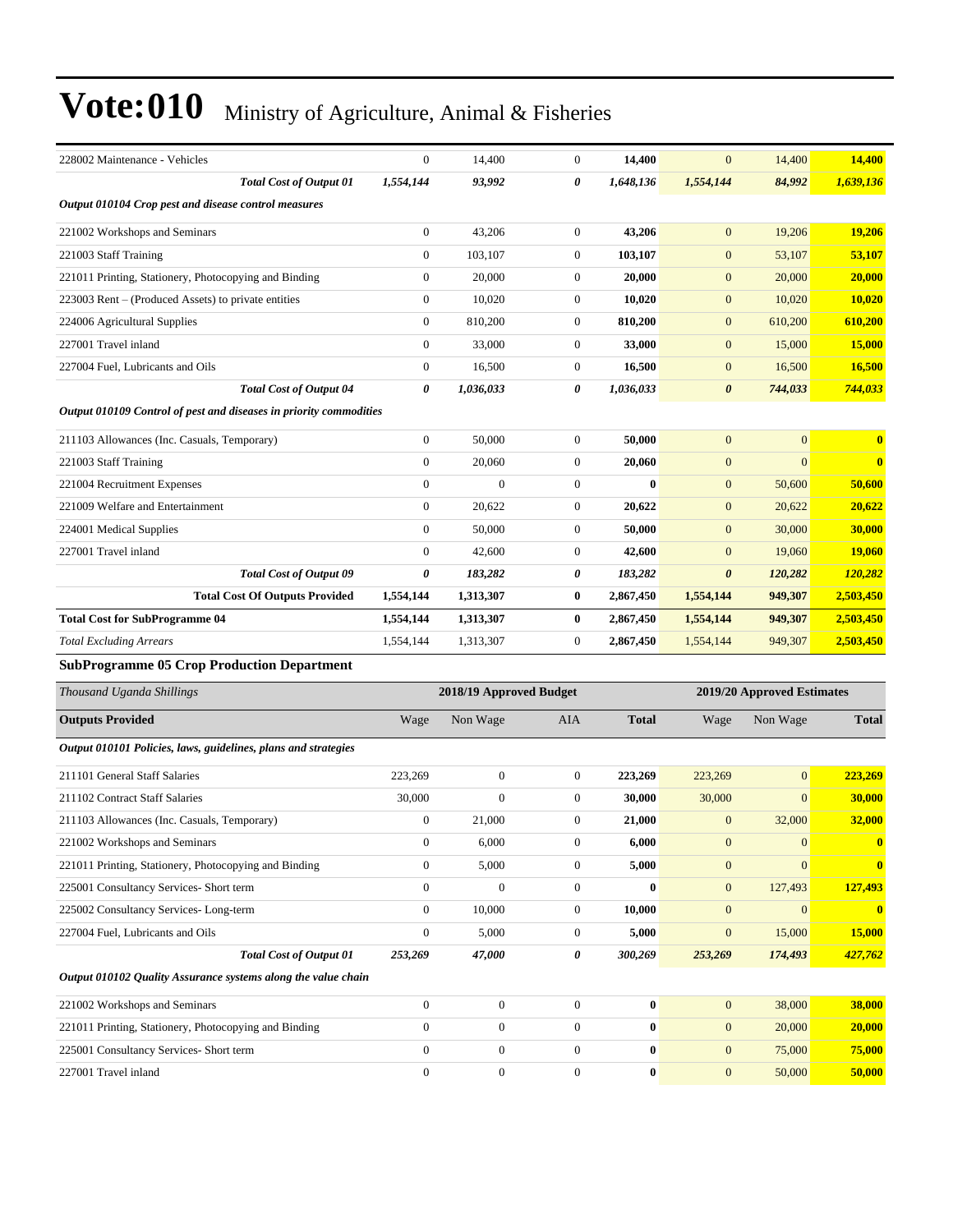| 227004 Fuel, Lubricants and Oils                                             | $\overline{0}$   | $\boldsymbol{0}$ | $\mathbf{0}$     | $\bf{0}$       | $\boldsymbol{0}$      | 30,000                | 30,000                |
|------------------------------------------------------------------------------|------------------|------------------|------------------|----------------|-----------------------|-----------------------|-----------------------|
| <b>Total Cost of Output 02</b>                                               | 0                | 0                | 0                | 0              | 0                     | 213,000               | 213,000               |
| Output 010103 Crop production technology promotion                           |                  |                  |                  |                |                       |                       |                       |
| 221011 Printing, Stationery, Photocopying and Binding                        | $\boldsymbol{0}$ | $\boldsymbol{0}$ | $\boldsymbol{0}$ | $\bf{0}$       | $\boldsymbol{0}$      | 40,000                | 40,000                |
| 223001 Property Expenses                                                     | $\boldsymbol{0}$ | $\boldsymbol{0}$ | $\boldsymbol{0}$ | $\bf{0}$       | $\mathbf{0}$          | 150,000               | 150,000               |
| 225002 Consultancy Services-Long-term                                        | $\boldsymbol{0}$ | 426,000          | $\boldsymbol{0}$ | 426,000        | $\boldsymbol{0}$      | 105,000               | 105,000               |
| 227001 Travel inland                                                         | $\overline{0}$   | $\boldsymbol{0}$ | $\boldsymbol{0}$ | $\bf{0}$       | $\boldsymbol{0}$      | 50,000                | 50,000                |
| 227002 Travel abroad                                                         | $\overline{0}$   | $\boldsymbol{0}$ | $\boldsymbol{0}$ | $\bf{0}$       | $\boldsymbol{0}$      | 50,000                | 50,000                |
| 227004 Fuel, Lubricants and Oils                                             | $\boldsymbol{0}$ | $\mathbf{0}$     | $\boldsymbol{0}$ | $\bf{0}$       | $\mathbf{0}$          | 30,000                | 30,000                |
| 228002 Maintenance - Vehicles                                                | $\boldsymbol{0}$ | $\boldsymbol{0}$ | $\boldsymbol{0}$ | $\bf{0}$       | $\mathbf{0}$          | 10,000                | 10.000                |
| <b>Total Cost of Output 03</b>                                               | 0                | 426,000          | 0                | 426,000        | $\boldsymbol{\theta}$ | 435,000               | 435,000               |
| Output 010105 Food and nutrition security                                    |                  |                  |                  |                |                       |                       |                       |
| 211103 Allowances (Inc. Casuals, Temporary)                                  | $\boldsymbol{0}$ | 30,000           | $\boldsymbol{0}$ | 30,000         | $\overline{0}$        | $\mathbf{0}$          | $\bf{0}$              |
| 221002 Workshops and Seminars                                                | $\boldsymbol{0}$ | 10,000           | $\boldsymbol{0}$ | 10,000         | $\boldsymbol{0}$      | $\mathbf{0}$          | $\bf{0}$              |
| 227002 Travel abroad                                                         | $\boldsymbol{0}$ | 11,493           | $\boldsymbol{0}$ | 11,493         | $\boldsymbol{0}$      | $\mathbf{0}$          | $\bf{0}$              |
| 227004 Fuel, Lubricants and Oils                                             | $\boldsymbol{0}$ | 40,000           | $\boldsymbol{0}$ | 40,000         | $\boldsymbol{0}$      | $\mathbf{0}$          | $\bf{0}$              |
| 228002 Maintenance - Vehicles                                                | $\boldsymbol{0}$ | 10,000           | $\boldsymbol{0}$ | 10,000         | $\boldsymbol{0}$      | $\mathbf{0}$          | $\bf{0}$              |
| <b>Total Cost of Output 05</b>                                               | 0                | 101,493          | 0                | 101,493        | $\boldsymbol{\theta}$ | $\boldsymbol{\theta}$ | $\boldsymbol{\theta}$ |
| Output 010107 Promotion of Production & Productivity of priority commodities |                  |                  |                  |                |                       |                       |                       |
| 211103 Allowances (Inc. Casuals, Temporary)                                  | $\mathbf{0}$     | 70,000           | $\boldsymbol{0}$ | 70,000         | $\mathbf{0}$          | $\mathbf{0}$          | $\bf{0}$              |
| 221002 Workshops and Seminars                                                | $\boldsymbol{0}$ | 4,318            | $\boldsymbol{0}$ | 4,318          | $\boldsymbol{0}$      | $\mathbf{0}$          | $\bf{0}$              |
| 221008 Computer supplies and Information Technology (IT)                     | $\boldsymbol{0}$ | 10,000           | $\boldsymbol{0}$ | 10,000         | $\mathbf{0}$          | $\mathbf{0}$          | $\bf{0}$              |
| 221009 Welfare and Entertainment                                             | $\boldsymbol{0}$ | 10,000           | $\boldsymbol{0}$ | 10,000         | $\boldsymbol{0}$      | $\mathbf{0}$          | $\bf{0}$              |
| 221011 Printing, Stationery, Photocopying and Binding                        | $\boldsymbol{0}$ | 20,000           | $\boldsymbol{0}$ | 20,000         | $\boldsymbol{0}$      | $\mathbf{0}$          | $\bf{0}$              |
| 225002 Consultancy Services-Long-term                                        | $\boldsymbol{0}$ | 33,000           | $\boldsymbol{0}$ | 33,000         | $\boldsymbol{0}$      | 45,818                | 45,818                |
| 227001 Travel inland                                                         | $\boldsymbol{0}$ | 50,000           | $\boldsymbol{0}$ | 50,000         | $\boldsymbol{0}$      | 25,000                | 25,000                |
| 227002 Travel abroad                                                         | $\boldsymbol{0}$ | 17,000           | $\boldsymbol{0}$ | 17,000         | $\mathbf{0}$          | 14,500                | 14,500                |
| 227004 Fuel, Lubricants and Oils                                             | $\boldsymbol{0}$ | $\mathbf{0}$     | $\boldsymbol{0}$ | $\bf{0}$       | $\boldsymbol{0}$      | 30,000                | 30,000                |
| 228002 Maintenance - Vehicles                                                | $\boldsymbol{0}$ | 10,000           | $\boldsymbol{0}$ | 10.000         | $\boldsymbol{0}$      | 10,000                | 10,000                |
| <b>Total Cost of Output 07</b>                                               | 0                | 224,318          | 0                | 224,318        | $\boldsymbol{\theta}$ | 125,318               | 125,318               |
| Output 010108 Increased value addition of priority commodities               |                  |                  |                  |                |                       |                       |                       |
| 221002 Workshops and Seminars                                                | $\boldsymbol{0}$ | $\boldsymbol{0}$ | $\boldsymbol{0}$ | $\bf{0}$       | $\mathbf{0}$          | 54,000                | 54,000                |
| 227001 Travel inland                                                         | $\boldsymbol{0}$ | $\boldsymbol{0}$ | $\boldsymbol{0}$ | $\pmb{0}$      | $\boldsymbol{0}$      | 45,000                | 45,000                |
| 227004 Fuel, Lubricants and Oils                                             | $\boldsymbol{0}$ | $\boldsymbol{0}$ | $\boldsymbol{0}$ | $\bf{0}$       | $\boldsymbol{0}$      | 3,000                 | 3,000                 |
| <b>Total Cost of Output 08</b>                                               | $\pmb{\theta}$   | $\pmb{\theta}$   | $\pmb{\theta}$   | $\pmb{\theta}$ | $\pmb{\theta}$        | 102,000               | 102,000               |
| <b>Total Cost Of Outputs Provided</b>                                        | 253,269          | 798,811          | $\bf{0}$         | 1,052,080      | 253,269               | 1,049,811             | 1,303,080             |
| <b>Total Cost for SubProgramme 05</b>                                        | 253,269          | 798,811          | $\bf{0}$         | 1,052,080      | 253,269               | 1,049,811             | 1,303,080             |
| <b>Total Excluding Arrears</b>                                               | 253,269          | 798,811          | $\boldsymbol{0}$ | 1,052,080      | 253,269               | 1,049,811             | 1,303,080             |
|                                                                              |                  |                  |                  |                |                       |                       |                       |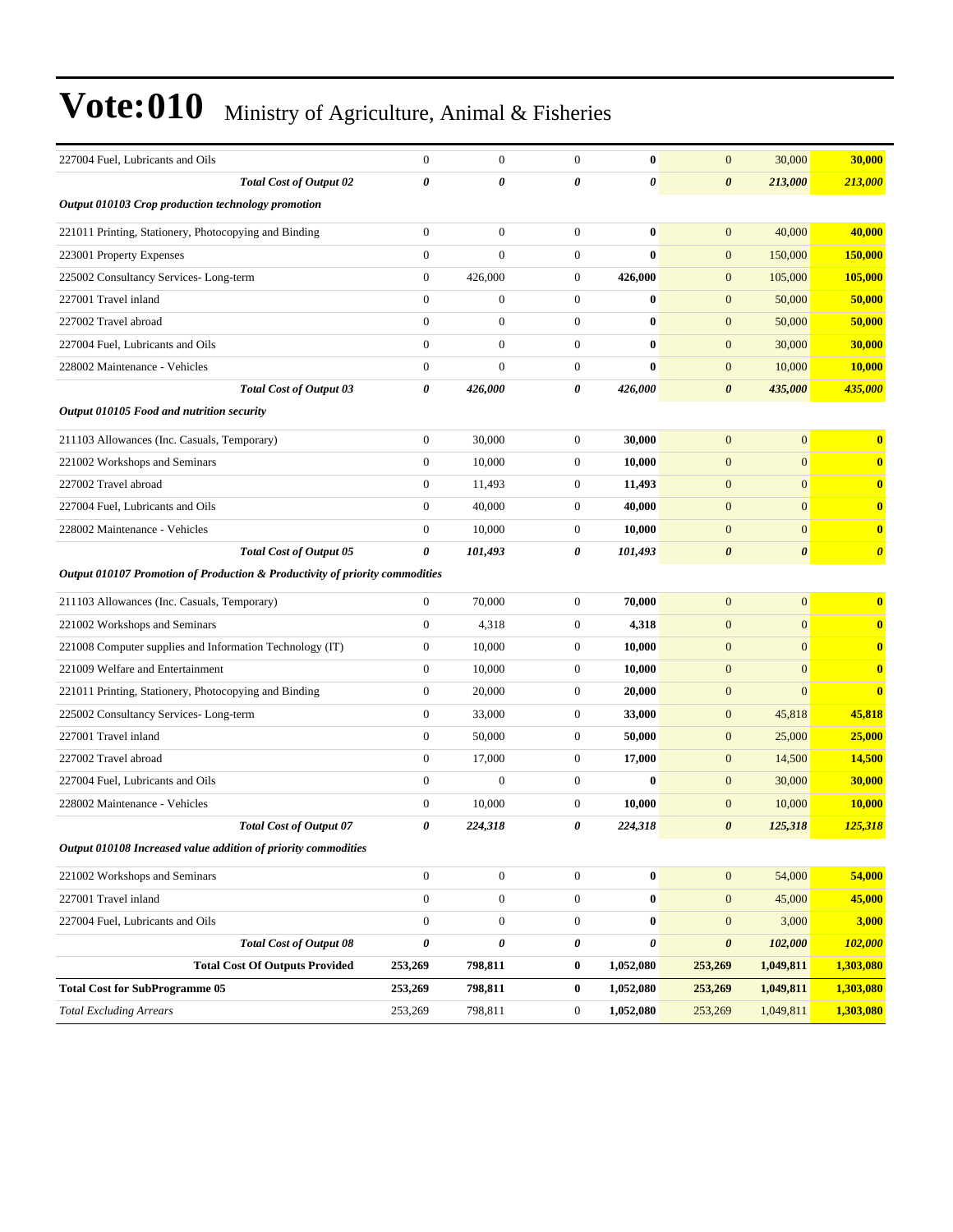| Thousand Uganda Shillings<br>2018/19 Approved Budget<br>2019/20 Approved Estimates<br><b>Outputs Provided</b><br>Wage<br>Non Wage<br><b>Total</b><br>Wage<br>Non Wage<br><b>Total</b><br>AIA<br>Output 010101 Policies, laws, guidelines, plans and strategies<br>$\boldsymbol{0}$<br>2,691,864<br>211101 General Staff Salaries<br>1,603,264<br>$\mathbf{0}$<br>1,603,264<br>2,691,864<br>$\overline{0}$<br>$\mathbf{0}$<br>60,000<br>$\boldsymbol{0}$<br>60,000<br>60,000<br>60,000<br>211103 Allowances (Inc. Casuals, Temporary)<br>$\mathbf{0}$<br>$\boldsymbol{0}$<br>12,312<br>221002 Workshops and Seminars<br>27,312<br>$\boldsymbol{0}$<br>27,312<br>$\mathbf{0}$<br>12,312<br>$\boldsymbol{0}$<br>20,000<br>$\mathbf{0}$<br>20,000<br>$\mathbf{0}$<br>20,000<br>20,000<br>221011 Printing, Stationery, Photocopying and Binding<br>$\boldsymbol{0}$<br>10,000<br>$\boldsymbol{0}$<br>$\boldsymbol{0}$<br>227004 Fuel, Lubricants and Oils<br>10,000<br>10,000<br><b>10,000</b><br><b>Total Cost of Output 01</b><br>1,603,264<br>117,312<br>0<br>1,720,576<br>2,691,864<br>102,312<br>2,794,176<br>Output 010102 Quality Assurance systems along the value chain<br>56,334<br>$\mathbf{0}$<br>96,334<br>$\boldsymbol{0}$<br>96,334<br>$\mathbf{0}$<br>56,334<br>211103 Allowances (Inc. Casuals, Temporary)<br>$\boldsymbol{0}$<br>5,000<br>$\boldsymbol{0}$<br>$\boldsymbol{0}$<br>15,000<br>15,000<br>221001 Advertising and Public Relations<br>5,000<br>$\mathbf{0}$<br>20,000<br>$\mathbf{0}$<br>20,000<br>$\mathbf{0}$<br>$\overline{0}$<br>$\bf{0}$<br>221002 Workshops and Seminars |
|--------------------------------------------------------------------------------------------------------------------------------------------------------------------------------------------------------------------------------------------------------------------------------------------------------------------------------------------------------------------------------------------------------------------------------------------------------------------------------------------------------------------------------------------------------------------------------------------------------------------------------------------------------------------------------------------------------------------------------------------------------------------------------------------------------------------------------------------------------------------------------------------------------------------------------------------------------------------------------------------------------------------------------------------------------------------------------------------------------------------------------------------------------------------------------------------------------------------------------------------------------------------------------------------------------------------------------------------------------------------------------------------------------------------------------------------------------------------------------------------------------------------------------------------------------------------------------------------------------|
|                                                                                                                                                                                                                                                                                                                                                                                                                                                                                                                                                                                                                                                                                                                                                                                                                                                                                                                                                                                                                                                                                                                                                                                                                                                                                                                                                                                                                                                                                                                                                                                                        |
|                                                                                                                                                                                                                                                                                                                                                                                                                                                                                                                                                                                                                                                                                                                                                                                                                                                                                                                                                                                                                                                                                                                                                                                                                                                                                                                                                                                                                                                                                                                                                                                                        |
|                                                                                                                                                                                                                                                                                                                                                                                                                                                                                                                                                                                                                                                                                                                                                                                                                                                                                                                                                                                                                                                                                                                                                                                                                                                                                                                                                                                                                                                                                                                                                                                                        |
|                                                                                                                                                                                                                                                                                                                                                                                                                                                                                                                                                                                                                                                                                                                                                                                                                                                                                                                                                                                                                                                                                                                                                                                                                                                                                                                                                                                                                                                                                                                                                                                                        |
|                                                                                                                                                                                                                                                                                                                                                                                                                                                                                                                                                                                                                                                                                                                                                                                                                                                                                                                                                                                                                                                                                                                                                                                                                                                                                                                                                                                                                                                                                                                                                                                                        |
|                                                                                                                                                                                                                                                                                                                                                                                                                                                                                                                                                                                                                                                                                                                                                                                                                                                                                                                                                                                                                                                                                                                                                                                                                                                                                                                                                                                                                                                                                                                                                                                                        |
|                                                                                                                                                                                                                                                                                                                                                                                                                                                                                                                                                                                                                                                                                                                                                                                                                                                                                                                                                                                                                                                                                                                                                                                                                                                                                                                                                                                                                                                                                                                                                                                                        |
|                                                                                                                                                                                                                                                                                                                                                                                                                                                                                                                                                                                                                                                                                                                                                                                                                                                                                                                                                                                                                                                                                                                                                                                                                                                                                                                                                                                                                                                                                                                                                                                                        |
|                                                                                                                                                                                                                                                                                                                                                                                                                                                                                                                                                                                                                                                                                                                                                                                                                                                                                                                                                                                                                                                                                                                                                                                                                                                                                                                                                                                                                                                                                                                                                                                                        |
|                                                                                                                                                                                                                                                                                                                                                                                                                                                                                                                                                                                                                                                                                                                                                                                                                                                                                                                                                                                                                                                                                                                                                                                                                                                                                                                                                                                                                                                                                                                                                                                                        |
|                                                                                                                                                                                                                                                                                                                                                                                                                                                                                                                                                                                                                                                                                                                                                                                                                                                                                                                                                                                                                                                                                                                                                                                                                                                                                                                                                                                                                                                                                                                                                                                                        |
|                                                                                                                                                                                                                                                                                                                                                                                                                                                                                                                                                                                                                                                                                                                                                                                                                                                                                                                                                                                                                                                                                                                                                                                                                                                                                                                                                                                                                                                                                                                                                                                                        |
|                                                                                                                                                                                                                                                                                                                                                                                                                                                                                                                                                                                                                                                                                                                                                                                                                                                                                                                                                                                                                                                                                                                                                                                                                                                                                                                                                                                                                                                                                                                                                                                                        |
| $\boldsymbol{0}$<br>$\boldsymbol{0}$<br>221003 Staff Training<br>20,000<br>20,000<br>$\mathbf{0}$<br>20,000<br><b>20,000</b>                                                                                                                                                                                                                                                                                                                                                                                                                                                                                                                                                                                                                                                                                                                                                                                                                                                                                                                                                                                                                                                                                                                                                                                                                                                                                                                                                                                                                                                                           |
| 221009 Welfare and Entertainment<br>$\mathbf{0}$<br>$\boldsymbol{0}$<br>$\boldsymbol{0}$<br>$\bf{0}$<br>$\boldsymbol{0}$<br>20,000<br>20,000                                                                                                                                                                                                                                                                                                                                                                                                                                                                                                                                                                                                                                                                                                                                                                                                                                                                                                                                                                                                                                                                                                                                                                                                                                                                                                                                                                                                                                                           |
| $\mathbf{0}$<br>20,000<br>$\mathbf{0}$<br>20,000<br>$\mathbf{0}$<br>$\overline{0}$<br>$\bf{0}$<br>221011 Printing, Stationery, Photocopying and Binding                                                                                                                                                                                                                                                                                                                                                                                                                                                                                                                                                                                                                                                                                                                                                                                                                                                                                                                                                                                                                                                                                                                                                                                                                                                                                                                                                                                                                                                |
| $\boldsymbol{0}$<br>$\boldsymbol{0}$<br>85,000<br>$\boldsymbol{0}$<br>38,000<br>225002 Consultancy Services-Long-term<br>85,000<br>38,000                                                                                                                                                                                                                                                                                                                                                                                                                                                                                                                                                                                                                                                                                                                                                                                                                                                                                                                                                                                                                                                                                                                                                                                                                                                                                                                                                                                                                                                              |
| 227001 Travel inland<br>$\boldsymbol{0}$<br>95,000<br>$\mathbf{0}$<br>95,000<br>$\mathbf{0}$<br>47,000<br>47,000                                                                                                                                                                                                                                                                                                                                                                                                                                                                                                                                                                                                                                                                                                                                                                                                                                                                                                                                                                                                                                                                                                                                                                                                                                                                                                                                                                                                                                                                                       |
| $\mathbf{0}$<br>80,000<br>$\boldsymbol{0}$<br>80,000<br>227004 Fuel, Lubricants and Oils<br>$\mathbf{0}$<br>52,000<br>52,000                                                                                                                                                                                                                                                                                                                                                                                                                                                                                                                                                                                                                                                                                                                                                                                                                                                                                                                                                                                                                                                                                                                                                                                                                                                                                                                                                                                                                                                                           |
| <b>Total Cost of Output 02</b><br>0<br>421,334<br>0<br>421,334<br>$\boldsymbol{\theta}$<br>248,334<br>248,334                                                                                                                                                                                                                                                                                                                                                                                                                                                                                                                                                                                                                                                                                                                                                                                                                                                                                                                                                                                                                                                                                                                                                                                                                                                                                                                                                                                                                                                                                          |
| Output 010103 Crop production technology promotion                                                                                                                                                                                                                                                                                                                                                                                                                                                                                                                                                                                                                                                                                                                                                                                                                                                                                                                                                                                                                                                                                                                                                                                                                                                                                                                                                                                                                                                                                                                                                     |
| $\boldsymbol{0}$<br>$\boldsymbol{0}$<br>105,000<br>221003 Staff Training<br>$\boldsymbol{0}$<br>$\bf{0}$<br>$\mathbf{0}$<br>105,000                                                                                                                                                                                                                                                                                                                                                                                                                                                                                                                                                                                                                                                                                                                                                                                                                                                                                                                                                                                                                                                                                                                                                                                                                                                                                                                                                                                                                                                                    |
| $\boldsymbol{0}$<br>$\mathbf{0}$<br>$\boldsymbol{0}$<br>$\bf{0}$<br>$\boldsymbol{0}$<br>95,000<br>95,000<br>225001 Consultancy Services- Short term                                                                                                                                                                                                                                                                                                                                                                                                                                                                                                                                                                                                                                                                                                                                                                                                                                                                                                                                                                                                                                                                                                                                                                                                                                                                                                                                                                                                                                                    |
| 227001 Travel inland<br>$\boldsymbol{0}$<br>$\boldsymbol{0}$<br>$\boldsymbol{0}$<br>$\bf{0}$<br>$\boldsymbol{0}$<br>140,000<br>140,000                                                                                                                                                                                                                                                                                                                                                                                                                                                                                                                                                                                                                                                                                                                                                                                                                                                                                                                                                                                                                                                                                                                                                                                                                                                                                                                                                                                                                                                                 |
| $\boldsymbol{0}$<br>$\boldsymbol{0}$<br>$\boldsymbol{0}$<br>$\bf{0}$<br>$\boldsymbol{0}$<br>227004 Fuel, Lubricants and Oils<br>50,000<br>50,000                                                                                                                                                                                                                                                                                                                                                                                                                                                                                                                                                                                                                                                                                                                                                                                                                                                                                                                                                                                                                                                                                                                                                                                                                                                                                                                                                                                                                                                       |
| <b>Total Cost of Output 03</b><br>0<br>0<br>0<br>0<br>$\boldsymbol{\theta}$<br>390,000<br><b>390,000</b>                                                                                                                                                                                                                                                                                                                                                                                                                                                                                                                                                                                                                                                                                                                                                                                                                                                                                                                                                                                                                                                                                                                                                                                                                                                                                                                                                                                                                                                                                               |
| Output 010104 Crop pest and disease control measures                                                                                                                                                                                                                                                                                                                                                                                                                                                                                                                                                                                                                                                                                                                                                                                                                                                                                                                                                                                                                                                                                                                                                                                                                                                                                                                                                                                                                                                                                                                                                   |
| 90,000<br>$\boldsymbol{0}$<br>100,000<br>$\boldsymbol{0}$<br>100,000<br>$\mathbf{0}$<br>90,000<br>211103 Allowances (Inc. Casuals, Temporary)                                                                                                                                                                                                                                                                                                                                                                                                                                                                                                                                                                                                                                                                                                                                                                                                                                                                                                                                                                                                                                                                                                                                                                                                                                                                                                                                                                                                                                                          |
| 221001 Advertising and Public Relations<br>$\bf{0}$<br>10,000<br>$\bf{0}$<br>10,000<br>$\bf{0}$<br>$\boldsymbol{0}$<br>$\bf{0}$                                                                                                                                                                                                                                                                                                                                                                                                                                                                                                                                                                                                                                                                                                                                                                                                                                                                                                                                                                                                                                                                                                                                                                                                                                                                                                                                                                                                                                                                        |
| 221003 Staff Training<br>$\boldsymbol{0}$<br>15,000<br>$\mathbf{0}$<br>15,000<br>$\mathbf{0}$<br>$\overline{0}$<br>$\bf{0}$                                                                                                                                                                                                                                                                                                                                                                                                                                                                                                                                                                                                                                                                                                                                                                                                                                                                                                                                                                                                                                                                                                                                                                                                                                                                                                                                                                                                                                                                            |
| $\boldsymbol{0}$<br>221006 Commissions and related charges<br>$\boldsymbol{0}$<br>20,000<br>20,000<br>$\mathbf{0}$<br>30,000<br>30,000                                                                                                                                                                                                                                                                                                                                                                                                                                                                                                                                                                                                                                                                                                                                                                                                                                                                                                                                                                                                                                                                                                                                                                                                                                                                                                                                                                                                                                                                 |
| 221008 Computer supplies and Information Technology (IT)<br>$\boldsymbol{0}$<br>28,000<br>$\boldsymbol{0}$<br>28,000<br>$\boldsymbol{0}$<br>$\bf{0}$<br>$\overline{0}$                                                                                                                                                                                                                                                                                                                                                                                                                                                                                                                                                                                                                                                                                                                                                                                                                                                                                                                                                                                                                                                                                                                                                                                                                                                                                                                                                                                                                                 |
| 155,000<br>224006 Agricultural Supplies<br>$\boldsymbol{0}$<br>250,000<br>$\boldsymbol{0}$<br>250,000<br>$\boldsymbol{0}$<br>155,000                                                                                                                                                                                                                                                                                                                                                                                                                                                                                                                                                                                                                                                                                                                                                                                                                                                                                                                                                                                                                                                                                                                                                                                                                                                                                                                                                                                                                                                                   |
| 225002 Consultancy Services-Long-term<br>$\boldsymbol{0}$<br>$\boldsymbol{0}$<br>65,000<br>80,000<br>80,000<br>65,000<br>$\mathbf{0}$                                                                                                                                                                                                                                                                                                                                                                                                                                                                                                                                                                                                                                                                                                                                                                                                                                                                                                                                                                                                                                                                                                                                                                                                                                                                                                                                                                                                                                                                  |
| 9,000<br>9,000<br>227002 Travel abroad<br>$\boldsymbol{0}$<br>20,000<br>$\boldsymbol{0}$<br>20,000<br>$\mathbf{0}$                                                                                                                                                                                                                                                                                                                                                                                                                                                                                                                                                                                                                                                                                                                                                                                                                                                                                                                                                                                                                                                                                                                                                                                                                                                                                                                                                                                                                                                                                     |
| 227004 Fuel, Lubricants and Oils<br>$\boldsymbol{0}$<br>60,000<br>$\boldsymbol{0}$<br>$\boldsymbol{0}$<br>60,000<br>$\mathbf{0}$<br>$\bf{0}$                                                                                                                                                                                                                                                                                                                                                                                                                                                                                                                                                                                                                                                                                                                                                                                                                                                                                                                                                                                                                                                                                                                                                                                                                                                                                                                                                                                                                                                           |
| 10,000<br>228002 Maintenance - Vehicles<br>$\boldsymbol{0}$<br>10,000<br>$\boldsymbol{0}$<br>10,000<br>$\boldsymbol{0}$<br>10,000                                                                                                                                                                                                                                                                                                                                                                                                                                                                                                                                                                                                                                                                                                                                                                                                                                                                                                                                                                                                                                                                                                                                                                                                                                                                                                                                                                                                                                                                      |
| <b>Total Cost of Output 04</b><br>0<br>374,000<br>578,000<br>0<br>578,000<br>$\boldsymbol{\theta}$<br>374,000                                                                                                                                                                                                                                                                                                                                                                                                                                                                                                                                                                                                                                                                                                                                                                                                                                                                                                                                                                                                                                                                                                                                                                                                                                                                                                                                                                                                                                                                                          |
| <b>Total Cost Of Outputs Provided</b><br>1,116,646<br>2,719,909<br>3,806,509<br>1,603,264<br>$\bf{0}$<br>2,691,864<br>1,114,646                                                                                                                                                                                                                                                                                                                                                                                                                                                                                                                                                                                                                                                                                                                                                                                                                                                                                                                                                                                                                                                                                                                                                                                                                                                                                                                                                                                                                                                                        |
| 3,806,509<br><b>Total Cost for SubProgramme 14</b><br>1,603,264<br>1,116,646<br>$\bf{0}$<br>2,719,909<br>2,691,864<br>1,114,646                                                                                                                                                                                                                                                                                                                                                                                                                                                                                                                                                                                                                                                                                                                                                                                                                                                                                                                                                                                                                                                                                                                                                                                                                                                                                                                                                                                                                                                                        |
| <b>Total Excluding Arrears</b><br>3,806,509<br>1,603,264<br>1,116,646<br>$\boldsymbol{0}$<br>2,719,909<br>2,691,864<br>1,114,646                                                                                                                                                                                                                                                                                                                                                                                                                                                                                                                                                                                                                                                                                                                                                                                                                                                                                                                                                                                                                                                                                                                                                                                                                                                                                                                                                                                                                                                                       |

*Development Budget Estimates*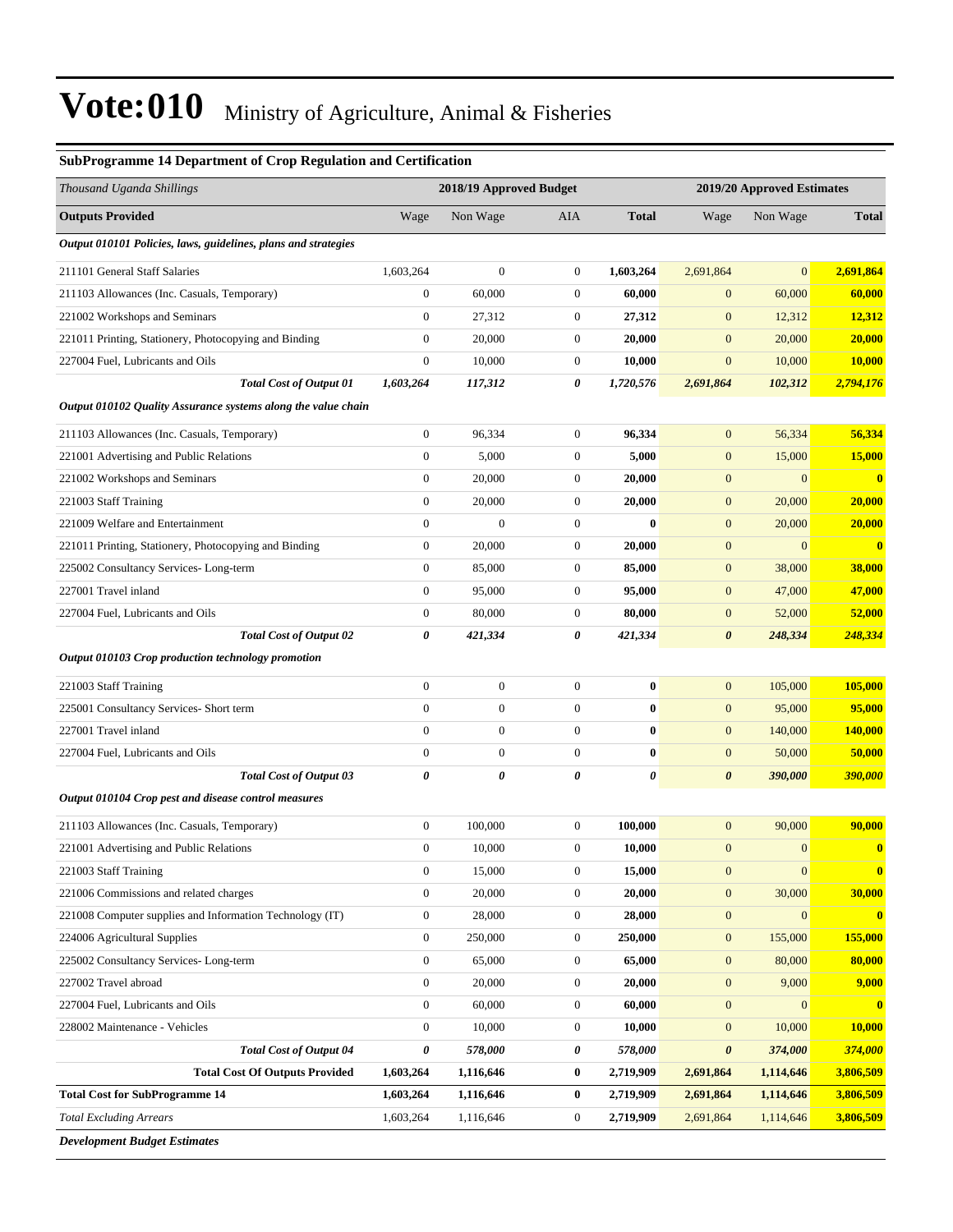#### **Project 1195 Vegetable Oil Development Project-Phase 2**

| Thousand Uganda Shillings                                            |                  | 2018/19 Approved Budget       |                  |              | 2019/20 Approved Estimates |                        |                       |
|----------------------------------------------------------------------|------------------|-------------------------------|------------------|--------------|----------------------------|------------------------|-----------------------|
| <b>Outputs Provided</b>                                              |                  | <b>GoU Dev't External Fin</b> | AIA              | <b>Total</b> |                            | GoU Dev't External Fin | <b>Total</b>          |
| Output 010102 Quality Assurance systems along the value chain        |                  |                               |                  |              |                            |                        |                       |
| 211102 Contract Staff Salaries                                       | $\mathbf{0}$     | $\boldsymbol{0}$              | $\mathbf{0}$     | $\bf{0}$     | $\mathbf{0}$               | 304,722                | 304,722               |
| 212101 Social Security Contributions                                 | 200,000          | $\boldsymbol{0}$              | $\boldsymbol{0}$ | 200,000      | $\mathbf{0}$               | $\mathbf{0}$           | $\bf{0}$              |
| 221001 Advertising and Public Relations                              | $\boldsymbol{0}$ | $\boldsymbol{0}$              | $\boldsymbol{0}$ | $\bf{0}$     | $\mathbf{0}$               | 62,000                 | 62,000                |
| 221002 Workshops and Seminars                                        | $\boldsymbol{0}$ | $\boldsymbol{0}$              | $\boldsymbol{0}$ | $\bf{0}$     | $\mathbf{0}$               | 519,000                | 519,000               |
| 221003 Staff Training                                                | $\overline{0}$   | $\boldsymbol{0}$              | $\overline{0}$   | $\bf{0}$     | $\boldsymbol{0}$           | 25,000                 | 25,000                |
| 223003 Rent - (Produced Assets) to private entities                  | $\mathbf{0}$     | $\boldsymbol{0}$              | $\boldsymbol{0}$ | $\bf{0}$     | $\boldsymbol{0}$           | 42,000                 | 42,000                |
| 224006 Agricultural Supplies                                         | $\overline{0}$   | $\boldsymbol{0}$              | $\boldsymbol{0}$ | $\bf{0}$     | $\mathbf{0}$               | 126,600                | 126,600               |
| 225001 Consultancy Services- Short term                              | $\mathbf{0}$     | $\boldsymbol{0}$              | $\boldsymbol{0}$ | $\bf{0}$     | $\mathbf{0}$               | 257,429                | 257,429               |
| 225002 Consultancy Services-Long-term                                | $\boldsymbol{0}$ | 1,000,000                     | $\boldsymbol{0}$ | 1,000,000    | $\mathbf{0}$               | 270,000                | 270,000               |
| 227001 Travel inland                                                 | $\overline{0}$   | $\boldsymbol{0}$              | $\boldsymbol{0}$ | $\bf{0}$     | $\boldsymbol{0}$           | 300,000                | 300,000               |
| 228002 Maintenance - Vehicles                                        | $\mathbf{0}$     | $\mathbf{0}$                  | $\boldsymbol{0}$ | $\bf{0}$     | $\boldsymbol{0}$           | 37,400                 | 37,400                |
| Total Cost Of Output 010102                                          | 200,000          | 1,000,000                     | 0                | 1,200,000    | $\boldsymbol{\theta}$      | 1,944,151              | 1,944,151             |
| Output 010103 Crop production technology promotion                   |                  |                               |                  |              |                            |                        |                       |
| 211102 Contract Staff Salaries                                       | $\boldsymbol{0}$ | 2,960,799                     | $\boldsymbol{0}$ | 2,960,799    | $\mathbf{0}$               | $\mathbf{0}$           | $\bf{0}$              |
| 212101 Social Security Contributions                                 | $\boldsymbol{0}$ | 258,254                       | 0                | 258,254      | $\mathbf{0}$               | $\mathbf{0}$           | $\bf{0}$              |
| 221001 Advertising and Public Relations                              | $\overline{0}$   | $\boldsymbol{0}$              | $\overline{0}$   | $\bf{0}$     | $\boldsymbol{0}$           | 25,500                 | 25,500                |
| 224006 Agricultural Supplies                                         | $\boldsymbol{0}$ | $\boldsymbol{0}$              | $\mathbf{0}$     | $\bf{0}$     | $\boldsymbol{0}$           | 61,000                 | 61,000                |
| 225001 Consultancy Services- Short term                              | $\boldsymbol{0}$ | $\mathbf{0}$                  | $\boldsymbol{0}$ | $\bf{0}$     | $\mathbf{0}$               | 959,734                | 959,734               |
| 225002 Consultancy Services-Long-term                                | $\mathbf{0}$     | 2,880,947                     | $\boldsymbol{0}$ | 2,880,947    | $\mathbf{0}$               | 1,258,350              | 1,258,350             |
| 227002 Travel abroad                                                 | $\mathbf{0}$     | $\boldsymbol{0}$              | $\boldsymbol{0}$ | $\bf{0}$     | $\mathbf{0}$               | 50,000                 | 50,000                |
| 228002 Maintenance - Vehicles                                        | $\mathbf{0}$     | $\overline{0}$                | $\boldsymbol{0}$ | $\bf{0}$     | $\boldsymbol{0}$           | 50,000                 | 50,000                |
| Total Cost Of Output 010103                                          | 0                | 6,100,000                     | 0                | 6,100,000    | $\boldsymbol{\theta}$      | 2,404,584              | 2,404,584             |
| Output 010106 Increased value addition in the sector                 |                  |                               |                  |              |                            |                        |                       |
| 224006 Agricultural Supplies                                         | $\boldsymbol{0}$ | 1,200,000                     | $\boldsymbol{0}$ | 1,200,000    | $\mathbf{0}$               | 18,000                 | 18,000                |
| 225001 Consultancy Services- Short term                              | $\mathbf{0}$     | $\boldsymbol{0}$              | $\mathbf{0}$     | $\bf{0}$     | $\mathbf{0}$               | 56,840                 | 56,840                |
| Total Cost Of Output 010106                                          | 0                | 1,200,000                     | 0                | 1,200,000    | $\boldsymbol{\theta}$      | 74,840                 | 74,840                |
| <b>Total Cost for Outputs Provided</b>                               | 200,000          | 8,300,000                     | $\mathbf{0}$     | 8,500,000    | $\mathbf{0}$               | 4,423,574              | 4,423,574             |
| <b>Capital Purchases</b>                                             |                  | GoU Dev't External Fin        | AIA              | <b>Total</b> |                            | GoU Dev't External Fin | Total                 |
| Output 010171 Acquisition of Land by Government                      |                  |                               |                  |              |                            |                        |                       |
| 311101 Land                                                          | 14,392,033       | $\boldsymbol{0}$              | $\mathbf{0}$     | 14,392,033   | $\mathbf{0}$               | $\mathbf{0}$           | $\bf{0}$              |
| Total Cost Of Output 010171                                          | 14,392,033       | 0                             | 0                | 14,392,033   | $\pmb{\theta}$             | $\boldsymbol{\theta}$  | $\boldsymbol{\theta}$ |
| Output 010172 Government Buildings and Administrative Infrastructure |                  |                               |                  |              |                            |                        |                       |
| 312101 Non-Residential Buildings                                     | $\boldsymbol{0}$ | $\boldsymbol{0}$              | $\boldsymbol{0}$ | $\bf{0}$     | $\mathbf{0}$               | 3,000,000              | 3,000,000             |
| 312104 Other Structures                                              | $\boldsymbol{0}$ | 3,300,000                     | $\boldsymbol{0}$ | 3,300,000    | $\boldsymbol{0}$           | $\mathbf{0}$           | $\boldsymbol{0}$      |
| Total Cost Of Output 010172                                          | 0                | 3,300,000                     | 0                | 3,300,000    | $\boldsymbol{\theta}$      | 3,000,000              | 3,000,000             |
| Output 010173 Roads, Streets and Highways                            |                  |                               |                  |              |                            |                        |                       |
| 312104 Other Structures                                              | $\boldsymbol{0}$ | 3,000,000                     | $\boldsymbol{0}$ | 3,000,000    | $\boldsymbol{0}$           | $\mathbf{0}$           | $\bf{0}$              |
| Total Cost Of Output 010173                                          | 0                | 3,000,000                     | 0                | 3,000,000    | $\pmb{\theta}$             | $\boldsymbol{\theta}$  | $\boldsymbol{\theta}$ |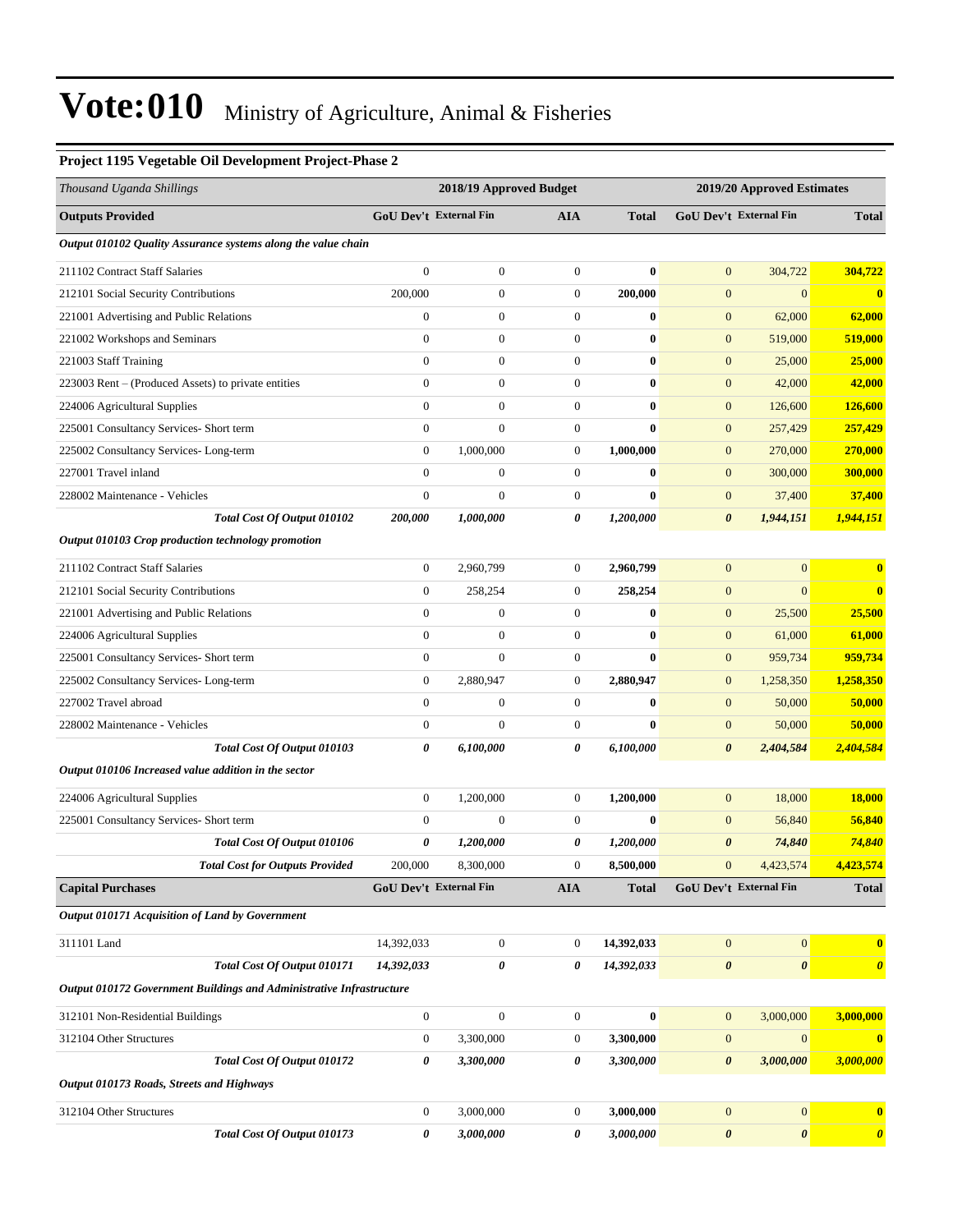| Thousand Uganda Shillings                                                    |                               | 2018/19 Approved Budget |                |              |                            | 2019/20 Approved Estimates    |                         |  |
|------------------------------------------------------------------------------|-------------------------------|-------------------------|----------------|--------------|----------------------------|-------------------------------|-------------------------|--|
| Project 1263 Agriculture Cluster Development Project                         |                               |                         |                |              |                            |                               |                         |  |
| <b>Total Excluding Arrears</b>                                               | 170,000                       | $\mathbf{0}$            | $\overline{0}$ | 170,000      | $\overline{0}$             | $\overline{0}$                | $\bf{0}$                |  |
| <b>Total Cost for Project: 1238</b>                                          | 170,000                       | $\overline{0}$          | $\overline{0}$ | 170,000      | $\Omega$                   | $\overline{0}$                | $\overline{\mathbf{0}}$ |  |
| <b>Total Cost for Outputs Provided</b>                                       | 170,000                       | $\boldsymbol{0}$        | $\overline{0}$ | 170,000      | $\mathbf{0}$               | $\overline{0}$                | $\bf{0}$                |  |
| Total Cost Of Output 010107                                                  | 170,000                       | 0                       | 0              | 170,000      | $\boldsymbol{\theta}$      | $\boldsymbol{\theta}$         | $\boldsymbol{\theta}$   |  |
| 227004 Fuel, Lubricants and Oils                                             | 40,000                        | $\boldsymbol{0}$        | $\overline{0}$ | 40,000       | $\mathbf{0}$               | $\Omega$                      | $\bf{0}$                |  |
| 227001 Travel inland                                                         | 80,000                        | $\overline{0}$          | $\Omega$       | 80,000       | $\Omega$                   | $\Omega$                      | $\mathbf{0}$            |  |
| 221011 Printing, Stationery, Photocopying and Binding                        | 10,000                        | $\mathbf{0}$            | $\overline{0}$ | 10,000       | $\Omega$                   | $\theta$                      | $\mathbf{0}$            |  |
| 221002 Workshops and Seminars                                                | 40,000                        | $\mathbf{0}$            | $\overline{0}$ | 40,000       | $\Omega$                   | $\overline{0}$                | $\bf{0}$                |  |
| Output 010107 Promotion of Production & Productivity of priority commodities |                               |                         |                |              |                            |                               |                         |  |
| <b>Outputs Provided</b>                                                      | <b>GoU Dev't External Fin</b> |                         | <b>AIA</b>     | <b>Total</b> |                            | <b>GoU Dev't External Fin</b> | <b>Total</b>            |  |
| Thousand Uganda Shillings                                                    | 2018/19 Approved Budget       |                         |                |              | 2019/20 Approved Estimates |                               |                         |  |
| <b>Project 1238 Rice Development Project</b>                                 |                               |                         |                |              |                            |                               |                         |  |
| <b>Total Excluding Arrears</b>                                               | 14,592,033                    | 18,900,000              | 0              | 33,492,033   | $\mathbf{0}$               | 9,892,954                     | 9,892,954               |  |
| <b>Total Cost for Project: 1195</b>                                          | 14,592,033                    | 18,900,000              | $\overline{0}$ | 33,492,033   | $\overline{0}$             | 9,892,954                     | 9,892,954               |  |
| <b>Total Cost for Capital Purchases</b>                                      | 14,392,033                    | 10,600,000              | $\overline{0}$ | 24,992,033   | $\mathbf{0}$               | 5,469,380                     | 5,469,380               |  |
| Total Cost Of Output 010176                                                  | $\boldsymbol{\theta}$         | 2,300,000               | 0              | 2,300,000    | $\boldsymbol{\theta}$      | 2,469,380                     | 2,469,380               |  |
| 312213 ICT Equipment                                                         | $\mathbf{0}$                  | 2,300,000               | $\overline{0}$ | 2,300,000    | $\mathbf{0}$               | $\overline{0}$                | $\bf{0}$                |  |
| 312202 Machinery and Equipment                                               | $\mathbf{0}$                  | $\mathbf{0}$            | $\overline{0}$ | $\bf{0}$     | $\mathbf{0}$               | 2,469,380                     | 2,469,380               |  |
| Output 010176 Purchase of Office and ICT Equipment, including Software       |                               |                         |                |              |                            |                               |                         |  |
| Total Cost Of Output 010175                                                  | $\boldsymbol{\theta}$         | 2,000,000               | 0              | 2,000,000    | $\boldsymbol{\theta}$      | $\boldsymbol{\theta}$         | $\boldsymbol{\theta}$   |  |
| 312201 Transport Equipment                                                   | $\overline{0}$                | 2,000,000               | $\overline{0}$ | 2,000,000    | $\mathbf{0}$               | $\overline{0}$                | $\bf{0}$                |  |
| Output 010175 Purchase of Motor Vehicles and Other Transport Equipment       |                               |                         |                |              |                            |                               |                         |  |

| <b>Outputs Provided</b>                                        |                | <b>GoU</b> Dev't External Fin |                | <b>Total</b> | <b>GoU Dev't External Fin</b> |           | <b>Total</b>  |  |
|----------------------------------------------------------------|----------------|-------------------------------|----------------|--------------|-------------------------------|-----------|---------------|--|
| Output 010101 Policies, laws, guidelines, plans and strategies |                |                               |                |              |                               |           |               |  |
| 211102 Contract Staff Salaries                                 | $\overline{0}$ | 6,400,000                     | $\overline{0}$ | 6,400,000    | $\overline{0}$                | 4,000,000 | 4,000,000     |  |
| 211103 Allowances (Inc. Casuals, Temporary)                    | $\overline{0}$ | 5,390,000                     | $\overline{0}$ | 5,390,000    | $\boldsymbol{0}$              | $\Omega$  | $\mathbf{0}$  |  |
| 221002 Workshops and Seminars                                  | $\mathbf{0}$   | $\mathbf{0}$                  | $\overline{0}$ | $\bf{0}$     | $\overline{0}$                | 624,750   | 624,750       |  |
| 221003 Staff Training                                          | $\Omega$       | $\overline{0}$                | $\overline{0}$ | $\mathbf{0}$ | $\mathbf{0}$                  | 190,000   | 190,000       |  |
| 221009 Welfare and Entertainment                               | $\overline{0}$ | $\overline{0}$                | $\mathbf{0}$   | $\mathbf{0}$ | $\overline{0}$                | 160,000   | 160,000       |  |
| 221011 Printing, Stationery, Photocopying and Binding          | $\mathbf{0}$   | 0                             | $\overline{0}$ | $\bf{0}$     | $\mathbf{0}$                  | 100,000   | 100,000       |  |
| 222001 Telecommunications                                      | $\Omega$       | $\overline{0}$                | $\mathbf{0}$   | $\mathbf{0}$ | $\mathbf{0}$                  | 30,000    | <b>30,000</b> |  |
| 223003 Rent – (Produced Assets) to private entities            | $\overline{0}$ | 210,000                       | $\overline{0}$ | 210,000      | $\mathbf{0}$                  | 385,000   | 385,000       |  |
| 223004 Guard and Security services                             | $\mathbf{0}$   | $\overline{0}$                | $\Omega$       | $\mathbf{0}$ | $\overline{0}$                | 40,000    | 40,000        |  |
| 223005 Electricity                                             | $\mathbf{0}$   | $\overline{0}$                | $\mathbf{0}$   | $\bf{0}$     | $\mathbf{0}$                  | 40,000    | 40,000        |  |
| 223006 Water                                                   | $\mathbf{0}$   | $\boldsymbol{0}$              | $\overline{0}$ | $\bf{0}$     | $\overline{0}$                | 20,000    | 20,000        |  |
| 224004 Cleaning and Sanitation                                 | $\Omega$       | $\overline{0}$                | $\Omega$       | $\mathbf{0}$ | $\mathbf{0}$                  | 30,000    | 30,000        |  |
| 225001 Consultancy Services- Short term                        | $\mathbf{0}$   | $\boldsymbol{0}$              | $\mathbf{0}$   | $\bf{0}$     | $\mathbf{0}$                  | 544,000   | 544,000       |  |
| 225002 Consultancy Services-Long-term                          | $\mathbf{0}$   | $\mathbf{0}$                  | $\mathbf{0}$   | $\bf{0}$     | $\mathbf{0}$                  | 8,800,000 | 8,800,000     |  |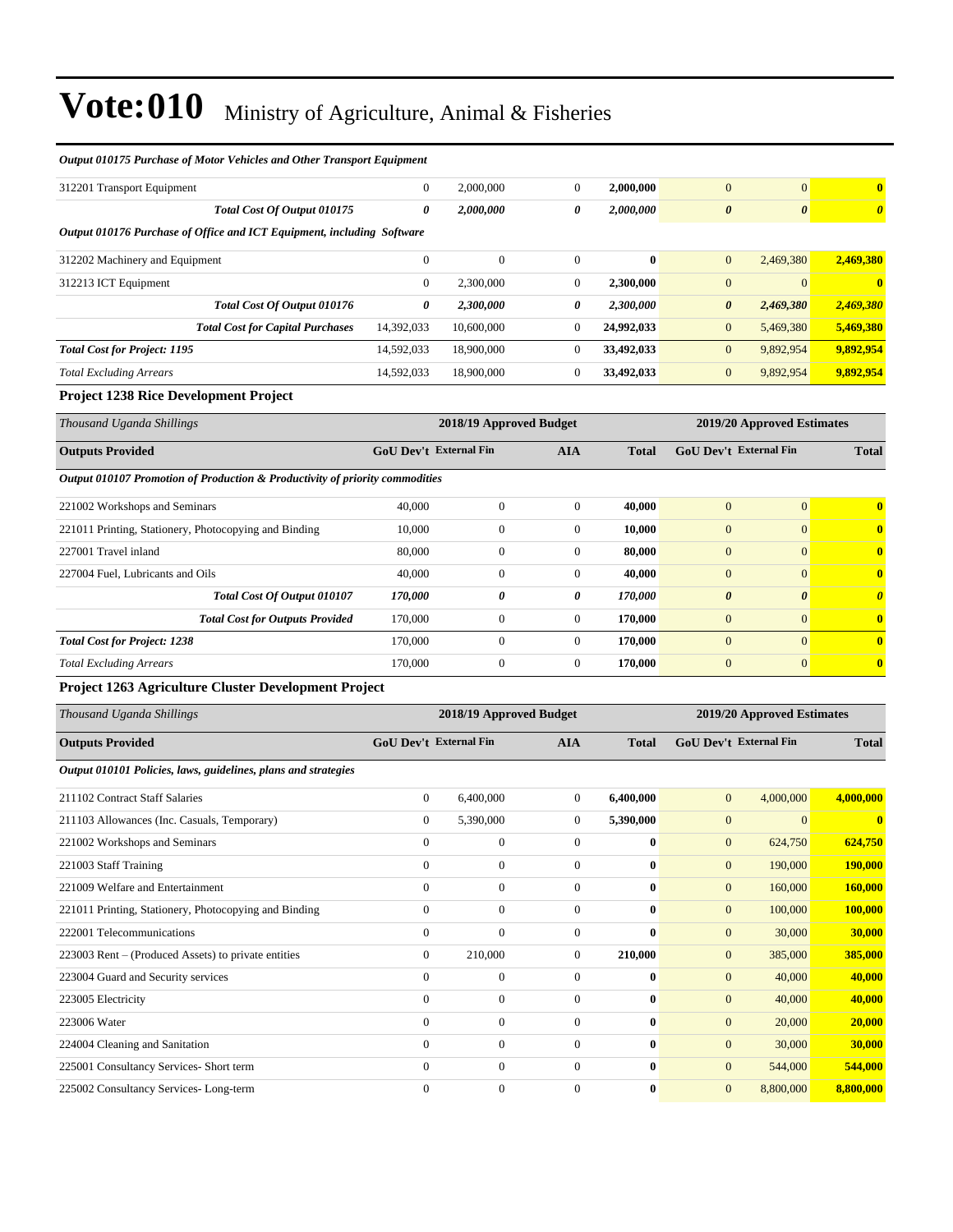| 227001 Travel inland                                                         | $\mathbf{0}$     | $\boldsymbol{0}$ | $\overline{0}$   | $\bf{0}$   | $\mathbf{0}$          | 700,000          | 700,000        |
|------------------------------------------------------------------------------|------------------|------------------|------------------|------------|-----------------------|------------------|----------------|
| 227004 Fuel, Lubricants and Oils                                             | $\mathbf{0}$     | $\boldsymbol{0}$ | $\boldsymbol{0}$ | $\bf{0}$   | $\mathbf{0}$          | 135,250          | <b>135,250</b> |
| 228002 Maintenance - Vehicles                                                | $\overline{0}$   | $\boldsymbol{0}$ | $\boldsymbol{0}$ | $\bf{0}$   | $\mathbf{0}$          | 100,000          | 100,000        |
| Total Cost Of Output 010101                                                  | 0                | 12,000,000       | 0                | 12,000,000 | $\boldsymbol{\theta}$ | 15,899,000       | 15,899,000     |
| Output 010102 Quality Assurance systems along the value chain                |                  |                  |                  |            |                       |                  |                |
| 221002 Workshops and Seminars                                                | $\boldsymbol{0}$ | 400,000          | $\mathbf{0}$     | 400,000    | 100,000               | 174,000          | 274,000        |
| 221003 Staff Training                                                        | $\mathbf{0}$     | 1,500,000        | $\boldsymbol{0}$ | 1,500,000  | $\mathbf{0}$          | $\mathbf{0}$     | $\bf{0}$       |
| 221017 Subscriptions                                                         | $\mathbf{0}$     | $\mathbf{0}$     | $\boldsymbol{0}$ | $\bf{0}$   | $\mathbf{0}$          | 38,000           | 38,000         |
| 223004 Guard and Security services                                           | 50,000           | $\boldsymbol{0}$ | $\boldsymbol{0}$ | 50,000     | $\mathbf{0}$          | $\mathbf{0}$     | $\bf{0}$       |
| 224006 Agricultural Supplies                                                 | $\mathbf{0}$     | 62,005,000       | 0                | 62,005,000 | $\mathbf{0}$          | 130,000          | 130,000        |
| 227001 Travel inland                                                         | 50,000           | $\boldsymbol{0}$ | $\boldsymbol{0}$ | 50,000     | $\mathbf{0}$          | 400,000          | 400,000        |
| Total Cost Of Output 010102                                                  | 100,000          | 63,905,000       | 0                | 64,005,000 | 100,000               | 742,000          | 842,000        |
| Output 010104 Crop pest and disease control measures                         |                  |                  |                  |            |                       |                  |                |
| 221002 Workshops and Seminars                                                | $\boldsymbol{0}$ | $\boldsymbol{0}$ | $\mathbf{0}$     | $\bf{0}$   | $\mathbf{0}$          | 350,000          | 350,000        |
| 225001 Consultancy Services- Short term                                      | $\overline{0}$   | $\boldsymbol{0}$ | $\boldsymbol{0}$ | $\bf{0}$   | $\mathbf{0}$          | 400,000          | 400,000        |
| 227001 Travel inland                                                         | $\boldsymbol{0}$ | $\boldsymbol{0}$ | $\boldsymbol{0}$ | $\bf{0}$   | $\mathbf{0}$          | 700,000          | 700,000        |
| Total Cost Of Output 010104                                                  | $\theta$         | 0                | 0                | 0          | $\boldsymbol{\theta}$ | 1,450,000        | 1,450,000      |
| Output 010106 Increased value addition in the sector                         |                  |                  |                  |            |                       |                  |                |
| 221002 Workshops and Seminars                                                | $\mathbf{0}$     | $\overline{0}$   | $\boldsymbol{0}$ | $\bf{0}$   | $\mathbf{0}$          | 700,000          | 700,000        |
| 221003 Staff Training                                                        | $\boldsymbol{0}$ | 3,782,000        | $\boldsymbol{0}$ | 3,782,000  | $\boldsymbol{0}$      | $\boldsymbol{0}$ | $\mathbf{0}$   |
| 221017 Subscriptions                                                         | $\boldsymbol{0}$ | $\boldsymbol{0}$ | $\boldsymbol{0}$ | $\bf{0}$   | $\mathbf{0}$          | 9,480,000        | 9,480,000      |
| Total Cost Of Output 010106                                                  | 0                | 3,782,000        | 0                | 3,782,000  | $\boldsymbol{\theta}$ | 10,180,000       | 10,180,000     |
| Output 010107 Promotion of Production & Productivity of priority commodities |                  |                  |                  |            |                       |                  |                |
| 212101 Social Security Contributions                                         | $\boldsymbol{0}$ | $\boldsymbol{0}$ | $\boldsymbol{0}$ | $\bf{0}$   | $\mathbf{0}$          | 1,700,000        | 1,700,000      |
| 221002 Workshops and Seminars                                                | $\mathbf{0}$     | $\overline{0}$   | $\boldsymbol{0}$ | $\bf{0}$   | $\mathbf{0}$          | 1,100,000        | 1,100,000      |
| 221003 Staff Training                                                        | $\mathbf{0}$     | 431,000          | $\mathbf{0}$     | 431,000    | $\mathbf{0}$          | $\boldsymbol{0}$ | $\bf{0}$       |
| 222001 Telecommunications                                                    | 50,000           | $\boldsymbol{0}$ | $\boldsymbol{0}$ | 50,000     | $\mathbf{0}$          | $\mathbf{0}$     | $\bf{0}$       |
| 224004 Cleaning and Sanitation                                               | 50,000           | $\overline{0}$   | 0                | 50,000     | $\mathbf{0}$          | $\overline{0}$   | $\bf{0}$       |
| 224006 Agricultural Supplies                                                 | $\boldsymbol{0}$ | 10,400,000       | $\boldsymbol{0}$ | 10,400,000 | $\mathbf{0}$          | 65,517,000       | 65,517,000     |
| 225001 Consultancy Services- Short term                                      | $\boldsymbol{0}$ | $\boldsymbol{0}$ | $\overline{0}$   | $\bf{0}$   | 200,000               | $\mathbf{0}$     | 200,000        |
| 225002 Consultancy Services-Long-term                                        | $\boldsymbol{0}$ | 5,040,000        | $\mathbf{0}$     | 5,040,000  | $\mathbf{0}$          | 2,500,000        | 2,500,000      |
| 227001 Travel inland                                                         | 50,000           | $\boldsymbol{0}$ | $\boldsymbol{0}$ | 50,000     | $\mathbf{0}$          | 1,060,000        | 1,060,000      |
| 227004 Fuel, Lubricants and Oils                                             | 50,000           | $\boldsymbol{0}$ | $\boldsymbol{0}$ | 50,000     | $\boldsymbol{0}$      | $\boldsymbol{0}$ | $\bf{0}$       |
| Total Cost Of Output 010107                                                  | 200,000          | 15,871,000       | 0                | 16,071,000 | 200,000               | 71,877,000       | 72,077,000     |
| Output 010108 Increased value addition of priority commodities               |                  |                  |                  |            |                       |                  |                |
| 221003 Staff Training                                                        | 111,000          | $\boldsymbol{0}$ | $\boldsymbol{0}$ | 111,000    | 111,000               | $\overline{0}$   | 111,000        |
| Total Cost Of Output 010108                                                  | 111,000          | 0                | 0                | 111,000    | 111,000               | $\pmb{\theta}$   | 111,000        |
| Output 010109 Control of pest and diseases in priority commodities           |                  |                  |                  |            |                       |                  |                |
| 221002 Workshops and Seminars                                                | $\boldsymbol{0}$ | $\boldsymbol{0}$ | $\boldsymbol{0}$ | $\bf{0}$   | $\mathbf{0}$          | 200,000          | 200,000        |
| 221006 Commissions and related charges                                       | $\boldsymbol{0}$ | $\boldsymbol{0}$ | $\boldsymbol{0}$ | $\bf{0}$   | $\mathbf{0}$          | 350,000          | 350,000        |
| 221011 Printing, Stationery, Photocopying and Binding                        | $\boldsymbol{0}$ | $\boldsymbol{0}$ | $\boldsymbol{0}$ | $\bf{0}$   | $\mathbf{0}$          | 50,000           | 50,000         |
| 224006 Agricultural Supplies                                                 | $\boldsymbol{0}$ | $\boldsymbol{0}$ | $\boldsymbol{0}$ | $\bf{0}$   | $\mathbf{0}$          | 300,000          | 300,000        |
| 227001 Travel inland                                                         | $\boldsymbol{0}$ | $\boldsymbol{0}$ | $\boldsymbol{0}$ | $\bf{0}$   | $\mathbf{0}$          | 100,000          | 100,000        |
| Total Cost Of Output 010109                                                  | $\pmb{\theta}$   | 0                | 0                | 0          | $\boldsymbol{\theta}$ | 1,000,000        | 1,000,000      |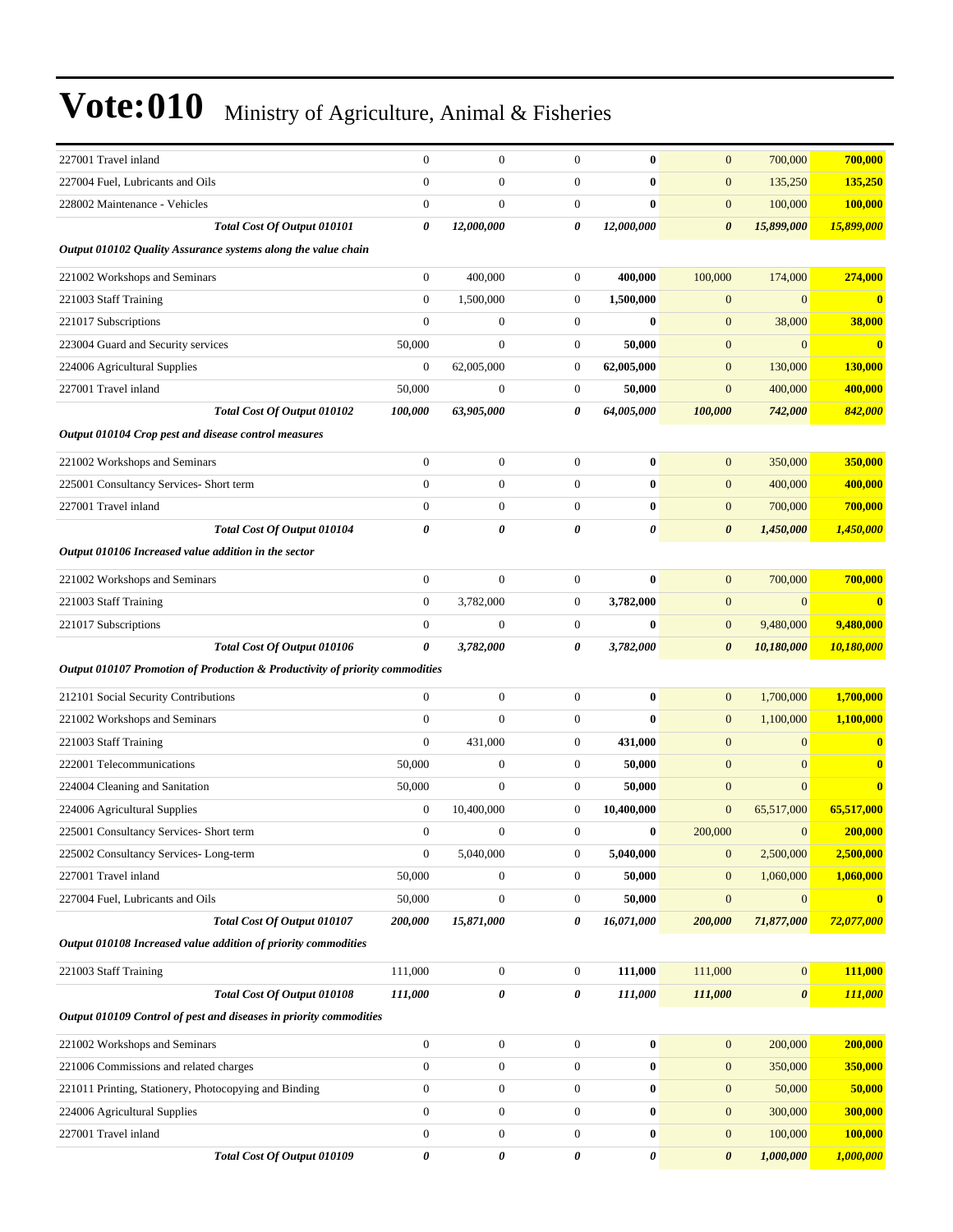| <b>Total Cost for Outputs Provided</b>                                                            | 411,000                | 95,558,000       | $\boldsymbol{0}$ | 95,969,000   | 411,000                       | 101,148,000           | 101,559,000   |  |
|---------------------------------------------------------------------------------------------------|------------------------|------------------|------------------|--------------|-------------------------------|-----------------------|---------------|--|
| <b>Capital Purchases</b>                                                                          | GoU Dev't External Fin |                  | <b>AIA</b>       | <b>Total</b> | <b>GoU Dev't External Fin</b> |                       | <b>Total</b>  |  |
| Output 010173 Roads, Streets and Highways                                                         |                        |                  |                  |              |                               |                       |               |  |
| 281504 Monitoring, Supervision & Appraisal of capital works                                       | $\boldsymbol{0}$       | $\overline{0}$   | $\boldsymbol{0}$ | $\bf{0}$     | $\mathbf{0}$                  | 560,000               | 560,000       |  |
| 312103 Roads and Bridges.                                                                         | $\mathbf{0}$           | 20,000,000       | $\boldsymbol{0}$ | 20,000,000   | $\mathbf{0}$                  | 11,140,000            | 11,140,000    |  |
| Total Cost Of Output 010173                                                                       | 0                      | 20,000,000       | 0                | 20,000,000   | $\boldsymbol{\theta}$         | 11,700,000            | 11,700,000    |  |
| Output 010176 Purchase of Office and ICT Equipment, including Software                            |                        |                  |                  |              |                               |                       |               |  |
| 312213 ICT Equipment                                                                              | $\boldsymbol{0}$       | 1,632,000        | $\boldsymbol{0}$ | 1,632,000    | $\mathbf{0}$                  | 1,780,000             | 1,780,000     |  |
| Total Cost Of Output 010176                                                                       | 0                      | 1,632,000        | 0                | 1,632,000    | $\boldsymbol{\theta}$         | 1,780,000             | 1,780,000     |  |
| Output 010182 Construction of irrigation schemes                                                  |                        |                  |                  |              |                               |                       |               |  |
| 281504 Monitoring, Supervision & Appraisal of capital works                                       | $\boldsymbol{0}$       | $\overline{0}$   | $\boldsymbol{0}$ | $\bf{0}$     | $\mathbf{0}$                  | 72,000                | 72,000        |  |
| 312202 Machinery and Equipment                                                                    | $\mathbf{0}$           | $\mathbf{0}$     | $\boldsymbol{0}$ | $\bf{0}$     | $\mathbf{0}$                  | 600,000               | 600,000       |  |
| <b>Total Cost Of Output 010182</b>                                                                | 0                      | 0                | 0                | 0            | $\boldsymbol{\theta}$         | 672,000               | 672,000       |  |
| <b>Total Cost for Capital Purchases</b>                                                           | $\boldsymbol{0}$       | 21,632,000       | $\boldsymbol{0}$ | 21,632,000   | $\mathbf{0}$                  | 14,152,000            | 14,152,000    |  |
| <b>Total Cost for Project: 1263</b>                                                               | 411,000                | 117,190,000      | $\boldsymbol{0}$ | 117,601,000  | 411,000                       | 115,300,000           | 115,711,000   |  |
| <b>Total Excluding Arrears</b>                                                                    | 411,000                | 117,190,000      | $\boldsymbol{0}$ | 117,601,000  | 411,000                       | 115,300,000           | 115,711,000   |  |
| Project 1316 Enhancing National Food Security through increased Rice production in Eastern Uganda |                        |                  |                  |              |                               |                       |               |  |
| Thousand Uganda Shillings<br>2018/19 Approved Budget<br>2019/20 Approved Estimates                |                        |                  |                  |              |                               |                       |               |  |
| <b>Outputs Provided</b>                                                                           | GoU Dev't External Fin |                  | <b>AIA</b>       | <b>Total</b> | GoU Dev't External Fin        |                       | <b>Total</b>  |  |
| Output 010101 Policies, laws, guidelines, plans and strategies                                    |                        |                  |                  |              |                               |                       |               |  |
| 211102 Contract Staff Salaries                                                                    | $\overline{0}$         | $\boldsymbol{0}$ | $\boldsymbol{0}$ | $\bf{0}$     | 80,000                        | $\mathbf{0}$          | 80,000        |  |
| 227001 Travel inland                                                                              | $\mathbf{0}$           | $\mathbf{0}$     | $\boldsymbol{0}$ | $\bf{0}$     | 120,000                       | $\mathbf{0}$          | 120,000       |  |
| Total Cost Of Output 010101                                                                       | 0                      | 0                | 0                | 0            | 200,000                       | $\boldsymbol{\theta}$ | 200,000       |  |
| Output 010107 Promotion of Production & Productivity of priority commodities                      |                        |                  |                  |              |                               |                       |               |  |
| 211102 Contract Staff Salaries                                                                    | 274,000                | $\boldsymbol{0}$ | $\boldsymbol{0}$ | 274,000      | 400,000                       | 837,860               | 1,237,860     |  |
| 211103 Allowances (Inc. Casuals, Temporary)                                                       | 100,000                | 450,000          | $\boldsymbol{0}$ | 550,000      | $\mathbf{0}$                  | 74,000                | <b>74,000</b> |  |
| 221001 Advertising and Public Relations                                                           | $\boldsymbol{0}$       | $\boldsymbol{0}$ | $\boldsymbol{0}$ | $\bf{0}$     | $\mathbf{0}$                  | 27,000                | 27,000        |  |
| 221002 Workshops and Seminars                                                                     | $\boldsymbol{0}$       | $\boldsymbol{0}$ | $\boldsymbol{0}$ | $\bf{0}$     | $\mathbf{0}$                  | 20,000                | 20,000        |  |
| 221003 Staff Training                                                                             | $\boldsymbol{0}$       | 1,381,310        | $\boldsymbol{0}$ | 1,381,310    | $\boldsymbol{0}$              | 21,000                | 21,000        |  |
| 221007 Books, Periodicals & Newspapers                                                            | $\mathbf{0}$           | $\boldsymbol{0}$ | $\boldsymbol{0}$ | $\bf{0}$     | $\mathbf{0}$                  | 2,340                 | 2,340         |  |
| 221008 Computer supplies and Information Technology (IT)                                          | $\Omega$               | $\boldsymbol{0}$ | $\boldsymbol{0}$ | $\bf{0}$     | $\boldsymbol{0}$              | 14,000                | 14,000        |  |
| 221009 Welfare and Entertainment                                                                  | 8,000                  | $\boldsymbol{0}$ | $\boldsymbol{0}$ | 8,000        | $\mathbf{0}$                  | 4,200                 | 4,200         |  |
| 221011 Printing, Stationery, Photocopying and Binding                                             | $\mathbf{0}$           | $\boldsymbol{0}$ | $\boldsymbol{0}$ | $\bf{0}$     | $\mathbf{0}$                  | 6,000                 | 6,000         |  |
| 223003 Rent – (Produced Assets) to private entities                                               | $\overline{0}$         | $\boldsymbol{0}$ | $\boldsymbol{0}$ | $\bf{0}$     | $\mathbf{0}$                  | 166,866               | 166,866       |  |
| 223004 Guard and Security services                                                                | 100,000                | $\boldsymbol{0}$ | $\boldsymbol{0}$ | 100,000      | $\mathbf{0}$                  | 12,000                | 12,000        |  |
| 223005 Electricity                                                                                | $\boldsymbol{0}$       | $\boldsymbol{0}$ | $\boldsymbol{0}$ | $\bf{0}$     | $\boldsymbol{0}$              | 15,000                | 15,000        |  |
| 223006 Water                                                                                      | $\mathbf{0}$           | $\boldsymbol{0}$ | $\boldsymbol{0}$ | $\bf{0}$     | $\mathbf{0}$                  | 15,000                | 15,000        |  |
| 224006 Agricultural Supplies                                                                      | $\mathbf{0}$           | $\mathbf{0}$     | $\boldsymbol{0}$ | $\bf{0}$     | $\mathbf{0}$                  | 2,540,080             | 2,540,080     |  |
| 225001 Consultancy Services- Short term                                                           | $\overline{0}$         | $\boldsymbol{0}$ | $\boldsymbol{0}$ | $\bf{0}$     | $\mathbf{0}$                  | 249,750               | 249,750       |  |
| 227001 Travel inland                                                                              | 50,000                 | 400,000          | $\boldsymbol{0}$ | 450,000      | $\mathbf{0}$                  | 60,000                | 60,000        |  |
| 227002 Travel abroad                                                                              | $\boldsymbol{0}$       | $\boldsymbol{0}$ | $\boldsymbol{0}$ | $\bf{0}$     | $\boldsymbol{0}$              | 68,500                | 68,500        |  |
| 227004 Fuel, Lubricants and Oils                                                                  | 60,000                 | 60,000           | $\boldsymbol{0}$ | 120,000      | $\mathbf{0}$                  | 14,404                | 14,404        |  |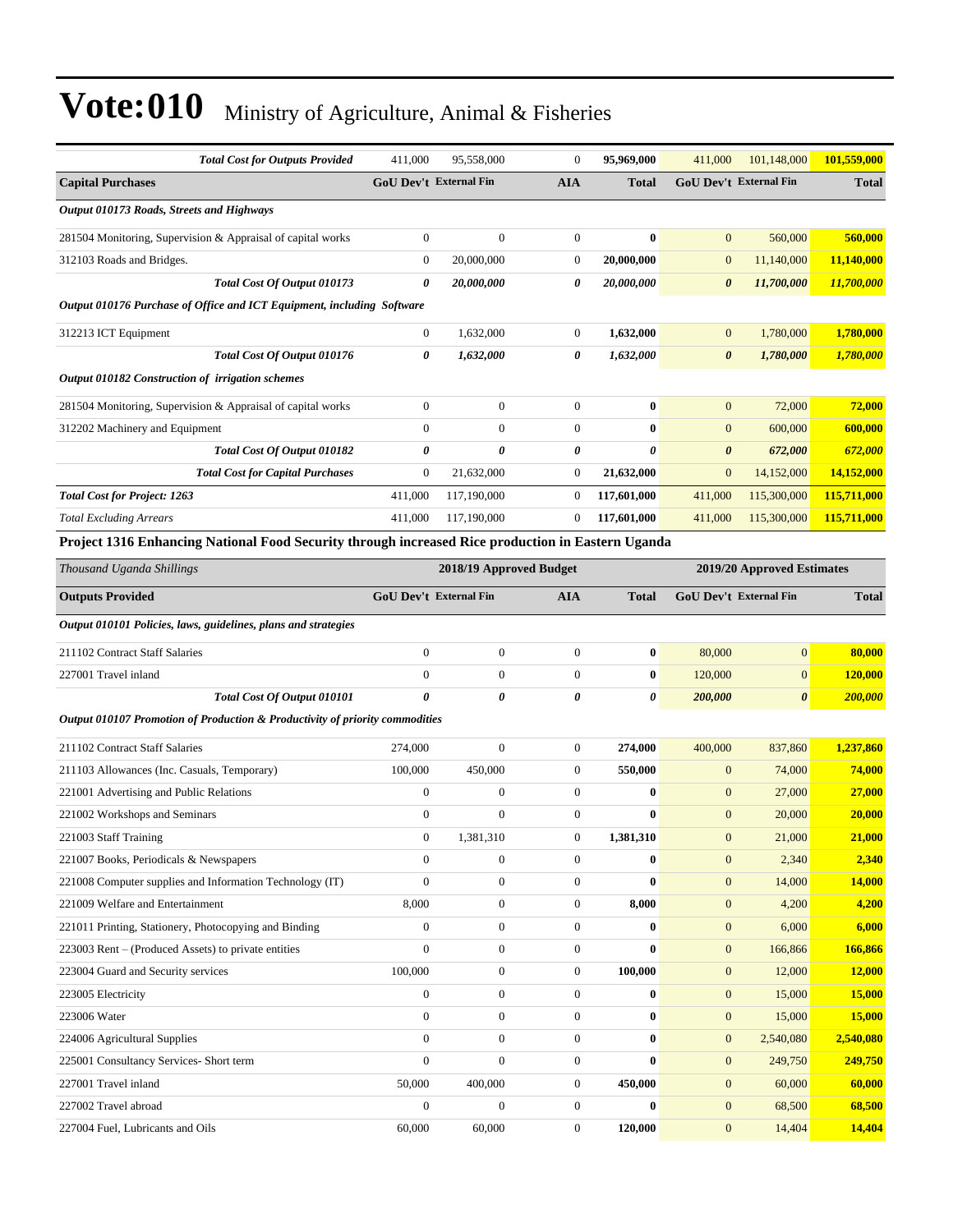| 228002 Maintenance - Vehicles                                      | 8,000                         | $\boldsymbol{0}$        | $\boldsymbol{0}$ | 8,000        | $\mathbf{0}$          | 7,000                         | 7,000                 |
|--------------------------------------------------------------------|-------------------------------|-------------------------|------------------|--------------|-----------------------|-------------------------------|-----------------------|
| Total Cost Of Output 010107                                        | 600,000                       | 2,291,310               | 0                | 2,891,310    | 400,000               | 4,155,000                     | 4,555,000             |
| <b>Total Cost for Outputs Provided</b>                             | 600,000                       | 2,291,310               | $\boldsymbol{0}$ | 2,891,310    | 600,000               | 4,155,000                     | 4,755,000             |
| <b>Capital Purchases</b>                                           | GoU Dev't External Fin        |                         | <b>AIA</b>       | <b>Total</b> |                       | GoU Dev't External Fin        | <b>Total</b>          |
| Output 010182 Construction of irrigation schemes                   |                               |                         |                  |              |                       |                               |                       |
| 281502 Feasibility Studies for Capital Works                       | $\mathbf{0}$                  | 6,780,000               | $\boldsymbol{0}$ | 6,780,000    | $\mathbf{0}$          | $\mathbf{0}$                  |                       |
| 281503 Engineering and Design Studies & Plans for capital<br>works | $\mathbf{0}$                  | 12,098,690              | $\overline{0}$   | 12,098,690   | $\boldsymbol{0}$      | 14,800,000                    | 14,800,000            |
| 281504 Monitoring, Supervision & Appraisal of capital works        | $\mathbf{0}$                  | $\boldsymbol{0}$        | $\mathbf{0}$     | $\bf{0}$     | $\mathbf{0}$          | 2,045,000                     | 2,045,000             |
| 312104 Other Structures                                            | $\mathbf{0}$                  | $\overline{0}$          | $\boldsymbol{0}$ | $\bf{0}$     | $\mathbf{0}$          | 19,999,083                    | 19,999,083            |
| Total Cost Of Output 010182                                        | 0                             | 18,878,690              | 0                | 18,878,690   | $\boldsymbol{\theta}$ | 36,844,083                    | 36,844,083            |
| <b>Total Cost for Capital Purchases</b>                            | $\mathbf{0}$                  | 18,878,690              | 0                | 18,878,690   | $\mathbf{0}$          | 36,844,083                    | 36,844,083            |
| <b>Total Cost for Project: 1316</b>                                | 600,000                       | 21,170,000              | $\boldsymbol{0}$ | 21,770,000   | 600,000               | 40,999,083                    | 41,599,083            |
| <b>Total Excluding Arrears</b>                                     | 600,000                       | 21,170,000              | $\mathbf{0}$     | 21,770,000   | 600,000               | 40,999,083                    | 41,599,083            |
| Project 1386 Crop pests and diseases control phase 2               |                               |                         |                  |              |                       |                               |                       |
| Thousand Uganda Shillings                                          |                               | 2018/19 Approved Budget |                  |              |                       | 2019/20 Approved Estimates    |                       |
| <b>Outputs Provided</b>                                            | <b>GoU Dev't External Fin</b> |                         | AIA              | <b>Total</b> |                       | <b>GoU Dev't External Fin</b> | <b>Total</b>          |
| Output 010101 Policies, laws, guidelines, plans and strategies     |                               |                         |                  |              |                       |                               |                       |
| 211103 Allowances (Inc. Casuals, Temporary)                        | $\mathbf{0}$                  | $\boldsymbol{0}$        | $\mathbf{0}$     | $\bf{0}$     | 290,000               | $\mathbf{0}$                  | 290,000               |
| 221011 Printing, Stationery, Photocopying and Binding              | 200,000                       | $\boldsymbol{0}$        | $\boldsymbol{0}$ | 200,000      | 500,000               | $\mathbf{0}$                  | 500,000               |
| Total Cost Of Output 010101                                        | 200,000                       | 0                       | 0                | 200,000      | 790,000               | $\boldsymbol{\theta}$         | 790,000               |
| Output 010102 Quality Assurance systems along the value chain      |                               |                         |                  |              |                       |                               |                       |
| 221002 Workshops and Seminars                                      | 50,000                        | $\boldsymbol{0}$        | $\boldsymbol{0}$ | 50,000       | 150,000               | $\mathbf{0}$                  | 150,000               |
| 221003 Staff Training                                              | 50,000                        | $\boldsymbol{0}$        | $\boldsymbol{0}$ | 50,000       | 150,000               | $\mathbf{0}$                  | 150,000               |
| 227001 Travel inland                                               | 470,000                       | $\boldsymbol{0}$        | $\boldsymbol{0}$ | 470,000      | 550,000               | $\mathbf{0}$                  | 550,000               |
| 227004 Fuel, Lubricants and Oils                                   | 170,000                       | $\boldsymbol{0}$        | $\boldsymbol{0}$ | 170,000      | 200,000               | $\mathbf{0}$                  | 200,000               |
| 228002 Maintenance - Vehicles                                      | 60,000                        | $\boldsymbol{0}$        | 0                | 60,000       | 50,000                | $\mathbf{0}$                  | 50,000                |
| Total Cost Of Output 010102                                        | 800,000                       | 0                       | 0                | 800,000      | 1,100,000             | $\boldsymbol{\theta}$         | 1,100,000             |
| Output 010103 Crop production technology promotion                 |                               |                         |                  |              |                       |                               |                       |
| 224006 Agricultural Supplies                                       | 1,200,000                     | $\boldsymbol{0}$        | $\boldsymbol{0}$ | 1,200,000    | $\boldsymbol{0}$      | 0                             | $\mathbf{0}$          |
| Total Cost Of Output 010103                                        | 1,200,000                     | 0                       | 0                | 1,200,000    | $\boldsymbol{\theta}$ | $\boldsymbol{\theta}$         | $\boldsymbol{\theta}$ |
| Output 010104 Crop pest and disease control measures               |                               |                         |                  |              |                       |                               |                       |
| 211102 Contract Staff Salaries                                     | 60,000                        | $\boldsymbol{0}$        | $\boldsymbol{0}$ | 60,000       | 60,000                | $\mathbf{0}$                  | 60,000                |
| 221003 Staff Training                                              | 38,300                        | $\boldsymbol{0}$        | $\boldsymbol{0}$ | 38,300       | 38,000                | $\mathbf{0}$                  | 38,000                |
| 224006 Agricultural Supplies                                       | 307,060                       | $\boldsymbol{0}$        | $\boldsymbol{0}$ | 307,060      | 307,060               | $\mathbf{0}$                  | 307,060               |
| 227001 Travel inland                                               | 62,400                        | $\boldsymbol{0}$        | $\boldsymbol{0}$ | 62,400       | 62,400                | $\boldsymbol{0}$              | 62,400                |
| 227002 Travel abroad                                               | 11,240                        | $\boldsymbol{0}$        | $\boldsymbol{0}$ | 11,240       | 32,540                | $\mathbf{0}$                  | 32,540                |
| 227004 Fuel, Lubricants and Oils                                   | 21,000                        | $\boldsymbol{0}$        | 0                | 21,000       | $\mathbf{0}$          | $\mathbf{0}$                  | $\mathbf{0}$          |
| Total Cost Of Output 010104                                        | 500,000                       | 0                       | 0                | 500,000      | 500,000               | $\boldsymbol{\theta}$         | 500,000               |
| Output 010109 Control of pest and diseases in priority commodities |                               |                         |                  |              |                       |                               |                       |
| 221002 Workshops and Seminars                                      | 55,300                        | $\boldsymbol{0}$        | $\boldsymbol{0}$ | 55,300       | 55,297                | $\boldsymbol{0}$              | 55,297                |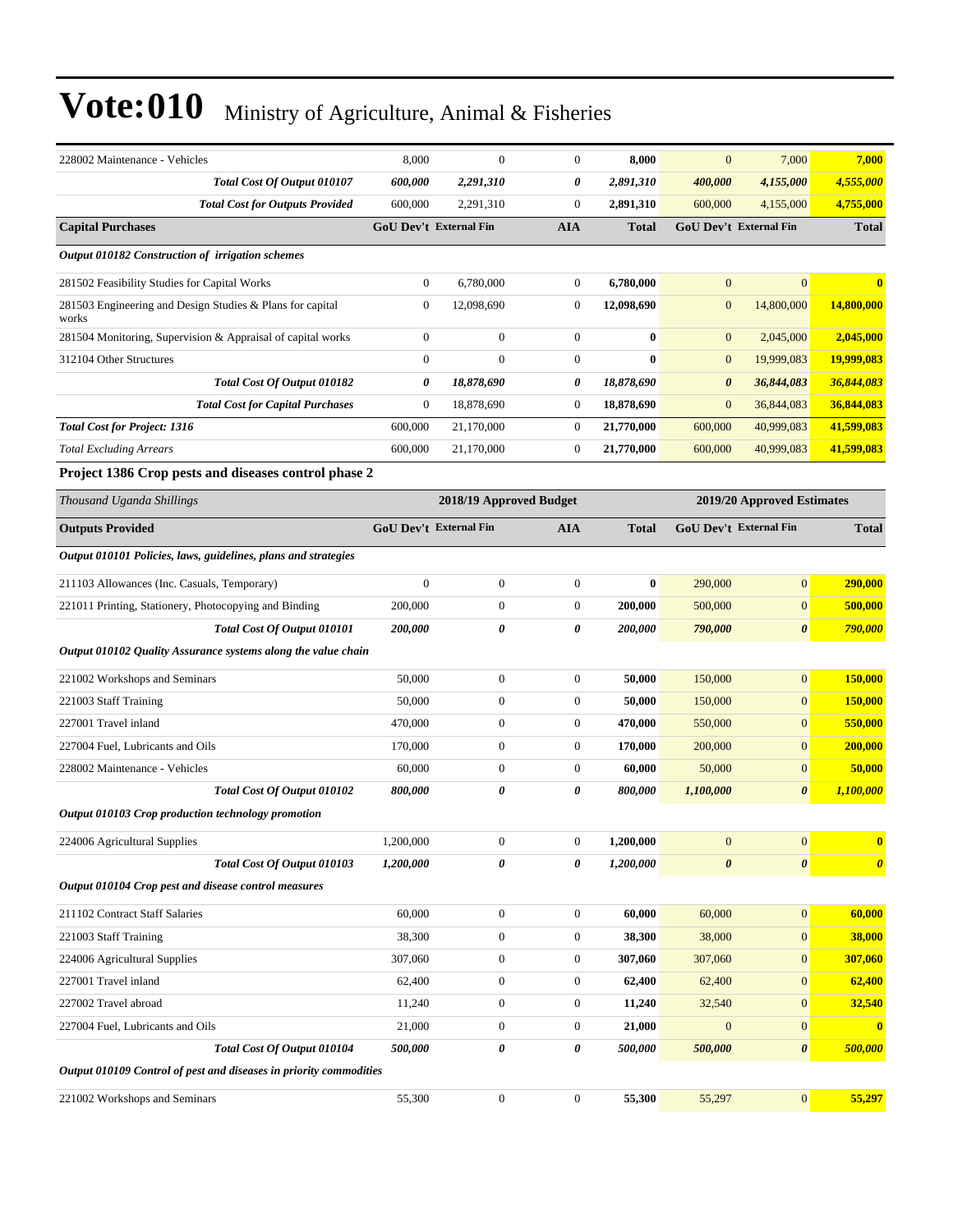| 221011 Printing, Stationery, Photocopying and Binding                   | 20,000                        | $\boldsymbol{0}$        | $\boldsymbol{0}$ | 20,000       | 20,000                | $\boldsymbol{0}$              | 20,000                |
|-------------------------------------------------------------------------|-------------------------------|-------------------------|------------------|--------------|-----------------------|-------------------------------|-----------------------|
| 224001 Medical Supplies                                                 | 200,000                       | $\boldsymbol{0}$        | $\boldsymbol{0}$ | 200,000      | 213,700               | $\boldsymbol{0}$              | 213,700               |
| 224006 Agricultural Supplies                                            | 13,700                        | $\boldsymbol{0}$        | $\boldsymbol{0}$ | 13,700       | $\mathbf{0}$          | $\boldsymbol{0}$              | $\bf{0}$              |
| 227001 Travel inland                                                    | 170,000                       | $\boldsymbol{0}$        | $\boldsymbol{0}$ | 170,000      | 170,000               | $\overline{0}$                | 170,000               |
| 227002 Travel abroad                                                    | 20,000                        | $\boldsymbol{0}$        | $\boldsymbol{0}$ | 20,000       | $\overline{0}$        | $\boldsymbol{0}$              | $\bf{0}$              |
| 227004 Fuel, Lubricants and Oils                                        | 100,000                       | $\boldsymbol{0}$        | $\boldsymbol{0}$ | 100,000      | 150,000               | $\boldsymbol{0}$              | 150,000               |
| 228002 Maintenance - Vehicles                                           | 30,000                        | $\boldsymbol{0}$        | $\boldsymbol{0}$ | 30,000       | $\overline{0}$        | $\boldsymbol{0}$              | $\bf{0}$              |
| Total Cost Of Output 010109                                             | 609,000                       | 0                       | 0                | 609,000      | 608,997               | 0                             | 608,997               |
| <b>Total Cost for Outputs Provided</b>                                  | 3,309,000                     | $\boldsymbol{0}$        | $\boldsymbol{0}$ | 3,309,000    | 2,998,997             | $\overline{0}$                | 2,998,997             |
| <b>Capital Purchases</b>                                                | <b>GoU Dev't External Fin</b> |                         | <b>AIA</b>       | <b>Total</b> |                       | GoU Dev't External Fin        | <b>Total</b>          |
| Output 010175 Purchase of Motor Vehicles and Other Transport Equipment  |                               |                         |                  |              |                       |                               |                       |
| 312201 Transport Equipment                                              | 186,750                       | $\boldsymbol{0}$        | $\boldsymbol{0}$ | 186,750      | $\mathbf{0}$          | $\overline{0}$                | $\mathbf{0}$          |
| Total Cost Of Output 010175                                             | 186,750                       | 0                       | 0                | 186,750      | $\boldsymbol{\theta}$ | $\boldsymbol{\theta}$         | $\boldsymbol{\theta}$ |
| Output 010176 Purchase of Office and ICT Equipment, including Software  |                               |                         |                  |              |                       |                               |                       |
| 312211 Office Equipment                                                 | 100,000                       | $\boldsymbol{0}$        | $\boldsymbol{0}$ | 100,000      | 353,000               | $\mathbf{0}$                  | 353,000               |
| Total Cost Of Output 010176                                             | 100,000                       | 0                       | 0                | 100,000      | 353,000               | $\boldsymbol{\theta}$         | 353,000               |
| Output 010177 Purchase of Specialised Machinery & Equipment             |                               |                         |                  |              |                       |                               |                       |
| 312213 ICT Equipment                                                    | 27,000                        | $\boldsymbol{0}$        | $\boldsymbol{0}$ | 27,000       | $\mathbf{0}$          | $\overline{0}$                | $\mathbf{0}$          |
| 312214 Laboratory Equipments                                            | 216,000                       | $\boldsymbol{0}$        | $\boldsymbol{0}$ | 216,000      | $\mathbf{0}$          | $\boldsymbol{0}$              | $\bf{0}$              |
| Total Cost Of Output 010177                                             | 243,000                       | 0                       | 0                | 243,000      | $\boldsymbol{\theta}$ | $\boldsymbol{\theta}$         | $\boldsymbol{\theta}$ |
| Output 010178 Purchase of Office and Residential Furniture and Fittings |                               |                         |                  |              |                       |                               |                       |
| 312203 Furniture & Fixtures                                             | 100,000                       | $\boldsymbol{0}$        | $\boldsymbol{0}$ | 100,000      | 100,000               | $\boldsymbol{0}$              | 100,000               |
| Total Cost Of Output 010178                                             | 100,000                       | 0                       | 0                | 100,000      | 100,000               | 0                             | <b>100,000</b>        |
| <b>Total Cost for Capital Purchases</b>                                 | 629,750                       | $\boldsymbol{0}$        | $\overline{0}$   | 629,750      | 453,000               | $\boldsymbol{0}$              | 453,000               |
| <b>Total Cost for Project: 1386</b>                                     | 3,938,750                     | $\boldsymbol{0}$        | $\boldsymbol{0}$ | 3,938,750    | 3,451,997             | $\overline{0}$                | 3,451,997             |
| <b>Total Excluding Arrears</b>                                          | 3,938,750                     | $\boldsymbol{0}$        | $\boldsymbol{0}$ | 3,938,750    | 3,451,997             | $\boldsymbol{0}$              | 3,451,997             |
| Project 1425 Multisectoral Food Safety & Nutrition Project              |                               |                         |                  |              |                       |                               |                       |
| Thousand Uganda Shillings                                               |                               | 2018/19 Approved Budget |                  |              |                       | 2019/20 Approved Estimates    |                       |
| <b>Outputs Provided</b>                                                 | <b>GoU Dev't External Fin</b> |                         | <b>AIA</b>       | <b>Total</b> |                       | <b>GoU Dev't External Fin</b> | <b>Total</b>          |
| Output 010105 Food and nutrition security                               |                               |                         |                  |              |                       |                               |                       |
| 211102 Contract Staff Salaries                                          | 40,000                        | 1,555,345               | $\boldsymbol{0}$ | 1,595,345    | 40,000                | 2,527,465                     | 2,567,465             |
| 211103 Allowances (Inc. Casuals, Temporary)                             | 110,900                       | $\boldsymbol{0}$        | $\boldsymbol{0}$ | 110,900      | 110,900               | $\mathbf{0}$                  | <b>110,900</b>        |
| 221001 Advertising and Public Relations                                 | $\boldsymbol{0}$              | $\boldsymbol{0}$        | $\overline{0}$   | $\bf{0}$     | $\boldsymbol{0}$      | 539,231                       | 539,231               |
| 221002 Workshops and Seminars                                           | 34,099                        | $\boldsymbol{0}$        | $\overline{0}$   | 34,099       | $\mathbf{0}$          | 1,373,911                     | 1,373,911             |
| 221003 Staff Training                                                   | $\boldsymbol{0}$              | 2,487,736               | $\boldsymbol{0}$ | 2,487,736    | 34,099                | 1,710,000                     | 1,744,099             |
| 221004 Recruitment Expenses                                             | $\boldsymbol{0}$              | $\boldsymbol{0}$        | $\boldsymbol{0}$ | $\bf{0}$     | $\mathbf{0}$          | 20,000                        | 20,000                |
| 221005 Hire of Venue (chairs, projector, etc)                           | $\boldsymbol{0}$              | 436,916                 | $\boldsymbol{0}$ | 436,916      | $\mathbf{0}$          | $\overline{0}$                | $\bf{0}$              |
| 221007 Books, Periodicals & Newspapers                                  | $\boldsymbol{0}$              | $\boldsymbol{0}$        | $\boldsymbol{0}$ | $\bf{0}$     | $\boldsymbol{0}$      | 50,000                        | 50,000                |
| 221008 Computer supplies and Information Technology (IT)                | $\boldsymbol{0}$              | $\boldsymbol{0}$        | $\boldsymbol{0}$ | $\bf{0}$     | $\mathbf{0}$          | 50,000                        | 50,000                |
| 221009 Welfare and Entertainment                                        | $\boldsymbol{0}$              | $\boldsymbol{0}$        | $\boldsymbol{0}$ | $\bf{0}$     | $\mathbf{0}$          | 561,800                       | 561,800               |
| 221011 Printing, Stationery, Photocopying and Binding                   | $\boldsymbol{0}$              | $\boldsymbol{0}$        | $\boldsymbol{0}$ | $\bf{0}$     | $\mathbf{0}$          | 2,590,000                     | 2,590,000             |
| 221016 IFMS Recurrent costs                                             | $\boldsymbol{0}$              | $\boldsymbol{0}$        | $\boldsymbol{0}$ | $\bf{0}$     | $\mathbf{0}$          | 8,000                         | 8,000                 |
| 222001 Telecommunications                                               | $\boldsymbol{0}$              | $\boldsymbol{0}$        | $\overline{0}$   | $\bf{0}$     | $\mathbf{0}$          | 170,240                       | 170,240               |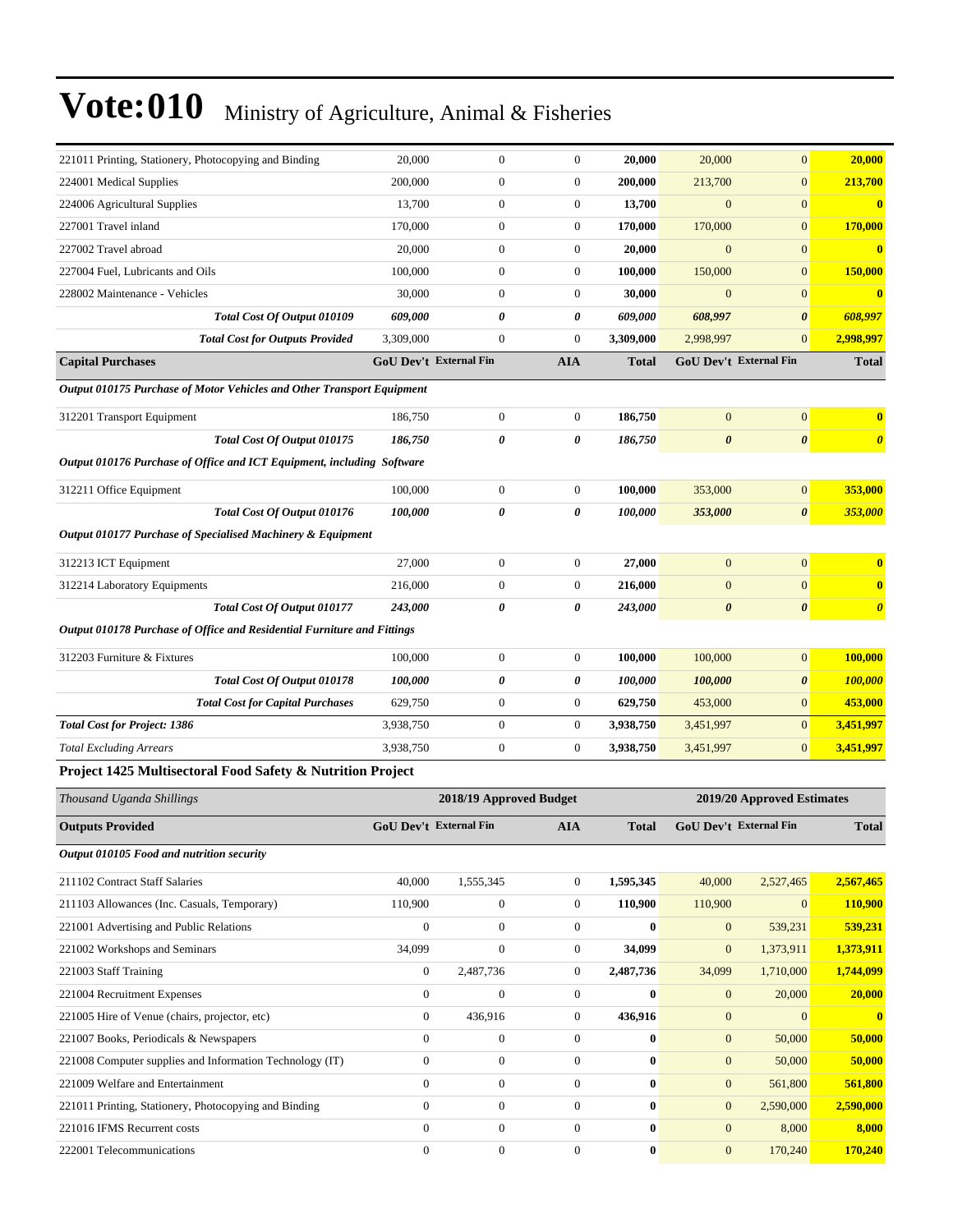| 223003 Rent – (Produced Assets) to private entities                    | $\boldsymbol{0}$       | $\mathbf{0}$            | $\boldsymbol{0}$ | $\bf{0}$         | $\mathbf{0}$                  | 200,000                    | 200,000            |
|------------------------------------------------------------------------|------------------------|-------------------------|------------------|------------------|-------------------------------|----------------------------|--------------------|
| 224006 Agricultural Supplies                                           | $\boldsymbol{0}$       | 22,000,000              | $\mathbf{0}$     | 22,000,000       | $\boldsymbol{0}$              | 8,950,000                  | 8,950,000          |
| 225001 Consultancy Services- Short term                                | $\boldsymbol{0}$       | 1,340,003               | $\mathbf{0}$     | 1,340,003        | $\boldsymbol{0}$              | 1,515,000                  | 1,515,000          |
| 226001 Insurances                                                      | $\overline{0}$         | $\boldsymbol{0}$        | $\mathbf{0}$     | $\bf{0}$         | $\boldsymbol{0}$              | 81,800                     | 81,800             |
| 227001 Travel inland                                                   | $\mathbf{0}$           | 2,400,000               | $\mathbf{0}$     | 2,400,000        | $\boldsymbol{0}$              | 1,046,240                  | 1,046,240          |
| 227002 Travel abroad                                                   | $\overline{0}$         | $\boldsymbol{0}$        | $\mathbf{0}$     | $\bf{0}$         | $\boldsymbol{0}$              | 400,000                    | 400,000            |
| 227004 Fuel, Lubricants and Oils                                       | 70,001                 | $\boldsymbol{0}$        | $\boldsymbol{0}$ | 70,001           | 70,001                        | 506,313                    | 576,314            |
| 228002 Maintenance - Vehicles                                          | $\boldsymbol{0}$       | $\boldsymbol{0}$        | $\boldsymbol{0}$ | $\bf{0}$         | $\boldsymbol{0}$              | 530,000                    | 530,000            |
| Total Cost Of Output 010105                                            | 255,000                | 30,220,000              | 0                | 30,475,000       | 255,000                       | 22,830,000                 | 23,085,000         |
| <b>Total Cost for Outputs Provided</b>                                 | 255,000                | 30,220,000              | $\overline{0}$   | 30,475,000       | 255,000                       | 22,830,000                 | 23,085,000         |
| <b>Capital Purchases</b>                                               | GoU Dev't External Fin |                         | <b>AIA</b>       | <b>Total</b>     | <b>GoU Dev't External Fin</b> |                            | <b>Total</b>       |
| Output 010175 Purchase of Motor Vehicles and Other Transport Equipment |                        |                         |                  |                  |                               |                            |                    |
| 312201 Transport Equipment                                             | $\boldsymbol{0}$       | $\boldsymbol{0}$        | $\mathbf{0}$     | $\bf{0}$         | $\mathbf{0}$                  | 240,000                    | 240,000            |
| Total Cost Of Output 010175                                            | 0                      | 0                       | 0                | 0                | $\boldsymbol{\theta}$         | 240,000                    | 240,000            |
| <b>Total Cost for Capital Purchases</b>                                | $\boldsymbol{0}$       | $\boldsymbol{0}$        | $\mathbf{0}$     | $\bf{0}$         | $\mathbf{0}$                  | 240,000                    | 240,000            |
| <b>Total Cost for Project: 1425</b>                                    | 255,000                | 30,220,000              | $\mathbf{0}$     | 30,475,000       | 255,000                       | 23,070,000                 | 23,325,000         |
| <b>Total Excluding Arrears</b>                                         | 255,000                | 30,220,000              | $\boldsymbol{0}$ | 30,475,000       | 255,000                       | 23,070,000                 | 23,325,000         |
| Project 1508 National Oil Palm Project                                 |                        |                         |                  |                  |                               |                            |                    |
| Thousand Uganda Shillings                                              |                        | 2018/19 Approved Budget |                  |                  |                               | 2019/20 Approved Estimates |                    |
|                                                                        |                        |                         |                  |                  |                               | GoU Dev't External Fin     | <b>Total</b>       |
|                                                                        |                        |                         |                  |                  |                               |                            |                    |
| <b>Outputs Provided</b>                                                | GoU Dev't External Fin |                         | <b>AIA</b>       | <b>Total</b>     |                               |                            |                    |
| Output 010102 Quality Assurance systems along the value chain          |                        |                         |                  |                  |                               |                            |                    |
| 211102 Contract Staff Salaries                                         | $\boldsymbol{0}$       | $\boldsymbol{0}$        | $\mathbf{0}$     | $\bf{0}$         | $\boldsymbol{0}$              | 5,368,325                  | 5,368,325          |
| 212101 Social Security Contributions                                   | $\boldsymbol{0}$       | $\boldsymbol{0}$        | $\boldsymbol{0}$ | $\bf{0}$         | 305,000                       | $\mathbf{0}$               | 305,000            |
| 221003 Staff Training                                                  | $\boldsymbol{0}$       | $\boldsymbol{0}$        | $\mathbf{0}$     | $\bf{0}$         | $\mathbf{0}$                  | 268,075                    | 268,075            |
| 223003 Rent – (Produced Assets) to private entities                    | $\overline{0}$         | $\boldsymbol{0}$        | $\mathbf{0}$     | $\bf{0}$         | $\mathbf{0}$                  | 209,000                    | 209,000            |
| 224006 Agricultural Supplies                                           | $\boldsymbol{0}$       | $\mathbf{0}$            | $\mathbf{0}$     | $\bf{0}$         | $\mathbf{0}$                  | 292,600                    | 292,600            |
| 225001 Consultancy Services- Short term                                | $\boldsymbol{0}$       | $\boldsymbol{0}$        | $\mathbf{0}$     | $\bf{0}$         | $\boldsymbol{0}$              | 57,000                     | 57,000             |
| 227001 Travel inland                                                   | $\boldsymbol{0}$       | $\boldsymbol{0}$        | $\mathbf{0}$     | $\bf{0}$         | 290,000                       | $\overline{0}$             | 290,000            |
| 227004 Fuel, Lubricants and Oils                                       | $\boldsymbol{0}$       | $\boldsymbol{0}$        | $\mathbf{0}$     | $\bf{0}$         | $\boldsymbol{0}$              | 142,500                    | 142,500            |
| 228002 Maintenance - Vehicles                                          | $\boldsymbol{0}$       | $\boldsymbol{0}$        | $\boldsymbol{0}$ | $\boldsymbol{0}$ | $\overline{0}$                | 142,500                    | 142,500            |
| Total Cost Of Output 010102                                            | 0                      | 0                       | 0                | 0                | 595,000                       | 6,480,000                  | 7,075,000          |
| Output 010103 Crop production technology promotion                     |                        |                         |                  |                  |                               |                            |                    |
| 221001 Advertising and Public Relations                                | $\boldsymbol{0}$       | $\boldsymbol{0}$        | $\boldsymbol{0}$ | $\bf{0}$         | $\mathbf{0}$                  | 300,000                    | 300,000            |
| 221002 Workshops and Seminars                                          | $\boldsymbol{0}$       | $\boldsymbol{0}$        | $\boldsymbol{0}$ | $\bf{0}$         | $\mathbf{0}$                  | 40,000                     | 40,000             |
| 224006 Agricultural Supplies                                           | $\boldsymbol{0}$       | $\boldsymbol{0}$        | $\mathbf{0}$     | $\bf{0}$         | 2,000,000                     | 2,400,000                  | 4,400,000          |
| 225002 Consultancy Services-Long-term                                  | $\boldsymbol{0}$       | $\boldsymbol{0}$        | $\boldsymbol{0}$ | $\bf{0}$         | $\boldsymbol{0}$              | 420,000                    |                    |
| 227001 Travel inland                                                   | $\boldsymbol{0}$       | $\boldsymbol{0}$        | $\boldsymbol{0}$ | $\bf{0}$         | $\mathbf{0}$                  | 300,000                    | 420,000<br>300,000 |
| 227002 Travel abroad                                                   | $\boldsymbol{0}$       | $\boldsymbol{0}$        | $\mathbf{0}$     | $\bf{0}$         | $\boldsymbol{0}$              | 540,000                    | 540,000            |
| Total Cost Of Output 010103                                            | 0                      | 0                       | 0                | 0                | 2,000,000                     | 4,000,000                  | 6,000,000          |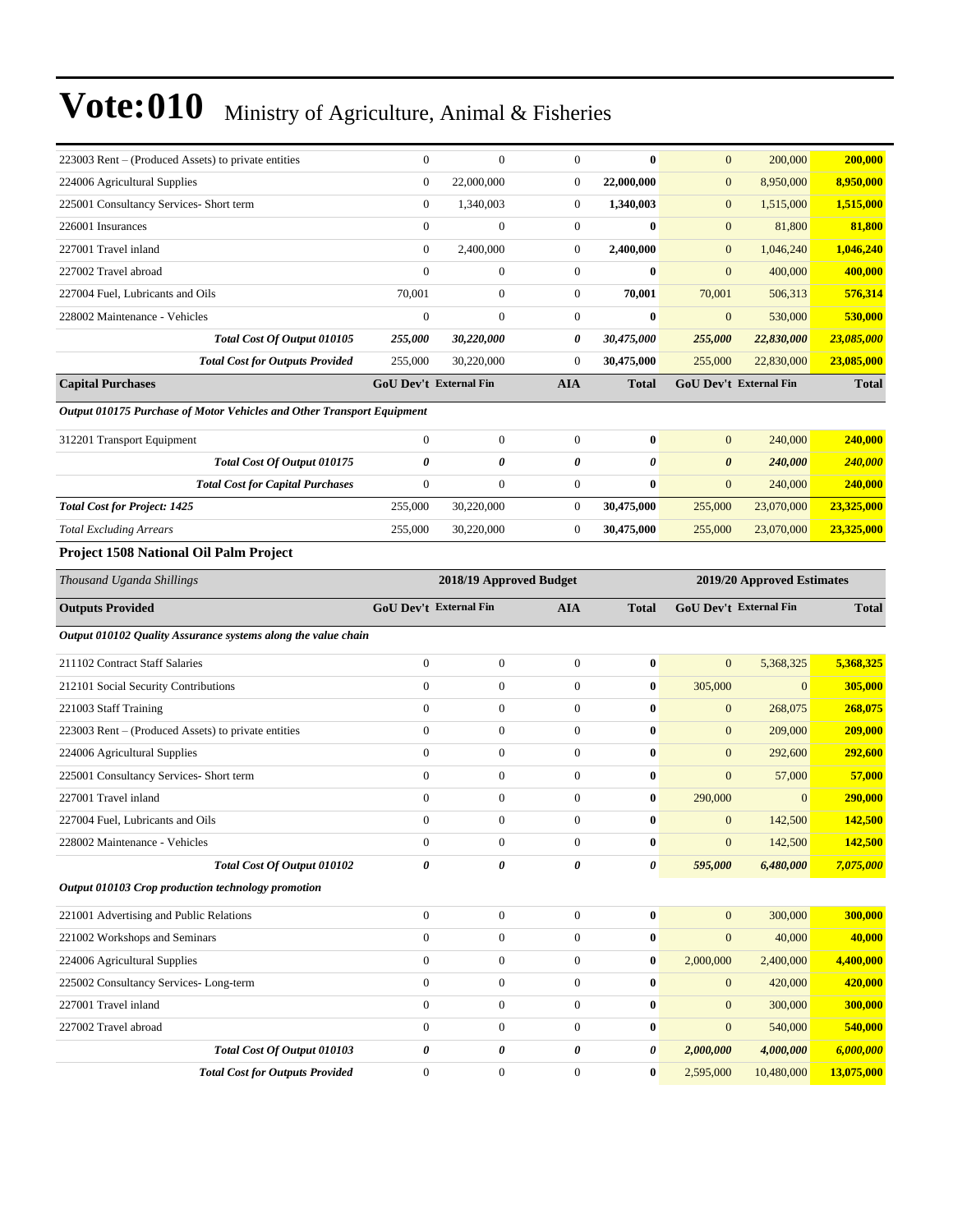| <b>Capital Purchases</b>                                               | <b>GoU Dev't External Fin</b> |                         | <b>AIA</b>       | <b>Total</b> | <b>GoU Dev't External Fin</b> |                            | <b>Total</b>  |
|------------------------------------------------------------------------|-------------------------------|-------------------------|------------------|--------------|-------------------------------|----------------------------|---------------|
| Output 010171 Acquisition of Land by Government                        |                               |                         |                  |              |                               |                            |               |
| 311101 Land                                                            | $\boldsymbol{0}$              | $\boldsymbol{0}$        | $\boldsymbol{0}$ | $\bf{0}$     | 8,002,033                     | $\mathbf{0}$               | 8,002,033     |
| Total Cost Of Output 010171                                            | 0                             | 0                       | 0                | 0            | 8,002,033                     | $\boldsymbol{\theta}$      | 8,002,033     |
| Output 010172 Government Buildings and Administrative Infrastructure   |                               |                         |                  |              |                               |                            |               |
| 312101 Non-Residential Buildings                                       | $\boldsymbol{0}$              | $\boldsymbol{0}$        | $\boldsymbol{0}$ | $\bf{0}$     | $\boldsymbol{0}$              | 1,140,000                  | 1,140,000     |
| Total Cost Of Output 010172                                            | 0                             | 0                       | 0                | 0            | $\boldsymbol{\theta}$         | 1,140,000                  | 1,140,000     |
| Output 010173 Roads, Streets and Highways                              |                               |                         |                  |              |                               |                            |               |
| 281504 Monitoring, Supervision & Appraisal of capital works            | $\boldsymbol{0}$              | $\boldsymbol{0}$        | $\boldsymbol{0}$ | $\bf{0}$     | $\mathbf{0}$                  | 2,422,500                  | 2,422,500     |
| 312103 Roads and Bridges.                                              | $\boldsymbol{0}$              | $\boldsymbol{0}$        | $\boldsymbol{0}$ | $\bf{0}$     | $\boldsymbol{0}$              | 19,577,500                 | 19,577,500    |
| Total Cost Of Output 010173                                            | 0                             | 0                       | 0                | 0            | 0                             | 22,000,000                 | 22,000,000    |
| Output 010175 Purchase of Motor Vehicles and Other Transport Equipment |                               |                         |                  |              |                               |                            |               |
| 312201 Transport Equipment                                             | $\boldsymbol{0}$              | $\boldsymbol{0}$        | $\boldsymbol{0}$ | $\bf{0}$     | $\boldsymbol{0}$              | 23,075,000                 | 23,075,000    |
| Total Cost Of Output 010175                                            | 0                             | $\theta$                | 0                | 0            | $\boldsymbol{\theta}$         | 23,075,000                 | 23,075,000    |
| Output 010176 Purchase of Office and ICT Equipment, including Software |                               |                         |                  |              |                               |                            |               |
| 312203 Furniture & Fixtures                                            | $\boldsymbol{0}$              | $\boldsymbol{0}$        | $\boldsymbol{0}$ | $\bf{0}$     | $\mathbf{0}$                  | 247,000                    | 247,000       |
| 312211 Office Equipment                                                | $\boldsymbol{0}$              | $\boldsymbol{0}$        | $\boldsymbol{0}$ | $\bf{0}$     | $\mathbf{0}$                  | 280,500                    | 280,500       |
| 312213 ICT Equipment                                                   | $\boldsymbol{0}$              | $\boldsymbol{0}$        | $\boldsymbol{0}$ | $\bf{0}$     | $\mathbf{0}$                  | 427,500                    | 427,500       |
| Total Cost Of Output 010176                                            | 0                             | 0                       | 0                | 0            | $\boldsymbol{\theta}$         | 955,000                    | 955,000       |
| <b>Total Cost for Capital Purchases</b>                                | $\boldsymbol{0}$              | $\boldsymbol{0}$        | $\boldsymbol{0}$ | $\bf{0}$     | 8,002,033                     | 47,170,000                 | 55,172,033    |
| <b>Total Cost for Project: 1508</b>                                    | $\overline{0}$                | $\boldsymbol{0}$        | $\boldsymbol{0}$ | $\bf{0}$     | 10,597,033                    | 57,650,000                 | 68,247,033    |
| <b>Total Excluding Arrears</b>                                         | $\overline{0}$                | $\boldsymbol{0}$        | $\mathbf{0}$     | $\bf{0}$     | 10,597,033                    | 57,650,000                 | 68,247,033    |
|                                                                        | GoU                           | <b>External Fin</b>     | <b>AIA</b>       | <b>Total</b> | GoU                           | <b>External Fin</b>        | <b>Total</b>  |
| <b>Total Cost for Programme 01</b>                                     | 27,048,122                    | 187,480,000             | $\bf{0}$         | 214,528,122  | 23,272,169                    | 246,912,037                | 270,184,206   |
| <b>Total Excluding Arrears</b>                                         | 27,048,122                    | 187,480,000             | $\boldsymbol{0}$ | 214,528,122  | 23,272,169                    | 246,912,037                | 270,184,206   |
| Programme :0102 Directorate of Animal Resources                        |                               |                         |                  |              |                               |                            |               |
| <b>Recurrent Budget Estimates</b>                                      |                               |                         |                  |              |                               |                            |               |
| <b>SubProgramme 06 Directorate of Animal Resources</b>                 |                               |                         |                  |              |                               |                            |               |
| Thousand Uganda Shillings                                              |                               | 2018/19 Approved Budget |                  |              |                               | 2019/20 Approved Estimates |               |
| <b>Outputs Provided</b>                                                | Wage                          | Non Wage                | AIA              | <b>Total</b> | Wage                          | Non Wage                   | <b>Total</b>  |
| Output 010201 Policies, laws, guidelines, plans and strategies         |                               |                         |                  |              |                               |                            |               |
| 211101 General Staff Salaries                                          | 26,895                        | $\boldsymbol{0}$        | $\boldsymbol{0}$ | 26,895       | 26,895                        | $\boldsymbol{0}$           | 26,895        |
| 221009 Welfare and Entertainment                                       | $\boldsymbol{0}$              | 4,989                   | $\boldsymbol{0}$ | 4,989        | $\boldsymbol{0}$              | 4,989                      | 4,989         |
| 227004 Fuel, Lubricants and Oils                                       | $\boldsymbol{0}$              | 20,000                  | $\boldsymbol{0}$ | 20,000       | $\boldsymbol{0}$              | 20,000                     | 20,000        |
| <b>Total Cost of Output 01</b>                                         | 26,895                        | 24,989                  | 0                | 51,884       | 26,895                        | 24,989                     | 51,884        |
| Output 010203 Promotion of Animals and Animal Products                 |                               |                         |                  |              |                               |                            |               |
| 211103 Allowances (Inc. Casuals, Temporary)                            | $\boldsymbol{0}$              | 100,000                 | $\boldsymbol{0}$ | 100,000      | $\mathbf{0}$                  | 70,000                     | 70,000        |
| 227001 Travel inland                                                   | $\boldsymbol{0}$              | 10,000                  | $\boldsymbol{0}$ | 10,000       | $\boldsymbol{0}$              | 5,000                      | 5,000         |
| 228002 Maintenance - Vehicles                                          | $\boldsymbol{0}$              | 19,000                  | $\boldsymbol{0}$ | 19,000       | $\mathbf{0}$                  | 19,000                     | <b>19,000</b> |
| <b>Total Cost of Output 03</b>                                         | 0                             | 129,000                 | 0                | 129,000      | $\boldsymbol{\theta}$         | 94,000                     | 94,000        |
| Output 010207 Promotion of priority animal products and productivity   |                               |                         |                  |              |                               |                            |               |
| 221011 Printing, Stationery, Photocopying and Binding                  | $\boldsymbol{0}$              | 10,000                  | $\boldsymbol{0}$ | 10,000       | $\mathbf{0}$                  | 10,000                     | 10,000        |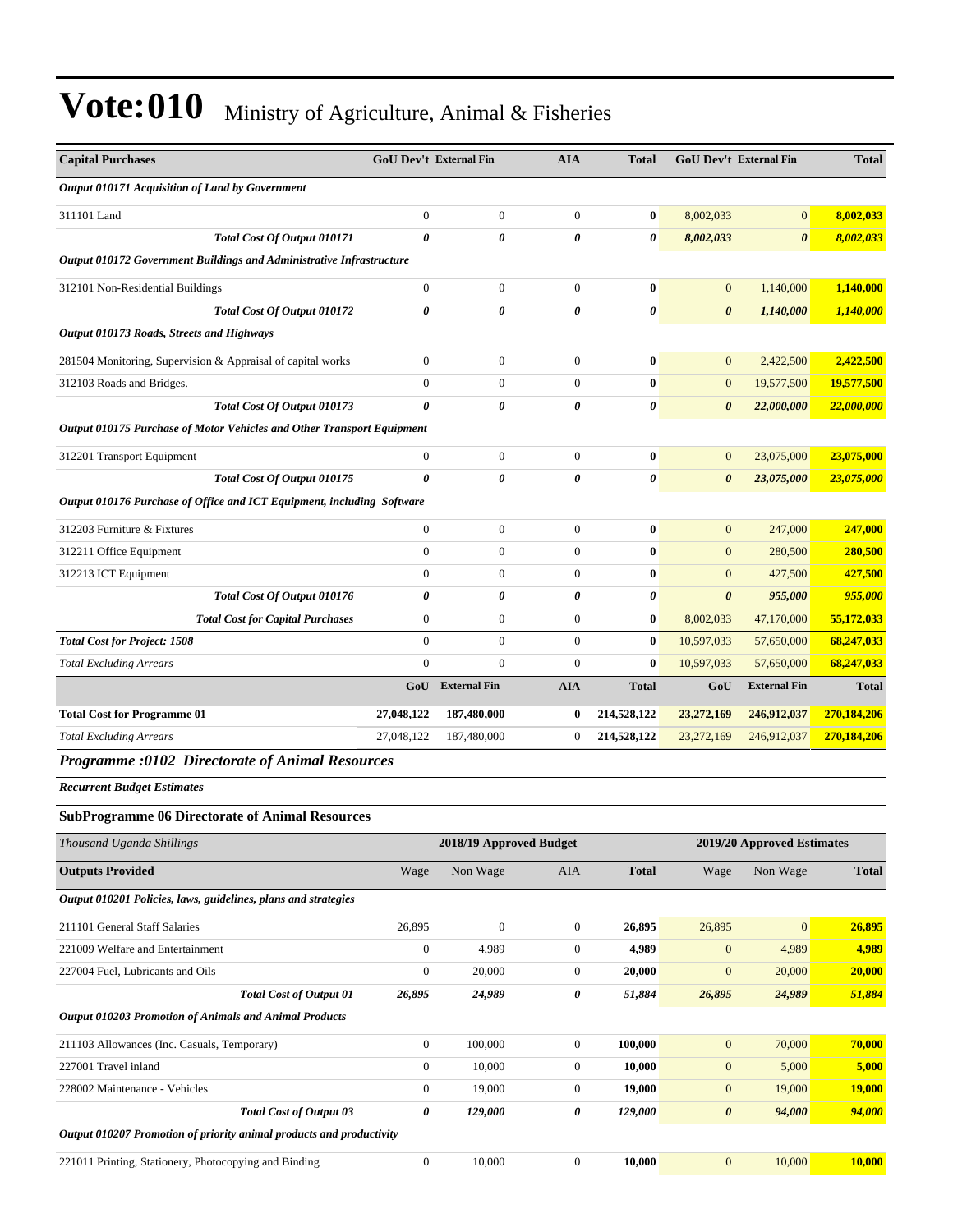| 227001 Travel inland                                                 | $\overline{0}$   | 30,000                  | $\mathbf{0}$                                          | 30,000       | $\mathbf{0}$          | $\boldsymbol{0}$           | $\mathbf{0}$            |
|----------------------------------------------------------------------|------------------|-------------------------|-------------------------------------------------------|--------------|-----------------------|----------------------------|-------------------------|
| 227002 Travel abroad                                                 | $\boldsymbol{0}$ | 20,000                  | $\mathbf{0}$                                          | 20,000       | $\mathbf{0}$          | 23,000                     | 23,000                  |
| <b>Total Cost of Output 07</b>                                       | 0                | 60,000                  | 0                                                     | 60,000       | $\boldsymbol{\theta}$ | 33,000                     | 33,000                  |
| <b>Total Cost Of Outputs Provided</b>                                | 26,895           | 213,989                 | $\bf{0}$                                              | 240,884      | 26,895                | 151,989                    | 178,884                 |
| <b>Total Cost for SubProgramme 06</b>                                | 26,895           | 213,989                 | $\bf{0}$                                              | 240,884      | 26,895                | 151,989                    | 178,884                 |
| <b>Total Excluding Arrears</b>                                       | 26,895           | 213,989                 | $\boldsymbol{0}$                                      | 240,884      | 26,895                | 151,989                    | 178,884                 |
| <b>SubProgramme 07 Animal Production Department</b>                  |                  |                         |                                                       |              |                       |                            |                         |
| Thousand Uganda Shillings                                            |                  |                         | 2018/19 Approved Budget<br>2019/20 Approved Estimates |              |                       |                            |                         |
| <b>Outputs Provided</b>                                              | Wage             | Non Wage                | AIA                                                   | <b>Total</b> | Wage                  | Non Wage                   | <b>Total</b>            |
| Output 010201 Policies, laws, guidelines, plans and strategies       |                  |                         |                                                       |              |                       |                            |                         |
| 211101 General Staff Salaries                                        | 1,851,000        | $\boldsymbol{0}$        | $\boldsymbol{0}$                                      | 1,851,000    | 1,851,000             | $\boldsymbol{0}$           | 1,851,000               |
| 221009 Welfare and Entertainment                                     | $\boldsymbol{0}$ | 5,000                   | $\boldsymbol{0}$                                      | 5,000        | $\boldsymbol{0}$      | 20,000                     | 20,000                  |
| 227004 Fuel, Lubricants and Oils                                     | $\boldsymbol{0}$ | 60,000                  | $\boldsymbol{0}$                                      | 60,000       | $\mathbf{0}$          | 45,000                     | 45,000                  |
| 228002 Maintenance - Vehicles                                        | $\boldsymbol{0}$ | 30,000                  | $\boldsymbol{0}$                                      | 30,000       | $\mathbf{0}$          | 30,000                     | <b>30,000</b>           |
| <b>Total Cost of Output 01</b>                                       | 1,851,000        | 95,000                  | 0                                                     | 1,946,000    | 1,851,000             | 95,000                     | 1,946,000               |
| Output 010202 Improved access to water for livestock                 |                  |                         |                                                       |              |                       |                            |                         |
| 211103 Allowances (Inc. Casuals, Temporary)                          | $\boldsymbol{0}$ | 85,000                  | $\boldsymbol{0}$                                      | 85,000       | $\mathbf{0}$          | $\overline{0}$             | $\mathbf{0}$            |
| 221002 Workshops and Seminars                                        | $\overline{0}$   | $\mathbf{0}$            | $\boldsymbol{0}$                                      | $\bf{0}$     | $\mathbf{0}$          | 45,000                     | 45,000                  |
| 221008 Computer supplies and Information Technology (IT)             | $\boldsymbol{0}$ | 10.000                  | $\boldsymbol{0}$                                      | 10,000       | $\mathbf{0}$          | $\boldsymbol{0}$           | $\mathbf{0}$            |
| 221011 Printing, Stationery, Photocopying and Binding                | $\boldsymbol{0}$ | 18,000                  | $\boldsymbol{0}$                                      | 18,000       | $\boldsymbol{0}$      | $\overline{0}$             | $\overline{\mathbf{0}}$ |
| 227001 Travel inland                                                 | $\boldsymbol{0}$ | 32,000                  | $\boldsymbol{0}$                                      | 32,000       | $\mathbf{0}$          | 70,000                     | 70,000                  |
| 227002 Travel abroad                                                 | $\boldsymbol{0}$ | $\overline{0}$          | $\boldsymbol{0}$                                      | $\bf{0}$     | $\boldsymbol{0}$      | 30,000                     | 30,000                  |
| <b>Total Cost of Output 02</b>                                       | 0                | 145,000                 | 0                                                     | 145,000      | $\boldsymbol{\theta}$ | 145,000                    | 145,000                 |
| Output 010203 Promotion of Animals and Animal Products               |                  |                         |                                                       |              |                       |                            |                         |
| 221003 Staff Training                                                | $\boldsymbol{0}$ | 50,000                  | $\boldsymbol{0}$                                      | 50,000       | $\mathbf{0}$          | 50,000                     | 50,000                  |
| 227001 Travel inland                                                 | $\boldsymbol{0}$ | 41,000                  | $\boldsymbol{0}$                                      | 41,000       | $\boldsymbol{0}$      | 41,000                     | 41,000                  |
| <b>Total Cost of Output 03</b>                                       | 0                | 91,000                  | 0                                                     | 91,000       | $\boldsymbol{\theta}$ | 91,000                     | 91,000                  |
| Output 010207 Promotion of priority animal products and productivity |                  |                         |                                                       |              |                       |                            |                         |
| 211103 Allowances (Inc. Casuals, Temporary)                          | $\boldsymbol{0}$ | $\boldsymbol{0}$        | $\boldsymbol{0}$                                      | $\bf{0}$     | $\mathbf{0}$          | 85,000                     | 85,000                  |
| 221002 Workshops and Seminars                                        | $\boldsymbol{0}$ | 45,000                  | $\boldsymbol{0}$                                      | 45,000       | $\mathbf{0}$          | $\mathbf{0}$               | $\bf{0}$                |
| 221009 Welfare and Entertainment                                     | $\boldsymbol{0}$ | 20,000                  | $\boldsymbol{0}$                                      | 20,000       | $\mathbf{0}$          | $\boldsymbol{0}$           | $\bf{0}$                |
| 221011 Printing, Stationery, Photocopying and Binding                | $\boldsymbol{0}$ | $\boldsymbol{0}$        | $\boldsymbol{0}$                                      | $\bf{0}$     | $\boldsymbol{0}$      | 10,000                     | 10,000                  |
| 227002 Travel abroad                                                 | $\boldsymbol{0}$ | 30,000                  | $\boldsymbol{0}$                                      | 30,000       | $\boldsymbol{0}$      | $\overline{0}$             | $\mathbf{0}$            |
| <b>Total Cost of Output 07</b>                                       | 0                | 95,000                  | 0                                                     | 95,000       | $\pmb{\theta}$        | 95,000                     | 95,000                  |
| <b>Total Cost Of Outputs Provided</b>                                | 1,851,000        | 426,000                 | $\bf{0}$                                              | 2,277,000    | 1,851,000             | 426,000                    | 2,277,000               |
| <b>Total Cost for SubProgramme 07</b>                                | 1,851,000        | 426,000                 | $\bf{0}$                                              | 2,277,000    | 1,851,000             | 426,000                    | 2,277,000               |
| <b>Total Excluding Arrears</b>                                       | 1,851,000        | 426,000                 | $\boldsymbol{0}$                                      | 2,277,000    | 1,851,000             | 426,000                    | 2,277,000               |
| <b>SubProgramme 08 Livestock Health and Entomology</b>               |                  |                         |                                                       |              |                       |                            |                         |
| Thousand Uganda Shillings                                            |                  | 2018/19 Approved Budget |                                                       |              |                       | 2019/20 Approved Estimates |                         |
| <b>Outputs Provided</b>                                              | Wage             | Non Wage                | AIA                                                   | <b>Total</b> | Wage                  | Non Wage                   | Total                   |
| Output 010201 Policies, laws, guidelines, plans and strategies       |                  |                         |                                                       |              |                       |                            |                         |
| 211101 General Staff Salaries                                        | 1,945,006        | $\boldsymbol{0}$        | $\mathbf{0}$                                          | 1,945,006    | 1,945,006             | $\boldsymbol{0}$           | 1,945,006               |
| 211102 Contract Staff Salaries                                       | 120,000          | $\boldsymbol{0}$        | $\boldsymbol{0}$                                      | 120,000      | 120,000               | $\mathbf{0}$               | 120,000                 |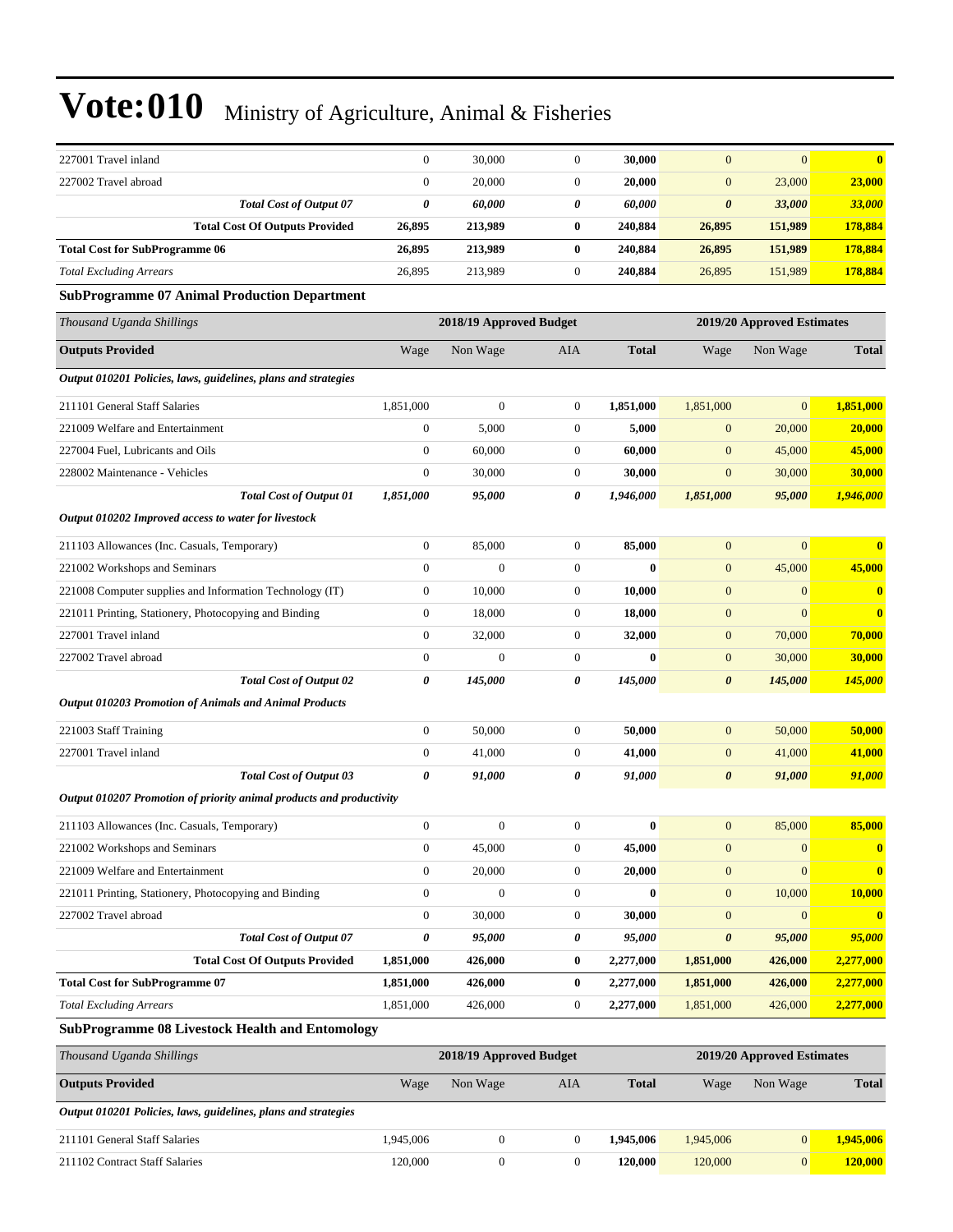| 227004 Fuel, Lubricants and Oils                                                                | $\mathbf{0}$           | 41,000                    | $\boldsymbol{0}$      | 41.000                 | $\mathbf{0}$              | 30,000                     | 30,000                  |
|-------------------------------------------------------------------------------------------------|------------------------|---------------------------|-----------------------|------------------------|---------------------------|----------------------------|-------------------------|
| 228002 Maintenance - Vehicles                                                                   | $\mathbf{0}$           | 19,000                    | $\boldsymbol{0}$      | 19,000                 | $\boldsymbol{0}$          | 19,000                     | <b>19,000</b>           |
| <b>Total Cost of Output 01</b>                                                                  | 2,065,006              | 60,000                    | 0                     | 2,125,006              | 2,065,006                 | 49,000                     | 2,114,006               |
| <b>Output 010203 Promotion of Animals and Animal Products</b>                                   |                        |                           |                       |                        |                           |                            |                         |
| 211103 Allowances (Inc. Casuals, Temporary)                                                     | $\boldsymbol{0}$       | 76,000                    | $\boldsymbol{0}$      | 76,000                 | $\mathbf{0}$              | 50,000                     | 50,000                  |
| 228002 Maintenance - Vehicles                                                                   | $\boldsymbol{0}$       | 4,000                     | $\mathbf{0}$          | 4,000                  | $\mathbf{0}$              | 10,000                     | 10,000                  |
| <b>Total Cost of Output 03</b>                                                                  | $\boldsymbol{\theta}$  | 80,000                    | 0                     | 80,000                 | $\boldsymbol{\theta}$     | 60,000                     | 60,000                  |
| Output 010205 Vector and disease control measures                                               |                        |                           |                       |                        |                           |                            |                         |
| 211103 Allowances (Inc. Casuals, Temporary)                                                     | $\boldsymbol{0}$       | 107,000                   | $\boldsymbol{0}$      | 107,000                | $\mathbf{0}$              | 37,000                     | 37,000                  |
| 221009 Welfare and Entertainment                                                                | $\boldsymbol{0}$       | 10,000                    | $\boldsymbol{0}$      | 10,000                 | $\boldsymbol{0}$          | 20,000                     | 20,000                  |
| 227004 Fuel, Lubricants and Oils                                                                | $\mathbf{0}$           | $\mathbf{0}$              | $\boldsymbol{0}$      | $\bf{0}$               | $\boldsymbol{0}$          | 30,000                     | 30,000                  |
| 228002 Maintenance - Vehicles                                                                   | $\boldsymbol{0}$       | 20,000                    | $\boldsymbol{0}$      | 20,000                 | $\mathbf{0}$              | 10,000                     | 10,000                  |
| <b>Total Cost of Output 05</b>                                                                  | $\boldsymbol{\theta}$  | 137,000                   | 0                     | 137,000                | $\boldsymbol{\theta}$     | 97,000                     | 97,000                  |
| Output 010209 Vector and disease control in priority animal commodities                         |                        |                           |                       |                        |                           |                            |                         |
| 221003 Staff Training                                                                           | $\boldsymbol{0}$       | 40,000                    | $\mathbf{0}$          | 40,000                 | $\mathbf{0}$              | 20,000                     | 20,000                  |
| 221006 Commissions and related charges                                                          | $\boldsymbol{0}$       | 60,000                    | $\boldsymbol{0}$      | 60,000                 | $\mathbf{0}$              | 45,000                     | 45,000                  |
| 221008 Computer supplies and Information Technology (IT)                                        | $\boldsymbol{0}$       | 28,000                    | $\mathbf{0}$          | 28,000                 | $\boldsymbol{0}$          | $\mathbf{0}$               | $\bf{0}$                |
| 221011 Printing, Stationery, Photocopying and Binding                                           | $\boldsymbol{0}$       | 10,000                    | $\mathbf{0}$          | 10,000                 | $\boldsymbol{0}$          | 20,000                     | 20,000                  |
| 224006 Agricultural Supplies                                                                    | $\mathbf{0}$           | 50,000                    | $\boldsymbol{0}$      | 50,000                 | $\mathbf{0}$              | $\mathbf{0}$               | $\bf{0}$                |
| 227001 Travel inland                                                                            | $\mathbf{0}$           | 65,000                    | $\boldsymbol{0}$      | 65,000                 | $\mathbf{0}$              | 4,000                      | 4,000                   |
| 227002 Travel abroad                                                                            | $\boldsymbol{0}$       | 20,000                    | $\boldsymbol{0}$      | 20,000                 | $\mathbf{0}$              | 44,000                     | 44,000                  |
| <b>Total Cost of Output 09</b>                                                                  | 0                      | 273,000                   | 0                     | 273,000                | 0                         | 133,000                    | <b>133,000</b>          |
|                                                                                                 |                        |                           |                       |                        |                           |                            |                         |
| <b>Total Cost Of Outputs Provided</b>                                                           | 2,065,006              | 550,000                   | $\bf{0}$              | 2,615,006              | 2,065,006                 | 339,000                    | 2,404,006               |
| <b>Outputs Funded</b>                                                                           | Wage                   | Non Wage                  | AIA                   | <b>Total</b>           | Wage                      | Non Wage                   | <b>Total</b>            |
| Output 010254 Control of Tryptanomiasis and Sleeping Sickness (COCTU)                           |                        |                           |                       |                        |                           |                            |                         |
| 263206 Other Capital grants (Capital)                                                           | $\boldsymbol{0}$       | 200,000                   | $\boldsymbol{0}$      | 200,000                | $\mathbf{0}$              | 25,000                     | 25,000                  |
| o/w COCTU capital development                                                                   | $\boldsymbol{\theta}$  | 200,000                   | 0                     | 200,000                | $\boldsymbol{\theta}$     | $\boldsymbol{\theta}$      | $\mathbf{0}$            |
| o/w COCTU capital purchases                                                                     | $\theta$               | 0                         | 0                     | $\bf{0}$               | $\boldsymbol{\theta}$     | 25,000                     | 25,000                  |
| 264101 Contributions to Autonomous Institutions                                                 | $\boldsymbol{0}$       | 1,001,192                 | $\mathbf{0}$          | 1,001,192              | $\mathbf{0}$              | 901,192                    | 901,192                 |
| o/w COCTU operational funds                                                                     | 0                      | 1,001,192                 | 0                     | 1,001,192              | $\boldsymbol{\theta}$     | $\boldsymbol{\theta}$      | $\bf{0}$                |
| o/w COCTU operations                                                                            | $\theta$               | $\boldsymbol{\mathit{0}}$ | 0                     | $\bf{0}$               | $\boldsymbol{\theta}$     | 901,192                    | 901,192                 |
| 264102 Contributions to Autonomous Institutions (Wage                                           | $\boldsymbol{0}$       | 650,000                   | $\boldsymbol{0}$      | 650,000                | $\boldsymbol{0}$          | 850,000                    | 850,000                 |
| Subventions)                                                                                    |                        |                           |                       |                        |                           |                            |                         |
| o/w COCTU wages                                                                                 | $\theta$               | 650,000<br>0              | 0                     | 650,000                | $\boldsymbol{\theta}$     | $\theta$                   | $\overline{\mathbf{0}}$ |
| o/w COCTU salaries                                                                              | $\theta$               |                           | 0                     | $\boldsymbol{0}$       | $\boldsymbol{\mathit{0}}$ | 850,000                    | 850,000                 |
| <b>Total Cost of Output 54</b>                                                                  | 0                      | 1,851,192                 | 0                     | 1,851,192              | 0                         | 1,776,192                  | 1,776,192               |
| <b>Total Cost Of Outputs Funded</b>                                                             | $\bf{0}$               | 1,851,192                 | $\bf{0}$              | 1,851,192              | $\bf{0}$                  | 1,776,192                  | 1,776,192               |
| <b>Total Cost for SubProgramme 08</b>                                                           | 2,065,006<br>2,065,006 | 2,401,192                 | 0<br>$\boldsymbol{0}$ | 4,466,198<br>4,466,198 | 2,065,006<br>2,065,006    | 2,115,192                  | 4,180,199               |
| <b>Total Excluding Arrears</b><br><b>SubProgramme 17 Department of Entomology</b>               |                        | 2,401,192                 |                       |                        |                           | 2,115,192                  | 4,180,199               |
|                                                                                                 |                        |                           |                       |                        |                           |                            |                         |
| Thousand Uganda Shillings                                                                       |                        | 2018/19 Approved Budget   |                       |                        |                           | 2019/20 Approved Estimates |                         |
| <b>Outputs Provided</b>                                                                         | Wage                   | Non Wage                  | AIA                   | <b>Total</b>           | Wage                      | Non Wage                   | <b>Total</b>            |
| Output 010201 Policies, laws, guidelines, plans and strategies<br>211101 General Staff Salaries | 250,000                | $\boldsymbol{0}$          | $\boldsymbol{0}$      | 250,000                | 250,000                   | $\boldsymbol{0}$           | 250,000                 |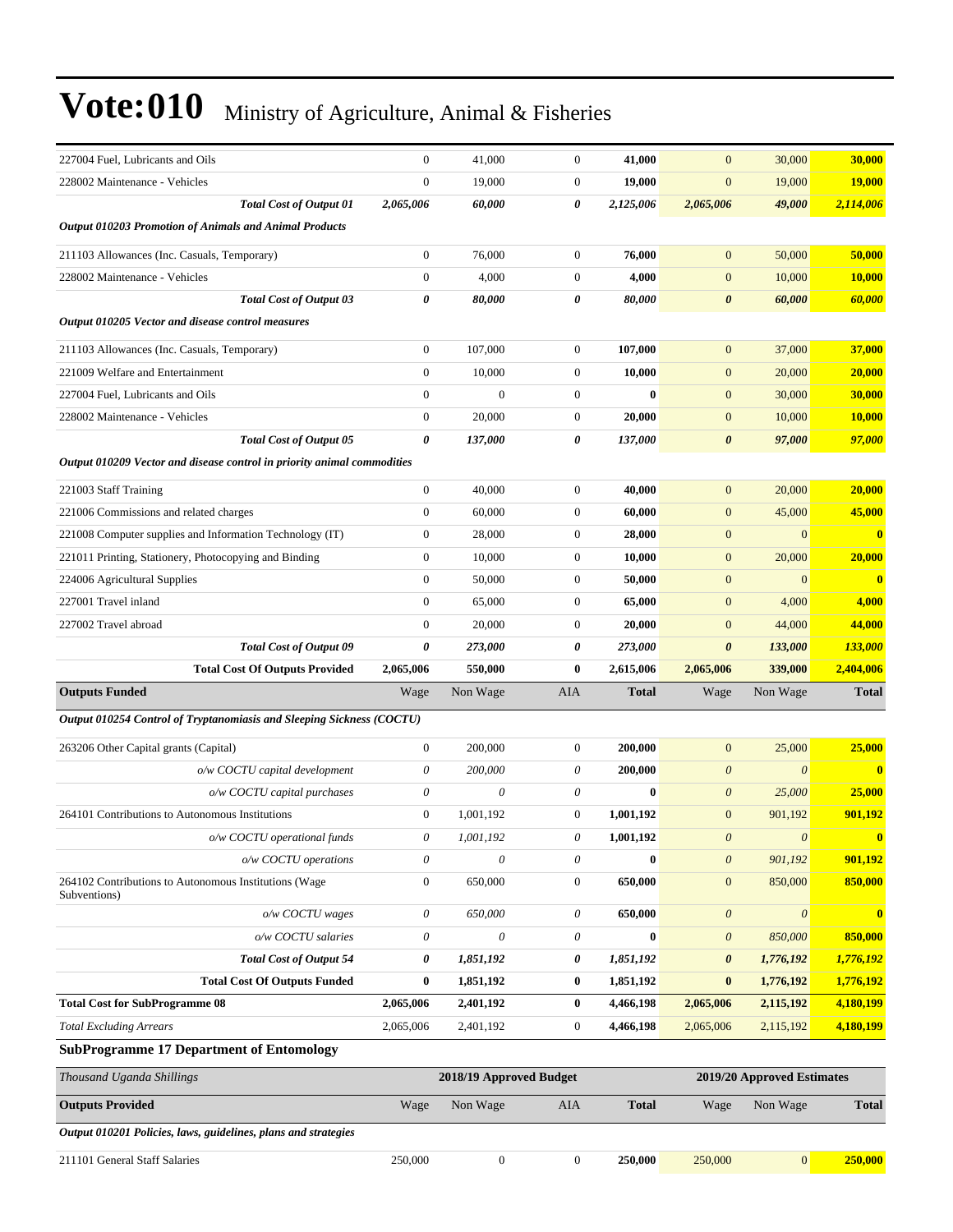| 211102 Contract Staff Salaries                                                                                                                                                                                                                                                                                                            | 150,000        | $\theta$       | $\Omega$       | 150,000      | 150,000          | $\overline{0}$ | 150,000                 |
|-------------------------------------------------------------------------------------------------------------------------------------------------------------------------------------------------------------------------------------------------------------------------------------------------------------------------------------------|----------------|----------------|----------------|--------------|------------------|----------------|-------------------------|
| 211103 Allowances (Inc. Casuals, Temporary)                                                                                                                                                                                                                                                                                               | $\mathbf{0}$   | 100,000        | $\overline{0}$ | 100.000      | $\mathbf{0}$     | 90,000         | 90,000                  |
| 221009 Welfare and Entertainment                                                                                                                                                                                                                                                                                                          | $\mathbf{0}$   | 10,000         | $\overline{0}$ | 10,000       | $\mathbf{0}$     | 20,000         | 20,000                  |
| 227004 Fuel, Lubricants and Oils                                                                                                                                                                                                                                                                                                          | $\overline{0}$ | 40,000         | $\overline{0}$ | 40,000       | $\boldsymbol{0}$ | 40,000         | 40,000                  |
| <b>Total Cost of Output 01</b>                                                                                                                                                                                                                                                                                                            | 400,000        | 150,000        | 0              | 550,000      | 400,000          | 150,000        | 550,000                 |
| Output 010207 Promotion of priority animal products and productivity                                                                                                                                                                                                                                                                      |                |                |                |              |                  |                |                         |
| 221002 Workshops and Seminars                                                                                                                                                                                                                                                                                                             | $\overline{0}$ | 24,000         | $\overline{0}$ | 24,000       | $\mathbf{0}$     | 24,000         | 24,000                  |
| 221003 Staff Training                                                                                                                                                                                                                                                                                                                     | $\mathbf{0}$   | 45,000         | $\overline{0}$ | 45,000       | $\boldsymbol{0}$ | 45,000         | 45,000                  |
| 221008 Computer supplies and Information Technology (IT)                                                                                                                                                                                                                                                                                  | $\mathbf{0}$   | 15,000         | $\overline{0}$ | 15,000       | $\boldsymbol{0}$ | $\overline{0}$ | $\overline{\mathbf{0}}$ |
| 221011 Printing, Stationery, Photocopying and Binding                                                                                                                                                                                                                                                                                     | 0              | 15,000         | 0              | 15,000       | $\mathbf{0}$     | 30,000         | 30,000                  |
| 224006 Agricultural Supplies                                                                                                                                                                                                                                                                                                              | $\overline{0}$ | 213,800        | $\overline{0}$ | 213,800      | $\mathbf{0}$     | $\overline{0}$ | $\mathbf{0}$            |
| 225001 Consultancy Services- Short term                                                                                                                                                                                                                                                                                                   | $\Omega$       | $\overline{0}$ | $\Omega$       | $\mathbf{0}$ | $\mathbf{0}$     | 163,000        | 163,000                 |
| 227001 Travel inland                                                                                                                                                                                                                                                                                                                      | $\Omega$       | 45,000         | $\Omega$       | 45,000       | $\mathbf{0}$     | 60,000         | 60,000                  |
| 227002 Travel abroad                                                                                                                                                                                                                                                                                                                      | $\overline{0}$ | 25,000         | $\overline{0}$ | 25,000       | $\mathbf{0}$     | 50,800         | 50,800                  |
| 228002 Maintenance - Vehicles                                                                                                                                                                                                                                                                                                             | $\mathbf{0}$   | 10,000         | $\overline{0}$ | 10,000       | $\overline{0}$   | 20,000         | 20,000                  |
| <b>Total Cost of Output 07</b>                                                                                                                                                                                                                                                                                                            | $\theta$       | 392,800        | 0              | 392,800      | 0                | 392,800        | 392,800                 |
| <b>Total Cost Of Outputs Provided</b>                                                                                                                                                                                                                                                                                                     | 400,000        | 542,800        | $\bf{0}$       | 942,800      | 400,000          | 542,800        | 942,800                 |
| <b>Total Cost for SubProgramme 17</b>                                                                                                                                                                                                                                                                                                     | 400,000        | 542,800        | $\bf{0}$       | 942,800      | 400,000          | 542,800        | 942,800                 |
| <b>Total Excluding Arrears</b>                                                                                                                                                                                                                                                                                                            | 400,000        | 542,800        | $\overline{0}$ | 942,800      | 400,000          | 542,800        | 942,800                 |
| $\mathbf{r}$ , $\mathbf{r}$ , $\mathbf{r}$ , $\mathbf{r}$ , $\mathbf{r}$ , $\mathbf{r}$ , $\mathbf{r}$ , $\mathbf{r}$ , $\mathbf{r}$ , $\mathbf{r}$ , $\mathbf{r}$ , $\mathbf{r}$ , $\mathbf{r}$ , $\mathbf{r}$ , $\mathbf{r}$ , $\mathbf{r}$ , $\mathbf{r}$ , $\mathbf{r}$ , $\mathbf{r}$ , $\mathbf{r}$ , $\mathbf{r}$ , $\mathbf{r}$ , |                |                |                |              |                  |                |                         |

*Development Budget Estimates*

#### **Project 1324 Nothern Uganda Farmers Livelihood Improvement Project**

| Thousand Uganda Shillings                                              |                | 2018/19 Approved Budget       |                |              |                       | 2019/20 Approved Estimates    |                         |
|------------------------------------------------------------------------|----------------|-------------------------------|----------------|--------------|-----------------------|-------------------------------|-------------------------|
| <b>Outputs Provided</b>                                                |                | GoU Dev't External Fin        | <b>AIA</b>     | <b>Total</b> |                       | <b>GoU Dev't External Fin</b> | <b>Total</b>            |
| Output 010207 Promotion of priority animal products and productivity   |                |                               |                |              |                       |                               |                         |
| 211103 Allowances (Inc. Casuals, Temporary)                            | 70,000         | $\boldsymbol{0}$              | $\overline{0}$ | 70,000       | 35,000                | $\mathbf{0}$                  | 35,000                  |
| 221011 Printing, Stationery, Photocopying and Binding                  | 10,000         | $\boldsymbol{0}$              | $\overline{0}$ | 10,000       | 10,000                | $\mathbf{0}$                  | 10,000                  |
| 224006 Agricultural Supplies                                           | $\mathbf{0}$   | 1,960,000                     | $\overline{0}$ | 1,960,000    | $\boldsymbol{0}$      | 2,050,000                     | 2,050,000               |
| 225001 Consultancy Services- Short term                                | $\mathbf{0}$   | $\boldsymbol{0}$              | $\overline{0}$ | $\bf{0}$     | 200,000               | $\mathbf{0}$                  | 200,000                 |
| 225002 Consultancy Services-Long-term                                  | $\mathbf{0}$   | 1,290,000                     | $\Omega$       | 1,290,000    | $\mathbf{0}$          | 1,290,000                     | 1,290,000               |
| 227001 Travel inland                                                   | $\overline{0}$ | $\overline{0}$                | $\overline{0}$ | $\bf{0}$     | 35,000                | $\mathbf{0}$                  | 35,000                  |
| 227004 Fuel, Lubricants and Oils                                       | 30,000         | $\overline{0}$                | $\Omega$       | 30,000       | 30,000                | $\mathbf{0}$                  | 30,000                  |
| Total Cost Of Output 010207                                            | 110,000        | 3,250,000                     | 0              | 3,360,000    | 310,000               | 3,340,000                     | 3,650,000               |
| <b>Total Cost for Outputs Provided</b>                                 | 110,000        | 3,250,000                     | $\mathbf{0}$   | 3,360,000    | 310,000               | 3,340,000                     | 3,650,000               |
| <b>Capital Purchases</b>                                               |                | <b>GoU Dev't External Fin</b> | <b>AIA</b>     | <b>Total</b> |                       | <b>GoU Dev't External Fin</b> | <b>Total</b>            |
| Output 010275 Purchase of Motor Vehicles and Other Transport Equipment |                |                               |                |              |                       |                               |                         |
| 312201 Transport Equipment                                             | 100,000        | $\Omega$                      | $\Omega$       | 100,000      | $\theta$              | $\overline{0}$                | $\overline{\mathbf{0}}$ |
| Total Cost Of Output 010275                                            | 100,000        | 0                             | 0              | 100,000      | $\boldsymbol{\theta}$ | $\boldsymbol{\theta}$         | $\boldsymbol{\theta}$   |
| <b>Total Cost for Capital Purchases</b>                                | 100,000        | $\overline{0}$                | $\overline{0}$ | 100,000      | $\overline{0}$        | $\mathbf{0}$                  | $\bf{0}$                |
| <b>Total Cost for Project: 1324</b>                                    | 210,000        | 3,250,000                     | $\overline{0}$ | 3,460,000    | 310,000               | 3,340,000                     | 3,650,000               |
| <b>Total Excluding Arrears</b>                                         | 210,000        | 3,250,000                     | $\Omega$       | 3,460,000    | 310,000               | 3,340,000                     | 3,650,000               |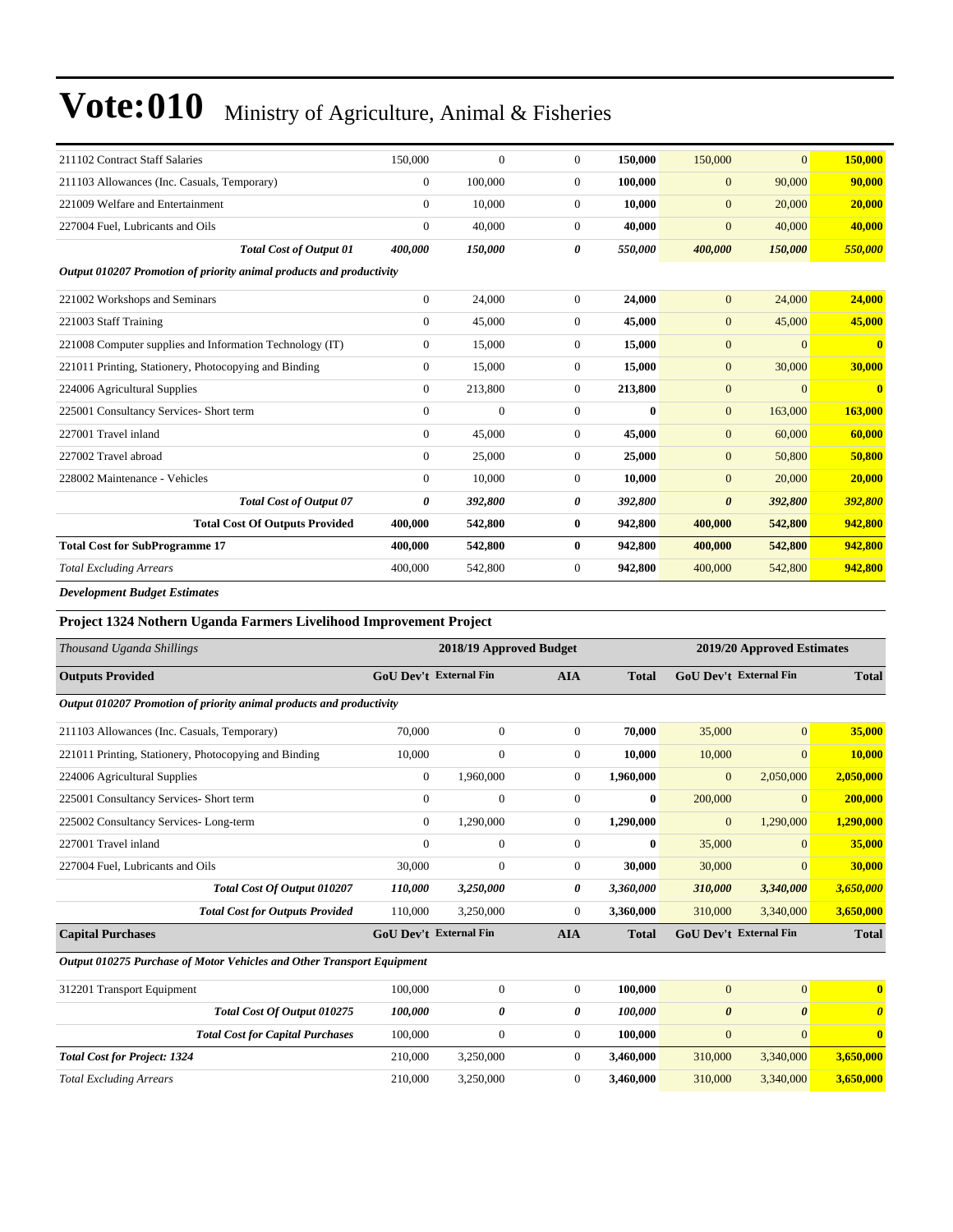#### **Project 1326 Farm-Based Bee Reserves Establishment Project**

| Thousand Uganda Shillings                                               |                  | 2018/19 Approved Budget |                  |              |                               | 2019/20 Approved Estimates |                       |
|-------------------------------------------------------------------------|------------------|-------------------------|------------------|--------------|-------------------------------|----------------------------|-----------------------|
| <b>Outputs Provided</b>                                                 |                  | GoU Dev't External Fin  | <b>AIA</b>       | <b>Total</b> | <b>GoU Dev't External Fin</b> |                            | <b>Total</b>          |
| Output 010203 Promotion of Animals and Animal Products                  |                  |                         |                  |              |                               |                            |                       |
| 224006 Agricultural Supplies                                            | 450,000          | $\boldsymbol{0}$        | $\mathbf{0}$     | 450,000      | 490,000                       | $\overline{0}$             | 490,000               |
| 227001 Travel inland                                                    | 60,000           | $\boldsymbol{0}$        | $\boldsymbol{0}$ | 60,000       | 60,000                        | $\overline{0}$             | 60,000                |
| 227004 Fuel, Lubricants and Oils                                        | 40,000           | $\boldsymbol{0}$        | $\mathbf{0}$     | 40,000       | $\overline{0}$                | $\overline{0}$             | $\mathbf{0}$          |
| Total Cost Of Output 010203                                             | 550,000          | 0                       | 0                | 550,000      | 550,000                       | 0                          | 550,000               |
| Output 010205 Vector and disease control measures                       |                  |                         |                  |              |                               |                            |                       |
| 211103 Allowances (Inc. Casuals, Temporary)                             | $\mathbf{0}$     | $\boldsymbol{0}$        | $\mathbf{0}$     | $\bf{0}$     | 100,000                       | $\overline{0}$             | 100,000               |
| 221002 Workshops and Seminars                                           | $\overline{0}$   | $\boldsymbol{0}$        | $\mathbf{0}$     | $\bf{0}$     | 200,000                       | $\overline{0}$             | 200,000               |
| 221009 Welfare and Entertainment                                        | 8,000            | $\boldsymbol{0}$        | $\mathbf{0}$     | 8,000        | $\mathbf{0}$                  | $\overline{0}$             | $\bf{0}$              |
| 224006 Agricultural Supplies                                            | 322,000          | $\boldsymbol{0}$        | $\mathbf{0}$     | 322,000      | $\boldsymbol{0}$              | $\overline{0}$             | $\bf{0}$              |
| 225001 Consultancy Services- Short term                                 | $\boldsymbol{0}$ | $\boldsymbol{0}$        | $\boldsymbol{0}$ | $\bf{0}$     | 200,000                       | $\overline{0}$             | 200,000               |
| 227001 Travel inland                                                    | 70,000           | $\boldsymbol{0}$        | $\mathbf{0}$     | 70,000       | 50,000                        | $\overline{0}$             | 50,000                |
| 227004 Fuel, Lubricants and Oils                                        | $\mathbf{0}$     | 0                       | $\boldsymbol{0}$ | $\bf{0}$     | 35,000                        | $\overline{0}$             | 35,000                |
| Total Cost Of Output 010205                                             | 400,000          | 0                       | 0                | 400,000      | 585,000                       | $\boldsymbol{\theta}$      | 585,000               |
| Output 010209 Vector and disease control in priority animal commodities |                  |                         |                  |              |                               |                            |                       |
| 211103 Allowances (Inc. Casuals, Temporary)                             | 100,000          | $\boldsymbol{0}$        | $\mathbf{0}$     | 100,000      | $\mathbf{0}$                  | $\overline{0}$             | $\bf{0}$              |
| 221002 Workshops and Seminars                                           | 55,000           | $\boldsymbol{0}$        | $\mathbf{0}$     | 55,000       | $\mathbf{0}$                  | $\overline{0}$             | $\bf{0}$              |
| 221003 Staff Training                                                   | 50,000           | $\boldsymbol{0}$        | $\mathbf{0}$     | 50,000       | $\boldsymbol{0}$              | $\overline{0}$             | $\bf{0}$              |
| 227002 Travel abroad                                                    | 20,000           | $\boldsymbol{0}$        | $\boldsymbol{0}$ | 20,000       | $\mathbf{0}$                  | $\overline{0}$             | $\bf{0}$              |
| 227004 Fuel, Lubricants and Oils                                        | 40,000           | $\boldsymbol{0}$        | $\mathbf{0}$     | 40,000       | $\boldsymbol{0}$              | $\overline{0}$             | $\bf{0}$              |
| 228002 Maintenance - Vehicles                                           | 20,000           | $\boldsymbol{0}$        | $\mathbf{0}$     | 20,000       | $\mathbf{0}$                  | $\overline{0}$             | $\bf{0}$              |
| Total Cost Of Output 010209                                             | 285,000          | 0                       | 0                | 285,000      | $\boldsymbol{\theta}$         | 0                          | $\boldsymbol{\theta}$ |
| <b>Total Cost for Outputs Provided</b>                                  | 1,235,000        | $\boldsymbol{0}$        | $\mathbf{0}$     | 1,235,000    | 1,135,000                     | $\boldsymbol{0}$           | 1,135,000             |
| <b>Total Cost for Project: 1326</b>                                     | 1,235,000        | $\boldsymbol{0}$        | $\mathbf{0}$     | 1,235,000    | 1,135,000                     | $\overline{0}$             | 1,135,000             |
| <b>Total Excluding Arrears</b>                                          | 1,235,000        | $\boldsymbol{0}$        | $\mathbf{0}$     | 1,235,000    | 1,135,000                     | $\overline{0}$             | 1,135,000             |
| Project 1330 Livestock Diseases Control Project Phase 2                 |                  |                         |                  |              |                               |                            |                       |
| Thousand Uganda Shillings                                               |                  | 2018/19 Approved Budget |                  |              |                               | 2019/20 Approved Estimates |                       |
| <b>Outputs Provided</b>                                                 |                  | GoU Dev't External Fin  | <b>AIA</b>       | <b>Total</b> | GoU Dev't External Fin        |                            | <b>Total</b>          |
| Output 010203 Promotion of Animals and Animal Products                  |                  |                         |                  |              |                               |                            |                       |
| 211103 Allowances (Inc. Casuals, Temporary)                             | 50,000           | $\boldsymbol{0}$        | $\boldsymbol{0}$ | 50,000       | 50,000                        | $\boldsymbol{0}$           | 50,000                |
| 224006 Agricultural Supplies                                            | 100,000          | $\boldsymbol{0}$        | $\boldsymbol{0}$ | 100,000      | 100,000                       | $\boldsymbol{0}$           | 100,000               |
| Total Cost Of Output 010203                                             | 150,000          | 0                       | 0                | 150,000      | 150,000                       | $\pmb{\theta}$             | 150,000               |
| Output 010205 Vector and disease control measures                       |                  |                         |                  |              |                               |                            |                       |
| 211102 Contract Staff Salaries                                          | 50,000           | $\boldsymbol{0}$        | $\boldsymbol{0}$ | 50,000       | 50,000                        | $\mathbf{0}$               | 50,000                |
| 211103 Allowances (Inc. Casuals, Temporary)                             | 100,000          | $\boldsymbol{0}$        | $\boldsymbol{0}$ | 100,000      | 100,000                       | $\mathbf{0}$               | 100,000               |
| 221003 Staff Training                                                   | 200,000          | $\boldsymbol{0}$        | $\boldsymbol{0}$ | 200,000      | 200,000                       | $\boldsymbol{0}$           | 200,000               |
| 221011 Printing, Stationery, Photocopying and Binding                   | 35,000           | $\boldsymbol{0}$        | $\boldsymbol{0}$ | 35,000       | 35,000                        | $\boldsymbol{0}$           | 35,000                |
| 224001 Medical Supplies                                                 | 5,000,000        | $\boldsymbol{0}$        | $\boldsymbol{0}$ | 5,000,000    | 8,560,000                     | $\mathbf{0}$               | 8,560,000             |
| 227004 Fuel, Lubricants and Oils                                        | 62,500           | $\boldsymbol{0}$        | $\boldsymbol{0}$ | 62,500       | $\boldsymbol{0}$              | $\mathbf{0}$               | $\boldsymbol{0}$      |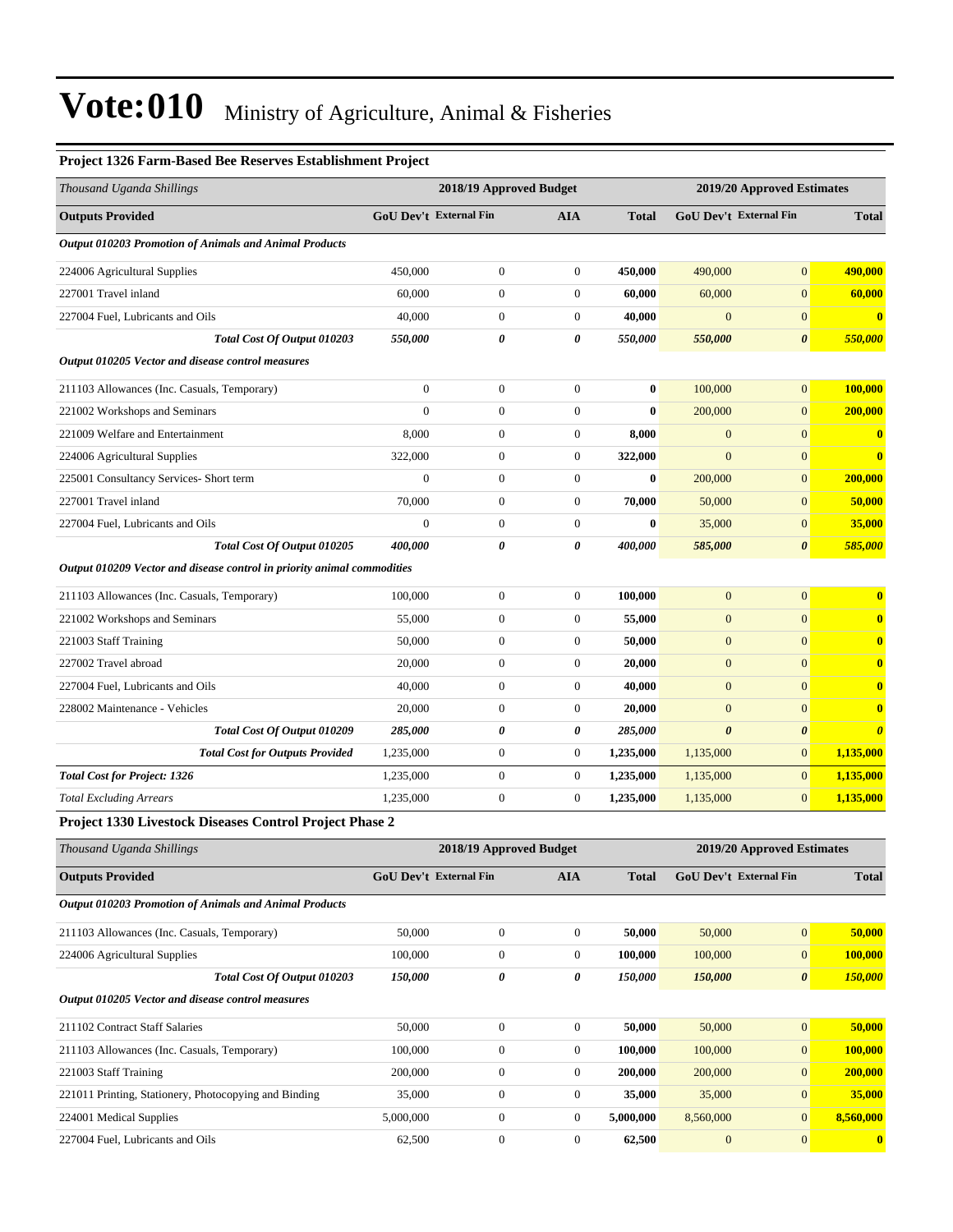| 228002 Maintenance - Vehicles                                             | 17,500                        | $\boldsymbol{0}$        | $\mathbf{0}$          | 17,500       | 20,000                        | $\mathbf{0}$               | 20,000                |
|---------------------------------------------------------------------------|-------------------------------|-------------------------|-----------------------|--------------|-------------------------------|----------------------------|-----------------------|
| Total Cost Of Output 010205                                               | 5,465,000                     | 0                       | $\boldsymbol{\theta}$ | 5,465,000    | 8,965,000                     | $\boldsymbol{\theta}$      | 8,965,000             |
| Output 010206 Improved market access for livestock and livestock products |                               |                         |                       |              |                               |                            |                       |
| 227003 Carriage, Haulage, Freight and transport hire                      | 295,318                       | $\mathbf{0}$            | $\boldsymbol{0}$      | 295,318      | 295,318                       | $\mathbf{0}$               | 295,318               |
| Total Cost Of Output 010206                                               | 295,318                       | 0                       | $\boldsymbol{\theta}$ | 295,318      | 295,318                       | $\boldsymbol{\theta}$      | 295,318               |
| Output 010209 Vector and disease control in priority animal commodities   |                               |                         |                       |              |                               |                            |                       |
| 211103 Allowances (Inc. Casuals, Temporary)                               | 190,000                       | $\boldsymbol{0}$        | $\boldsymbol{0}$      | 190,000      | 190,000                       | $\mathbf{0}$               | 190,000               |
| 221002 Workshops and Seminars                                             | 75,000                        | $\boldsymbol{0}$        | $\boldsymbol{0}$      | 75,000       | 75,000                        | $\mathbf{0}$               | 75,000                |
| 221011 Printing, Stationery, Photocopying and Binding                     | 30,000                        | $\mathbf{0}$            | $\mathbf{0}$          | 30,000       | 60,000                        | $\mathbf{0}$               | 60,000                |
| 224006 Agricultural Supplies                                              | 4,387,356                     | $\mathbf{0}$            | $\boldsymbol{0}$      | 4,387,356    | 8,440,356                     | $\mathbf{0}$               | 8,440,356             |
| 227001 Travel inland                                                      | 100,000                       | $\mathbf{0}$            | $\mathbf{0}$          | 100,000      | 200,000                       | $\mathbf{0}$               | 200,000               |
| 227002 Travel abroad                                                      | 17,000                        | $\boldsymbol{0}$        | $\boldsymbol{0}$      | 17,000       | 37,000                        | $\mathbf{0}$               | 37,000                |
| 227004 Fuel, Lubricants and Oils                                          | 54,342                        | $\mathbf{0}$            | $\boldsymbol{0}$      | 54,342       | 34,342                        | $\mathbf{0}$               | 34,342                |
| Total Cost Of Output 010209                                               | 4,853,698                     | 0                       | 0                     | 4,853,698    | 9,036,698                     | $\boldsymbol{\theta}$      | 9,036,698             |
| <b>Total Cost for Outputs Provided</b>                                    | 10,764,016                    | $\mathbf{0}$            | $\mathbf{0}$          | 10,764,016   | 18,447,016                    | $\mathbf{0}$               | 18,447,016            |
| <b>Capital Purchases</b>                                                  | <b>GoU Dev't External Fin</b> |                         | <b>AIA</b>            | <b>Total</b> | <b>GoU Dev't External Fin</b> |                            | <b>Total</b>          |
| Output 010275 Purchase of Motor Vehicles and Other Transport Equipment    |                               |                         |                       |              |                               |                            |                       |
| 312201 Transport Equipment                                                | 177,579                       | $\boldsymbol{0}$        | $\boldsymbol{0}$      | 177,579      | $\overline{0}$                | $\mathbf{0}$               | $\bf{0}$              |
| Total Cost Of Output 010275                                               | 177,579                       | 0                       | 0                     | 177,579      | $\boldsymbol{\theta}$         | $\boldsymbol{\theta}$      | $\boldsymbol{\theta}$ |
| <b>Total Cost for Capital Purchases</b>                                   | 177,579                       | $\boldsymbol{0}$        | $\boldsymbol{0}$      | 177,579      | $\mathbf{0}$                  | $\mathbf{0}$               | $\mathbf{0}$          |
| <b>Total Cost for Project: 1330</b>                                       | 10,941,595                    | $\mathbf{0}$            | $\boldsymbol{0}$      | 10,941,595   | 18,447,016                    | $\mathbf{0}$               | 18,447,016            |
| <b>Total Excluding Arrears</b>                                            | 10,941,595                    | $\boldsymbol{0}$        | $\mathbf{0}$          | 10,941,595   | 18,447,016                    | $\mathbf{0}$               | 18,447,016            |
| <b>Project 1358 Meat Export Support Services</b>                          |                               |                         |                       |              |                               |                            |                       |
| Thousand Uganda Shillings                                                 |                               | 2018/19 Approved Budget |                       |              |                               | 2019/20 Approved Estimates |                       |
| <b>Outputs Provided</b>                                                   | <b>GoU Dev't External Fin</b> |                         | <b>AIA</b>            | <b>Total</b> | <b>GoU Dev't External Fin</b> |                            | <b>Total</b>          |
|                                                                           |                               |                         |                       |              |                               |                            |                       |
| Output 010201 Policies, laws, guidelines, plans and strategies            |                               |                         |                       |              |                               |                            |                       |
| 211102 Contract Staff Salaries                                            | 300,000                       | $\boldsymbol{0}$        | $\boldsymbol{0}$      | 300,000      | 300,000                       | $\mathbf{0}$               | 300,000               |
| 211103 Allowances (Inc. Casuals, Temporary)                               | 144,000                       | $\boldsymbol{0}$        | $\boldsymbol{0}$      | 144,000      | 144,000                       | $\mathbf{0}$               | <b>144,000</b>        |
| 221008 Computer supplies and Information Technology (IT)                  | 30,000                        | $\Omega$                | $\theta$              | 30,000       | 30,000                        | $\mathbf{0}$               | 30,000                |
| 221009 Welfare and Entertainment                                          | 10,000                        | $\boldsymbol{0}$        | $\boldsymbol{0}$      | 10,000       | 10,000                        | $\boldsymbol{0}$           | 10,000                |
| 221011 Printing, Stationery, Photocopying and Binding                     | 20,000                        | $\boldsymbol{0}$        | $\boldsymbol{0}$      | 20,000       | 20,000                        | $\boldsymbol{0}$           | 20,000                |
| 227001 Travel inland                                                      | $\boldsymbol{0}$              | $\boldsymbol{0}$        | $\boldsymbol{0}$      | $\bf{0}$     | 90,000                        | $\mathbf{0}$               | 90,000                |
| 227002 Travel abroad                                                      | $\boldsymbol{0}$              | $\boldsymbol{0}$        | $\boldsymbol{0}$      | $\bf{0}$     | 19,000                        | $\mathbf{0}$               | <b>19,000</b>         |
| 227004 Fuel, Lubricants and Oils                                          | 230,000                       | $\boldsymbol{0}$        | $\boldsymbol{0}$      | 230,000      | 230,000                       | $\mathbf{0}$               | 230,000               |
| 228002 Maintenance - Vehicles                                             | 6,600                         | $\boldsymbol{0}$        | $\boldsymbol{0}$      | 6,600        | 6,600                         | $\mathbf{0}$               | 6,600                 |
| Total Cost Of Output 010201                                               | 740,600                       | 0                       | 0                     | 740,600      | 849,600                       | $\boldsymbol{\theta}$      | 849,600               |
| <b>Output 010203 Promotion of Animals and Animal Products</b>             |                               |                         |                       |              |                               |                            |                       |
| 227001 Travel inland                                                      | 90,000                        | $\boldsymbol{0}$        | $\boldsymbol{0}$      | 90,000       | $\mathbf{0}$                  | $\mathbf{0}$               |                       |
| 227002 Travel abroad                                                      | 35,000                        | $\boldsymbol{0}$        | $\boldsymbol{0}$      | 35,000       | $\bf{0}$                      | $\mathbf{0}$               | $\mathbf{0}$          |
| 228002 Maintenance - Vehicles                                             | 34,000                        | $\boldsymbol{0}$        | $\boldsymbol{0}$      | 34,000       | $\mathbf{0}$                  | $\mathbf{0}$               | $\bf{0}$              |
| Total Cost Of Output 010203                                               | 159,000                       | $\pmb{\theta}$          | 0                     | 159,000      | $\pmb{\theta}$                | $\boldsymbol{\theta}$      | $\boldsymbol{\theta}$ |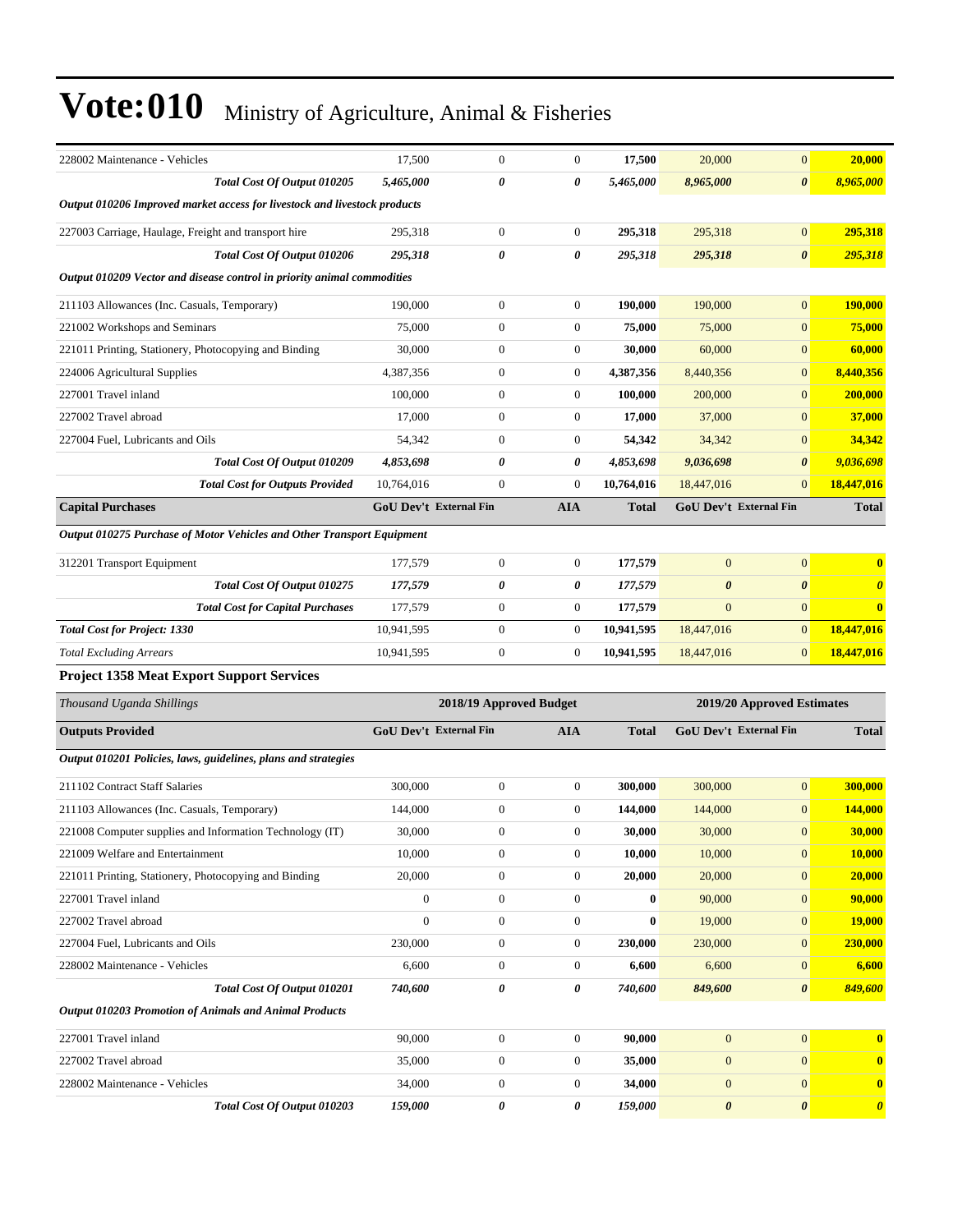| Output 010205 Vector and disease control measures                         |                        |                  |                         |                            |                       |                        |                         |
|---------------------------------------------------------------------------|------------------------|------------------|-------------------------|----------------------------|-----------------------|------------------------|-------------------------|
| 224001 Medical Supplies                                                   | 164,028                | $\boldsymbol{0}$ | $\boldsymbol{0}$        | 164,028                    | 164,028               | $\boldsymbol{0}$       | 164,028                 |
| 224006 Agricultural Supplies                                              | 1,200,000              | $\boldsymbol{0}$ | 0                       | 1,200,000                  | 200,000               | $\boldsymbol{0}$       | 200,000                 |
| Total Cost Of Output 010205                                               | 1,364,028              | 0                | 0                       | 1,364,028                  | 364,028               | $\boldsymbol{\theta}$  | 364,028                 |
| Output 010206 Improved market access for livestock and livestock products |                        |                  |                         |                            |                       |                        |                         |
| 224006 Agricultural Supplies                                              | $\boldsymbol{0}$       | $\boldsymbol{0}$ | $\boldsymbol{0}$        | $\bf{0}$                   | 1,000,000             | $\boldsymbol{0}$       | 1,000,000               |
| Total Cost Of Output 010206                                               | 0                      | 0                | 0                       | 0                          | 1,000,000             | $\boldsymbol{\theta}$  | 1,000,000               |
| Output 010207 Promotion of priority animal products and productivity      |                        |                  |                         |                            |                       |                        |                         |
| 224006 Agricultural Supplies                                              | 7,683,750              | $\boldsymbol{0}$ | $\boldsymbol{0}$        | 7,683,750                  | 3,683,750             | $\mathbf{0}$           | 3,683,750               |
| Total Cost Of Output 010207                                               | 7,683,750              | 0                | 0                       | 7,683,750                  | 3,683,750             | 0                      | 3,683,750               |
| <b>Total Cost for Outputs Provided</b>                                    | 9,947,378              | $\mathbf{0}$     | $\boldsymbol{0}$        | 9,947,378                  | 5,897,378             | $\mathbf{0}$           | 5,897,378               |
| <b>Capital Purchases</b>                                                  | GoU Dev't External Fin |                  | <b>AIA</b>              | <b>Total</b>               |                       | GoU Dev't External Fin | <b>Total</b>            |
| Output 010279 Acquisition of Other Capital Assets                         |                        |                  |                         |                            |                       |                        |                         |
| 312202 Machinery and Equipment                                            | 500,000                | $\boldsymbol{0}$ | $\boldsymbol{0}$        | 500,000                    | 500,000               | $\boldsymbol{0}$       | 500,000                 |
| Total Cost Of Output 010279                                               | 500,000                | 0                | 0                       | 500,000                    | 500,000               | $\boldsymbol{\theta}$  | 500,000                 |
| <b>Output 010280 Livestock Infrastructure Construction</b>                |                        |                  |                         |                            |                       |                        |                         |
| 312104 Other Structures                                                   | 11,010,400             | $\mathbf{0}$     | $\boldsymbol{0}$        | 11,010,400                 | 11,010,400            | $\mathbf{0}$           | 11,010,400              |
| Total Cost Of Output 010280                                               | 11,010,400             | 0                | 0                       | 11,010,400                 | 11,010,400            | $\boldsymbol{\theta}$  | 11,010,400              |
| <b>Total Cost for Capital Purchases</b>                                   | 11,510,400             | $\mathbf{0}$     | 0                       | 11,510,400                 | 11,510,400            | $\mathbf{0}$           | 11,510,400              |
| <b>Total Cost for Project: 1358</b>                                       | 21,457,778             | $\mathbf{0}$     | $\boldsymbol{0}$        | 21,457,778                 | 17,407,778            | $\mathbf{0}$           | 17,407,778              |
| <b>Total Excluding Arrears</b>                                            | 21,457,778             | $\boldsymbol{0}$ | 0                       | 21,457,778                 | 17,407,778            | $\mathbf{0}$           | 17,407,778              |
| Project 1363 Regional Pastoral Livelihood Improvement Project             |                        |                  |                         |                            |                       |                        |                         |
| Thousand Uganda Shillings                                                 |                        |                  | 2018/19 Approved Budget | 2019/20 Approved Estimates |                       |                        |                         |
| <b>Outputs Provided</b>                                                   | GoU Dev't External Fin |                  | <b>AIA</b>              | <b>Total</b>               |                       | GoU Dev't External Fin | <b>Total</b>            |
| Output 010201 Policies, laws, guidelines, plans and strategies            |                        |                  |                         |                            |                       |                        |                         |
| 211102 Contract Staff Salaries                                            | $\boldsymbol{0}$       | $\boldsymbol{0}$ | $\boldsymbol{0}$        | $\bf{0}$                   | $\mathbf{0}$          | 2,364,617              | 2,364,617               |
| 212101 Social Security Contributions                                      | $\overline{0}$         | $\boldsymbol{0}$ | $\boldsymbol{0}$        | $\bf{0}$                   | $\mathbf{0}$          | 236,553                | 236,553                 |
| 213004 Gratuity Expenses                                                  | $\boldsymbol{0}$       | $\mathbf{0}$     | $\boldsymbol{0}$        | $\bf{0}$                   | $\mathbf{0}$          | 354,830                | 354,830                 |
| Total Cost Of Output 010201                                               | 0                      | 0                | 0                       | 0                          | $\boldsymbol{\theta}$ | 2,956,000              | 2,956,000               |
| Output 010202 Improved access to water for livestock                      |                        |                  |                         |                            |                       |                        |                         |
| 221002 Workshops and Seminars                                             | $\boldsymbol{0}$       | $\boldsymbol{0}$ | $\boldsymbol{0}$        | $\boldsymbol{0}$           | $\boldsymbol{0}$      | 2,957,414              | 2,957,414               |
| 221003 Staff Training                                                     | $\boldsymbol{0}$       | $\mathbf{0}$     | $\boldsymbol{0}$        | $\bf{0}$                   | $\mathbf{0}$          | 413,780                | 413,780                 |
| 224006 Agricultural Supplies                                              | $\boldsymbol{0}$       | $\boldsymbol{0}$ | $\boldsymbol{0}$        | $\bf{0}$                   | $\boldsymbol{0}$      | 3,208,806              | 3,208,806               |
| Total Cost Of Output 010202                                               | 0                      | 0                | 0                       | 0                          | $\boldsymbol{\theta}$ | 6,580,000              | 6,580,000               |
| <b>Output 010203 Promotion of Animals and Animal Products</b>             |                        |                  |                         |                            |                       |                        |                         |
| 211102 Contract Staff Salaries                                            | $\boldsymbol{0}$       | 1,400,000        | $\boldsymbol{0}$        | 1,400,000                  | $\boldsymbol{0}$      | $\overline{0}$         | $\overline{\mathbf{0}}$ |

| 211102 Contract Staff Salaries              |                             | $_{0}$  | .400.000       | 1.400.000    |              | $\mathbf{0}$ | $\mathbf{0}$ |
|---------------------------------------------|-----------------------------|---------|----------------|--------------|--------------|--------------|--------------|
| 211103 Allowances (Inc. Casuals, Temporary) |                             | 100,000 | $\overline{0}$ | 100.000      | 100,000      | 175,750      | 275,750      |
| 221002 Workshops and Seminars               |                             |         | $\overline{0}$ | $\mathbf{0}$ | $\mathbf{0}$ | 437,377      | 437.377      |
| 224006 Agricultural Supplies                |                             |         | $\overline{0}$ | $\mathbf{0}$ | $\mathbf{0}$ | 1.542.826    | 1.542.826    |
| 225002 Consultancy Services-Long-term       |                             |         | 1.780.000      | 1.780.000    | $\Omega$     | $\mathbf{0}$ | $\mathbf{0}$ |
| 227004 Fuel. Lubricants and Oils            |                             | 100,000 | $\overline{0}$ | 100.000      | 100,000      | $\mathbf{0}$ | 100,000      |
|                                             | Total Cost Of Output 010203 | 200,000 | 3.180.000      | 3,380,000    | 200,000      | 2,155,953    | 2.355,953    |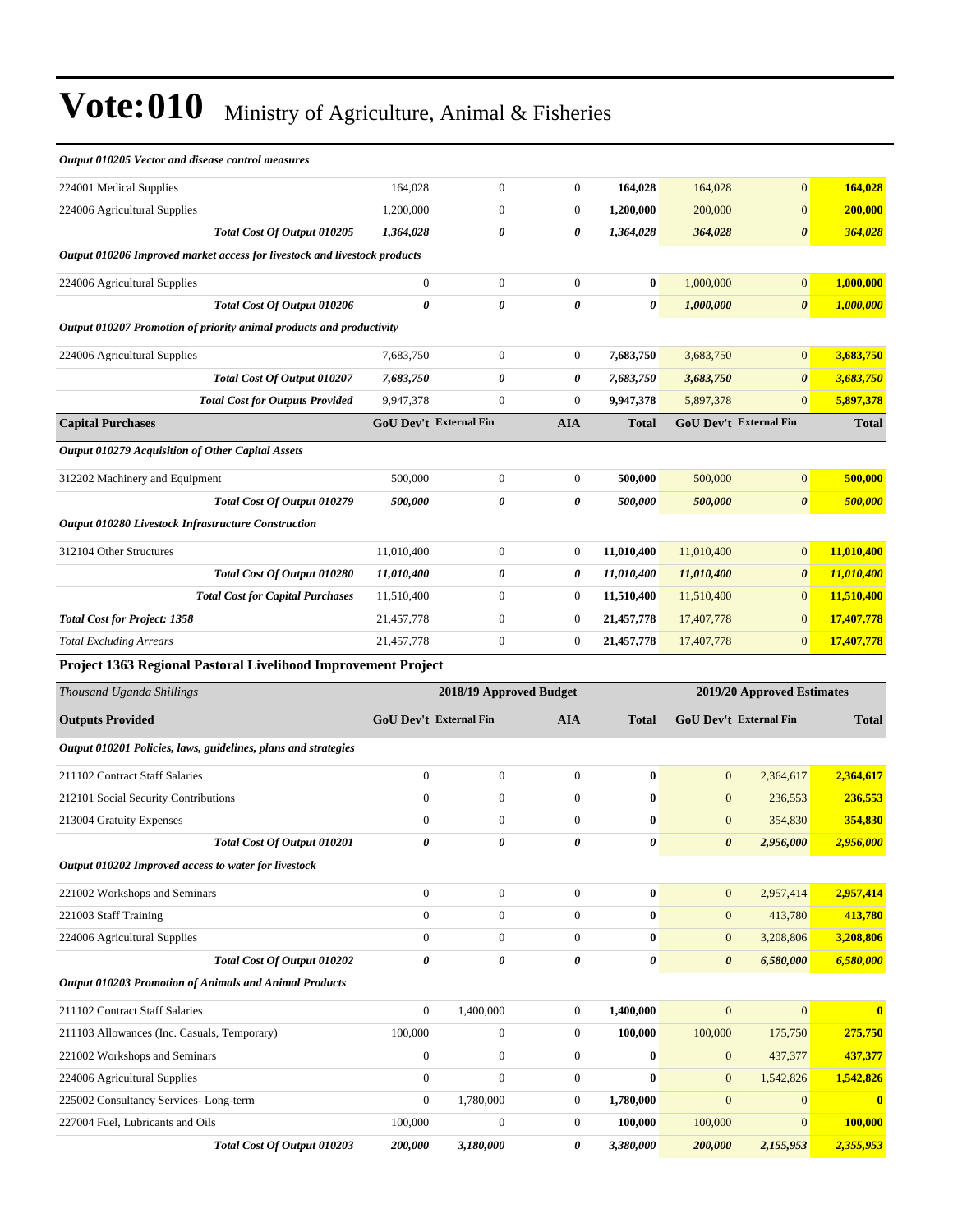#### *Output 010205 Vector and disease control measures*

| 221001 Advertising and Public Relations                                   | $\overline{0}$         | $\mathbf{0}$     | $\mathbf{0}$          | $\bf{0}$              | $\mathbf{0}$          | 307,520                | 307,520      |
|---------------------------------------------------------------------------|------------------------|------------------|-----------------------|-----------------------|-----------------------|------------------------|--------------|
| 221008 Computer supplies and Information Technology (IT)                  | $\boldsymbol{0}$       | $\boldsymbol{0}$ | $\boldsymbol{0}$      | $\bf{0}$              | $\mathbf{0}$          | 147,480                | 147,480      |
| Total Cost Of Output 010205                                               | 0                      | 0                | 0                     | 0                     | $\boldsymbol{\theta}$ | 455,000                | 455,000      |
| Output 010206 Improved market access for livestock and livestock products |                        |                  |                       |                       |                       |                        |              |
| 221002 Workshops and Seminars                                             | $\boldsymbol{0}$       | $\boldsymbol{0}$ | $\boldsymbol{0}$      | $\bf{0}$              | $\mathbf{0}$          | 69,116                 | 69,116       |
| 221011 Printing, Stationery, Photocopying and Binding                     | $\boldsymbol{0}$       | $\boldsymbol{0}$ | $\mathbf{0}$          | $\bf{0}$              | $\mathbf{0}$          | 80,000                 | 80,000       |
| 224001 Medical Supplies                                                   | $\overline{0}$         | $\boldsymbol{0}$ | $\boldsymbol{0}$      | $\bf{0}$              | $\mathbf{0}$          | 2,939,060              | 2,939,060    |
| 225001 Consultancy Services- Short term                                   | $\overline{0}$         | $\boldsymbol{0}$ | $\boldsymbol{0}$      | $\bf{0}$              | $\mathbf{0}$          | 462,500                | 462,500      |
| 226001 Insurances                                                         | $\mathbf{0}$           | $\boldsymbol{0}$ | $\boldsymbol{0}$      | $\bf{0}$              | $\mathbf{0}$          | 203,500                | 203,500      |
| 227004 Fuel, Lubricants and Oils                                          | $\overline{0}$         | $\boldsymbol{0}$ | $\mathbf{0}$          | $\bf{0}$              | $\mathbf{0}$          | 404,000                | 404,000      |
| 228002 Maintenance - Vehicles                                             | $\overline{0}$         | $\boldsymbol{0}$ | $\mathbf{0}$          | $\bf{0}$              | $\mathbf{0}$          | 209,824                | 209,824      |
| Total Cost Of Output 010206                                               | 0                      | $\theta$         | $\boldsymbol{\theta}$ | 0                     | $\boldsymbol{\theta}$ | 4,368,000              | 4,368,000    |
| Output 010207 Promotion of priority animal products and productivity      |                        |                  |                       |                       |                       |                        |              |
| 225002 Consultancy Services-Long-term                                     | $\boldsymbol{0}$       | $\boldsymbol{0}$ | $\mathbf{0}$          | $\bf{0}$              | $\mathbf{0}$          | 925,000                | 925,000      |
| Total Cost Of Output 010207                                               | 0                      | 0                | 0                     | 0                     | $\boldsymbol{\theta}$ | 925,000                | 925,000      |
| Output 010209 Vector and disease control in priority animal commodities   |                        |                  |                       |                       |                       |                        |              |
| 221008 Computer supplies and Information Technology (IT)                  | $\boldsymbol{0}$       | $\boldsymbol{0}$ | $\mathbf{0}$          | $\bf{0}$              | $\mathbf{0}$          | 1,090,000              | 1,090,000    |
| Total Cost Of Output 010209                                               | 0                      | $\theta$         | $\boldsymbol{\theta}$ | 0                     | $\boldsymbol{\theta}$ | 1,090,000              | 1,090,000    |
| <b>Total Cost for Outputs Provided</b>                                    | 200,000                | 3,180,000        | $\boldsymbol{0}$      | 3,380,000             | 200,000               | 18,529,953             | 18,729,953   |
| <b>Capital Purchases</b>                                                  | GoU Dev't External Fin |                  | <b>AIA</b>            | <b>Total</b>          |                       | GoU Dev't External Fin | <b>Total</b> |
|                                                                           |                        |                  |                       |                       |                       |                        |              |
| Output 010275 Purchase of Motor Vehicles and Other Transport Equipment    |                        |                  |                       |                       |                       |                        |              |
| 312201 Transport Equipment                                                | $\boldsymbol{0}$       | $\boldsymbol{0}$ | $\boldsymbol{0}$      | $\bf{0}$              | $\mathbf{0}$          | 200,000                | 200,000      |
| Total Cost Of Output 010275                                               | 0                      | 0                | 0                     | 0                     | $\boldsymbol{\theta}$ | 200,000                | 200,000      |
| <b>Output 010279 Acquisition of Other Capital Assets</b>                  |                        |                  |                       |                       |                       |                        |              |
| 312104 Other Structures                                                   | $\boldsymbol{0}$       | $\boldsymbol{0}$ | $\mathbf{0}$          | $\bf{0}$              | $\mathbf{0}$          | 3,100,000              | 3,100,000    |
| Total Cost Of Output 010279                                               | 0                      | 0                | 0                     | $\boldsymbol{\theta}$ | $\boldsymbol{\theta}$ | 3,100,000              | 3,100,000    |
| <b>Output 010280 Livestock Infrastructure Construction</b>                |                        |                  |                       |                       |                       |                        |              |
| 281501 Environment Impact Assessment for Capital Works                    | $\boldsymbol{0}$       | $\boldsymbol{0}$ | $\boldsymbol{0}$      | $\bf{0}$              | $\mathbf{0}$          | 249,047                | 249,047      |
| 281502 Feasibility Studies for Capital Works                              | $\boldsymbol{0}$       | $\boldsymbol{0}$ | $\boldsymbol{0}$      | $\bf{0}$              | $\mathbf{0}$          | 735,000                | 735,000      |
| 281503 Engineering and Design Studies & Plans for capital                 | $\boldsymbol{0}$       | $\boldsymbol{0}$ | $\boldsymbol{0}$      | $\bf{0}$              | $\boldsymbol{0}$      | 1,295,000              | 1,295,000    |
| works<br>281504 Monitoring, Supervision & Appraisal of capital works      | $\boldsymbol{0}$       | $\boldsymbol{0}$ | $\boldsymbol{0}$      | $\bf{0}$              | 100,000               | 1,500,000              | 1,600,000    |
| 312104 Other Structures                                                   | $\boldsymbol{0}$       | 8,840,000        | $\boldsymbol{0}$      | 8,840,000             | $\boldsymbol{0}$      | $\mathbf{0}$           | $\bf{0}$     |
| Total Cost Of Output 010280                                               | 0                      | 8,840,000        | 0                     | 8,840,000             | 100,000               | 3,779,047              | 3,879,047    |
| Output 010281 Livestock marketing facility construction                   |                        |                  |                       |                       |                       |                        |              |
| 281504 Monitoring, Supervision & Appraisal of capital works               | 100,000                | $\boldsymbol{0}$ | $\boldsymbol{0}$      | 100,000               | $\mathbf{0}$          | $\mathbf{0}$           | $\mathbf{0}$ |
| 312104 Other Structures                                                   | $\boldsymbol{0}$       | 3,100,000        | $\boldsymbol{0}$      | 3,100,000             | $\mathbf{0}$          | 27,731,000             | 27,731,000   |
| Total Cost Of Output 010281                                               | 100,000                | 3,100,000        | 0                     | 3,200,000             | $\boldsymbol{\theta}$ | 27,731,000             | 27,731,000   |
| <b>Total Cost for Capital Purchases</b>                                   | 100,000                | 11,940,000       | $\boldsymbol{0}$      | 12,040,000            | 100,000               | 34,810,047             | 34,910,047   |
| <b>Total Cost for Project: 1363</b>                                       | 300,000                | 15,120,000       | $\boldsymbol{0}$      | 15,420,000            | 300,000               | 53,340,000             | 53,640,000   |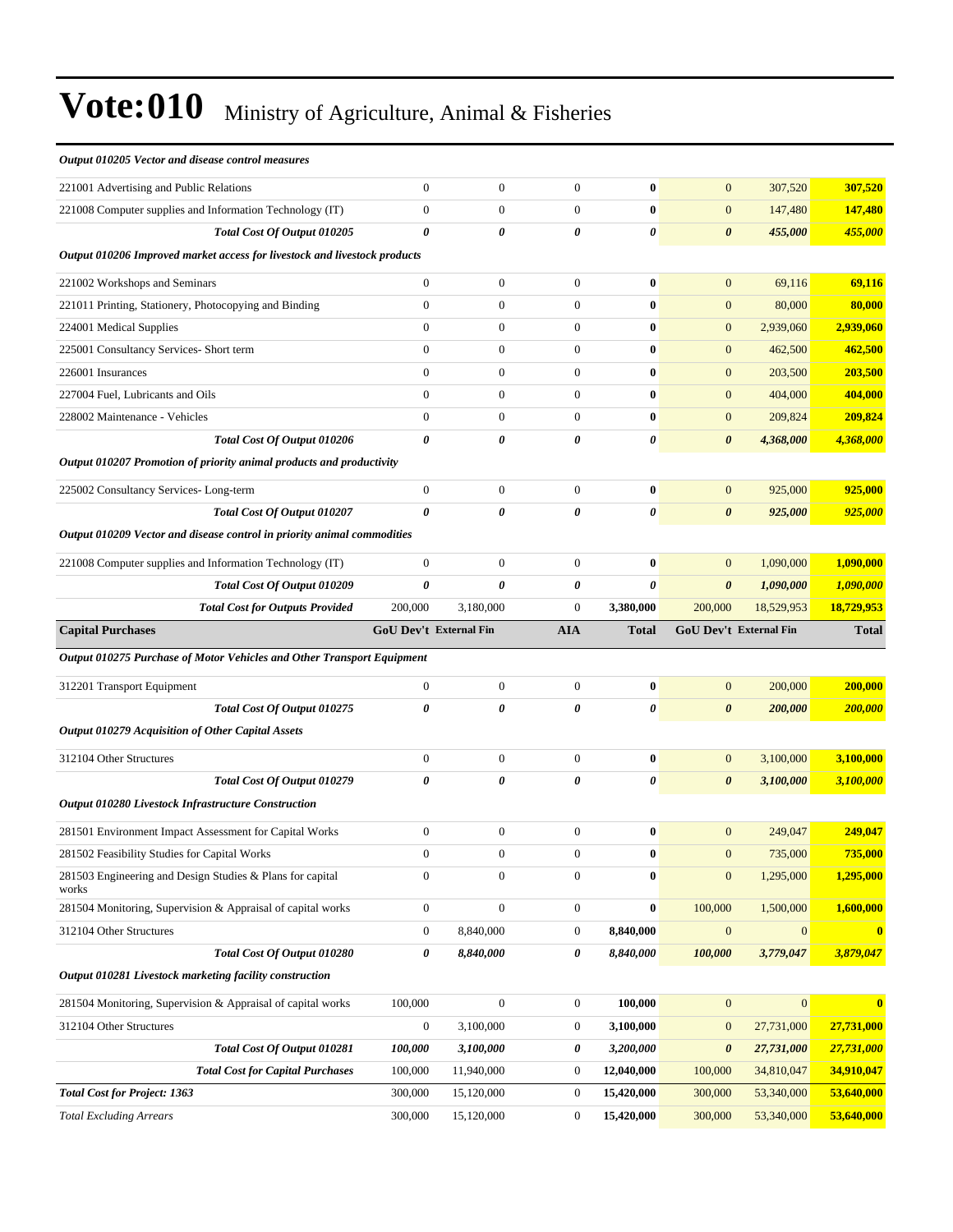| Project 1493 Developing A Market-Oriented And Environmentally Sustainable Beef Meat Industry In Uganda |                        |                               |                       |              |                       |                               |              |
|--------------------------------------------------------------------------------------------------------|------------------------|-------------------------------|-----------------------|--------------|-----------------------|-------------------------------|--------------|
| Thousand Uganda Shillings                                                                              |                        | 2018/19 Approved Budget       |                       |              |                       | 2019/20 Approved Estimates    |              |
| <b>Outputs Provided</b>                                                                                | GoU Dev't External Fin |                               | <b>AIA</b>            | <b>Total</b> |                       | GoU Dev't External Fin        | <b>Total</b> |
| Output 010206 Improved market access for livestock and livestock products                              |                        |                               |                       |              |                       |                               |              |
| 211103 Allowances (Inc. Casuals, Temporary)                                                            | $\boldsymbol{0}$       | $\boldsymbol{0}$              | $\boldsymbol{0}$      | $\bf{0}$     | 100,000               | $\overline{0}$                | 100,000      |
| 221002 Workshops and Seminars                                                                          | $\boldsymbol{0}$       | $\boldsymbol{0}$              | $\boldsymbol{0}$      | $\bf{0}$     | 100,000               | $\boldsymbol{0}$              | 100,000      |
| 221003 Staff Training                                                                                  | $\overline{0}$         | $\boldsymbol{0}$              | $\boldsymbol{0}$      | $\bf{0}$     | 100,000               | $\boldsymbol{0}$              | 100,000      |
| 227001 Travel inland                                                                                   | $\overline{0}$         | $\overline{0}$                | $\boldsymbol{0}$      | $\bf{0}$     | 100,000               | $\overline{0}$                | 100,000      |
| 227002 Travel abroad                                                                                   | $\overline{0}$         | $\overline{0}$                | $\boldsymbol{0}$      | $\bf{0}$     | 50,000                | $\overline{0}$                | 50,000       |
| 227004 Fuel, Lubricants and Oils                                                                       | $\boldsymbol{0}$       | $\boldsymbol{0}$              | $\boldsymbol{0}$      | $\bf{0}$     | 50,000                | $\overline{0}$                | 50,000       |
| Total Cost Of Output 010206                                                                            | 0                      | 0                             | $\boldsymbol{\theta}$ | 0            | 500,000               | $\boldsymbol{\theta}$         | 500,000      |
| Output 010207 Promotion of priority animal products and productivity                                   |                        |                               |                       |              |                       |                               |              |
| 211102 Contract Staff Salaries                                                                         | $\overline{0}$         | $\boldsymbol{0}$              | $\boldsymbol{0}$      | $\bf{0}$     | $\mathbf{0}$          | 507,923                       | 507,923      |
| 221001 Advertising and Public Relations                                                                | $\overline{0}$         | $\boldsymbol{0}$              | $\boldsymbol{0}$      | $\bf{0}$     | $\boldsymbol{0}$      | 196,560                       | 196,560      |
| 221002 Workshops and Seminars                                                                          | 50,000                 | $\boldsymbol{0}$              | $\boldsymbol{0}$      | 50,000       | 50,000                | 681,836                       | 731,836      |
| 221003 Staff Training                                                                                  | $\boldsymbol{0}$       | $\boldsymbol{0}$              | $\boldsymbol{0}$      | $\bf{0}$     | $\mathbf{0}$          | 20,825                        | 20,825       |
| 221006 Commissions and related charges                                                                 | $\boldsymbol{0}$       | $\boldsymbol{0}$              | $\boldsymbol{0}$      | $\bf{0}$     | $\mathbf{0}$          | 17,000                        | 17,000       |
| 221008 Computer supplies and Information Technology (IT)                                               | $\overline{0}$         | $\boldsymbol{0}$              | $\boldsymbol{0}$      | $\bf{0}$     | $\mathbf{0}$          | 570,686                       | 570,686      |
| 221009 Welfare and Entertainment                                                                       | $\overline{0}$         | $\boldsymbol{0}$              | $\boldsymbol{0}$      | $\bf{0}$     | $\boldsymbol{0}$      | 9,365                         | 9,365        |
| 221011 Printing, Stationery, Photocopying and Binding                                                  | 15,000                 | $\boldsymbol{0}$              | $\mathbf{0}$          | 15,000       | 15,000                | 57,521                        | 72,521       |
| 224001 Medical Supplies                                                                                | $\boldsymbol{0}$       | 2,120,000                     | $\boldsymbol{0}$      | 2,120,000    | $\boldsymbol{0}$      | $\mathbf{0}$                  | $\bf{0}$     |
| 225001 Consultancy Services- Short term                                                                | $\boldsymbol{0}$       | $\boldsymbol{0}$              | $\boldsymbol{0}$      | $\bf{0}$     | $\mathbf{0}$          | 810,038                       | 810,038      |
| 225002 Consultancy Services-Long-term                                                                  | $\overline{0}$         | $\boldsymbol{0}$              | $\mathbf{0}$          | $\bf{0}$     | $\mathbf{0}$          | 235,851                       | 235,851      |
| 227001 Travel inland                                                                                   | 50,000                 | $\overline{0}$                | $\boldsymbol{0}$      | 50,000       | 50,000                | 296,015                       | 346,015      |
| 227002 Travel abroad                                                                                   | 34,000                 | $\overline{0}$                | $\boldsymbol{0}$      | 34,000       | 34,000                | 189,068                       | 223,068      |
| 227004 Fuel, Lubricants and Oils                                                                       | 50,000                 | $\boldsymbol{0}$              | $\boldsymbol{0}$      | 50,000       | 50,000                | 108,154                       | 158,154      |
| 228002 Maintenance - Vehicles                                                                          | 20,000                 | $\overline{0}$                | $\mathbf{0}$          | 20,000       | 20,000                | 14,899                        | 34,899       |
| Total Cost Of Output 010207                                                                            | 219,000                | 2,120,000                     | 0                     | 2,339,000    | 219,000               | 3,715,741                     | 3,934,741    |
| <b>Total Cost for Outputs Provided</b>                                                                 | 219,000                | 2,120,000                     | $\mathbf{0}$          | 2,339,000    | 719,000               | 3,715,741                     | 4,434,741    |
| <b>Capital Purchases</b>                                                                               |                        | <b>GoU Dev't External Fin</b> | <b>AIA</b>            | <b>Total</b> |                       | <b>GoU Dev't External Fin</b> | <b>Total</b> |
| Output 010275 Purchase of Motor Vehicles and Other Transport Equipment                                 |                        |                               |                       |              |                       |                               |              |
| 312201 Transport Equipment                                                                             | $\boldsymbol{0}$       | $\boldsymbol{0}$              | $\boldsymbol{0}$      | $\bf{0}$     | $\mathbf{0}$          | 1,492,563                     | 1,492,563    |
| Total Cost Of Output 010275                                                                            | $\pmb{\theta}$         | 0                             | $\pmb{\theta}$        | 0            | $\boldsymbol{\theta}$ | 1,492,563                     | 1,492,563    |
| <b>Output 010279 Acquisition of Other Capital Assets</b>                                               |                        |                               |                       |              |                       |                               |              |
| 312202 Machinery and Equipment                                                                         | $\boldsymbol{0}$       | $\boldsymbol{0}$              | $\mathbf{0}$          | $\bf{0}$     | $\mathbf{0}$          | 131,697                       | 131,697      |
| Total Cost Of Output 010279                                                                            | 0                      | 0                             | 0                     | 0            | $\boldsymbol{\theta}$ | 131,697                       | 131,697      |
| <b>Total Cost for Capital Purchases</b>                                                                | $\boldsymbol{0}$       | $\overline{0}$                | $\mathbf{0}$          | $\bf{0}$     | $\mathbf{0}$          | 1,624,259                     | 1,624,259    |
| <b>Total Cost for Project: 1493</b>                                                                    | 219,000                | 2,120,000                     | $\mathbf{0}$          | 2,339,000    | 719,000               | 5,340,000                     | 6,059,000    |
| <b>Total Excluding Arrears</b>                                                                         | 219,000                | 2,120,000                     | $\boldsymbol{0}$      | 2,339,000    | 719,000               | 5,340,000                     | 6,059,000    |
|                                                                                                        | GoU                    | <b>External Fin</b>           | <b>AIA</b>            | <b>Total</b> | GoU                   | <b>External Fin</b>           | <b>Total</b> |
| <b>Total Cost for Programme 02</b>                                                                     | 42,290,255             | 20,490,000                    | $\bf{0}$              | 62,780,255   | 45,897,676            | 62,020,000                    | 107,917,676  |
| <b>Total Excluding Arrears</b>                                                                         | 42,290,255             | 20,490,000                    | $\boldsymbol{0}$      | 62,780,255   | 45,897,676            | 62,020,000                    | 107,917,676  |

*Programme :0103 Directorate of Agricultural Extension and Skills Managment*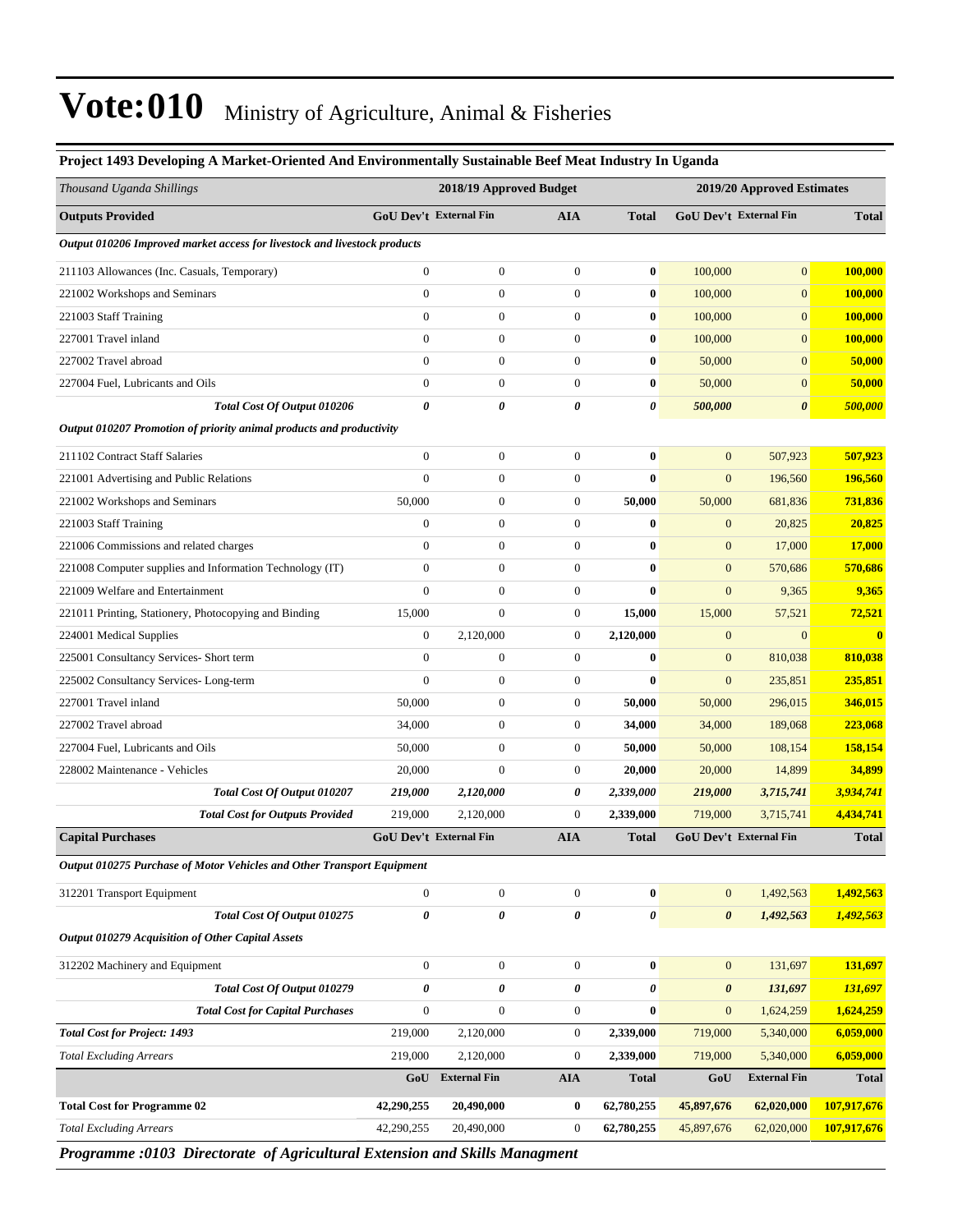#### *Recurrent Budget Estimates*

#### **SubProgramme 23 Department of Agricultural Extension and Skills Management (DAESM)**

| <b>Outputs Provided</b><br>Non Wage<br>Wage<br>Output 010301 Strategies, Policies, Plans and guidelines<br>211101 General Staff Salaries<br>195,895<br>$\mathbf{0}$<br>100,000<br>211103 Allowances (Inc. Casuals, Temporary)<br>195,895<br>100,000<br><b>Total Cost of Output 01</b><br>Output 010302 Administration, HRD, and Accounting<br>227001 Travel inland<br>$\boldsymbol{0}$<br>61,080<br>$\overline{0}$<br>30,000<br>227004 Fuel, Lubricants and Oils<br>$\pmb{\theta}$<br><b>Total Cost of Output 02</b><br>91,080<br>Output 010303 Agricultural extension co-ordination strengthened<br>$\mathbf{0}$<br>90,000<br>211103 Allowances (Inc. Casuals, Temporary)<br>$\boldsymbol{0}$<br>25,000<br>221001 Advertising and Public Relations<br>$\theta$<br>221002 Workshops and Seminars<br>$\overline{0}$<br>221003 Staff Training<br>221008 Computer supplies and Information Technology (IT)<br>$\boldsymbol{0}$<br>20,000<br>$\mathbf{0}$<br>221011 Printing, Stationery, Photocopying and Binding<br>20,000<br>$\overline{0}$<br>227002 Travel abroad | <b>AIA</b><br>$\overline{0}$<br>$\mathbf{0}$<br>$\mathbf{0}$<br>$\boldsymbol{\theta}$ | <b>Total</b><br>195,895<br>100,000 | Wage<br>195,895       | Non Wage       | <b>Total</b> |
|--------------------------------------------------------------------------------------------------------------------------------------------------------------------------------------------------------------------------------------------------------------------------------------------------------------------------------------------------------------------------------------------------------------------------------------------------------------------------------------------------------------------------------------------------------------------------------------------------------------------------------------------------------------------------------------------------------------------------------------------------------------------------------------------------------------------------------------------------------------------------------------------------------------------------------------------------------------------------------------------------------------------------------------------------------------------|---------------------------------------------------------------------------------------|------------------------------------|-----------------------|----------------|--------------|
|                                                                                                                                                                                                                                                                                                                                                                                                                                                                                                                                                                                                                                                                                                                                                                                                                                                                                                                                                                                                                                                                    |                                                                                       |                                    |                       |                |              |
|                                                                                                                                                                                                                                                                                                                                                                                                                                                                                                                                                                                                                                                                                                                                                                                                                                                                                                                                                                                                                                                                    |                                                                                       |                                    |                       |                |              |
|                                                                                                                                                                                                                                                                                                                                                                                                                                                                                                                                                                                                                                                                                                                                                                                                                                                                                                                                                                                                                                                                    |                                                                                       |                                    |                       | $\overline{0}$ | 195,895      |
|                                                                                                                                                                                                                                                                                                                                                                                                                                                                                                                                                                                                                                                                                                                                                                                                                                                                                                                                                                                                                                                                    |                                                                                       |                                    | $\mathbf{0}$          | 100,000        | 100,000      |
|                                                                                                                                                                                                                                                                                                                                                                                                                                                                                                                                                                                                                                                                                                                                                                                                                                                                                                                                                                                                                                                                    |                                                                                       | 295,895                            | 195,895               | 100,000        | 295,895      |
|                                                                                                                                                                                                                                                                                                                                                                                                                                                                                                                                                                                                                                                                                                                                                                                                                                                                                                                                                                                                                                                                    |                                                                                       |                                    |                       |                |              |
|                                                                                                                                                                                                                                                                                                                                                                                                                                                                                                                                                                                                                                                                                                                                                                                                                                                                                                                                                                                                                                                                    | $\overline{0}$                                                                        | 61,080                             | $\mathbf{0}$          | 29,080         | 29,080       |
|                                                                                                                                                                                                                                                                                                                                                                                                                                                                                                                                                                                                                                                                                                                                                                                                                                                                                                                                                                                                                                                                    | $\boldsymbol{0}$                                                                      | 30,000                             | $\mathbf{0}$          | 30,000         | 30,000       |
|                                                                                                                                                                                                                                                                                                                                                                                                                                                                                                                                                                                                                                                                                                                                                                                                                                                                                                                                                                                                                                                                    | $\pmb{\theta}$                                                                        | 91,080                             | $\boldsymbol{\theta}$ | 59,080         | 59,080       |
|                                                                                                                                                                                                                                                                                                                                                                                                                                                                                                                                                                                                                                                                                                                                                                                                                                                                                                                                                                                                                                                                    |                                                                                       |                                    |                       |                |              |
|                                                                                                                                                                                                                                                                                                                                                                                                                                                                                                                                                                                                                                                                                                                                                                                                                                                                                                                                                                                                                                                                    | $\overline{0}$                                                                        | 90,000                             | $\mathbf{0}$          | 90,000         | 90,000       |
|                                                                                                                                                                                                                                                                                                                                                                                                                                                                                                                                                                                                                                                                                                                                                                                                                                                                                                                                                                                                                                                                    | $\mathbf{0}$                                                                          | 25,000                             | $\mathbf{0}$          | 11,000         | 11,000       |
|                                                                                                                                                                                                                                                                                                                                                                                                                                                                                                                                                                                                                                                                                                                                                                                                                                                                                                                                                                                                                                                                    | $\boldsymbol{0}$<br>$\boldsymbol{0}$                                                  | $\bf{0}$                           | $\boldsymbol{0}$      | 90,000         | 90,000       |
|                                                                                                                                                                                                                                                                                                                                                                                                                                                                                                                                                                                                                                                                                                                                                                                                                                                                                                                                                                                                                                                                    | $\overline{0}$<br>$\mathbf{0}$                                                        | $\bf{0}$                           | $\mathbf{0}$          | 50,000         | 50,000       |
|                                                                                                                                                                                                                                                                                                                                                                                                                                                                                                                                                                                                                                                                                                                                                                                                                                                                                                                                                                                                                                                                    | $\mathbf{0}$                                                                          | 20,000                             | $\boldsymbol{0}$      | 10,000         | 10,000       |
|                                                                                                                                                                                                                                                                                                                                                                                                                                                                                                                                                                                                                                                                                                                                                                                                                                                                                                                                                                                                                                                                    | $\mathbf{0}$                                                                          | 20,000                             | $\mathbf{0}$          | 20,000         | 20,000       |
|                                                                                                                                                                                                                                                                                                                                                                                                                                                                                                                                                                                                                                                                                                                                                                                                                                                                                                                                                                                                                                                                    | $\boldsymbol{0}$<br>$\mathbf{0}$                                                      | $\bf{0}$                           | $\boldsymbol{0}$      | 23,000         | 23,000       |
| $\boldsymbol{0}$<br>227004 Fuel, Lubricants and Oils                                                                                                                                                                                                                                                                                                                                                                                                                                                                                                                                                                                                                                                                                                                                                                                                                                                                                                                                                                                                               | $\overline{0}$<br>$\mathbf{0}$                                                        | $\bf{0}$                           | $\boldsymbol{0}$      | 30,000         | 30,000       |
| $\boldsymbol{\theta}$<br><b>Total Cost of Output 03</b><br>155,000                                                                                                                                                                                                                                                                                                                                                                                                                                                                                                                                                                                                                                                                                                                                                                                                                                                                                                                                                                                                 | 0                                                                                     | 155,000                            | $\boldsymbol{\theta}$ | 324,000        | 324,000      |
| Output 010304 Provision of Agricultural production extension services                                                                                                                                                                                                                                                                                                                                                                                                                                                                                                                                                                                                                                                                                                                                                                                                                                                                                                                                                                                              |                                                                                       |                                    |                       |                |              |
| $\boldsymbol{0}$<br>50,000<br>211103 Allowances (Inc. Casuals, Temporary)                                                                                                                                                                                                                                                                                                                                                                                                                                                                                                                                                                                                                                                                                                                                                                                                                                                                                                                                                                                          | $\mathbf{0}$                                                                          | 50,000                             | $\mathbf{0}$          | 50,000         | 50,000       |
| $\boldsymbol{0}$<br>227001 Travel inland<br>30,000                                                                                                                                                                                                                                                                                                                                                                                                                                                                                                                                                                                                                                                                                                                                                                                                                                                                                                                                                                                                                 | $\boldsymbol{0}$                                                                      | 30,000                             | $\boldsymbol{0}$      | 14,000         | 14,000       |
| $\mathbf{0}$<br>15,000<br>227002 Travel abroad                                                                                                                                                                                                                                                                                                                                                                                                                                                                                                                                                                                                                                                                                                                                                                                                                                                                                                                                                                                                                     | $\mathbf{0}$                                                                          | 15,000                             | $\mathbf{0}$          | 7,000          | 7,000        |
| $\boldsymbol{0}$<br>227004 Fuel, Lubricants and Oils<br>25,000                                                                                                                                                                                                                                                                                                                                                                                                                                                                                                                                                                                                                                                                                                                                                                                                                                                                                                                                                                                                     | $\mathbf{0}$                                                                          | 25,000                             | $\boldsymbol{0}$      | 25,000         | 25,000       |
| 228002 Maintenance - Vehicles<br>$\mathbf{0}$<br>20,000                                                                                                                                                                                                                                                                                                                                                                                                                                                                                                                                                                                                                                                                                                                                                                                                                                                                                                                                                                                                            | $\overline{0}$                                                                        | 20,000                             | $\mathbf{0}$          | 20,000         | 20,000       |
| <b>Total Cost of Output 04</b><br>$\boldsymbol{\theta}$<br>140,000                                                                                                                                                                                                                                                                                                                                                                                                                                                                                                                                                                                                                                                                                                                                                                                                                                                                                                                                                                                                 | 0                                                                                     | 140,000                            | $\boldsymbol{\theta}$ | 116,000        | 116,000      |
| <b>Total Cost Of Outputs Provided</b><br>486,080<br>195,895                                                                                                                                                                                                                                                                                                                                                                                                                                                                                                                                                                                                                                                                                                                                                                                                                                                                                                                                                                                                        | 0                                                                                     | 681,975                            | 195,895               | 599,080        | 794,975      |
| <b>Total Cost for SubProgramme 23</b><br>195,895<br>486,080                                                                                                                                                                                                                                                                                                                                                                                                                                                                                                                                                                                                                                                                                                                                                                                                                                                                                                                                                                                                        | 0                                                                                     | 681,975                            | 195,895               | 599,080        | 794,975      |
| 195,895<br><b>Total Excluding Arrears</b><br>486,080                                                                                                                                                                                                                                                                                                                                                                                                                                                                                                                                                                                                                                                                                                                                                                                                                                                                                                                                                                                                               | $\mathbf{0}$                                                                          | 681,975                            | 195,895               | 599,080        | 794,975      |

#### **SubProgramme 24 Department of Agricultural Investment and Enterprise Development (DAIED)**

| Thousand Uganda Shillings                                | 2018/19 Approved Budget |              |              |              | 2019/20 Approved Estimates |                |              |
|----------------------------------------------------------|-------------------------|--------------|--------------|--------------|----------------------------|----------------|--------------|
| <b>Outputs Provided</b>                                  | Wage                    | Non Wage     | <b>AIA</b>   | <b>Total</b> | Wage                       | Non Wage       | <b>Total</b> |
| Output 010301 Strategies, Policies, Plans and guidelines |                         |              |              |              |                            |                |              |
| 211101 General Staff Salaries                            | 1,239,268               | $\mathbf{0}$ | $\mathbf{0}$ | 1,239,268    | 1,239,268                  | $\mathbf{0}$   | 1.239.268    |
| 211103 Allowances (Inc. Casuals, Temporary)              | $\overline{0}$          | 70,000       | $\mathbf{0}$ | 70,000       | $\mathbf{0}$               | $\overline{0}$ | $\mathbf{0}$ |
| 221002 Workshops and Seminars                            | $\mathbf{0}$            | 10.000       | $\Omega$     | 10,000       | $\mathbf{0}$               | $\Omega$       | $\mathbf{0}$ |
| 221009 Welfare and Entertainment                         | $\Omega$                | $\mathbf{0}$ | $\Omega$     | $\mathbf{0}$ | $\mathbf{0}$               | 15,000         | 15,000       |
| 221011 Printing, Stationery, Photocopying and Binding    | $\Omega$                | 5,000        | $\mathbf{0}$ | 5,000        | $\mathbf{0}$               | 30,000         | 30,000       |
| 227001 Travel inland                                     | $\mathbf{0}$            | $\mathbf{0}$ | $\mathbf{0}$ | $\bf{0}$     | $\mathbf{0}$               | 9,000          | 9,000        |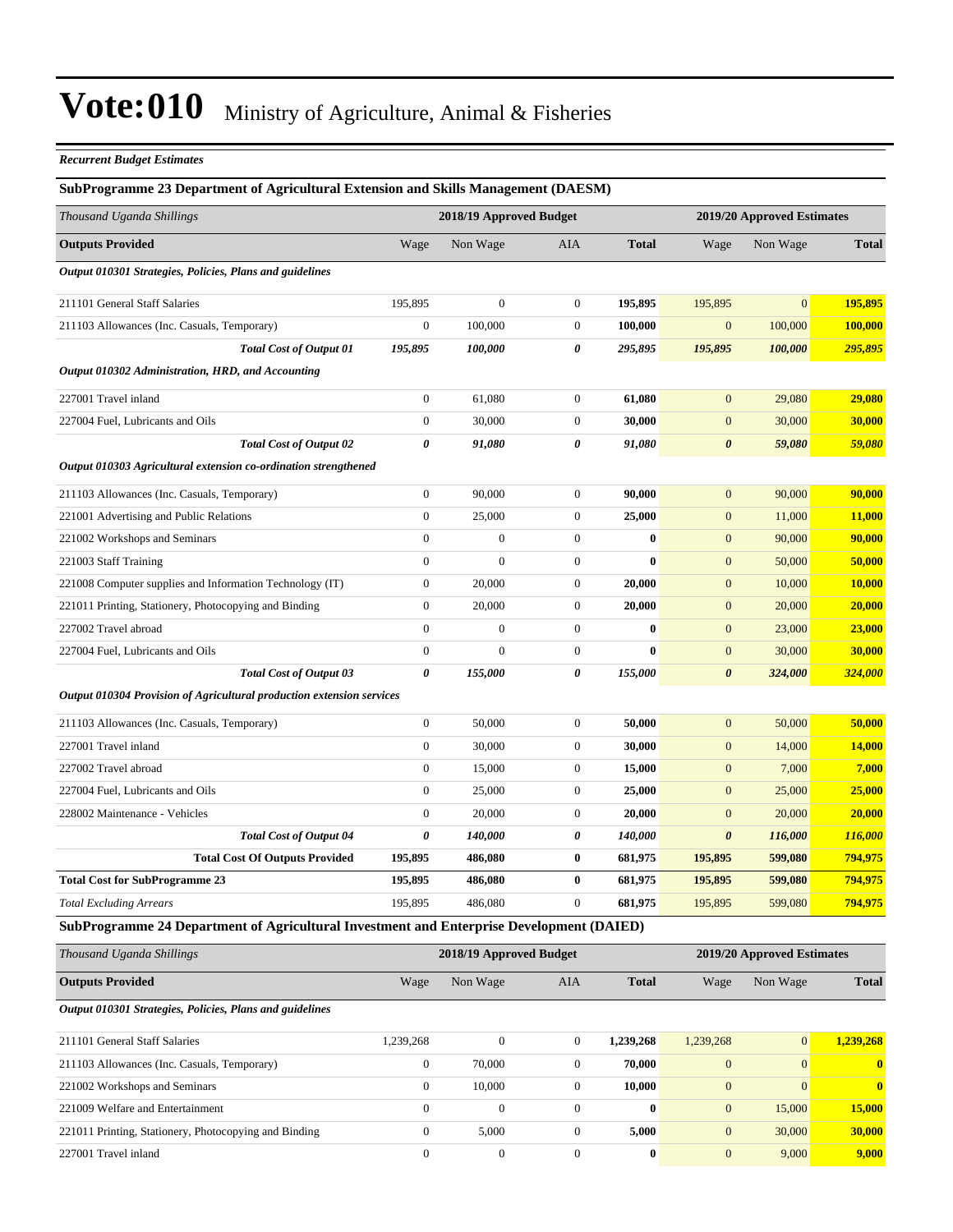| 227004 Fuel, Lubricants and Oils                                      | $\overline{0}$   | 30,000                  | $\boldsymbol{0}$ | 30,000           | $\overline{0}$        | 30,000                     | 30,000        |
|-----------------------------------------------------------------------|------------------|-------------------------|------------------|------------------|-----------------------|----------------------------|---------------|
| <b>Total Cost of Output 01</b>                                        | 1,239,268        | 115,000                 | 0                | 1,354,268        | 1,239,268             | 84,000                     | 1,323,268     |
| Output 010303 Agricultural extension co-ordination strengthened       |                  |                         |                  |                  |                       |                            |               |
| 221002 Workshops and Seminars                                         | $\mathbf{0}$     | $\boldsymbol{0}$        | $\mathbf{0}$     | $\bf{0}$         | $\mathbf{0}$          | 13,000                     | 13,000        |
| 221003 Staff Training                                                 | $\boldsymbol{0}$ | 23,000                  | $\mathbf{0}$     | 23,000           | $\mathbf{0}$          | $\overline{0}$             | $\bf{0}$      |
| 221009 Welfare and Entertainment                                      | $\boldsymbol{0}$ | 10,000                  | $\mathbf{0}$     | 10,000           | $\mathbf{0}$          | 20,000                     | 20,000        |
| 221011 Printing, Stationery, Photocopying and Binding                 | $\mathbf{0}$     | 5,000                   | $\mathbf{0}$     | 5,000            | $\mathbf{0}$          | $\mathbf{0}$               | $\bf{0}$      |
| 225001 Consultancy Services- Short term                               | $\mathbf{0}$     | 35,000                  | $\mathbf{0}$     | 35,000           | $\mathbf{0}$          | $\overline{0}$             | $\bf{0}$      |
| 227001 Travel inland                                                  | $\mathbf{0}$     | 50,000                  | $\boldsymbol{0}$ | 50,000           | $\mathbf{0}$          | 38,000                     | 38,000        |
| 227002 Travel abroad                                                  | $\mathbf{0}$     | 10,000                  | $\mathbf{0}$     | 10,000           | $\mathbf{0}$          | $\overline{0}$             | $\bf{0}$      |
| 228002 Maintenance - Vehicles                                         | $\mathbf{0}$     | $\boldsymbol{0}$        | $\boldsymbol{0}$ | $\bf{0}$         | $\mathbf{0}$          | 30,682                     | 30,682        |
| <b>Total Cost of Output 03</b>                                        | 0                | 133,000                 | 0                | 133,000          | $\boldsymbol{\theta}$ | 101,682                    | 101,682       |
| Output 010305 Provision of Value Addition extension services          |                  |                         |                  |                  |                       |                            |               |
| 221002 Workshops and Seminars                                         | $\mathbf{0}$     | 30,000                  | $\mathbf{0}$     | 30,000           | $\mathbf{0}$          | $\overline{0}$             | $\bf{0}$      |
| 221011 Printing, Stationery, Photocopying and Binding                 | $\boldsymbol{0}$ | $\boldsymbol{0}$        | $\boldsymbol{0}$ | $\boldsymbol{0}$ | $\mathbf{0}$          | 20,000                     | <b>20,000</b> |
| 225001 Consultancy Services- Short term                               | $\boldsymbol{0}$ | 200,000                 | $\mathbf{0}$     | 200,000          | $\mathbf{0}$          | 200,000                    | 200,000       |
| 225002 Consultancy Services-Long-term                                 | $\mathbf{0}$     | 435,682                 | $\mathbf{0}$     | 435,682          | $\mathbf{0}$          | 188,400                    | 188,400       |
| 227002 Travel abroad                                                  | $\mathbf{0}$     | $\overline{0}$          | $\mathbf{0}$     | $\bf{0}$         | $\mathbf{0}$          | 25,000                     | 25,000        |
| <b>Total Cost of Output 05</b>                                        | 0                | 665,682                 | 0                | 665,682          | $\boldsymbol{\theta}$ | 433,400                    | 433,400       |
| <b>Total Cost Of Outputs Provided</b>                                 | 1,239,268        | 913,682                 | $\bf{0}$         | 2,152,950        | 1,239,268             | 619,082                    | 1,858,350     |
| <b>Total Cost for SubProgramme 24</b>                                 | 1,239,268        | 913,682                 | $\bf{0}$         | 2,152,950        | 1,239,268             | 619,082                    | 1,858,350     |
| <b>Total Excluding Arrears</b>                                        | 1,239,268        | 913,682                 | $\boldsymbol{0}$ | 2,152,950        | 1,239,268             | 619,082                    | 1,858,350     |
| <b>SubProgramme 26 Directorate of Agricultural Extension Services</b> |                  |                         |                  |                  |                       |                            |               |
| Thousand Uganda Shillings                                             |                  | 2018/19 Approved Budget |                  |                  |                       | 2019/20 Approved Estimates |               |
| <b>Outputs Provided</b>                                               | Wage             | Non Wage                | AIA              | <b>Total</b>     | Wage                  | Non Wage                   | <b>Total</b>  |
|                                                                       |                  |                         |                  |                  |                       |                            |               |
| Output 010301 Strategies, Policies, Plans and guidelines              |                  |                         |                  |                  |                       |                            |               |
| 211101 General Staff Salaries                                         | 28,000           | $\boldsymbol{0}$        | $\boldsymbol{0}$ | 28,000           | 28,000                | $\overline{0}$             | 28,000        |
| 211103 Allowances (Inc. Casuals, Temporary)                           | $\mathbf{0}$     | 80,000                  | $\mathbf{0}$     | 80,000           | $\mathbf{0}$          | 80,000                     | 80,000        |
| 221011 Printing, Stationery, Photocopying and Binding                 | $\boldsymbol{0}$ | 20,000                  | $\mathbf{0}$     | 20,000           | $\mathbf{0}$          | 20,000                     | 20,000        |
| 227001 Travel inland                                                  | $\boldsymbol{0}$ | 35,000                  | $\boldsymbol{0}$ | 35,000           | $\boldsymbol{0}$      | 35,000                     | <b>35,000</b> |
| <b>Total Cost of Output 01</b>                                        | 28,000           | 135,000                 | 0                | 163,000          | 28,000                | 135,000                    | 163,000       |
| Output 010303 Agricultural extension co-ordination strengthened       |                  |                         |                  |                  |                       |                            |               |
| 221009 Welfare and Entertainment                                      | $\boldsymbol{0}$ | 15,000                  | $\boldsymbol{0}$ | 15,000           | $\mathbf{0}$          | 15,000                     | 15,000        |
| 225001 Consultancy Services- Short term                               | $\boldsymbol{0}$ | 60,000                  | $\boldsymbol{0}$ | 60,000           | $\mathbf{0}$          | 60,000                     | 60,000        |
| 227001 Travel inland                                                  | $\boldsymbol{0}$ | 17,000                  | $\boldsymbol{0}$ | 17,000           | $\mathbf{0}$          | 17,000                     | 17,000        |
| 227002 Travel abroad                                                  | $\boldsymbol{0}$ | 30,000                  | $\boldsymbol{0}$ | 30,000           | $\mathbf{0}$          | 30,000                     | 30,000        |
| 227004 Fuel, Lubricants and Oils                                      | $\boldsymbol{0}$ | 28,000                  | $\boldsymbol{0}$ | 28,000           | $\mathbf{0}$          | 28,000                     | 28,000        |
|                                                                       |                  |                         |                  |                  |                       |                            |               |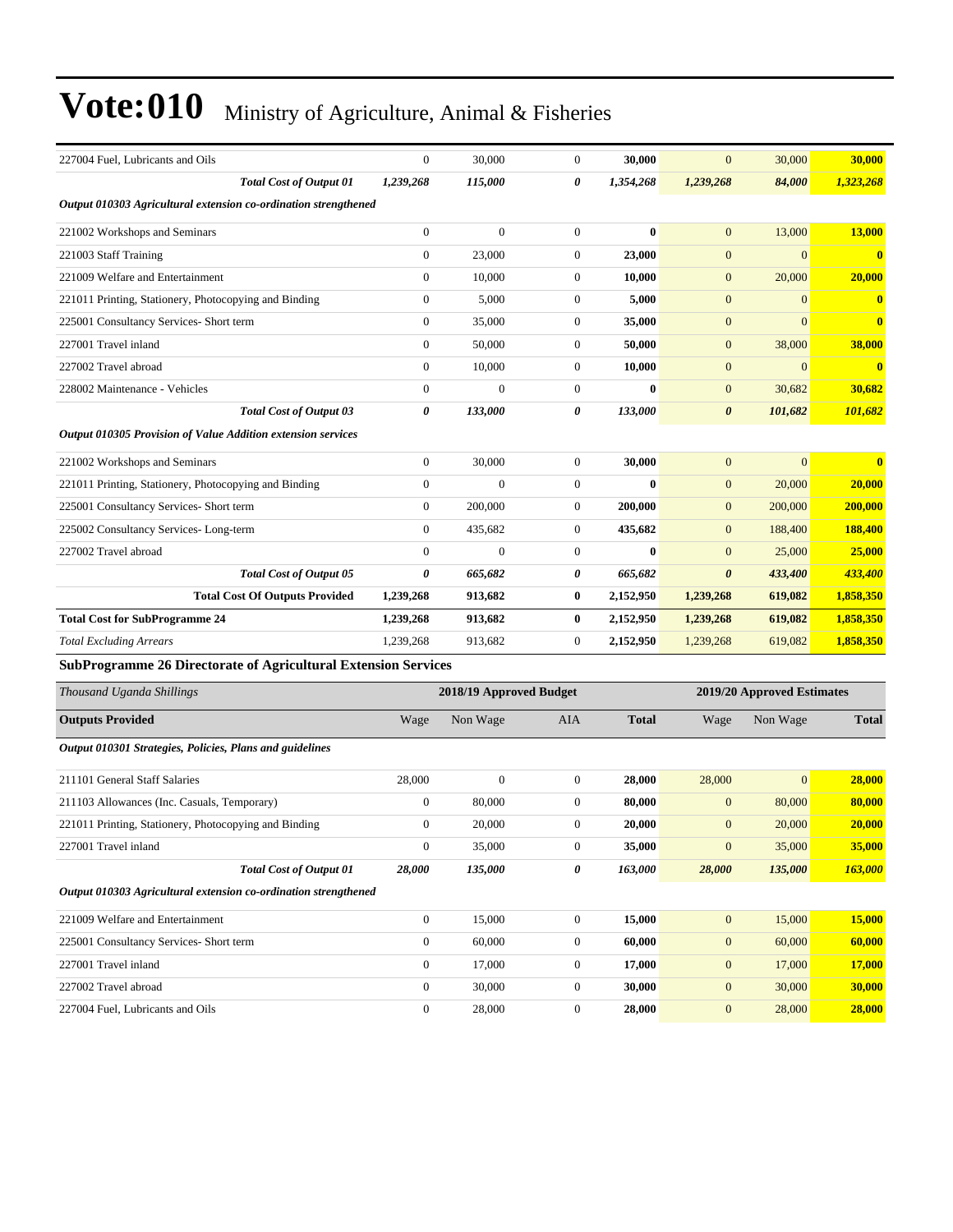| 228002 Maintenance - Vehicles                                          | $\mathbf{0}$           | 10,000                  | $\mathbf{0}$     | 10,000       | $\mathbf{0}$          | 10,000                        | 10,000                  |
|------------------------------------------------------------------------|------------------------|-------------------------|------------------|--------------|-----------------------|-------------------------------|-------------------------|
| <b>Total Cost of Output 03</b>                                         | 0                      | 160,000                 | 0                | 160,000      | $\boldsymbol{\theta}$ | 160,000                       | 160,000                 |
| <b>Total Cost Of Outputs Provided</b>                                  | 28,000                 | 295,000                 | $\bf{0}$         | 323,000      | 28,000                | 295,000                       | 323,000                 |
| <b>Total Cost for SubProgramme 26</b>                                  | 28,000                 | 295,000                 | $\bf{0}$         | 323,000      | 28,000                | 295,000                       | 323,000                 |
| <b>Total Excluding Arrears</b>                                         | 28,000                 | 295,000                 | $\boldsymbol{0}$ | 323,000      | 28,000                | 295,000                       | 323,000                 |
| <b>Development Budget Estimates</b>                                    |                        |                         |                  |              |                       |                               |                         |
| Project 1362 Agro-Economic Impact Deepening in the Albertine Basin     |                        |                         |                  |              |                       |                               |                         |
| Thousand Uganda Shillings                                              |                        | 2018/19 Approved Budget |                  |              |                       | 2019/20 Approved Estimates    |                         |
| <b>Outputs Provided</b>                                                | GoU Dev't External Fin |                         | <b>AIA</b>       | <b>Total</b> |                       | <b>GoU Dev't External Fin</b> | <b>Total</b>            |
| Output 010301 Strategies, Policies, Plans and guidelines               |                        |                         |                  |              |                       |                               |                         |
| 211103 Allowances (Inc. Casuals, Temporary)                            | $\mathbf{0}$           | $\mathbf{0}$            | $\boldsymbol{0}$ | $\bf{0}$     | 25,976                | $\overline{0}$                | 25,976                  |
| 225001 Consultancy Services- Short term                                | $\mathbf{0}$           | $\boldsymbol{0}$        | $\boldsymbol{0}$ | $\bf{0}$     | 237,012               | $\boldsymbol{0}$              | 237,012                 |
| Total Cost Of Output 010301                                            | 0                      | 0                       | 0                | 0            | 262,988               | 0                             | 262,988                 |
| Output 010303 Agricultural extension co-ordination strengthened        |                        |                         |                  |              |                       |                               |                         |
| 211103 Allowances (Inc. Casuals, Temporary)                            | 50,000                 | $\boldsymbol{0}$        | $\boldsymbol{0}$ | 50,000       | 100,000               | $\boldsymbol{0}$              | 100,000                 |
| 221003 Staff Training                                                  | 20,000                 | $\boldsymbol{0}$        | $\boldsymbol{0}$ | 20,000       | $\mathbf{0}$          | $\boldsymbol{0}$              | $\bf{0}$                |
| 221009 Welfare and Entertainment                                       | 1,000                  | $\boldsymbol{0}$        | $\boldsymbol{0}$ | 1,000        | 5,000                 | $\boldsymbol{0}$              | 5,000                   |
| 221011 Printing, Stationery, Photocopying and Binding                  | 30,000                 | $\boldsymbol{0}$        | $\boldsymbol{0}$ | 30,000       | $\mathbf{0}$          | $\overline{0}$                | $\overline{\mathbf{0}}$ |
| 227001 Travel inland                                                   | 60,000                 | $\boldsymbol{0}$        | $\boldsymbol{0}$ | 60,000       | 50,000                | $\boldsymbol{0}$              | 50,000                  |
| 227002 Travel abroad                                                   | 5,000                  | $\boldsymbol{0}$        | $\boldsymbol{0}$ | 5,000        | $\overline{0}$        | $\mathbf{0}$                  | $\bf{0}$                |
| 227004 Fuel, Lubricants and Oils                                       | 39,000                 | $\boldsymbol{0}$        | $\boldsymbol{0}$ | 39,000       | 50,000                | $\boldsymbol{0}$              | 50,000                  |
| Total Cost Of Output 010303                                            | 205,000                | 0                       | 0                | 205,000      | 205,000               | $\boldsymbol{\theta}$         | 205,000                 |
| Output 010305 Provision of Value Addition extension services           |                        |                         |                  |              |                       |                               |                         |
| 211102 Contract Staff Salaries                                         | 50,400                 | $\boldsymbol{0}$        | $\boldsymbol{0}$ | 50,400       | $\mathbf{0}$          | $\mathbf{0}$                  | $\bf{0}$                |
| 211103 Allowances (Inc. Casuals, Temporary)                            | 50,000                 | $\boldsymbol{0}$        | $\boldsymbol{0}$ | 50,000       | $\mathbf{0}$          | $\boldsymbol{0}$              | $\bf{0}$                |
| 221003 Staff Training                                                  | 19,600                 | $\boldsymbol{0}$        | $\boldsymbol{0}$ | 19,600       | $\mathbf{0}$          | $\boldsymbol{0}$              | $\mathbf{0}$            |
| 225002 Consultancy Services-Long-term                                  | $\boldsymbol{0}$       | $\mathbf{0}$            | $\boldsymbol{0}$ | $\bf{0}$     | 220,000               | $\boldsymbol{0}$              | 220,000                 |
| 227001 Travel inland                                                   | 50,000                 | $\boldsymbol{0}$        | $\boldsymbol{0}$ | 50,000       | 150,000               | $\boldsymbol{0}$              | 150,000                 |
| 227004 Fuel, Lubricants and Oils                                       | 50,000                 | $\overline{0}$          | $\mathbf{0}$     | 50,000       | 50,000                | $\boldsymbol{0}$              | 50,000                  |
| Total Cost Of Output 010305                                            | 220,000                | 0                       | 0                | 220,000      | 420,000               | 0                             | 420,000                 |
| <b>Total Cost for Outputs Provided</b>                                 | 425,000                | $\boldsymbol{0}$        | $\theta$         | 425,000      | 887,988               | $\boldsymbol{0}$              | 887,988                 |
| <b>Capital Purchases</b>                                               |                        | GoU Dev't External Fin  | <b>AIA</b>       | <b>Total</b> |                       | <b>GoU Dev't External Fin</b> | <b>Total</b>            |
| Output 010375 Purchase of Motor Vehicles and Other Transport Equipment |                        |                         |                  |              |                       |                               |                         |
| 312201 Transport Equipment                                             | 200,000                | $\boldsymbol{0}$        | $\boldsymbol{0}$ | 200,000      | $\boldsymbol{0}$      | $\boldsymbol{0}$              | $\bf{0}$                |
| Total Cost Of Output 010375                                            | 200,000                | 0                       | 0                | 200,000      | $\pmb{\theta}$        | $\pmb{\theta}$                | $\boldsymbol{\theta}$   |
| <b>Total Cost for Capital Purchases</b>                                | 200,000                | $\boldsymbol{0}$        | $\boldsymbol{0}$ | 200,000      | $\mathbf{0}$          | $\boldsymbol{0}$              | $\bf{0}$                |
| <b>Total Cost for Project: 1362</b>                                    | 625,000                | $\boldsymbol{0}$        | $\boldsymbol{0}$ | 625,000      | 887,988               | $\boldsymbol{0}$              | 887,988                 |
| <b>Total Excluding Arrears</b>                                         | 625,000                | $\mathbf{0}$            | $\boldsymbol{0}$ | 625,000      | 887,988               | $\boldsymbol{0}$              | 887,988                 |
|                                                                        | GoU                    | <b>External Fin</b>     | <b>AIA</b>       | <b>Total</b> | GoU                   | <b>External Fin</b>           | <b>Total</b>            |
| <b>Total Cost for Programme 03</b>                                     | 3,782,925              | $\bf{0}$                | $\bf{0}$         | 3,782,925    | 3,864,313             | $\bf{0}$                      | 3,864,313               |
| <b>Total Excluding Arrears</b>                                         | 3,782,925              | $\boldsymbol{0}$        | $\boldsymbol{0}$ | 3,782,925    | 3,864,313             | $\boldsymbol{0}$              | 3,864,313               |
|                                                                        |                        |                         |                  |              |                       |                               |                         |

*Programme :0104 Fisheries Resources*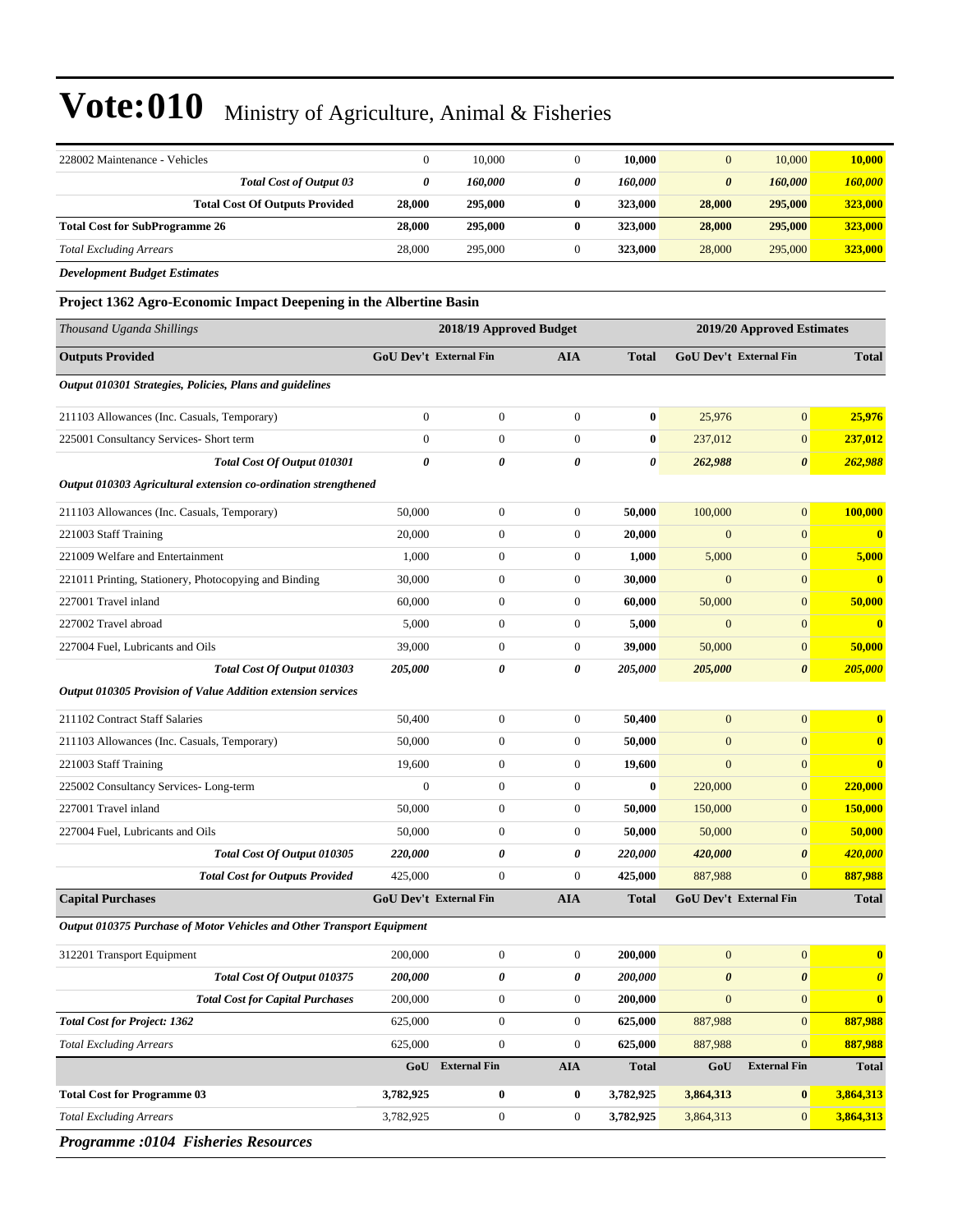#### *Recurrent Budget Estimates*

#### **SubProgramme 09 Fisheries Resources Department**

| Thousand Uganda Shillings                                                 |                  | 2018/19 Approved Budget |                  |              |                       |              |              |  | 2019/20 Approved Estimates |  |  |
|---------------------------------------------------------------------------|------------------|-------------------------|------------------|--------------|-----------------------|--------------|--------------|--|----------------------------|--|--|
| <b>Outputs Provided</b>                                                   | Wage             | Non Wage                | AIA              | <b>Total</b> | Wage                  | Non Wage     | <b>Total</b> |  |                            |  |  |
| Output 010401 Policies, laws, guidelines, plans and strategies            |                  |                         |                  |              |                       |              |              |  |                            |  |  |
| 211101 General Staff Salaries                                             | 200,000          | $\boldsymbol{0}$        | $\boldsymbol{0}$ | 200,000      | 200,000               | $\mathbf{0}$ | 200,000      |  |                            |  |  |
| 211103 Allowances (Inc. Casuals, Temporary)                               | $\boldsymbol{0}$ | 50,000                  | $\mathbf{0}$     | 50,000       | $\mathbf{0}$          | $\mathbf{0}$ | $\bf{0}$     |  |                            |  |  |
| 221001 Advertising and Public Relations                                   | $\boldsymbol{0}$ | 5,000                   | $\boldsymbol{0}$ | 5,000        | $\boldsymbol{0}$      | $\mathbf{0}$ | $\mathbf{0}$ |  |                            |  |  |
| 221002 Workshops and Seminars                                             | $\boldsymbol{0}$ | 10,000                  | $\mathbf{0}$     | 10,000       | $\boldsymbol{0}$      | $\mathbf{0}$ | $\bf{0}$     |  |                            |  |  |
| 221003 Staff Training                                                     | $\boldsymbol{0}$ | 6,000                   | $\boldsymbol{0}$ | 6,000        | $\mathbf{0}$          | $\mathbf{0}$ | $\bf{0}$     |  |                            |  |  |
| 221005 Hire of Venue (chairs, projector, etc)                             | $\boldsymbol{0}$ | 5,600                   | $\mathbf{0}$     | 5,600        | $\mathbf{0}$          | $\mathbf{0}$ | $\mathbf{0}$ |  |                            |  |  |
| 221009 Welfare and Entertainment                                          | $\boldsymbol{0}$ | 10,000                  | $\mathbf{0}$     | 10,000       | $\mathbf{0}$          | $\mathbf{0}$ | $\bf{0}$     |  |                            |  |  |
| 221011 Printing, Stationery, Photocopying and Binding                     | $\boldsymbol{0}$ | 10,000                  | $\mathbf{0}$     | 10,000       | $\boldsymbol{0}$      | $\mathbf{0}$ | $\bf{0}$     |  |                            |  |  |
| 221012 Small Office Equipment                                             | $\boldsymbol{0}$ | 16,000                  | $\mathbf{0}$     | 16,000       | $\boldsymbol{0}$      | $\mathbf{0}$ | $\bf{0}$     |  |                            |  |  |
| 222003 Information and communications technology (ICT)                    | $\boldsymbol{0}$ | 2,500                   | $\mathbf{0}$     | 2,500        | $\mathbf{0}$          | $\mathbf{0}$ | $\bf{0}$     |  |                            |  |  |
| 225001 Consultancy Services- Short term                                   | $\boldsymbol{0}$ | 10,000                  | $\mathbf{0}$     | 10,000       | $\mathbf{0}$          | $\mathbf{0}$ | $\bf{0}$     |  |                            |  |  |
| 227001 Travel inland                                                      | $\boldsymbol{0}$ | 28,800                  | $\mathbf{0}$     | 28,800       | $\mathbf{0}$          | 34,000       | 34,000       |  |                            |  |  |
| 227004 Fuel, Lubricants and Oils                                          | $\overline{0}$   | 10,100                  | $\mathbf{0}$     | 10,100       | $\mathbf{0}$          | 60,000       | 60,000       |  |                            |  |  |
| 228002 Maintenance - Vehicles                                             | $\boldsymbol{0}$ | 8,000                   | $\boldsymbol{0}$ | 8,000        | $\boldsymbol{0}$      | $\mathbf{0}$ | $\bf{0}$     |  |                            |  |  |
| <b>Total Cost of Output 01</b>                                            | 200,000          | 172,000                 | 0                | 372,000      | 200,000               | 94,000       | 294,000      |  |                            |  |  |
| <b>Output 010404 Promotion of sustainable fisheries</b>                   |                  |                         |                  |              |                       |              |              |  |                            |  |  |
| 211103 Allowances (Inc. Casuals, Temporary)                               | $\boldsymbol{0}$ | 32,000                  | $\mathbf{0}$     | 32,000       | $\mathbf{0}$          | 78,334       | 78,334       |  |                            |  |  |
| 221001 Advertising and Public Relations                                   | $\boldsymbol{0}$ | $\boldsymbol{0}$        | $\boldsymbol{0}$ | $\bf{0}$     | $\mathbf{0}$          | 6,000        | 6,000        |  |                            |  |  |
| 221002 Workshops and Seminars                                             | $\boldsymbol{0}$ | $\boldsymbol{0}$        | $\boldsymbol{0}$ | $\bf{0}$     | $\mathbf{0}$          | 31,000       | 31,000       |  |                            |  |  |
| 221003 Staff Training                                                     | $\boldsymbol{0}$ | 10,000                  | $\mathbf{0}$     | 10,000       | $\mathbf{0}$          | 60,000       | 60,000       |  |                            |  |  |
| 221008 Computer supplies and Information Technology (IT)                  | $\boldsymbol{0}$ | 33,000                  | $\mathbf{0}$     | 33,000       | $\mathbf{0}$          | $\mathbf{0}$ | $\bf{0}$     |  |                            |  |  |
| 221009 Welfare and Entertainment                                          | $\boldsymbol{0}$ | 12,000                  | $\mathbf{0}$     | 12,000       | $\mathbf{0}$          | 15,000       | 15,000       |  |                            |  |  |
| 221011 Printing, Stationery, Photocopying and Binding                     | $\boldsymbol{0}$ | 14,000                  | $\mathbf{0}$     | 14,000       | $\mathbf{0}$          | 23,266       | 23,266       |  |                            |  |  |
| 221012 Small Office Equipment                                             | $\boldsymbol{0}$ | 12,000                  | $\mathbf{0}$     | 12,000       | $\mathbf{0}$          | $\mathbf{0}$ | $\mathbf{0}$ |  |                            |  |  |
| 224006 Agricultural Supplies                                              | $\boldsymbol{0}$ | 160,000                 | $\mathbf{0}$     | 160,000      | $\mathbf{0}$          | $\mathbf{0}$ | $\mathbf{0}$ |  |                            |  |  |
| 225001 Consultancy Services- Short term                                   | $\boldsymbol{0}$ | 18,000                  | $\boldsymbol{0}$ | 18,000       | $\mathbf{0}$          | $\mathbf{0}$ | $\bf{0}$     |  |                            |  |  |
| 227001 Travel inland                                                      | $\boldsymbol{0}$ | 92,600                  | $\mathbf{0}$     | 92,600       | $\mathbf{0}$          | 58,000       | 58,000       |  |                            |  |  |
| 227002 Travel abroad                                                      | $\boldsymbol{0}$ | 13,000                  | $\boldsymbol{0}$ | 13,000       | $\mathbf{0}$          | 28,000       | 28,000       |  |                            |  |  |
| 227004 Fuel, Lubricants and Oils                                          | $\boldsymbol{0}$ | 45,000                  | $\mathbf{0}$     | 45,000       | $\mathbf{0}$          | $\mathbf{0}$ | $\mathbf{0}$ |  |                            |  |  |
| 228001 Maintenance - Civil                                                | $\boldsymbol{0}$ | 100,000                 | $\mathbf{0}$     | 100,000      | $\mathbf{0}$          | $\mathbf{0}$ | $\bf{0}$     |  |                            |  |  |
| 228002 Maintenance - Vehicles                                             | $\boldsymbol{0}$ | 8,000                   | $\mathbf{0}$     | 8,000        | $\mathbf{0}$          | 10,000       | 10,000       |  |                            |  |  |
| <b>Total Cost of Output 04</b>                                            | 0                | 549,600                 | 0                | 549,600      | $\boldsymbol{\theta}$ | 309,600      | 309,600      |  |                            |  |  |
| Output 010406 Improved market access for livestock and livestock products |                  |                         |                  |              |                       |              |              |  |                            |  |  |
| 211103 Allowances (Inc. Casuals, Temporary)                               | $\boldsymbol{0}$ | 10,000                  | $\boldsymbol{0}$ | 10,000       | $\mathbf{0}$          | $\mathbf{0}$ | $\bf{0}$     |  |                            |  |  |
| 221008 Computer supplies and Information Technology (IT)                  | $\boldsymbol{0}$ | $\boldsymbol{0}$        | $\overline{0}$   | $\bf{0}$     | $\mathbf{0}$          | 8,734        | 8,734        |  |                            |  |  |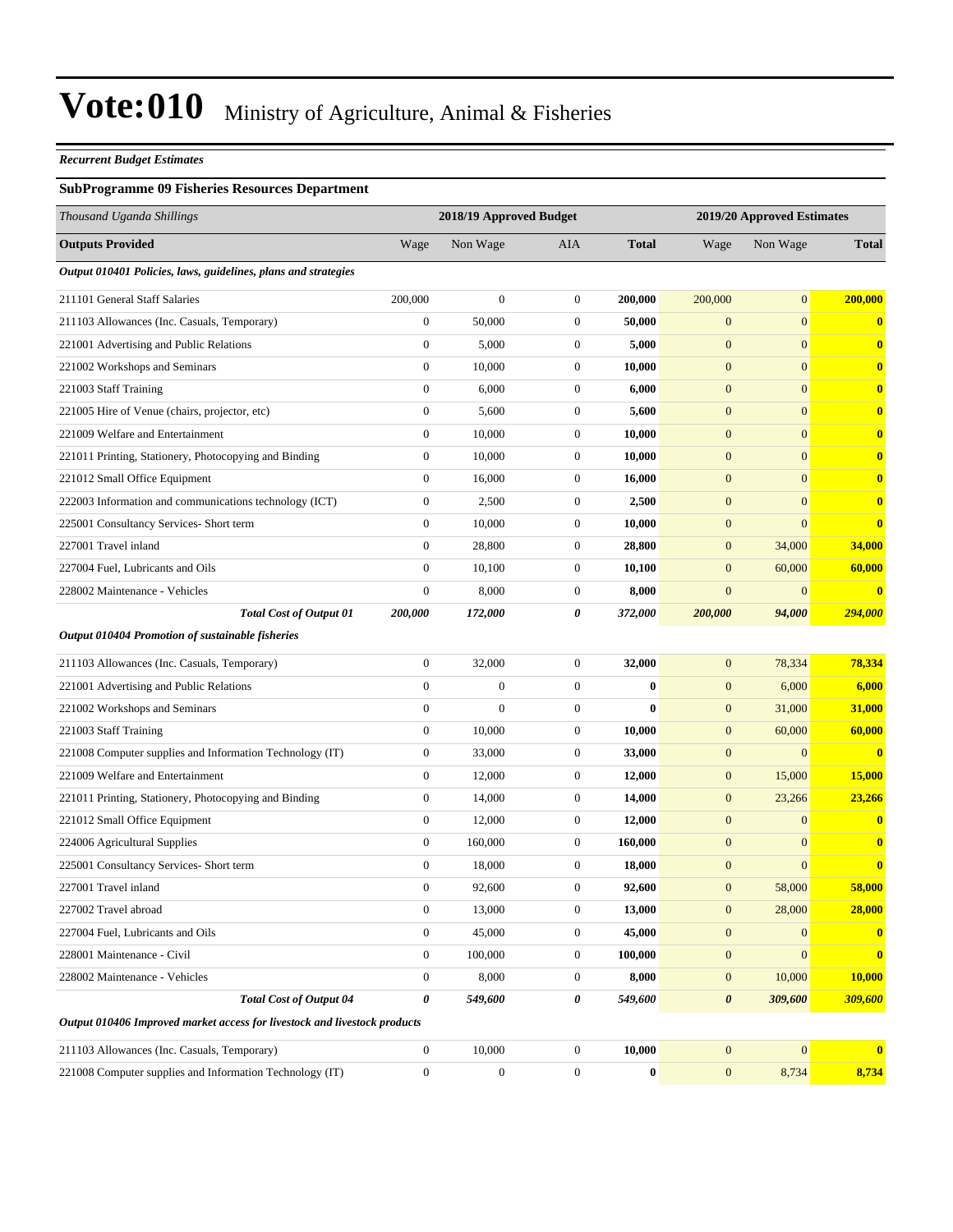| 227004 Fuel, Lubricants and Oils                                     | $\boldsymbol{0}$ | 6,734                   | $\mathbf{0}$     | 6,734        | $\overline{0}$        | $\mathbf{0}$               | $\bf{0}$                |
|----------------------------------------------------------------------|------------------|-------------------------|------------------|--------------|-----------------------|----------------------------|-------------------------|
| <b>Total Cost of Output 06</b>                                       | 0                | 16,734                  | 0                | 16,734       | $\boldsymbol{\theta}$ | 8,734                      | 8,734                   |
| <b>Total Cost Of Outputs Provided</b>                                | 200,000          | 738,334                 | $\bf{0}$         | 938,334      | 200,000               | 412,334                    | 612,334                 |
| <b>Total Cost for SubProgramme 09</b>                                | 200,000          | 738,334                 | $\bf{0}$         | 938,334      | 200,000               | 412,334                    | 612,334                 |
| <b>Total Excluding Arrears</b>                                       | 200,000          | 738,334                 | $\boldsymbol{0}$ | 938,334      | 200,000               | 412,334                    | 612,334                 |
| <b>SubProgramme 16 Directorate of Fisheries Resources</b>            |                  |                         |                  |              |                       |                            |                         |
| Thousand Uganda Shillings                                            |                  | 2018/19 Approved Budget |                  |              |                       | 2019/20 Approved Estimates |                         |
| <b>Outputs Provided</b>                                              | Wage             | Non Wage                | AIA              | <b>Total</b> | Wage                  | Non Wage                   | <b>Total</b>            |
| Output 010401 Policies, laws, guidelines, plans and strategies       |                  |                         |                  |              |                       |                            |                         |
| 211101 General Staff Salaries                                        | 30,000           | $\boldsymbol{0}$        | $\mathbf{0}$     | 30,000       | 30,000                | $\mathbf{0}$               | 30,000                  |
| 221002 Workshops and Seminars                                        | $\boldsymbol{0}$ | 20,000                  | $\mathbf{0}$     | 20,000       | $\mathbf{0}$          | 8,000                      | 8,000                   |
| 221007 Books, Periodicals & Newspapers                               | $\boldsymbol{0}$ | 4,000                   | $\mathbf{0}$     | 4,000        | $\mathbf{0}$          | $\mathbf{0}$               | $\overline{\mathbf{0}}$ |
| 221009 Welfare and Entertainment                                     | $\boldsymbol{0}$ | 6,000                   | $\mathbf{0}$     | 6,000        | $\mathbf{0}$          | 6,000                      | 6,000                   |
| 221011 Printing, Stationery, Photocopying and Binding                | $\boldsymbol{0}$ | 5,000                   | $\mathbf{0}$     | 5,000        | $\mathbf{0}$          | 9,000                      | 9,000                   |
| 227001 Travel inland                                                 | $\boldsymbol{0}$ | 25,000                  | $\boldsymbol{0}$ | 25,000       | $\mathbf{0}$          | 11,000                     | <b>11,000</b>           |
| 227002 Travel abroad                                                 | $\boldsymbol{0}$ | 10,000                  | $\mathbf{0}$     | 10,000       | $\mathbf{0}$          | 4,000                      | 4,000                   |
| 227004 Fuel, Lubricants and Oils                                     | $\boldsymbol{0}$ | 30,000                  | $\mathbf{0}$     | 30,000       | $\mathbf{0}$          | 20,000                     | 20,000                  |
| <b>Total Cost of Output 01</b>                                       | 30,000           | 100,000                 | 0                | 130,000      | 30,000                | 58,000                     | 88,000                  |
| Output 010404 Promotion of sustainable fisheries                     |                  |                         |                  |              |                       |                            |                         |
| 211103 Allowances (Inc. Casuals, Temporary)                          | $\boldsymbol{0}$ | 100,000                 | $\mathbf{0}$     | 100,000      | $\mathbf{0}$          | 70,000                     | 70,000                  |
| 227001 Travel inland                                                 | $\boldsymbol{0}$ | 55,000                  | $\boldsymbol{0}$ | 55,000       | $\mathbf{0}$          | 26,000                     | 26,000                  |
| <b>Total Cost of Output 04</b>                                       | 0                | <i><b>155,000</b></i>   | 0                | 155,000      | $\boldsymbol{\theta}$ | 96,000                     | 96,000                  |
| <b>Total Cost Of Outputs Provided</b>                                | 30,000           | 255,000                 | $\bf{0}$         | 285,000      | 30,000                | 154,000                    | 184,000                 |
| <b>Total Cost for SubProgramme 16</b>                                | 30,000           | 255,000                 | $\bf{0}$         | 285,000      | 30,000                | 154,000                    | 184,000                 |
| <b>Total Excluding Arrears</b>                                       | 30,000           | 255,000                 | $\mathbf{0}$     | 285,000      | 30,000                | 154,000                    | 184,000                 |
| SubProgramme 18 Department of Aquaculture Management and Development |                  |                         |                  |              |                       |                            |                         |
| Thousand Uganda Shillings                                            |                  | 2018/19 Approved Budget |                  |              |                       | 2019/20 Approved Estimates |                         |
| <b>Outputs Provided</b>                                              | Wage             | Non Wage                | AIA              | <b>Total</b> | Wage                  | Non Wage                   | <b>Total</b>            |
| Output 010401 Policies, laws, guidelines, plans and strategies       |                  |                         |                  |              |                       |                            |                         |
| 211101 General Staff Salaries                                        | 170,000          | $\boldsymbol{0}$        | $\boldsymbol{0}$ | 170,000      | 170,000               | $\mathbf{0}$               | 170,000                 |
| 211103 Allowances (Inc. Casuals, Temporary)                          | $\boldsymbol{0}$ | 30,000                  | $\boldsymbol{0}$ | 30,000       | $\boldsymbol{0}$      | 200,000                    | 200,000                 |
| 221009 Welfare and Entertainment                                     | $\boldsymbol{0}$ | 10,000                  | $\boldsymbol{0}$ | 10,000       | $\boldsymbol{0}$      | 10,000                     | 10,000                  |
| 221011 Printing, Stationery, Photocopying and Binding                | $\boldsymbol{0}$ | 34,000                  | $\boldsymbol{0}$ | 34,000       | $\boldsymbol{0}$      | 24,000                     | 24,000                  |
| 227001 Travel inland                                                 | $\boldsymbol{0}$ | 36,280                  | $\boldsymbol{0}$ | 36,280       | $\mathbf{0}$          | 41,280                     | 41,280                  |
| 227002 Travel abroad                                                 | $\boldsymbol{0}$ | 10,000                  | $\boldsymbol{0}$ | 10,000       | $\mathbf{0}$          | 63,260                     | 63,260                  |
| 227004 Fuel, Lubricants and Oils                                     | $\boldsymbol{0}$ | 35,001                  | $\boldsymbol{0}$ | 35,001       | $\boldsymbol{0}$      | $\mathbf{0}$               | $\bf{0}$                |
| 228002 Maintenance - Vehicles                                        | $\boldsymbol{0}$ | 12,220                  | $\boldsymbol{0}$ | 12,220       | $\boldsymbol{0}$      | 20,000                     | 20,000                  |
| <b>Total Cost of Output 01</b>                                       | 170,000          | 167,500                 | 0                | 337,500      | 170,000               | 358,540                    | 528,540                 |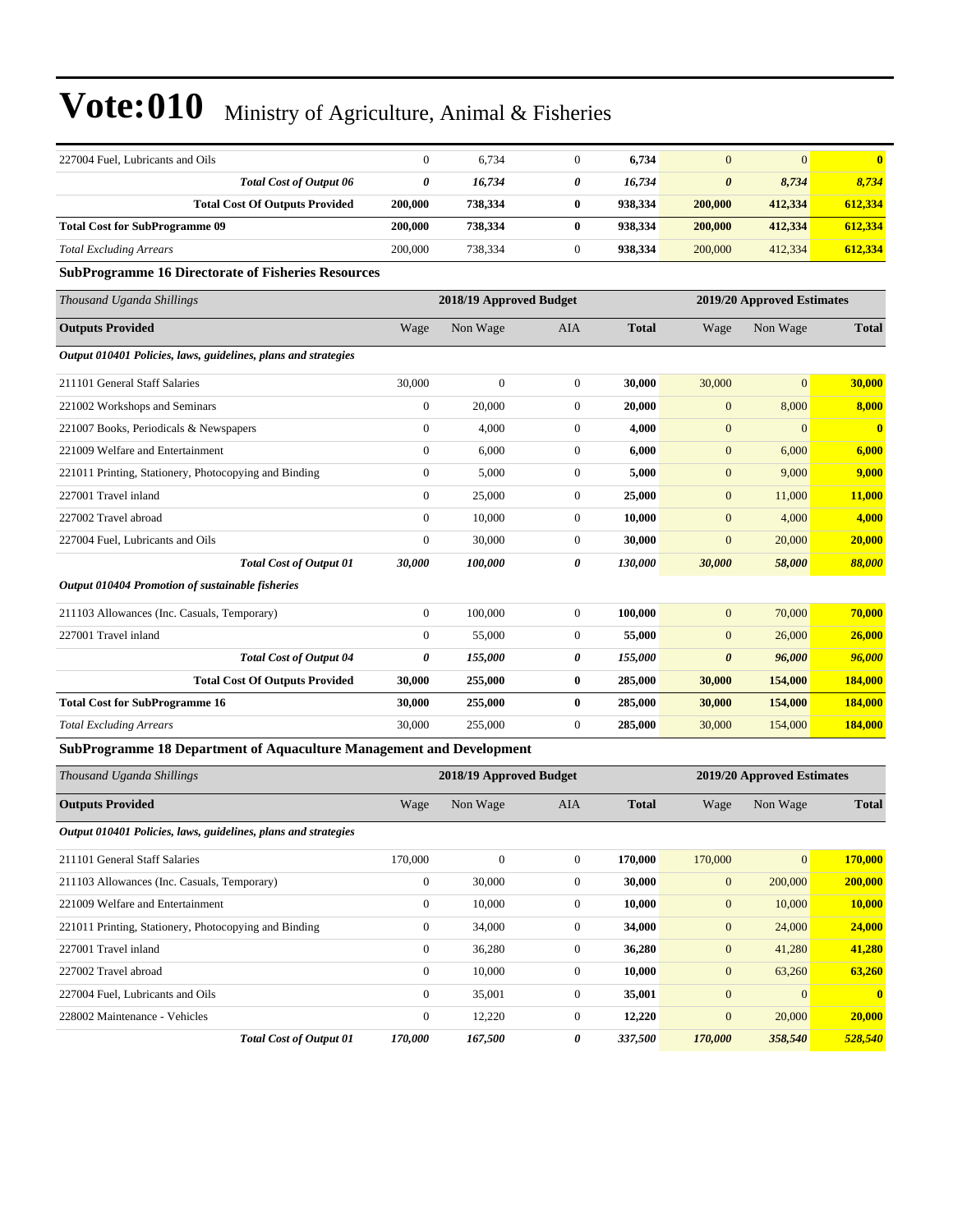#### *Output 010404 Promotion of sustainable fisheries*

| 211103 Allowances (Inc. Casuals, Temporary) |                                       | $\overline{0}$ | 240,000   | $\mathbf{0}$   | 240,000   | $\overline{0}$        | $\overline{0}$ | $\overline{\mathbf{0}}$ |
|---------------------------------------------|---------------------------------------|----------------|-----------|----------------|-----------|-----------------------|----------------|-------------------------|
| 221002 Workshops and Seminars               |                                       | $\theta$       | 44,040    | $\mathbf{0}$   | 44,040    | $\overline{0}$        | $\overline{0}$ | $\overline{\mathbf{0}}$ |
| 221003 Staff Training                       |                                       | $\mathbf{0}$   | 36,000    | $\overline{0}$ | 36,000    | $\boldsymbol{0}$      | $\overline{0}$ | $\mathbf{0}$            |
| 224006 Agricultural Supplies                |                                       | $\overline{0}$ | 1,070,000 | $\mathbf{0}$   | 1,070,000 | $\mathbf{0}$          | 1.050.000      | 1.050.000               |
| 227001 Travel inland                        |                                       | $\overline{0}$ | 50,000    | $\mathbf{0}$   | 50,000    | $\mathbf{0}$          | $\overline{0}$ | $\mathbf{0}$            |
| 227002 Travel abroad                        |                                       | $\theta$       | 10,000    | $\overline{0}$ | 10,000    | $\mathbf{0}$          | $\overline{0}$ | $\mathbf{0}$            |
|                                             | <b>Total Cost of Output 04</b>        | 0              | 1,450,040 | 0              | 1,450,040 | $\boldsymbol{\theta}$ | 1,050,000      | 1,050,000               |
|                                             | <b>Total Cost Of Outputs Provided</b> | 170,000        | 1,617,540 | $\bf{0}$       | 1,787,540 | 170,000               | 1,408,540      | 1,578,540               |
| <b>Total Cost for SubProgramme 18</b>       |                                       | 170,000        | 1,617,540 | $\bf{0}$       | 1,787,540 | 170,000               | 1,408,540      | 1,578,540               |
| <b>Total Excluding Arrears</b>              |                                       | 170,000        | 1,617,540 | $\overline{0}$ | 1,787,540 | 170,000               | 1,408,540      | 1,578,540               |

**SubProgramme 19 Department of Fisheries Control, Regulation and Quality Assurance**

| Thousand Uganda Shillings                                                 |                  | 2018/19 Approved Budget |                |              |                       | 2019/20 Approved Estimates |                |  |
|---------------------------------------------------------------------------|------------------|-------------------------|----------------|--------------|-----------------------|----------------------------|----------------|--|
| <b>Outputs Provided</b>                                                   | Wage             | Non Wage                | <b>AIA</b>     | <b>Total</b> | Wage                  | Non Wage                   | <b>Total</b>   |  |
| Output 010401 Policies, laws, guidelines, plans and strategies            |                  |                         |                |              |                       |                            |                |  |
| 211101 General Staff Salaries                                             | 225,646          | $\overline{0}$          | $\mathbf{0}$   | 225,646      | 225,646               | $\mathbf{0}$               | 225,646        |  |
| 211103 Allowances (Inc. Casuals, Temporary)                               | $\mathbf{0}$     | 80,000                  | $\mathbf{0}$   | 80,000       | $\boldsymbol{0}$      | $\mathbf{0}$               | $\mathbf{0}$   |  |
| 221009 Welfare and Entertainment                                          | $\overline{0}$   | 17,000                  | $\mathbf{0}$   | 17,000       | $\boldsymbol{0}$      | $\mathbf{0}$               | $\mathbf{0}$   |  |
| 221011 Printing, Stationery, Photocopying and Binding                     | $\overline{0}$   | 20,000                  | $\mathbf{0}$   | 20,000       | $\boldsymbol{0}$      | $\mathbf{0}$               | $\bf{0}$       |  |
| 227001 Travel inland                                                      | $\Omega$         | $\overline{0}$          | $\overline{0}$ | $\mathbf{0}$ | $\overline{0}$        | 61,318                     | 61,318         |  |
| 227004 Fuel, Lubricants and Oils                                          | $\overline{0}$   | 14,318                  | $\mathbf{0}$   | 14,318       | $\overline{0}$        | $\mathbf{0}$               | $\mathbf{0}$   |  |
| <b>Total Cost of Output 01</b>                                            | 225,646          | 131,318                 | 0              | 356,964      | 225,646               | 61,318                     | 286,964        |  |
| Output 010404 Promotion of sustainable fisheries                          |                  |                         |                |              |                       |                            |                |  |
| 211103 Allowances (Inc. Casuals, Temporary)                               | $\boldsymbol{0}$ | 265,000                 | $\mathbf{0}$   | 265,000      | $\mathbf{0}$          | 200,000                    | 200,000        |  |
| 221001 Advertising and Public Relations                                   | $\boldsymbol{0}$ | 15,000                  | $\mathbf{0}$   | 15,000       | $\boldsymbol{0}$      | 2,018                      | 2,018          |  |
| 221002 Workshops and Seminars                                             | $\boldsymbol{0}$ | 14,000                  | $\mathbf{0}$   | 14,000       | $\boldsymbol{0}$      | 84,000                     | 84,000         |  |
| 221003 Staff Training                                                     | $\overline{0}$   | $\overline{0}$          | $\overline{0}$ | $\mathbf{0}$ | $\overline{0}$        | 140,000                    | <b>140,000</b> |  |
| 221009 Welfare and Entertainment                                          | $\overline{0}$   | $\theta$                | $\overline{0}$ | $\theta$     | $\overline{0}$        | 26,016                     | 26,016         |  |
| 221011 Printing, Stationery, Photocopying and Binding                     | $\overline{0}$   | 10,000                  | $\mathbf{0}$   | 10,000       | $\mathbf{0}$          | 60,000                     | 60,000         |  |
| 225002 Consultancy Services-Long-term                                     | $\overline{0}$   | 100,000                 | $\mathbf{0}$   | 100,000      | $\boldsymbol{0}$      | $\mathbf{0}$               | $\mathbf{0}$   |  |
| 226002 Licenses                                                           | $\overline{0}$   | 400,000                 | $\overline{0}$ | 400,000      | $\mathbf{0}$          | $\Omega$                   | $\mathbf{0}$   |  |
| 227001 Travel inland                                                      | $\overline{0}$   | $\overline{0}$          | $\mathbf{0}$   | $\mathbf{0}$ | $\boldsymbol{0}$      | 31,682                     | 31,682         |  |
| 227002 Travel abroad                                                      | $\boldsymbol{0}$ | 54,000                  | $\mathbf{0}$   | 54,000       | $\boldsymbol{0}$      | 50,000                     | 50,000         |  |
| 227004 Fuel, Lubricants and Oils                                          | $\boldsymbol{0}$ | 45,000                  | $\mathbf{0}$   | 45,000       | $\boldsymbol{0}$      | $\mathbf{0}$               | $\mathbf{0}$   |  |
| 228002 Maintenance - Vehicles                                             | $\mathbf{0}$     | 70,000                  | $\overline{0}$ | 70,000       | $\overline{0}$        | $\Omega$                   | $\bf{0}$       |  |
| <b>Total Cost of Output 04</b>                                            | $\theta$         | 973,000                 | 0              | 973,000      | $\boldsymbol{\theta}$ | 593,716                    | 593,716        |  |
| Output 010406 Improved market access for livestock and livestock products |                  |                         |                |              |                       |                            |                |  |
| 211103 Allowances (Inc. Casuals, Temporary)                               | $\mathbf{0}$     | 212,066                 | $\mathbf{0}$   | 212,066      | $\mathbf{0}$          | $\mathbf{0}$               | $\bf{0}$       |  |
| 221001 Advertising and Public Relations                                   | $\overline{0}$   | $\overline{0}$          | $\mathbf{0}$   | $\mathbf{0}$ | $\boldsymbol{0}$      | 7,182                      | 7,182          |  |
| 221002 Workshops and Seminars                                             | $\overline{0}$   | 10,000                  | $\mathbf{0}$   | 10,000       | $\boldsymbol{0}$      | $\mathbf{0}$               | $\bf{0}$       |  |
| 221005 Hire of Venue (chairs, projector, etc)                             | $\boldsymbol{0}$ | 3,000                   | $\mathbf{0}$   | 3,000        | $\boldsymbol{0}$      | $\mathbf{0}$               | $\bf{0}$       |  |
| 221009 Welfare and Entertainment                                          | $\boldsymbol{0}$ | $\boldsymbol{0}$        | $\mathbf{0}$   | $\bf{0}$     | $\boldsymbol{0}$      | 51,384                     | 51,384         |  |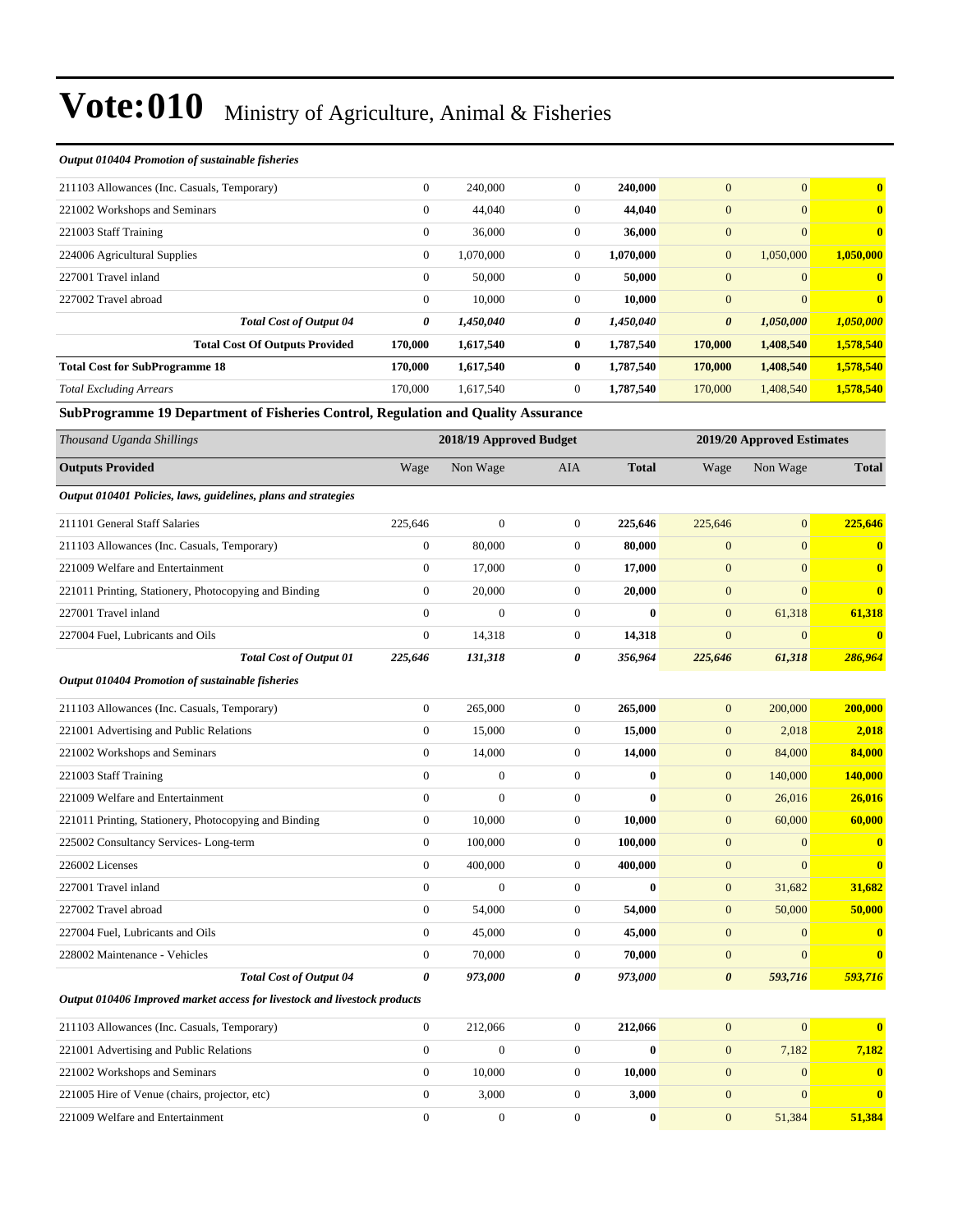| 221011 Printing, Stationery, Photocopying and Binding | $\theta$     | 2,000        | $\mathbf{0}$ | 2,000        | $\mathbf{0}$   | $\mathbf{0}$ | $\bf{0}$     |
|-------------------------------------------------------|--------------|--------------|--------------|--------------|----------------|--------------|--------------|
|                                                       |              |              |              |              |                | $\Omega$     | $\mathbf{0}$ |
| 224006 Agricultural Supplies                          | $\mathbf{0}$ | 20,000       | $\mathbf{0}$ | 20,000       | $\mathbf{0}$   |              |              |
| 227004 Fuel, Lubricants and Oils                      | $\mathbf{0}$ | 90,000       | $\mathbf{0}$ | 90,000       | $\mathbf{0}$   | 110,000      | 110,000      |
| 228002 Maintenance - Vehicles                         | $\mathbf{0}$ | $\mathbf{0}$ | $\mathbf{0}$ | $\mathbf{0}$ | $\overline{0}$ | 45,000       | 45,000       |
| <b>Total Cost of Output 06</b>                        | 0            | 337,066      | 0            | 337,066      | 0              | 213,566      | 213,566      |
| <b>Total Cost Of Outputs Provided</b>                 | 225,646      | 1,441,384    | $\bf{0}$     | 1.667.030    | 225,646        | 868,600      | 1.094.246    |
| <b>Total Cost for SubProgramme 19</b>                 | 225,646      | 1,441,384    | $\bf{0}$     | 1,667,030    | 225,646        | 868,600      | 1.094.246    |
| <b>Total Excluding Arrears</b>                        | 225,646      | 1.441.384    | $\mathbf{0}$ | 1.667.030    | 225,646        | 868,600      | 1,094,246    |
| <b>Development Budget Estimates</b>                   |              |              |              |              |                |              |              |

#### **Project 1365 Support to Sustainable Fisheries Development Project**

| Thousand Uganda Shillings                                                 |                        | 2018/19 Approved Budget |                  |                       |                | 2019/20 Approved Estimates |              |  |  |
|---------------------------------------------------------------------------|------------------------|-------------------------|------------------|-----------------------|----------------|----------------------------|--------------|--|--|
| <b>Outputs Provided</b>                                                   | GoU Dev't External Fin |                         | <b>AIA</b>       | <b>Total</b>          |                | GoU Dev't External Fin     | <b>Total</b> |  |  |
| Output 010401 Policies, laws, guidelines, plans and strategies            |                        |                         |                  |                       |                |                            |              |  |  |
| 211102 Contract Staff Salaries                                            | 60,000                 | $\boldsymbol{0}$        | $\boldsymbol{0}$ | 60,000                | $\mathbf{0}$   | $\overline{0}$             | $\bf{0}$     |  |  |
| 221002 Workshops and Seminars                                             | 50,000                 | $\boldsymbol{0}$        | $\boldsymbol{0}$ | 50,000                | $\overline{0}$ | $\overline{0}$             | $\bf{0}$     |  |  |
| 225001 Consultancy Services- Short term                                   | $\overline{0}$         | $\boldsymbol{0}$        | $\boldsymbol{0}$ | $\bf{0}$              | 1,000,000      | $\overline{0}$             | 1,000,000    |  |  |
| 227002 Travel abroad                                                      | 20,000                 | $\boldsymbol{0}$        | $\boldsymbol{0}$ | 20,000                | $\mathbf{0}$   | $\mathbf{0}$               | $\bf{0}$     |  |  |
| Total Cost Of Output 010401                                               | 130,000                | 0                       | 0                | 130,000               | 1,000,000      | $\pmb{\theta}$             | 1,000,000    |  |  |
| Output 010402 Fisheries Quality Assurance and standards                   |                        |                         |                  |                       |                |                            |              |  |  |
| 211103 Allowances (Inc. Casuals, Temporary)                               | $\boldsymbol{0}$       | $\boldsymbol{0}$        | $\boldsymbol{0}$ | $\bf{0}$              | 300,000        | $\overline{0}$             | 300,000      |  |  |
| 221006 Commissions and related charges                                    | $\mathbf{0}$           | $\boldsymbol{0}$        | $\overline{0}$   | $\bf{0}$              | 252,088        | $\boldsymbol{0}$           | 252,088      |  |  |
| 221008 Computer supplies and Information Technology (IT)                  | $\mathbf{0}$           | $\overline{0}$          | $\overline{0}$   | $\bf{0}$              | 30,000         | $\overline{0}$             | 30,000       |  |  |
| 224006 Agricultural Supplies                                              | $\mathbf{0}$           | $\boldsymbol{0}$        | $\boldsymbol{0}$ | $\bf{0}$              | 1,000,000      | $\overline{0}$             | 1,000,000    |  |  |
| 227001 Travel inland                                                      | $\boldsymbol{0}$       | $\boldsymbol{0}$        | $\boldsymbol{0}$ | $\bf{0}$              | 150,000        | $\mathbf{0}$               | 150,000      |  |  |
| 227002 Travel abroad                                                      | $\mathbf{0}$           | $\overline{0}$          | $\overline{0}$   | $\bf{0}$              | 50,000         | $\mathbf{0}$               | 50,000       |  |  |
| 227004 Fuel, Lubricants and Oils                                          | $\mathbf{0}$           | $\boldsymbol{0}$        | $\boldsymbol{0}$ | $\bf{0}$              | 80,000         | $\boldsymbol{0}$           | 80,000       |  |  |
| Total Cost Of Output 010402                                               | $\boldsymbol{\theta}$  | 0                       | 0                | $\boldsymbol{\theta}$ | 1,862,088      | 0                          | 1,862,088    |  |  |
| Output 010404 Promotion of sustainable fisheries                          |                        |                         |                  |                       |                |                            |              |  |  |
| 211102 Contract Staff Salaries                                            | $\mathbf{0}$           | $\mathbf{0}$            | $\boldsymbol{0}$ | $\bf{0}$              | 60,000         | $\overline{0}$             | 60,000       |  |  |
| 211103 Allowances (Inc. Casuals, Temporary)                               | 1,000,000              | $\boldsymbol{0}$        | $\boldsymbol{0}$ | 1,000,000             | 1,000,000      | $\overline{0}$             | 1,000,000    |  |  |
| 221002 Workshops and Seminars                                             | $\overline{0}$         | $\overline{0}$          | $\overline{0}$   | $\bf{0}$              | 50,000         | $\overline{0}$             | 50,000       |  |  |
| 221003 Staff Training                                                     | 15,000                 | $\mathbf{0}$            | $\boldsymbol{0}$ | 15,000                | 15,000         | $\overline{0}$             | 15,000       |  |  |
| 221011 Printing, Stationery, Photocopying and Binding                     | 10,000                 | $\boldsymbol{0}$        | $\boldsymbol{0}$ | 10,000                | 10,000         | $\overline{0}$             | 10,000       |  |  |
| 221012 Small Office Equipment                                             | 10,000                 | $\boldsymbol{0}$        | $\boldsymbol{0}$ | 10,000                | 10,000         | $\boldsymbol{0}$           | 10,000       |  |  |
| 224006 Agricultural Supplies                                              | 350,000                | $\boldsymbol{0}$        | $\boldsymbol{0}$ | 350,000               | 350,000        | $\overline{0}$             | 350,000      |  |  |
| 227001 Travel inland                                                      | 700,000                | $\boldsymbol{0}$        | $\boldsymbol{0}$ | 700,000               | 700,000        | $\overline{0}$             | 700,000      |  |  |
| 227002 Travel abroad                                                      | $\boldsymbol{0}$       | $\boldsymbol{0}$        | $\boldsymbol{0}$ | $\bf{0}$              | 20,000         | $\overline{0}$             | 20,000       |  |  |
| 227004 Fuel, Lubricants and Oils                                          | 640,000                | $\boldsymbol{0}$        | $\overline{0}$   | 640,000               | 640,000        | $\overline{0}$             | 640,000      |  |  |
| 228002 Maintenance - Vehicles                                             | 60,000                 | $\boldsymbol{0}$        | $\boldsymbol{0}$ | 60,000                | 60,000         | $\mathbf{0}$               | 60,000       |  |  |
| Total Cost Of Output 010404                                               | 2,785,000              | 0                       | 0                | 2,785,000             | 2,915,000      | $\boldsymbol{\theta}$      | 2,915,000    |  |  |
| Output 010406 Improved market access for livestock and livestock products |                        |                         |                  |                       |                |                            |              |  |  |
| 211103 Allowances (Inc. Casuals, Temporary)                               | $\boldsymbol{0}$       | $\boldsymbol{0}$        | $\boldsymbol{0}$ | $\bf{0}$              | 400,000        | $\overline{0}$             | 400,000      |  |  |
| 225002 Consultancy Services-Long-term                                     | $\boldsymbol{0}$       | $\boldsymbol{0}$        | $\boldsymbol{0}$ | $\bf{0}$              | 1,100,000      | $\mathbf{0}$               | 1,100,000    |  |  |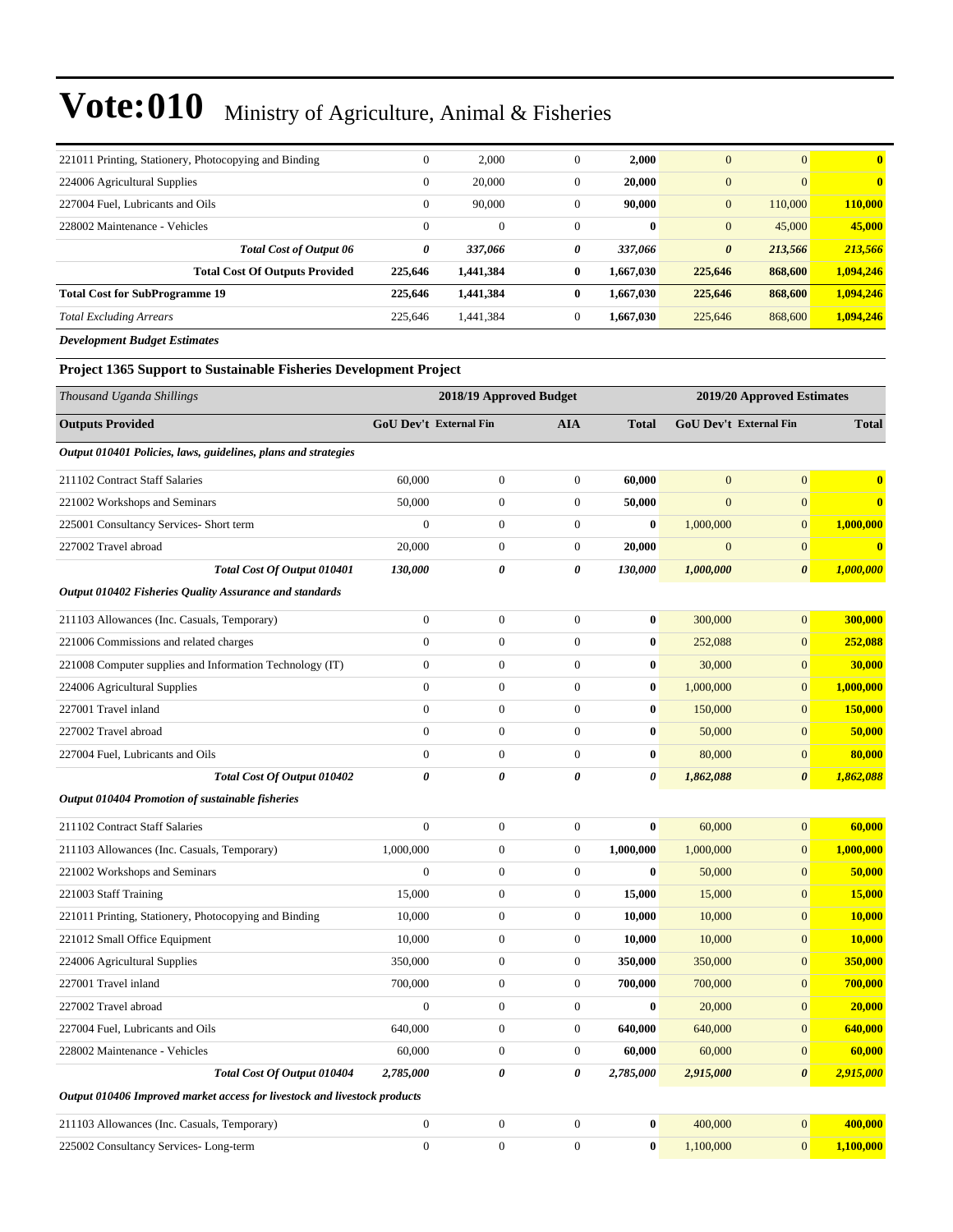| 227004 Fuel, Lubricants and Oils                                | $\mathbf{0}$                  | $\boldsymbol{0}$        | $\overline{0}$   | $\bf{0}$     | 200,000          | $\overline{0}$                | 200,000          |
|-----------------------------------------------------------------|-------------------------------|-------------------------|------------------|--------------|------------------|-------------------------------|------------------|
| 228003 Maintenance - Machinery, Equipment & Furniture           | $\mathbf{0}$                  | $\boldsymbol{0}$        | $\boldsymbol{0}$ | $\bf{0}$     | 300,000          | $\overline{0}$                | 300,000          |
| Total Cost Of Output 010406                                     | $\boldsymbol{\theta}$         | 0                       | 0                | 0            | 2,000,000        | $\boldsymbol{\theta}$         | 2,000,000        |
| <b>Total Cost for Outputs Provided</b>                          | 2,915,000                     | $\boldsymbol{0}$        | $\boldsymbol{0}$ | 2,915,000    | 7,777,088        | $\overline{0}$                | 7,777,088        |
| <b>Capital Purchases</b>                                        | GoU Dev't External Fin        |                         | <b>AIA</b>       | <b>Total</b> |                  | GoU Dev't External Fin        | <b>Total</b>     |
| <b>Output 010483 Fisheries Infrastructure Construction</b>      |                               |                         |                  |              |                  |                               |                  |
| 312104 Other Structures                                         | 462,000                       | $\boldsymbol{0}$        | $\boldsymbol{0}$ | 462,000      | 462,000          | $\boldsymbol{0}$              | 462,000          |
| 312201 Transport Equipment                                      | 300,000                       | $\boldsymbol{0}$        | $\boldsymbol{0}$ | 300,000      | $\mathbf{0}$     | $\boldsymbol{0}$              | $\bf{0}$         |
| Total Cost Of Output 010483                                     | 762,000                       | 0                       | 0                | 762,000      | 462,000          | $\boldsymbol{\theta}$         | 462,000          |
| <b>Total Cost for Capital Purchases</b>                         | 762,000                       | $\boldsymbol{0}$        | $\boldsymbol{0}$ | 762,000      | 462,000          | $\boldsymbol{0}$              | 462,000          |
| <b>Total Cost for Project: 1365</b>                             | 3,677,000                     | $\boldsymbol{0}$        | $\boldsymbol{0}$ | 3,677,000    | 8,239,088        | $\overline{0}$                | 8,239,088        |
| <b>Total Excluding Arrears</b>                                  | 3,677,000                     | $\boldsymbol{0}$        | $\boldsymbol{0}$ | 3,677,000    | 8,239,088        | $\boldsymbol{0}$              | 8,239,088        |
| Project 1494 Promoting commercial aquaculture in Uganda Project |                               |                         |                  |              |                  |                               |                  |
| Thousand Uganda Shillings                                       |                               | 2018/19 Approved Budget |                  |              |                  | 2019/20 Approved Estimates    |                  |
|                                                                 |                               |                         |                  |              |                  |                               |                  |
| <b>Outputs Provided</b>                                         | <b>GoU Dev't External Fin</b> |                         | <b>AIA</b>       | <b>Total</b> |                  | <b>GoU Dev't External Fin</b> | <b>Total</b>     |
| Output 010402 Fisheries Quality Assurance and standards         |                               |                         |                  |              |                  |                               |                  |
| 221002 Workshops and Seminars                                   | $\boldsymbol{0}$              | $\boldsymbol{0}$        | $\boldsymbol{0}$ | $\bf{0}$     | 200,000          | $\boldsymbol{0}$              | 200,000          |
| 221003 Staff Training                                           | $\mathbf{0}$                  | $\boldsymbol{0}$        | $\boldsymbol{0}$ | $\bf{0}$     | 100,000          | $\boldsymbol{0}$              | 100,000          |
| 227001 Travel inland                                            | $\overline{0}$                | $\boldsymbol{0}$        | $\boldsymbol{0}$ | $\bf{0}$     | 150,000          | $\boldsymbol{0}$              | 150,000          |
| 227002 Travel abroad                                            | $\overline{0}$                | $\boldsymbol{0}$        | $\boldsymbol{0}$ | $\bf{0}$     | 85,000           | $\overline{0}$                | 85,000           |
| 227004 Fuel, Lubricants and Oils                                | $\mathbf{0}$                  | $\boldsymbol{0}$        | $\boldsymbol{0}$ | $\bf{0}$     | 60,000           | $\mathbf{0}$                  | 60,000           |
| Total Cost Of Output 010402                                     | 0                             | 0                       | 0                | 0            | 595,000          | $\boldsymbol{\theta}$         | 595,000          |
| Output 010404 Promotion of sustainable fisheries                |                               |                         |                  |              |                  |                               |                  |
| 211102 Contract Staff Salaries                                  | $\mathbf{0}$                  | $\boldsymbol{0}$        | $\boldsymbol{0}$ | $\bf{0}$     | $\mathbf{0}$     | 350,000                       | 350,000          |
| 211103 Allowances (Inc. Casuals, Temporary)                     | $\overline{0}$                | $\boldsymbol{0}$        | $\boldsymbol{0}$ | $\bf{0}$     | $\mathbf{0}$     | 158,104                       | 158,104          |
| 221001 Advertising and Public Relations                         | $\mathbf{0}$                  | $\boldsymbol{0}$        | $\boldsymbol{0}$ | $\bf{0}$     | $\mathbf{0}$     | 172,077                       | 172,077          |
| 221002 Workshops and Seminars                                   | 75,000                        | $\boldsymbol{0}$        | $\boldsymbol{0}$ | 75,000       | 95,000           | 136,326                       | 231,326          |
| 221003 Staff Training                                           | $\overline{0}$                | $\boldsymbol{0}$        | $\boldsymbol{0}$ | $\bf{0}$     | $\mathbf{0}$     | 126,558                       | 126,558          |
| 221008 Computer supplies and Information Technology (IT)        | 20,000                        | $\boldsymbol{0}$        | $\boldsymbol{0}$ | 20,000       | $\mathbf{0}$     | $\boldsymbol{0}$              | $\bf{0}$         |
| 221009 Welfare and Entertainment                                | $\boldsymbol{0}$              | $\boldsymbol{0}$        | $\boldsymbol{0}$ | $\bf{0}$     | $\boldsymbol{0}$ | 28,971                        | 28,971           |
| 221011 Printing, Stationery, Photocopying and Binding           | 30,000                        | $\boldsymbol{0}$        | $\boldsymbol{0}$ | 30,000       | 30,000           | 60,000                        | 90,000           |
| 221012 Small Office Equipment                                   | $\boldsymbol{0}$              | $\boldsymbol{0}$        | $\boldsymbol{0}$ | $\bf{0}$     | $\mathbf{0}$     | 87,800                        | 87,800           |
| 224001 Medical Supplies                                         | $\boldsymbol{0}$              | 3,207,569               | $\boldsymbol{0}$ | 3,207,569    | $\mathbf{0}$     | $\mathbf{0}$                  | $\boldsymbol{0}$ |
| 225001 Consultancy Services- Short term                         | $\boldsymbol{0}$              | $\boldsymbol{0}$        | $\boldsymbol{0}$ | $\bf{0}$     | $\mathbf{0}$     | 424,986                       | 424,986          |
| 225002 Consultancy Services-Long-term                           | $\boldsymbol{0}$              | $\boldsymbol{0}$        | $\boldsymbol{0}$ | $\bf{0}$     | $\boldsymbol{0}$ | 544,667                       | 544,667          |
| 227001 Travel inland                                            | 50,000                        | $\boldsymbol{0}$        | $\boldsymbol{0}$ | 50,000       | 50,000           | 65,282                        | 115,282          |
| 227002 Travel abroad                                            | 30,000                        | $\boldsymbol{0}$        | 0                | 30,000       | 50,000           | 236,296                       | 286,296          |
| 227004 Fuel, Lubricants and Oils                                | 40,000                        | $\boldsymbol{0}$        | $\boldsymbol{0}$ | 40,000       | 40,000           | 22,078                        | 62,078           |
| 228002 Maintenance - Vehicles                                   | 30,000                        | $\boldsymbol{0}$        | $\boldsymbol{0}$ | 30,000       | 10,000           | $\overline{0}$                | 10,000           |
| 228004 Maintenance – Other                                      | $\boldsymbol{0}$              | $\boldsymbol{0}$        | $\boldsymbol{0}$ | $\bf{0}$     | $\mathbf{0}$     | 46,856                        | 46,856           |
| Total Cost Of Output 010404                                     | 275,000                       | 3,207,569               | 0                | 3,482,569    | 275,000          | 2,460,000                     | 2,735,000        |
| <b>Total Cost for Outputs Provided</b>                          | 275,000                       | 3,207,569               | 0                | 3,482,569    | 870,000          | 2,460,000                     | 3,330,000        |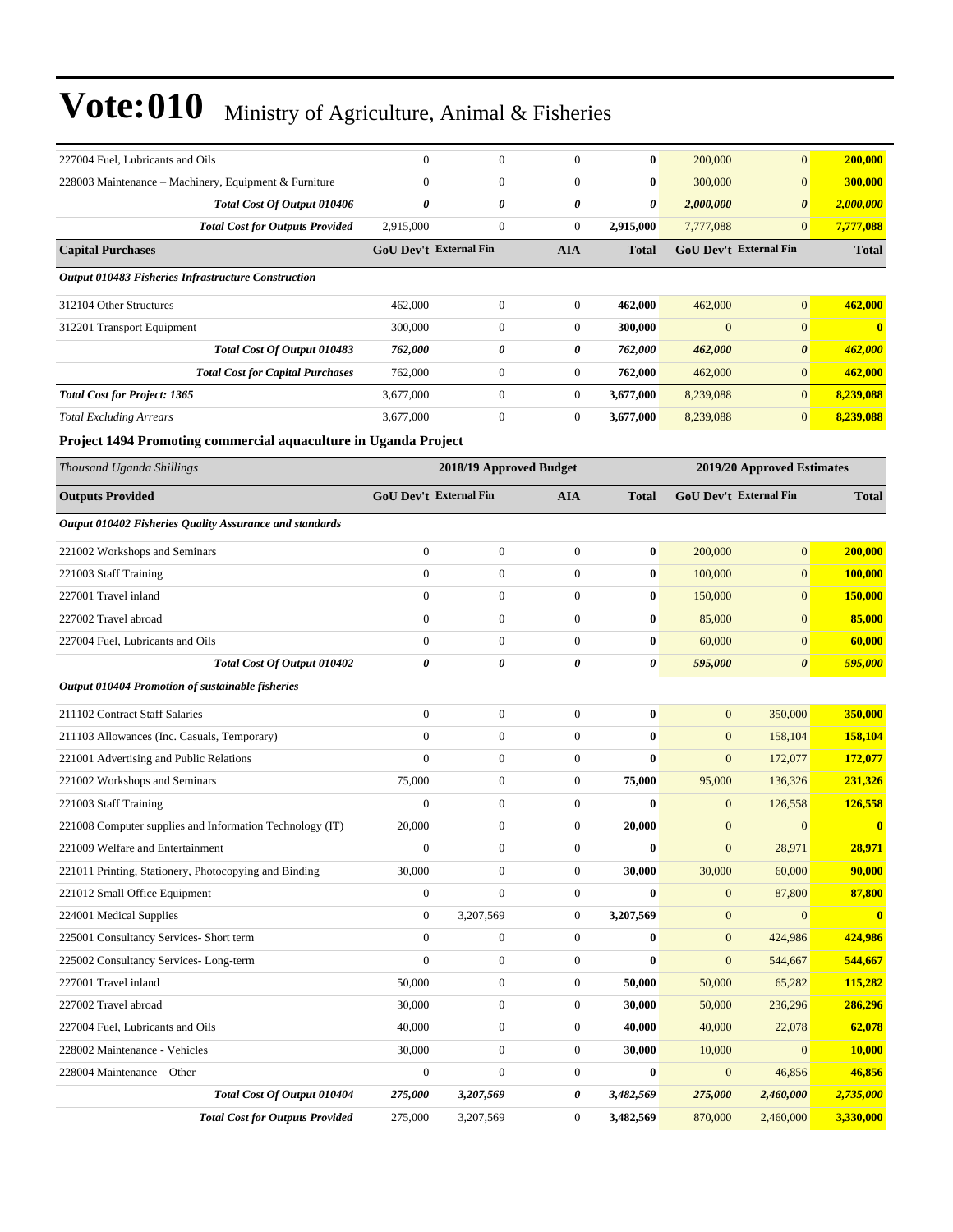| <b>Capital Purchases</b>                                   | <b>GoU Dev't External Fin</b> |                     | <b>AIA</b>   | <b>Total</b> | <b>GoU</b> Dev't External Fin |                       | <b>Total</b> |
|------------------------------------------------------------|-------------------------------|---------------------|--------------|--------------|-------------------------------|-----------------------|--------------|
| <b>Output 010483 Fisheries Infrastructure Construction</b> |                               |                     |              |              |                               |                       |              |
| 311101 Land                                                | $\theta$                      | $\mathbf{0}$        | $\mathbf{0}$ | $\bf{0}$     | 6,000,000                     | $\mathbf{0}$          | 6,000,000    |
| Total Cost Of Output 010483                                | 0                             | 0                   | 0            | $\theta$     | 6,000,000                     | $\boldsymbol{\theta}$ | 6,000,000    |
| <b>Total Cost for Capital Purchases</b>                    | $\mathbf{0}$                  | $\mathbf{0}$        | $\mathbf{0}$ | $\mathbf{0}$ | 6,000,000                     | $\overline{0}$        | 6,000,000    |
| <b>Total Cost for Project: 1494</b>                        | 275,000                       | 3,207,569           | $\mathbf{0}$ | 3,482,569    | 6,870,000                     | 2,460,000             | 9,330,000    |
| <b>Total Excluding Arrears</b>                             | 275,000                       | 3,207,569           | $\mathbf{0}$ | 3,482,569    | 6,870,000                     | 2,460,000             | 9,330,000    |
|                                                            | GoU                           | <b>External Fin</b> | <b>AIA</b>   | <b>Total</b> | GoU                           | <b>External Fin</b>   | <b>Total</b> |
| <b>Total Cost for Programme 04</b>                         | 8,629,904                     | 3,207,569           | $\bf{0}$     | 11,837,473   | 18,578,208                    | 2,460,000             | 21,038,208   |
| <b>Total Excluding Arrears</b>                             | 8,629,904                     | 3,207,569           | $\mathbf{0}$ | 11,837,473   | 18,578,208                    | 2,460,000             | 21,038,208   |

*Programme :0105 Agriculture Infrastructure, Mechanization and Water for Agricultural Production*

*Recurrent Budget Estimates*

#### **SubProgramme 15 Department of Agricultural Infrastructure and Water for Agricultural Production**

| Thousand Uganda Shillings                                       | 2018/19 Approved Budget |              |                  |              | 2019/20 Approved Estimates |                |              |
|-----------------------------------------------------------------|-------------------------|--------------|------------------|--------------|----------------------------|----------------|--------------|
| <b>Outputs Provided</b>                                         | Wage                    | Non Wage     | <b>AIA</b>       | <b>Total</b> | Wage                       | Non Wage       | <b>Total</b> |
| Output 010501 Policies, laws, guidelines, plans and strategies  |                         |              |                  |              |                            |                |              |
| 211101 General Staff Salaries                                   | 341,290                 | $\mathbf{0}$ | $\overline{0}$   | 341,290      | 341,290                    | $\overline{0}$ | 341,290      |
| 211103 Allowances (Inc. Casuals, Temporary)                     | $\bf{0}$                | 20,000       | $\overline{0}$   | 20,000       | $\mathbf{0}$               | 20,000         | 20,000       |
| <b>Total Cost of Output 01</b>                                  | 341,290                 | 20,000       | 0                | 361,290      | 341,290                    | 20,000         | 361,290      |
| Output 010505 Creating and Enabling environment for Agriculture |                         |              |                  |              |                            |                |              |
| 211103 Allowances (Inc. Casuals, Temporary)                     | $\mathbf{0}$            | 10,000       | $\boldsymbol{0}$ | 10,000       | $\mathbf{0}$               | $\overline{0}$ | $\mathbf{0}$ |
| 221008 Computer supplies and Information Technology (IT)        | $\mathbf{0}$            | 20,000       | $\overline{0}$   | 20,000       | $\mathbf{0}$               | $\overline{0}$ | $\mathbf{0}$ |
| 221009 Welfare and Entertainment                                | $\mathbf{0}$            | 10,000       | $\overline{0}$   | 10,000       | $\mathbf{0}$               | 10,000         | 10,000       |
| 221011 Printing, Stationery, Photocopying and Binding           | $\overline{0}$          | 9,600        | $\overline{0}$   | 9.600        | $\mathbf{0}$               | 29,600         | 29,600       |
| 224006 Agricultural Supplies                                    | $\mathbf{0}$            | 104,456      | $\overline{0}$   | 104,456      | $\mathbf{0}$               | 50,456         | 50,456       |
| 225001 Consultancy Services- Short term                         | $\mathbf{0}$            | 100,000      | $\overline{0}$   | 100,000      | $\mathbf{0}$               | 80,000         | 80,000       |
| 225002 Consultancy Services-Long-term                           | $\mathbf{0}$            | 100,000      | $\overline{0}$   | 100,000      | $\mathbf{0}$               | 80,000         | 80,000       |
| 227001 Travel inland                                            | $\mathbf{0}$            | 49,535       | $\overline{0}$   | 49,535       | $\mathbf{0}$               | 29,535         | 29,535       |
| 227002 Travel abroad                                            | $\mathbf{0}$            | 19,000       | $\overline{0}$   | 19,000       | $\mathbf{0}$               | 24,000         | 24,000       |
| 227004 Fuel, Lubricants and Oils                                | $\overline{0}$          | 17,409       | $\overline{0}$   | 17,409       | $\mathbf{0}$               | 57,409         | 57,409       |
| 228002 Maintenance - Vehicles                                   | $\overline{0}$          | 33,176       | $\overline{0}$   | 33,176       | $\mathbf{0}$               | 33,176         | 33,176       |
| 228003 Maintenance - Machinery, Equipment & Furniture           | $\overline{0}$          | 49,544       | $\overline{0}$   | 49,544       | $\mathbf{0}$               | 20,544         | 20,544       |
| <b>Total Cost of Output 05</b>                                  | $\boldsymbol{\theta}$   | 522,721      | 0                | 522,721      | $\boldsymbol{\theta}$      | 414,721        | 414,721      |
| <b>Total Cost Of Outputs Provided</b>                           | 341,290                 | 542,721      | $\bf{0}$         | 884,010      | 341,290                    | 434,721        | 776,010      |
| <b>Total Cost for SubProgramme 15</b>                           | 341,290                 | 542,721      | $\bf{0}$         | 884,010      | 341,290                    | 434,721        | 776,010      |
| <b>Total Excluding Arrears</b>                                  | 341,290                 | 542,721      | $\boldsymbol{0}$ | 884,010      | 341,290                    | 434,721        | 776,010      |
| Douglasses and Dr. Jack Eating at an                            |                         |              |                  |              |                            |                |              |

*Development Budget Estimates*

| Project 1323 The Project on Irrigation Scheme Development in Central and Eastern Uganda (PISD)-JICA Supported Project |                               |                            |  |              |                               |                |              |
|-----------------------------------------------------------------------------------------------------------------------|-------------------------------|----------------------------|--|--------------|-------------------------------|----------------|--------------|
| Thousand Uganda Shillings                                                                                             | 2018/19 Approved Budget       | 2019/20 Approved Estimates |  |              |                               |                |              |
| <b>Outputs Provided</b>                                                                                               | GoU Dev't External Fin<br>AIA |                            |  | <b>Total</b> | <b>GoU</b> Dev't External Fin |                | <b>Total</b> |
| Output 010501 Policies, laws, guidelines, plans and strategies                                                        |                               |                            |  |              |                               |                |              |
| 211103 Allowances (Inc. Casuals, Temporary)                                                                           | 25,000                        |                            |  | 25,000       | 93,000                        | $\overline{0}$ | 93,000       |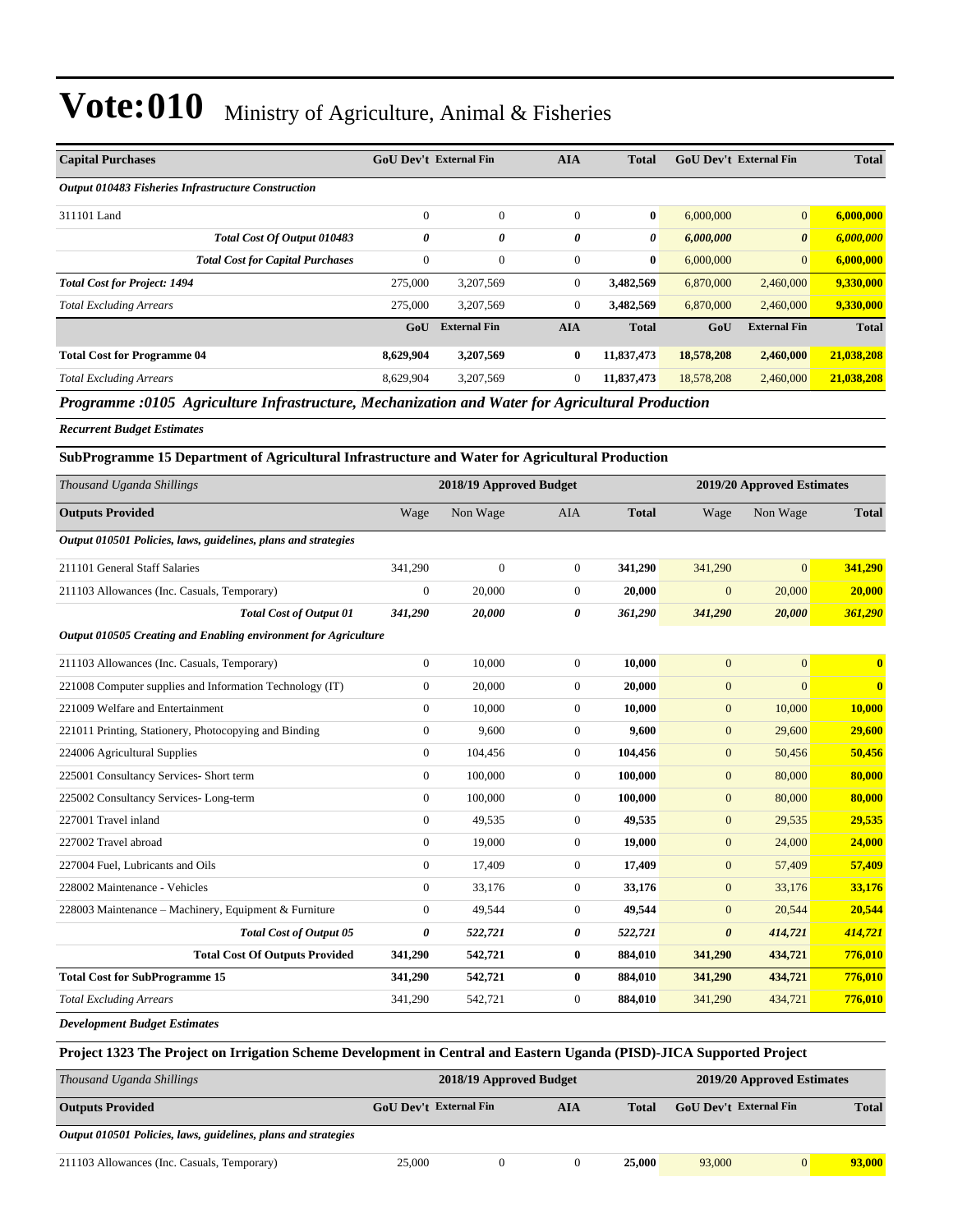| 43,000                                                                                                                          | $\boldsymbol{0}$        | $\mathbf{0}$                  | 43,000                | $\boldsymbol{0}$ | $\mathbf{0}$                  | $\mathbf{0}$           |
|---------------------------------------------------------------------------------------------------------------------------------|-------------------------|-------------------------------|-----------------------|------------------|-------------------------------|------------------------|
| 25,000                                                                                                                          | $\mathbf{0}$            | $\mathbf{0}$                  | 25,000                | $\overline{0}$   | $\mathbf{0}$                  | $\bf{0}$               |
| 93,000                                                                                                                          | 0                       | 0                             | 93,000                | 93,000           | $\boldsymbol{\theta}$         | 93,000                 |
|                                                                                                                                 |                         |                               |                       |                  |                               |                        |
| 25,000                                                                                                                          | $\mathbf{0}$            | $\boldsymbol{0}$              | 25,000                | 25,000           | $\mathbf{0}$                  | 25,000                 |
| 25,000                                                                                                                          | 0                       | 0                             | 25,000                | 25,000           | $\boldsymbol{\theta}$         | <b>25,000</b>          |
| Output 010504 Monitoring and evaluating the activities of the sector                                                            |                         |                               |                       |                  |                               |                        |
| 70,000                                                                                                                          | $\boldsymbol{0}$        | $\mathbf{0}$                  | 70.000                | $\overline{0}$   | $\mathbf{0}$                  | $\mathbf{0}$           |
| $\mathbf{0}$                                                                                                                    | $\mathbf{0}$            | $\mathbf{0}$                  | $\bf{0}$              | 45,000           | $\mathbf{0}$                  | 45,000                 |
| 130,000                                                                                                                         | $\mathbf{0}$            | $\mathbf{0}$                  | 130,000               | 130,000          | $\mathbf{0}$                  | 130,000                |
| $\mathbf{0}$                                                                                                                    | $\mathbf{0}$            | $\mathbf{0}$                  | $\bf{0}$              | 25,000           | $\mathbf{0}$                  | 25,000                 |
| 200,000                                                                                                                         | 0                       | 0                             | 200,000               | 200,000          | $\boldsymbol{\theta}$         | <b>200,000</b>         |
| 318,000                                                                                                                         | $\mathbf{0}$            | $\mathbf{0}$                  | 318,000               | 318,000          | $\mathbf{0}$                  | 318,000                |
|                                                                                                                                 |                         | <b>AIA</b>                    | <b>Total</b>          |                  |                               | <b>Total</b>           |
|                                                                                                                                 |                         |                               |                       |                  |                               |                        |
| 500,800                                                                                                                         | $\mathbf{0}$            | $\boldsymbol{0}$              | 500,800               | 1,500,800        | $\mathbf{0}$                  | 1,500,800              |
| Total Cost Of Output 010582<br>500,800                                                                                          | 0                       | 0                             | <i><b>500,800</b></i> | 1,500,800        | $\boldsymbol{\theta}$         | 1,500,800              |
| 500,800                                                                                                                         | $\boldsymbol{0}$        | $\boldsymbol{0}$              | 500,800               | 1,500,800        | $\mathbf{0}$                  | 1,500,800              |
| 818,800                                                                                                                         | $\mathbf{0}$            | $\boldsymbol{0}$              | 818,800               | 1,818,800        | $\mathbf{0}$                  | 1,818,800              |
|                                                                                                                                 |                         |                               |                       |                  |                               |                        |
| 818,800                                                                                                                         | $\mathbf{0}$            | $\theta$                      | 818,800               | 1,818,800        | $\mathbf{0}$                  | 1,818,800              |
| Project 1357 Improving Access and Use of Agricultural Equipment and Mechanisation through the use of labour Saving Technologies |                         |                               |                       |                  |                               |                        |
|                                                                                                                                 | 2018/19 Approved Budget |                               |                       |                  | 2019/20 Approved Estimates    |                        |
| <b>GoU Dev't External Fin</b>                                                                                                   |                         | <b>AIA</b>                    | <b>Total</b>          |                  | <b>GoU Dev't External Fin</b> | <b>Total</b>           |
| Output 010501 Policies, laws, guidelines, plans and strategies                                                                  |                         |                               |                       |                  |                               |                        |
| $\boldsymbol{0}$                                                                                                                | $\mathbf{0}$            | $\mathbf{0}$                  | $\bf{0}$              | 400,000          | $\mathbf{0}$                  | 400,000                |
| $\mathbf{0}$                                                                                                                    | $\boldsymbol{0}$        | $\mathbf{0}$                  | $\bf{0}$              | 330,000          | $\mathbf{0}$                  | 330,000                |
| $\boldsymbol{0}$                                                                                                                | $\boldsymbol{0}$        | $\mathbf{0}$                  | $\bf{0}$              | 40,000           | $\mathbf{0}$                  | 40,000                 |
| $\mathbf{0}$                                                                                                                    | $\mathbf{0}$            | $\mathbf{0}$                  | $\bf{0}$              | 30,000           | $\mathbf{0}$                  | 30,000                 |
| $\boldsymbol{0}$                                                                                                                | $\boldsymbol{0}$        | $\boldsymbol{0}$              | $\pmb{0}$             | 900,000          | $\boldsymbol{0}$              | 900,000                |
| $\overline{0}$                                                                                                                  | $\mathbf{0}$            | $\mathbf{0}$                  | $\bf{0}$              | 800,000          | $\mathbf{0}$                  | 800,000                |
| Total Cost Of Output 010501<br>0                                                                                                | 0                       | 0                             | 0                     | 2,500,000        | $\boldsymbol{\theta}$         | 2,500,000              |
| Output 010504 Monitoring and evaluating the activities of the sector                                                            |                         |                               |                       |                  |                               |                        |
| 110,000                                                                                                                         | $\boldsymbol{0}$        | $\boldsymbol{0}$              | 110,000               | 110,000          | $\mathbf{0}$                  | 110,000                |
| 10,000                                                                                                                          | $\boldsymbol{0}$        | $\boldsymbol{0}$              | 10,000                | 45,000           | $\mathbf{0}$                  | 45,000                 |
| 40,000                                                                                                                          | $\boldsymbol{0}$        | $\boldsymbol{0}$              | 40,000                | 60,000           | $\mathbf{0}$                  | 60,000                 |
| 20,000                                                                                                                          | $\boldsymbol{0}$        | $\boldsymbol{0}$              | 20,000                | $\mathbf{0}$     | $\mathbf{0}$                  |                        |
| 35,000                                                                                                                          | $\mathbf{0}$            | $\boldsymbol{0}$              | 35,000                | $\mathbf{0}$     | $\mathbf{0}$                  | $\bf{0}$               |
| Total Cost Of Output 010504<br>215,000                                                                                          | $\boldsymbol{\theta}$   | 0                             | 215,000               | 215,000          | $\boldsymbol{\theta}$         | 215,000                |
| Output 010505 Creating and Enabling environment for Agriculture                                                                 |                         |                               |                       |                  |                               |                        |
| 620,000                                                                                                                         | $\mathbf{0}$            | $\boldsymbol{0}$              | 620,000               | 620,000          | $\mathbf{0}$                  | 620,000                |
| 600,000                                                                                                                         | $\boldsymbol{0}$        | $\boldsymbol{0}$              | 600,000               | 600,000          | $\mathbf{0}$                  | 600,000                |
|                                                                                                                                 |                         | <b>GoU Dev't External Fin</b> |                       |                  |                               | GoU Dev't External Fin |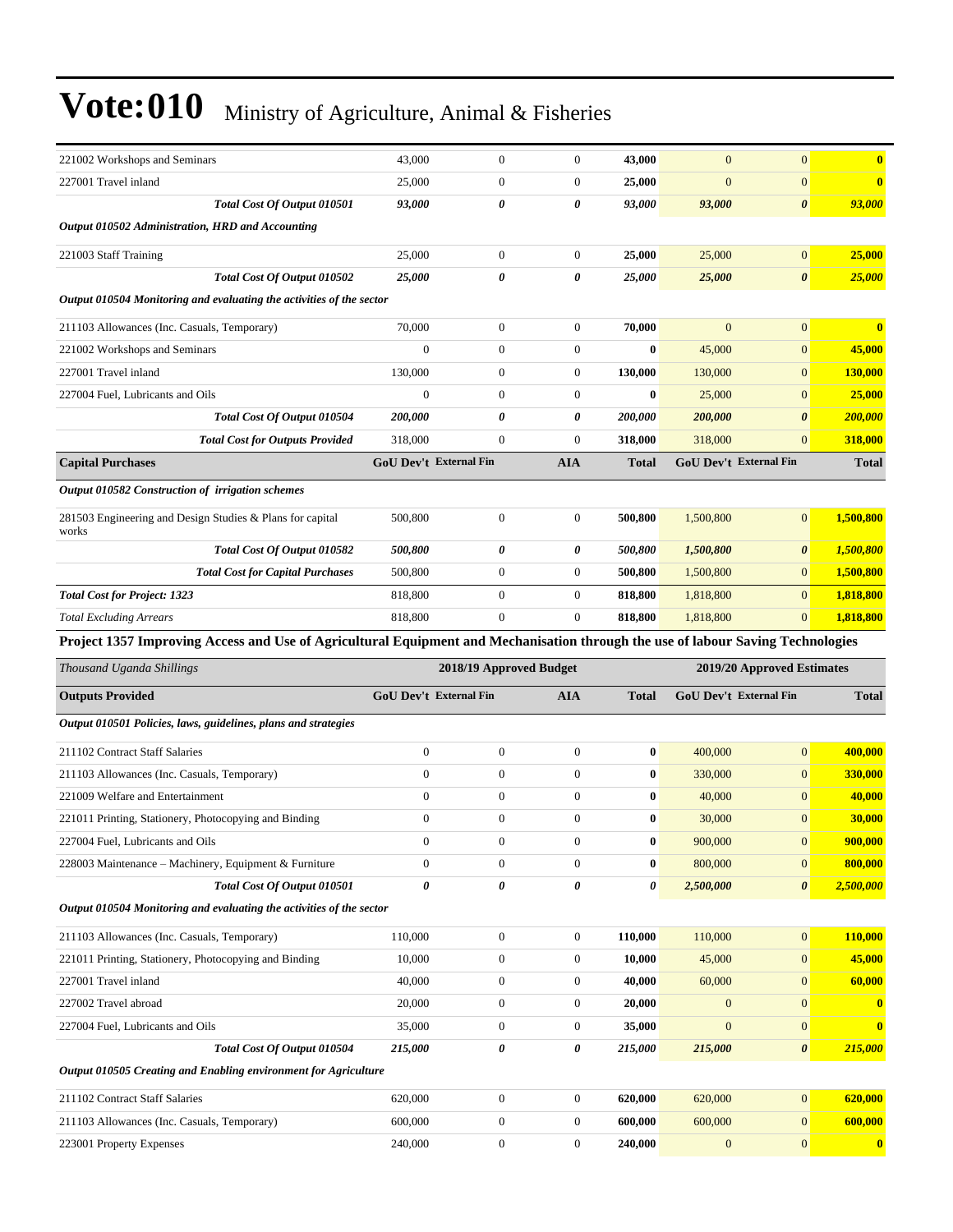| 227001 Travel inland                                                 | 185,432                       | $\boldsymbol{0}$        | $\boldsymbol{0}$ | 185,432      | 185,000          | $\overline{0}$             | 185,000      |
|----------------------------------------------------------------------|-------------------------------|-------------------------|------------------|--------------|------------------|----------------------------|--------------|
| 227004 Fuel, Lubricants and Oils                                     | 540,000                       | $\boldsymbol{0}$        | $\boldsymbol{0}$ | 540,000      | 179,364          | $\mathbf{0}$               | 179,364      |
| 228003 Maintenance - Machinery, Equipment & Furniture                | 200,000                       | $\boldsymbol{0}$        | $\boldsymbol{0}$ | 200,000      | $\boldsymbol{0}$ | $\mathbf{0}$               | $\mathbf{0}$ |
| Total Cost Of Output 010505                                          | 2,385,432                     | 0                       | 0                | 2,385,432    | 1,584,364        | $\boldsymbol{\theta}$      | 1,584,364    |
| <b>Total Cost for Outputs Provided</b>                               | 2,600,432                     | $\boldsymbol{0}$        | $\boldsymbol{0}$ | 2,600,432    | 4,299,364        | $\mathbf{0}$               | 4,299,364    |
| <b>Capital Purchases</b>                                             | <b>GoU Dev't External Fin</b> |                         | <b>AIA</b>       | <b>Total</b> |                  | GoU Dev't External Fin     | <b>Total</b> |
| Output 010572 Government Buildings and Administrative Infrastructure |                               |                         |                  |              |                  |                            |              |
| 312101 Non-Residential Buildings                                     | 198,000                       | $\boldsymbol{0}$        | $\mathbf{0}$     | 198,000      | 500,000          | $\mathbf{0}$               | 500,000      |
| Total Cost Of Output 010572                                          | 198,000                       | 0                       | 0                | 198,000      | 500,000          | $\boldsymbol{\theta}$      | 500,000      |
| Output 010577 Purchase of Specialised Machinery & Equipment          |                               |                         |                  |              |                  |                            |              |
| 312202 Machinery and Equipment                                       | 13,381,836                    | $\boldsymbol{0}$        | $\boldsymbol{0}$ | 13,381,836   | 9,381,836        | $\mathbf{0}$               | 9,381,836    |
| Total Cost Of Output 010577                                          | 13,381,836                    | 0                       | 0                | 13,381,836   | 9,381,836        | $\boldsymbol{\theta}$      | 9,381,836    |
| Output 010582 Construction of irrigation schemes                     |                               |                         |                  |              |                  |                            |              |
| 281503 Engineering and Design Studies & Plans for capital<br>works   | $\boldsymbol{0}$              | $\boldsymbol{0}$        | $\boldsymbol{0}$ | $\bf{0}$     | 1,000,000        | $\overline{0}$             | 1,000,000    |
| 281504 Monitoring, Supervision & Appraisal of capital works          | $\boldsymbol{0}$              | $\boldsymbol{0}$        | $\boldsymbol{0}$ | $\bf{0}$     | 1,500,000        | $\mathbf{0}$               | 1,500,000    |
| 312104 Other Structures                                              | $\mathbf{0}$                  | $\boldsymbol{0}$        | $\boldsymbol{0}$ | $\bf{0}$     | 19,000,000       | $\mathbf{0}$               | 19,000,000   |
| Total Cost Of Output 010582                                          | $\boldsymbol{\theta}$         | 0                       | 0                | 0            | 21,500,000       | $\boldsymbol{\theta}$      | 21,500,000   |
| Output 010583 Valley Tank Construction (livestock)                   |                               |                         |                  |              |                  |                            |              |
| 312104 Other Structures                                              | 11,160,000                    | $\boldsymbol{0}$        | $\boldsymbol{0}$ | 11,160,000   | 10,160,000       | $\mathbf{0}$               | 10,160,000   |
| Total Cost Of Output 010583                                          | 11,160,000                    | 0                       | 0                | 11,160,000   | 10,160,000       | $\boldsymbol{\theta}$      | 10,160,000   |
| <b>Total Cost for Capital Purchases</b>                              | 24,739,836                    | $\boldsymbol{0}$        | 0                | 24,739,836   | 41,541,836       | $\mathbf{0}$               | 41,541,836   |
| <b>Total Cost for Project: 1357</b>                                  | 27,340,268                    | $\boldsymbol{0}$        | $\boldsymbol{0}$ | 27,340,268   | 45,841,200       | $\mathbf{0}$               | 45,841,200   |
| <b>Total Excluding Arrears</b>                                       | 27,340,268                    | $\boldsymbol{0}$        | $\boldsymbol{0}$ | 27,340,268   | 45,841,200       | $\mathbf{0}$               | 45,841,200   |
|                                                                      | GoU                           | <b>External Fin</b>     | <b>AIA</b>       | Total        | GoU              | <b>External Fin</b>        | <b>Total</b> |
| <b>Total Cost for Programme 05</b>                                   | 29,043,078                    | 0                       | 0                | 29,043,078   | 48,436,010       | $\bf{0}$                   | 48,436,010   |
| <b>Total Excluding Arrears</b>                                       | 29,043,078                    | $\boldsymbol{0}$        | 0                | 29,043,078   | 48,436,010       | $\mathbf{0}$               | 48,436,010   |
| Programme :0149 Policy, Planning and Support Services                |                               |                         |                  |              |                  |                            |              |
| <b>Recurrent Budget Estimates</b>                                    |                               |                         |                  |              |                  |                            |              |
| <b>SubProgramme 01 Headquarters</b>                                  |                               |                         |                  |              |                  |                            |              |
| Thousand Uganda Shillings                                            |                               | 2018/19 Approved Budget |                  |              |                  | 2019/20 Approved Estimates |              |
| <b>Outputs Provided</b>                                              | Wage                          | Non Wage                | AIA              | <b>Total</b> | Wage             | Non Wage                   | <b>Total</b> |
| Output 014901 Strategies, policies, plans and Guidelines             |                               |                         |                  |              |                  |                            |              |
| 211101 General Staff Salaries                                        | 915,111                       | $\boldsymbol{0}$        | $\mathbf{0}$     | 915,111      | 915,111          | $\mathbf{0}$               | 915,111      |
| 211103 Allowances (Inc. Casuals, Temporary)                          | $\boldsymbol{0}$              | 90,000                  | $\boldsymbol{0}$ | 90,000       | $\boldsymbol{0}$ | 50,000                     | 50,000       |
| 221008 Computer supplies and Information Technology (IT)             | $\boldsymbol{0}$              | 14,000                  | $\boldsymbol{0}$ | 14,000       | $\boldsymbol{0}$ | 14,000                     | 14,000       |
| 221011 Printing, Stationery, Photocopying and Binding                | $\boldsymbol{0}$              | 20,000                  | $\boldsymbol{0}$ | 20,000       | $\boldsymbol{0}$ | 20,000                     | 20,000       |
| 221017 Subscriptions                                                 | $\mathbf{0}$                  | 600,000                 | $\boldsymbol{0}$ | 600,000      | $\boldsymbol{0}$ | 600,000                    | 600,000      |
| 227002 Travel abroad                                                 | $\mathbf{0}$                  | 52,000                  | $\boldsymbol{0}$ | 52,000       | $\mathbf{0}$     | $\mathbf{0}$               | $\bf{0}$     |
| 227004 Fuel, Lubricants and Oils                                     | $\mathbf{0}$                  | 50,000                  | $\boldsymbol{0}$ | 50,000       | $\mathbf{0}$     | 35,000                     | 35,000       |
| 228002 Maintenance - Vehicles                                        | $\boldsymbol{0}$              | 40,000                  | $\boldsymbol{0}$ | 40,000       | $\boldsymbol{0}$ | 10,000                     | 10,000       |
| <b>Total Cost of Output 01</b>                                       | 915,111                       | 866,000                 | 0                | 1,781,111    | 915,111          | 729,000                    | 1,644,111    |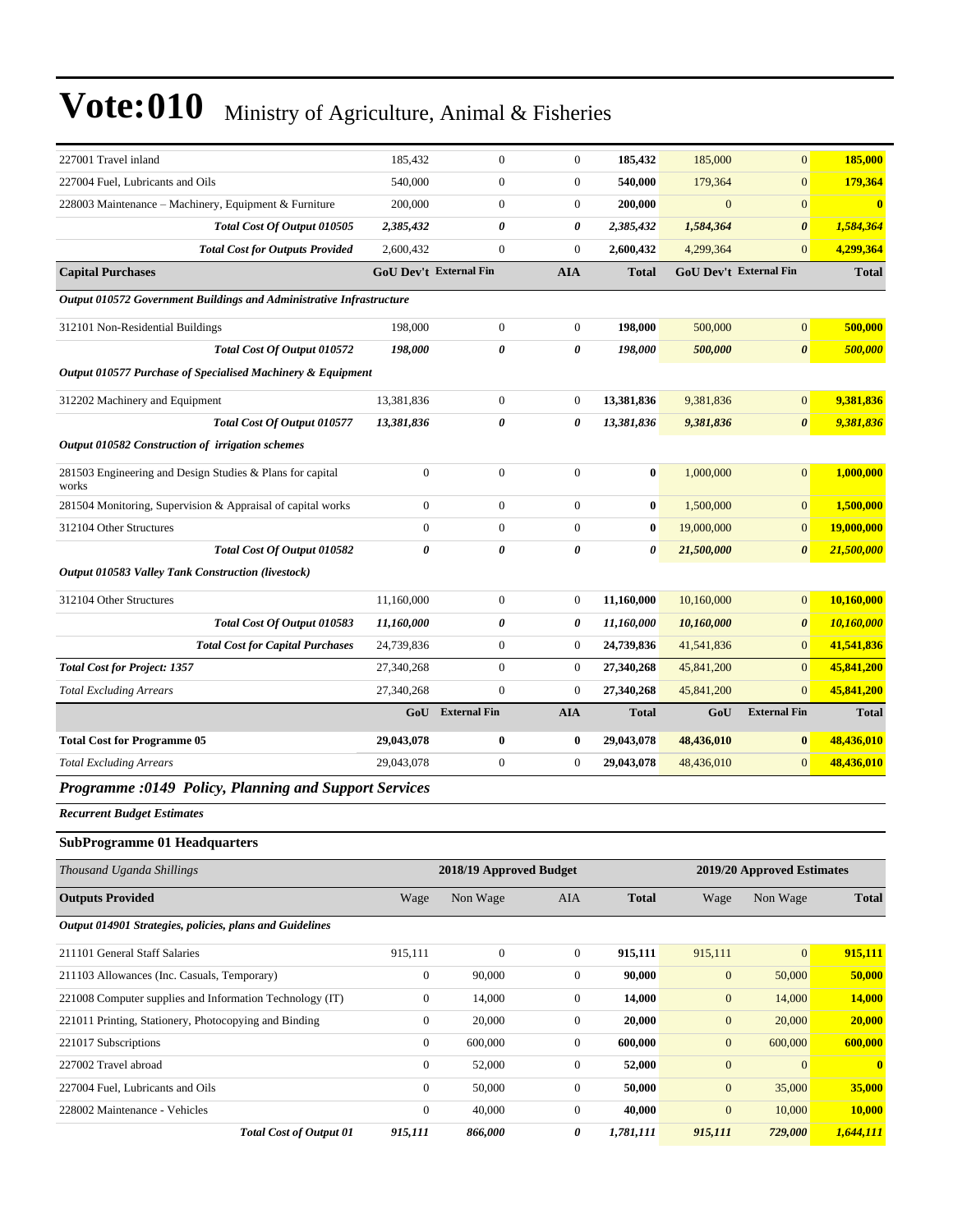#### *Output 014902 Administration, HRD and Accounting*

| 211103 Allowances (Inc. Casuals, Temporary)                                                              | $\boldsymbol{0}$          | 90,000                    | $\boldsymbol{0}$ | 90,000       | $\mathbf{0}$          | 60,000                | 60,000         |
|----------------------------------------------------------------------------------------------------------|---------------------------|---------------------------|------------------|--------------|-----------------------|-----------------------|----------------|
| 221001 Advertising and Public Relations                                                                  | $\boldsymbol{0}$          | 10,000                    | $\boldsymbol{0}$ | 10,000       | $\mathbf{0}$          | $\mathbf{0}$          | $\bf{0}$       |
| 221007 Books, Periodicals & Newspapers                                                                   | $\boldsymbol{0}$          | 28,000                    | $\boldsymbol{0}$ | 28,000       | $\boldsymbol{0}$      | 28,000                | 28,000         |
| 221008 Computer supplies and Information Technology (IT)                                                 | $\boldsymbol{0}$          | 30,000                    | $\boldsymbol{0}$ | 30,000       | $\mathbf{0}$          | 15,000                | 15,000         |
| 221009 Welfare and Entertainment                                                                         | $\boldsymbol{0}$          | 40,000                    | $\mathbf{0}$     | 40,000       | $\mathbf{0}$          | 30,000                | 30,000         |
| 221011 Printing, Stationery, Photocopying and Binding                                                    | $\boldsymbol{0}$          | 43,000                    | $\mathbf{0}$     | 43,000       | $\mathbf{0}$          | 30,000                | 30,000         |
| 221012 Small Office Equipment                                                                            | $\boldsymbol{0}$          | 20,000                    | $\mathbf{0}$     | 20,000       | $\mathbf{0}$          | 15,000                | <b>15,000</b>  |
| 221016 IFMS Recurrent costs                                                                              | $\boldsymbol{0}$          | 50,000                    | $\boldsymbol{0}$ | 50,000       | $\boldsymbol{0}$      | 30,000                | 30,000         |
| 227001 Travel inland                                                                                     | $\boldsymbol{0}$          | 50,000                    | $\mathbf{0}$     | 50,000       | $\mathbf{0}$          | 25,000                | 25,000         |
| 227002 Travel abroad                                                                                     | $\boldsymbol{0}$          | $\mathbf{0}$              | $\mathbf{0}$     | $\mathbf{0}$ | $\mathbf{0}$          | 20,000                | 20,000         |
| 227004 Fuel, Lubricants and Oils                                                                         | $\boldsymbol{0}$          | 100,000                   | $\mathbf{0}$     | 100,000      | $\mathbf{0}$          | 70,000                | 70,000         |
| 228001 Maintenance - Civil                                                                               | $\boldsymbol{0}$          | 60,000                    | $\mathbf{0}$     | 60,000       | $\mathbf{0}$          | $\mathbf{0}$          | $\bf{0}$       |
| 228002 Maintenance - Vehicles                                                                            | $\boldsymbol{0}$          | 30,158                    | $\boldsymbol{0}$ | 30,158       | $\boldsymbol{0}$      | 25,158                | 25,158         |
| <b>Total Cost of Output 02</b>                                                                           | 0                         | 551,158                   | 0                | 551,158      | $\boldsymbol{\theta}$ | 348,158               | 348,158        |
| Output 014904 Monitoring and evaluating the activities of the sector                                     |                           |                           |                  |              |                       |                       |                |
| 221003 Staff Training                                                                                    | $\boldsymbol{0}$          | 10,000                    | $\boldsymbol{0}$ | 10,000       | $\mathbf{0}$          | $\mathbf{0}$          | $\bf{0}$       |
| 221011 Printing, Stationery, Photocopying and Binding                                                    | $\boldsymbol{0}$          | 40,000                    | $\mathbf{0}$     | 40,000       | $\mathbf{0}$          | 30,000                | 30,000         |
| 222001 Telecommunications                                                                                | $\boldsymbol{0}$          | 205,000                   | $\mathbf{0}$     | 205,000      | $\mathbf{0}$          | 205,000               | 205,000        |
| 222002 Postage and Courier                                                                               | $\boldsymbol{0}$          | 60,000                    | $\mathbf{0}$     | 60,000       | $\mathbf{0}$          | 60,000                | 60,000         |
| 222003 Information and communications technology (ICT)                                                   | $\boldsymbol{0}$          | 30,000                    | $\mathbf{0}$     | 30,000       | $\mathbf{0}$          | 20,000                | 20,000         |
| 223004 Guard and Security services                                                                       | $\boldsymbol{0}$          | 250,000                   | $\mathbf{0}$     | 250,000      | $\boldsymbol{0}$      | 250,000               | 250,000        |
| 223005 Electricity                                                                                       | $\boldsymbol{0}$          | 400,000                   | $\mathbf{0}$     | 400,000      | $\mathbf{0}$          | 400,000               | 400,000        |
| 223006 Water                                                                                             | $\boldsymbol{0}$          | 160,000                   | $\mathbf{0}$     | 160,000      | $\mathbf{0}$          | 160,000               | <b>160,000</b> |
| 224004 Cleaning and Sanitation                                                                           | $\boldsymbol{0}$          | 263,000                   | $\mathbf{0}$     | 263,000      | $\mathbf{0}$          | 263,000               | 263,000        |
| 227001 Travel inland                                                                                     | $\boldsymbol{0}$          | 30,000                    | $\mathbf{0}$     | 30,000       | $\mathbf{0}$          | 13,000                | 13,000         |
| 227004 Fuel, Lubricants and Oils                                                                         | $\boldsymbol{0}$          | 10,000                    | $\boldsymbol{0}$ | 10,000       | $\mathbf{0}$          | 10,000                | 10,000         |
| 228002 Maintenance - Vehicles                                                                            | $\boldsymbol{0}$          | 120,970                   | $\mathbf{0}$     | 120,970      | $\mathbf{0}$          | 80,970                | 80,970         |
| <b>Total Cost of Output 04</b>                                                                           | 0                         | 1,578,970                 | 0                | 1,578,970    | $\boldsymbol{\theta}$ | 1,491,970             | 1,491,970      |
| <b>Total Cost Of Outputs Provided</b>                                                                    | 915,111                   | 2,996,128                 | $\bf{0}$         | 3,911,239    | 915,111               | 2,569,128             | 3,484,239      |
| <b>Outputs Funded</b>                                                                                    | Wage                      | Non Wage                  | AIA              | <b>Total</b> | Wage                  | Non Wage              | <b>Total</b>   |
| Output 014951 Secondment for MAAIF staff in Rome                                                         |                           |                           |                  |              |                       |                       |                |
| 263340 Other grants                                                                                      | $\boldsymbol{0}$          | 427,068                   | $\mathbf{0}$     | 427,068      | $\mathbf{0}$          | 427,068               | 427,068        |
| o/w Operations of MAAIF offices in Rome supported                                                        | $\boldsymbol{\mathit{0}}$ | 427,068                   | 0                | 427,068      | $\boldsymbol{\theta}$ | $\boldsymbol{\theta}$ | $\mathbf{0}$   |
| o/w Office Operations of the Agriculture Attache in Rome                                                 | 0                         | $\boldsymbol{\mathit{0}}$ | 0                | $\bf{0}$     | $\boldsymbol{\theta}$ | 427,068               | 427,068        |
| 264102 Contributions to Autonomous Institutions (Wage<br>Subventions)                                    | $\boldsymbol{0}$          | 72,932                    | $\boldsymbol{0}$ | 72,932       | $\mathbf{0}$          | 72,932                | 72,932         |
| o/w Wages for staff in MAAIF Rome office                                                                 | 0                         | 72,932                    | 0                | 72,932       | $\boldsymbol{\theta}$ | $\boldsymbol{\theta}$ | $\bf{0}$       |
| o/w Salaries for the Agriculture attache in Rome                                                         | $\boldsymbol{\mathit{0}}$ | $\boldsymbol{\mathit{0}}$ | $\theta$         | $\bf{0}$     | $\boldsymbol{\theta}$ | 72,932                | 72,932         |
| <b>Total Cost of Output 51</b>                                                                           | $\pmb{\theta}$            | 500,000                   | 0                | 500,000      | $\boldsymbol{\theta}$ | 500,000               | 500,000        |
| <b>Output 014953 Support for Agricultural Training Institutions</b>                                      |                           |                           |                  |              |                       |                       |                |
| 263204 Transfers to other govt. Units (Capital)                                                          | $\boldsymbol{0}$          | 330,000                   | $\boldsymbol{0}$ | 330,000      | $\mathbf{0}$          | 330,000               | 330,000        |
| $o/w$ Support for training institutions<br>(practical materials, exams & industrial material)            | 0                         | 330,000                   | 0                | 330,000      | $\boldsymbol{\theta}$ | $\boldsymbol{\theta}$ | $\bf{0}$       |
| o/w Exams and Schoolastic materials for Bukalasa<br>Agriculture College and Fisheries training Institute | 0                         | $\boldsymbol{\mathit{0}}$ | $\theta$         | $\bf{0}$     | $\boldsymbol{\theta}$ | 330,000               | 330,000        |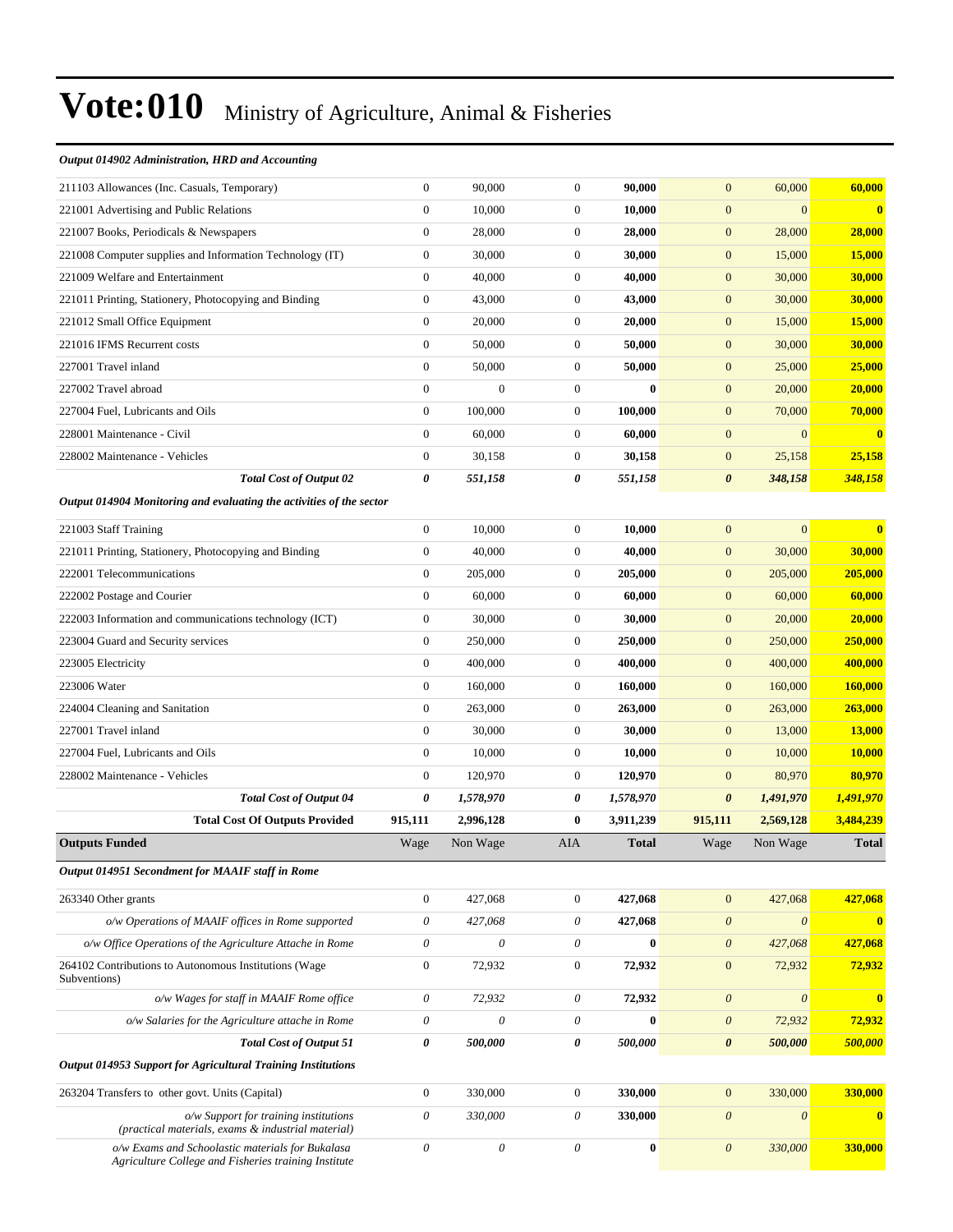| 264101 Contributions to Autonomous Institutions                                            | $\boldsymbol{0}$ | 619,697                 | $\mathbf{0}$     | 619,697      | $\mathbf{0}$          | 619,697                    | 619,697                 |
|--------------------------------------------------------------------------------------------|------------------|-------------------------|------------------|--------------|-----------------------|----------------------------|-------------------------|
| o/w Subvention to Bukalasa Agricultural College and<br><b>Fisheries Training Institute</b> | $\theta$         | 619,697                 | 0                | 619,697      | $\boldsymbol{\theta}$ | $\boldsymbol{\theta}$      | $\bf{0}$                |
| o/w Subvention to Bukalasa Agriculture College and Fisheries<br><b>Training Institute</b>  | $\theta$         | $\theta$                | 0                | $\bf{0}$     | $\boldsymbol{\theta}$ | 619,697                    | 619,697                 |
| <b>Total Cost of Output 53</b>                                                             | 0                | 949,697                 | 0                | 949,697      | $\boldsymbol{\theta}$ | 949,697                    | 949,697                 |
| <b>Total Cost Of Outputs Funded</b>                                                        | $\bf{0}$         | 1,449,697               | $\bf{0}$         | 1,449,697    | $\bf{0}$              | 1,449,697                  | 1,449,697               |
| <b>Arrears</b>                                                                             | Wage             | Non Wage                | AIA              | <b>Total</b> | Wage                  | Non Wage                   | <b>Total</b>            |
| Output 014999 Arrears                                                                      |                  |                         |                  |              |                       |                            |                         |
| 321605 Domestic arrears (Budgeting)                                                        | $\boldsymbol{0}$ | 169,045                 | $\boldsymbol{0}$ | 169,045      | $\mathbf{0}$          | 61,172                     | 61,172                  |
| 321617 Salary Arrears (Budgeting)                                                          | $\boldsymbol{0}$ | 194,457                 | $\boldsymbol{0}$ | 194,457      | $\mathbf{0}$          | $\mathbf{0}$               | $\bf{0}$                |
| <b>Total Cost of Output 99</b>                                                             | 0                | 363,501                 | 0                | 363,501      | $\boldsymbol{\theta}$ | 61,172                     | 61,172                  |
| <b>Total Cost Of Arrears</b>                                                               | $\bf{0}$         | 363,501                 | $\bf{0}$         | 363,501      | $\bf{0}$              | 61,172                     | 61,172                  |
| <b>Total Cost for SubProgramme 01</b>                                                      | 915,111          | 4,809,326               | $\bf{0}$         | 5,724,437    | 915,111               | 4,079,997                  | 4,995,108               |
| <b>Total Excluding Arrears</b>                                                             | 915,111          | 4,445,825               | $\boldsymbol{0}$ | 5,360,936    | 915,111               | 4,018,825                  | 4,933,936               |
| <b>SubProgramme 10 Department of Planning</b>                                              |                  |                         |                  |              |                       |                            |                         |
| Thousand Uganda Shillings                                                                  |                  | 2018/19 Approved Budget |                  |              |                       | 2019/20 Approved Estimates |                         |
| <b>Outputs Provided</b>                                                                    | Wage             | Non Wage                | AIA              | <b>Total</b> | Wage                  | Non Wage                   | <b>Total</b>            |
| Output 014901 Strategies, policies, plans and Guidelines                                   |                  |                         |                  |              |                       |                            |                         |
| 211101 General Staff Salaries                                                              | 250,000          | $\boldsymbol{0}$        | $\mathbf{0}$     | 250,000      | 250,000               | $\mathbf{0}$               | 250,000                 |
| 211102 Contract Staff Salaries                                                             | 250,000          | $\mathbf{0}$            | $\boldsymbol{0}$ | 250,000      | 250,000               | $\mathbf{0}$               | 250,000                 |
| 211103 Allowances (Inc. Casuals, Temporary)                                                | $\boldsymbol{0}$ | 150,130                 | 0                | 150,130      | $\mathbf{0}$          | 120,130                    | <b>120,130</b>          |
| 221006 Commissions and related charges                                                     | $\boldsymbol{0}$ | 30,000                  | $\boldsymbol{0}$ | 30,000       | $\mathbf{0}$          | $\mathbf{0}$               | $\overline{\mathbf{0}}$ |
| 221011 Printing, Stationery, Photocopying and Binding                                      | $\boldsymbol{0}$ | 105,000                 | $\boldsymbol{0}$ | 105,000      | $\mathbf{0}$          | 65,000                     | 65,000                  |
| 225001 Consultancy Services- Short term                                                    | $\mathbf{0}$     | 41,000                  | $\mathbf{0}$     | 41,000       | $\boldsymbol{0}$      | 19,000                     | <b>19,000</b>           |
| 227004 Fuel, Lubricants and Oils                                                           | $\boldsymbol{0}$ | 30,000                  | $\boldsymbol{0}$ | 30,000       | $\boldsymbol{0}$      | 80,870                     | 80,870                  |
| 228002 Maintenance - Vehicles                                                              | $\boldsymbol{0}$ | 30,870                  | $\boldsymbol{0}$ | 30,870       | $\mathbf{0}$          | $\mathbf{0}$               | $\mathbf{0}$            |
| <b>Total Cost of Output 01</b>                                                             | 500,000          | 387,000                 | 0                | 887,000      | 500,000               | 285,000                    | 785,000                 |
| Output 014902 Administration, HRD and Accounting                                           |                  |                         |                  |              |                       |                            |                         |
| 221009 Welfare and Entertainment                                                           | $\boldsymbol{0}$ | 34,800                  | $\boldsymbol{0}$ | 34.800       | $\mathbf{0}$          | 20,800                     | 20,800                  |
| Total Cost of Output 02                                                                    | 0                | 34,800                  | 0                | 34,800       | $\boldsymbol{\theta}$ | 20,800                     | <u> 20,800 </u>         |
| Output 014904 Monitoring and evaluating the activities of the sector                       |                  |                         |                  |              |                       |                            |                         |
| 211103 Allowances (Inc. Casuals, Temporary)                                                | $\boldsymbol{0}$ | 150,000                 | $\overline{0}$   | 150,000      | $\mathbf{0}$          | 63,000                     | 63,000                  |
| <b>Total Cost of Output 04</b>                                                             | 0                | 150,000                 | 0                | 150,000      | $\pmb{\theta}$        | 63,000                     | 63,000                  |
| Output 014905 Creating and Enabling environment for Agriculture                            |                  |                         |                  |              |                       |                            |                         |
| 211103 Allowances (Inc. Casuals, Temporary)                                                | $\mathbf{0}$     | 158,000                 | $\mathbf{0}$     | 158,000      | $\boldsymbol{0}$      | 100,000                    | 100,000                 |
| 221002 Workshops and Seminars                                                              | $\mathbf{0}$     | $\boldsymbol{0}$        | $\boldsymbol{0}$ | $\bf{0}$     | $\boldsymbol{0}$      | 45,000                     | 45,000                  |
| 221006 Commissions and related charges                                                     | $\boldsymbol{0}$ | 70,000                  | $\boldsymbol{0}$ | 70,000       | $\boldsymbol{0}$      | 50,000                     | 50,000                  |
| 227001 Travel inland                                                                       | $\boldsymbol{0}$ | 160,000                 | $\boldsymbol{0}$ | 160,000      | $\boldsymbol{0}$      | 116,000                    | 116,000                 |
| 227002 Travel abroad                                                                       | $\mathbf{0}$     | 10,000                  | $\boldsymbol{0}$ | 10,000       | $\mathbf{0}$          | 63,000                     | 63,000                  |
| 227004 Fuel, Lubricants and Oils                                                           | $\boldsymbol{0}$ | 7,000                   | $\boldsymbol{0}$ | 7,000        | $\mathbf{0}$          | 78,000                     | 78,000                  |
| <b>Total Cost of Output 05</b>                                                             | 0                | 405,000                 | 0                | 405,000      | $\boldsymbol{\theta}$ | 452,000                    | 452,000                 |
| Output 014906 Institutional Development In Agricultural Sector                             |                  |                         |                  |              |                       |                            |                         |
| 225001 Consultancy Services- Short term                                                    | $\boldsymbol{0}$ | 116,894                 | $\boldsymbol{0}$ | 116,894      | $\boldsymbol{0}$      | 6,894                      | 6,894                   |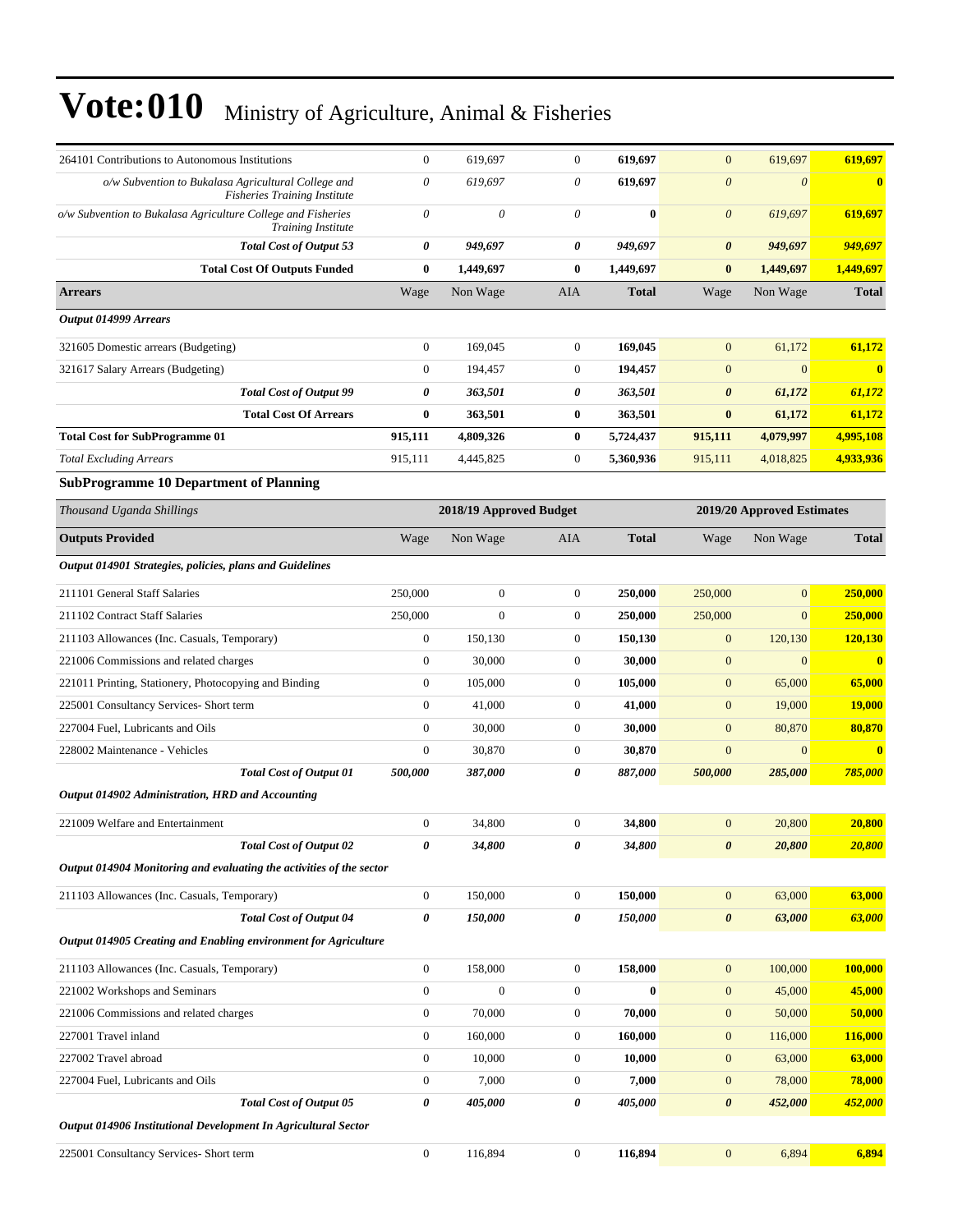| 225002 Consultancy Services-Long-term                          | $\boldsymbol{0}$ | 100,000                 | $\boldsymbol{0}$ | 100,000      | $\mathbf{0}$          | 44,000                     | 44,000                  |
|----------------------------------------------------------------|------------------|-------------------------|------------------|--------------|-----------------------|----------------------------|-------------------------|
| <b>Total Cost of Output 06</b>                                 | 0                | 216,894                 | 0                | 216,894      | $\boldsymbol{\theta}$ | 50,894                     | 50,894                  |
| <b>Total Cost Of Outputs Provided</b>                          | 500,000          | 1,193,694               | $\bf{0}$         | 1,693,694    | 500,000               | 871,693                    | 1,371,693               |
| <b>Total Cost for SubProgramme 10</b>                          | 500,000          | 1,193,694               | $\bf{0}$         | 1,693,694    | 500,000               | 871,693                    | 1,371,693               |
| <b>Total Excluding Arrears</b>                                 | 500,000          | 1,193,694               | $\mathbf{0}$     | 1,693,694    | 500,000               | 871,693                    | 1,371,693               |
| SubProgramme 13 Internal Audit                                 |                  |                         |                  |              |                       |                            |                         |
| Thousand Uganda Shillings                                      |                  | 2018/19 Approved Budget |                  |              |                       | 2019/20 Approved Estimates |                         |
| <b>Outputs Provided</b>                                        | Wage             | Non Wage                | AIA              | <b>Total</b> | Wage                  | Non Wage                   | <b>Total</b>            |
| Output 014902 Administration, HRD and Accounting               |                  |                         |                  |              |                       |                            |                         |
| 211101 General Staff Salaries                                  | 37,462           | $\mathbf{0}$            | $\mathbf{0}$     | 37,462       | 37,462                | $\overline{0}$             | 37,462                  |
| 211103 Allowances (Inc. Casuals, Temporary)                    | $\boldsymbol{0}$ | 40,000                  | $\boldsymbol{0}$ | 40,000       | $\boldsymbol{0}$      | 40,000                     | 40,000                  |
| 221003 Staff Training                                          | $\boldsymbol{0}$ | 20,000                  | $\boldsymbol{0}$ | 20,000       | $\boldsymbol{0}$      | $\boldsymbol{0}$           | $\mathbf{0}$            |
| 221006 Commissions and related charges                         | $\boldsymbol{0}$ | 154,000                 | $\boldsymbol{0}$ | 154,000      | $\mathbf{0}$          | 154,000                    | 154,000                 |
| 221007 Books, Periodicals & Newspapers                         | $\boldsymbol{0}$ | 2,895                   | $\mathbf{0}$     | 2,895        | $\mathbf{0}$          | 2,895                      | 2,895                   |
| 221008 Computer supplies and Information Technology (IT)       | $\boldsymbol{0}$ | 20,100                  | 0                | 20,100       | $\mathbf{0}$          | $\mathbf{0}$               | $\overline{\mathbf{0}}$ |
| 221009 Welfare and Entertainment                               | $\boldsymbol{0}$ | 10,000                  | $\boldsymbol{0}$ | 10,000       | $\boldsymbol{0}$      | 30,100                     | 30,100                  |
| 221011 Printing, Stationery, Photocopying and Binding          | $\boldsymbol{0}$ | 10,000                  | $\mathbf{0}$     | 10,000       | $\boldsymbol{0}$      | 10,000                     | 10,000                  |
| 221017 Subscriptions                                           | $\boldsymbol{0}$ | 12,000                  | $\boldsymbol{0}$ | 12,000       | $\mathbf{0}$          | 12,000                     | 12,000                  |
| 227001 Travel inland                                           | $\boldsymbol{0}$ | 100,000                 | $\mathbf{0}$     | 100,000      | $\mathbf{0}$          | 40,000                     | 40,000                  |
| 227002 Travel abroad                                           | $\boldsymbol{0}$ | 5,015                   | $\boldsymbol{0}$ | 5,015        | $\mathbf{0}$          | 10,015                     | 10,015                  |
| 227004 Fuel, Lubricants and Oils                               | $\boldsymbol{0}$ | 23,000                  | $\boldsymbol{0}$ | 23,000       | $\boldsymbol{0}$      | 23,000                     | 23,000                  |
| 228002 Maintenance - Vehicles                                  | $\boldsymbol{0}$ | 26,273                  | $\mathbf{0}$     | 26,273       | $\mathbf{0}$          | 36,273                     | 36,273                  |
| <b>Total Cost of Output 02</b>                                 | 37,462           | 423,283                 | 0                | 460,744      | 37,462                | 358,283                    | 395,744                 |
| <b>Total Cost Of Outputs Provided</b>                          | 37,462           | 423,283                 | $\bf{0}$         | 460,744      | 37,462                | 358,283                    | 395,744                 |
| <b>Total Cost for SubProgramme 13</b>                          | 37,462           | 423,283                 | $\bf{0}$         | 460,744      | 37,462                | 358,283                    | 395,744                 |
| <b>Total Excluding Arrears</b>                                 | 37,462           | 423,283                 | $\boldsymbol{0}$ | 460,744      | 37,462                | 358,283                    | 395,744                 |
| SubProgramme 22 Agricultural Statistical Unit                  |                  |                         |                  |              |                       |                            |                         |
| Thousand Uganda Shillings                                      |                  | 2018/19 Approved Budget |                  |              |                       | 2019/20 Approved Estimates |                         |
| <b>Outputs Provided</b>                                        | Wage             | Non Wage                | AIA              | <b>Total</b> | Wage                  | Non Wage                   | <b>Total</b>            |
| Output 014902 Administration, HRD and Accounting               |                  |                         |                  |              |                       |                            |                         |
| 211101 General Staff Salaries                                  | 200,000          | $\boldsymbol{0}$        | $\overline{0}$   | 200,000      | 200,000               | $\overline{0}$             | 200,000                 |
| 221003 Staff Training                                          | $\boldsymbol{0}$ | 40,000                  | $\boldsymbol{0}$ | 40,000       | $\mathbf{0}$          | 61,000                     | 61,000                  |
| 221009 Welfare and Entertainment                               | $\boldsymbol{0}$ | 12,000                  | $\boldsymbol{0}$ | 12,000       | $\boldsymbol{0}$      | 12,000                     | 12,000                  |
| 227004 Fuel, Lubricants and Oils                               | $\mathbf{0}$     | 21,000                  | $\boldsymbol{0}$ | 21,000       | $\mathbf{0}$          | $\mathbf{0}$               | $\mathbf{0}$            |
| 228002 Maintenance - Vehicles                                  | $\boldsymbol{0}$ | 15,000                  | $\boldsymbol{0}$ | 15,000       | $\boldsymbol{0}$      | 15,000                     | 15,000                  |
| <b>Total Cost of Output 02</b>                                 | 200,000          | 88,000                  | 0                | 288,000      | 200,000               | 88,000                     | 288,000                 |
| Output 014906 Institutional Development In Agricultural Sector |                  |                         |                  |              |                       |                            |                         |
| 211103 Allowances (Inc. Casuals, Temporary)                    | $\boldsymbol{0}$ | 40,000                  | $\boldsymbol{0}$ | 40,000       | $\boldsymbol{0}$      | 40,000                     | 40,000                  |
| 221001 Advertising and Public Relations                        | $\boldsymbol{0}$ | 16,001                  | $\boldsymbol{0}$ | 16,001       | $\mathbf{0}$          | 7,001                      | 7,001                   |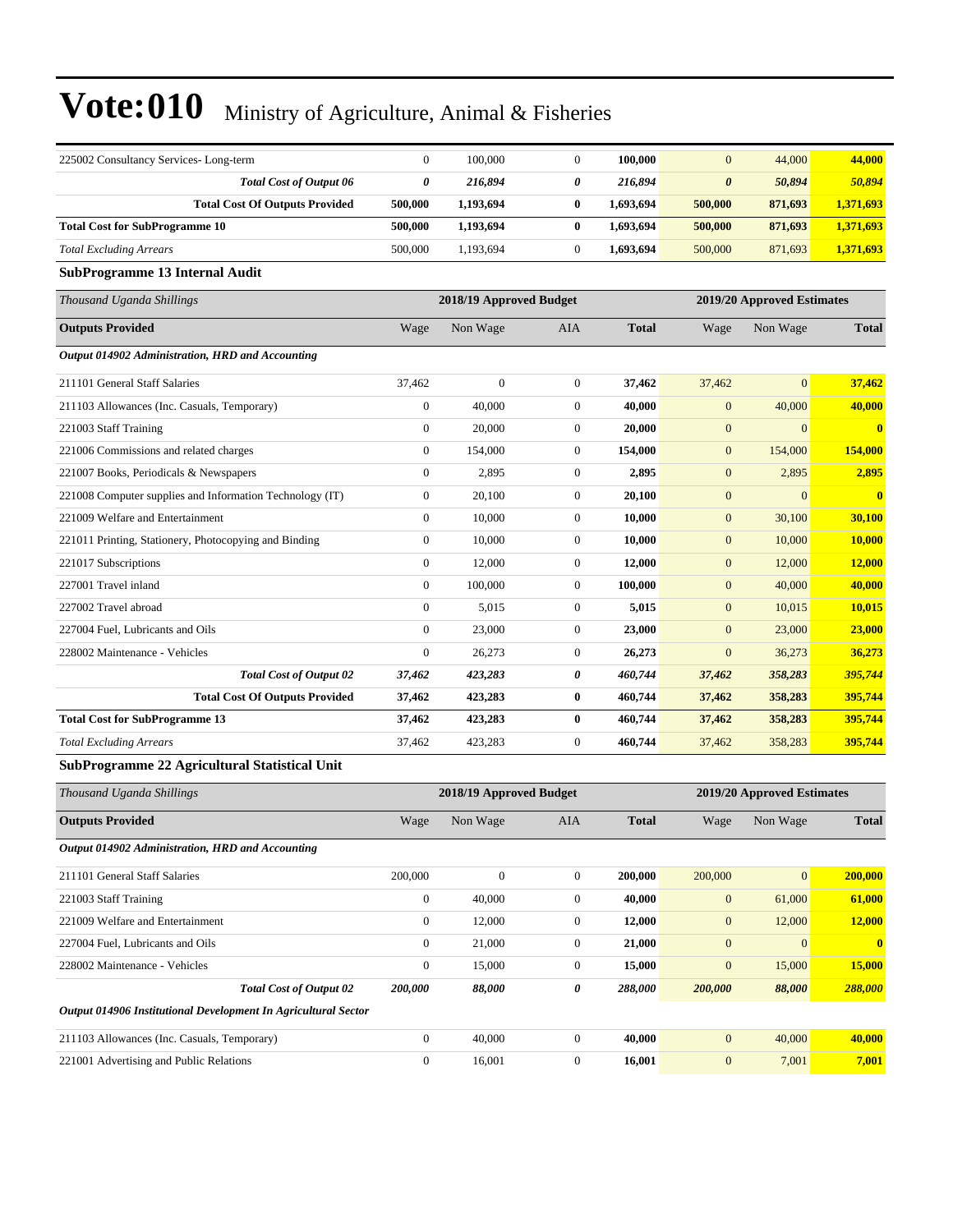| 221002 Workshops and Seminars                                                        | $\mathbf{0}$          | 10,000                  | $\boldsymbol{0}$ | 10,000       | $\mathbf{0}$          | $\mathbf{0}$               | $\bf{0}$                |
|--------------------------------------------------------------------------------------|-----------------------|-------------------------|------------------|--------------|-----------------------|----------------------------|-------------------------|
| 221011 Printing, Stationery, Photocopying and Binding                                | $\mathbf{0}$          | 15,000                  | $\boldsymbol{0}$ | 15,000       | $\mathbf{0}$          | 15,000                     | 15,000                  |
| 227001 Travel inland                                                                 | $\mathbf{0}$          | 35,000                  | 0                | 35,000       | $\mathbf{0}$          | 20,000                     | 20,000                  |
| 227004 Fuel, Lubricants and Oils                                                     | $\mathbf{0}$          | 30,000                  | $\boldsymbol{0}$ | 30,000       | $\mathbf{0}$          | 30,000                     | 30,000                  |
| 228002 Maintenance - Vehicles                                                        | $\mathbf{0}$          | 14,000                  | $\boldsymbol{0}$ | 14,000       | $\mathbf{0}$          | 14,000                     | <b>14,000</b>           |
| <b>Total Cost of Output 06</b>                                                       | $\boldsymbol{\theta}$ | 160,001                 | 0                | 160,001      | $\boldsymbol{\theta}$ | 126,001                    | 126,001                 |
| Output 014907 Monitoring & Evaluation of commodity approach activities in the sector |                       |                         |                  |              |                       |                            |                         |
| 211103 Allowances (Inc. Casuals, Temporary)                                          | $\boldsymbol{0}$      | 49,970                  | $\boldsymbol{0}$ | 49,970       | $\mathbf{0}$          | 49,970                     | 49,970                  |
| 221008 Computer supplies and Information Technology (IT)                             | $\mathbf{0}$          | 22,000                  | 0                | 22,000       | $\mathbf{0}$          | 22,000                     | 22,000                  |
| 221011 Printing, Stationery, Photocopying and Binding                                | $\mathbf{0}$          | 10,000                  | 0                | 10,000       | $\mathbf{0}$          | 10,000                     | 10,000                  |
| 227001 Travel inland                                                                 | $\boldsymbol{0}$      | 77,000                  | $\boldsymbol{0}$ | 77,000       | $\mathbf{0}$          | 37,000                     | 37,000                  |
| 227002 Travel abroad                                                                 | $\mathbf{0}$          | 20,000                  | 0                | 20,000       | $\mathbf{0}$          | 9,000                      | 9,000                   |
| 227004 Fuel, Lubricants and Oils                                                     | $\mathbf{0}$          | 25,000                  | $\boldsymbol{0}$ | 25,000       | $\mathbf{0}$          | 25,000                     | 25,000                  |
| 228002 Maintenance - Vehicles                                                        | $\mathbf{0}$          | 8,030                   | 0                | 8,030        | $\mathbf{0}$          | 8,030                      | 8,030                   |
| <b>Total Cost of Output 07</b>                                                       | 0                     | 212,000                 | 0                | 212,000      | $\boldsymbol{\theta}$ | 161,000                    | 161,000                 |
| <b>Total Cost Of Outputs Provided</b>                                                | 200,000               | 460,001                 | $\bf{0}$         | 660,001      | 200,000               | 375,001                    | 575,001                 |
| <b>Total Cost for SubProgramme 22</b>                                                | 200,000               | 460,001                 | $\bf{0}$         | 660,001      | 200,000               | 375,001                    | 575,001                 |
| <b>Total Excluding Arrears</b>                                                       | 200,000               | 460,001                 | $\boldsymbol{0}$ | 660,001      | 200,000               | 375,001                    | 575,001                 |
| <b>SubProgramme 25 Human Resource Management Department</b>                          |                       |                         |                  |              |                       |                            |                         |
| Thousand Uganda Shillings                                                            |                       | 2018/19 Approved Budget |                  |              |                       | 2019/20 Approved Estimates |                         |
| <b>Outputs Provided</b>                                                              | Wage                  | Non Wage                | AIA              | <b>Total</b> | Wage                  | Non Wage                   | <b>Total</b>            |
|                                                                                      |                       |                         |                  |              |                       |                            |                         |
| Output 014901 Strategies, policies, plans and Guidelines                             |                       |                         |                  |              |                       |                            |                         |
| 211101 General Staff Salaries                                                        | 62,000                | $\boldsymbol{0}$        | $\boldsymbol{0}$ | 62,000       | 62,000                | $\overline{0}$             | 62,000                  |
| 211102 Contract Staff Salaries                                                       | 30,000                | $\overline{0}$          | $\boldsymbol{0}$ | 30,000       | 30,000                | $\overline{0}$             | 30,000                  |
| 211103 Allowances (Inc. Casuals, Temporary)                                          | $\mathbf{0}$          | 60,000                  | $\boldsymbol{0}$ | 60,000       | $\mathbf{0}$          | 60,000                     | 60,000                  |
| 221009 Welfare and Entertainment                                                     | $\mathbf{0}$          | 10,000                  | 0                | 10,000       | $\mathbf{0}$          | 10,000                     | <b>10,000</b>           |
| 221011 Printing, Stationery, Photocopying and Binding                                | $\mathbf{0}$          | 20,000                  | $\boldsymbol{0}$ | 20,000       | $\boldsymbol{0}$      | 20,000                     | 20,000                  |
| <b>Total Cost of Output 01</b>                                                       | 92,000                | 90,000                  | 0                | 182,000      | 92,000                | 90,000                     | 182,000                 |
| Output 014902 Administration, HRD and Accounting                                     |                       |                         |                  |              |                       |                            |                         |
| 211103 Allowances (Inc. Casuals, Temporary)                                          | $\boldsymbol{0}$      | 39,825                  | 0                | 39,825       | $\boldsymbol{0}$      | 39,825                     | 39,825                  |
| 212102 Pension for General Civil Service                                             | $\mathbf{0}$          | 11,322,816              | 0                | 11,322,816   | $\mathbf{0}$          | 12,671,209                 | 12,671,209              |
| 213001 Medical expenses (To employees)                                               | $\boldsymbol{0}$      | 170,000                 | 0                | 170,000      | $\mathbf{0}$          | 110,000                    | 110,000                 |
| 213002 Incapacity, death benefits and funeral expenses                               | $\mathbf{0}$          | 80,000                  | $\boldsymbol{0}$ | 80,000       | $\mathbf{0}$          | 60,000                     | 60,000                  |
| 213004 Gratuity Expenses                                                             | $\boldsymbol{0}$      | 1,511,538               | 0                | 1,511,538    | $\mathbf{0}$          | 1,513,322                  | 1,513,322               |
| 221002 Workshops and Seminars                                                        | $\mathbf{0}$          | 40,000                  | 0                | 40,000       | $\mathbf{0}$          | $\overline{0}$             | $\overline{\mathbf{0}}$ |
| 221004 Recruitment Expenses                                                          | $\boldsymbol{0}$      | 20,000                  | 0                | 20,000       | $\mathbf{0}$          | 40,000                     | 40,000                  |
| 221005 Hire of Venue (chairs, projector, etc)                                        | $\mathbf{0}$          | $\boldsymbol{0}$        | 0                | $\bf{0}$     | $\mathbf{0}$          | 40,000                     | 40,000                  |
| 221008 Computer supplies and Information Technology (IT)                             | $\mathbf{0}$          | 20,000                  | $\boldsymbol{0}$ | 20,000       | $\boldsymbol{0}$      | $\boldsymbol{0}$           | $\bf{0}$                |
| 221020 IPPS Recurrent Costs                                                          | $\boldsymbol{0}$      | 80,000                  | 0                | 80,000       | $\mathbf{0}$          | 60,000                     | 60,000                  |
| <b>Total Cost of Output 02</b>                                                       | 0                     | 13,284,180              | 0                | 13,284,180   | $\boldsymbol{\theta}$ | 14,534,356                 | 14,534,356              |
| Output 014904 Monitoring and evaluating the activities of the sector                 |                       |                         |                  |              |                       |                            |                         |
| 227001 Travel inland                                                                 | $\boldsymbol{0}$      | 20,000                  | $\boldsymbol{0}$ | 20,000       | $\mathbf{0}$          | $\mathbf{0}$               | $\bf{0}$                |
| 227004 Fuel, Lubricants and Oils                                                     |                       |                         |                  |              |                       |                            |                         |
|                                                                                      | $\mathbf{0}$          | 19,747                  | 0                | 19,747       | $\mathbf{0}$          | 19,747                     |                         |
| <b>Total Cost of Output 04</b>                                                       | 0                     | 39,747                  | 0                | 39,747       | $\boldsymbol{\theta}$ | 19,747                     | 19,747<br>19,747        |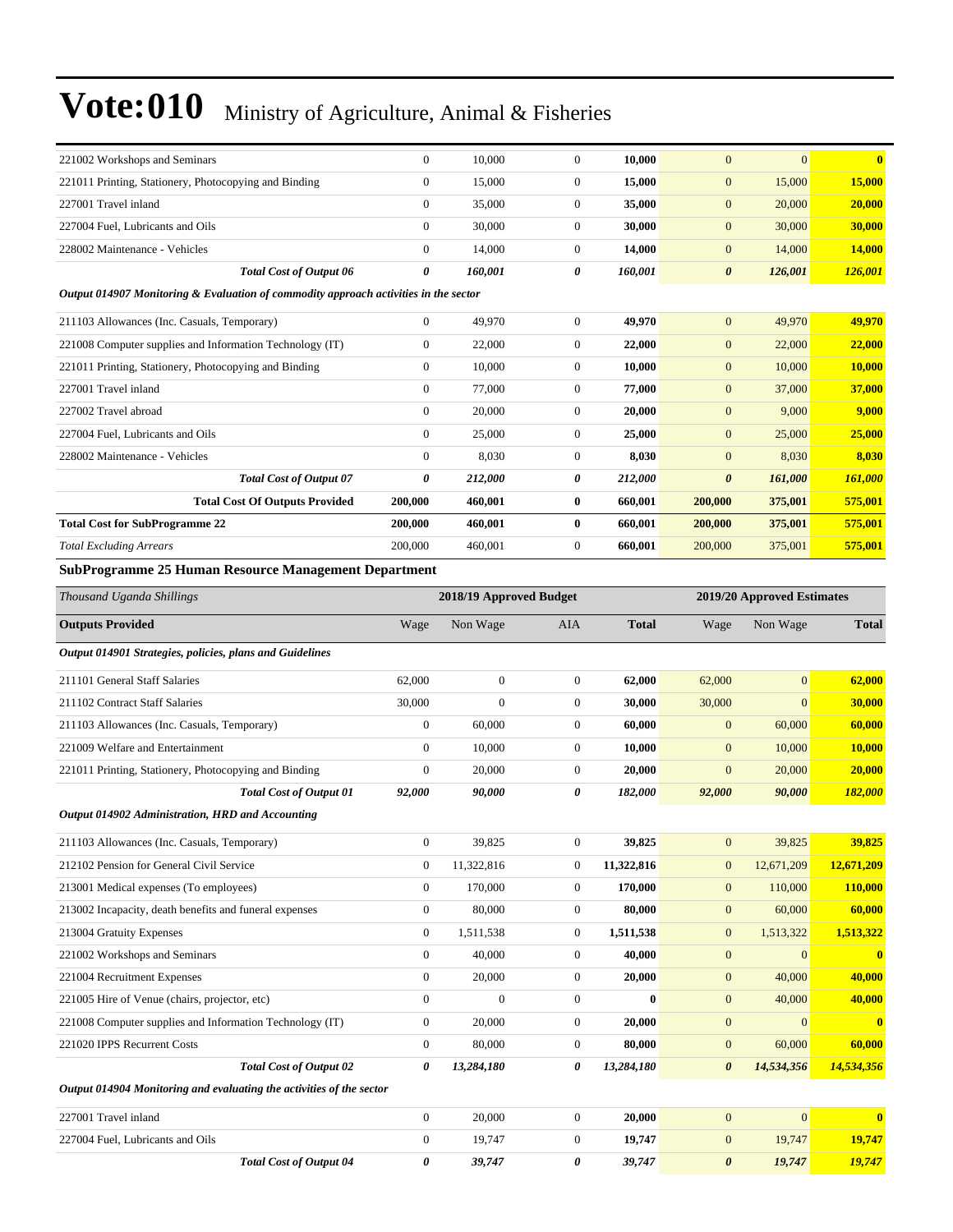| Output 014905 Creating and Enabling environment for Agriculture      |                        |                                      |                                      |                  |                         |                                      |                  |
|----------------------------------------------------------------------|------------------------|--------------------------------------|--------------------------------------|------------------|-------------------------|--------------------------------------|------------------|
| 211103 Allowances (Inc. Casuals, Temporary)                          | $\mathbf{0}$           | $\boldsymbol{0}$                     | $\boldsymbol{0}$                     | $\bf{0}$         | $\boldsymbol{0}$        | 100,000                              | 100,000          |
| 221003 Staff Training                                                | $\mathbf{0}$           | $\boldsymbol{0}$                     | $\boldsymbol{0}$                     | $\bf{0}$         | $\mathbf{0}$            | 100,000                              | 100,000          |
| 221011 Printing, Stationery, Photocopying and Binding                | $\boldsymbol{0}$       | $\boldsymbol{0}$                     | $\boldsymbol{0}$                     | $\bf{0}$         | $\mathbf{0}$            | 50,000                               | 50,000           |
| 227004 Fuel, Lubricants and Oils                                     | $\mathbf{0}$           | $\boldsymbol{0}$                     | $\boldsymbol{0}$                     | $\bf{0}$         | $\boldsymbol{0}$        | 50,000                               | 50,000           |
| <b>Total Cost of Output 05</b>                                       | $\boldsymbol{\theta}$  | 0                                    | 0                                    | 0                | $\boldsymbol{\theta}$   | 300,000                              | 300,000          |
| <b>Total Cost Of Outputs Provided</b>                                | 92,000                 | 13,413,927                           | $\bf{0}$                             | 13,505,927       | 92,000                  | 14,944,104                           | 15,036,104       |
| <b>Arrears</b>                                                       | Wage                   | Non Wage                             | AIA                                  | <b>Total</b>     | Wage                    | Non Wage                             | <b>Total</b>     |
| Output 014999 Arrears                                                |                        |                                      |                                      |                  |                         |                                      |                  |
| 321608 General Public Service Pension arrears (Budgeting)            | $\boldsymbol{0}$       | 2,444,163                            | $\mathbf{0}$                         | 2,444,163        | $\mathbf{0}$            | 530,274                              | 530,274          |
| 321617 Salary Arrears (Budgeting)                                    | $\mathbf{0}$           | $\boldsymbol{0}$                     | $\mathbf{0}$                         | $\bf{0}$         | $\boldsymbol{0}$        | 1,980                                | 1,980            |
| <b>Total Cost of Output 99</b>                                       | 0                      | 2,444,163                            | 0                                    | 2,444,163        | $\boldsymbol{\theta}$   | 532,254                              | 532,254          |
| <b>Total Cost Of Arrears</b>                                         | $\bf{0}$               | 2,444,163                            | $\bf{0}$                             | 2,444,163        | $\bf{0}$                | 532,254                              | 532,254          |
| <b>Total Cost for SubProgramme 25</b>                                | 92,000                 | 15,858,090                           | $\bf{0}$                             | 15,950,090       | 92,000                  | 15,476,357                           | 15,568,357       |
| <b>Total Excluding Arrears</b>                                       | 92,000                 | 13,413,927                           | $\boldsymbol{0}$                     | 13,505,927       | 92,000                  | 14,944,104                           | 15,036,104       |
| <b>Development Budget Estimates</b>                                  |                        |                                      |                                      |                  |                         |                                      |                  |
| <b>Project 0076 Support for Institutional Development</b>            |                        |                                      |                                      |                  |                         |                                      |                  |
| Thousand Uganda Shillings                                            |                        | 2018/19 Approved Budget              |                                      |                  |                         | 2019/20 Approved Estimates           |                  |
| <b>Outputs Provided</b>                                              | GoU Dev't External Fin |                                      | <b>AIA</b>                           | <b>Total</b>     | GoU Dev't External Fin  |                                      | <b>Total</b>     |
| Output 014901 Strategies, policies, plans and Guidelines             |                        |                                      |                                      |                  |                         |                                      |                  |
| 211103 Allowances (Inc. Casuals, Temporary)                          | 30,000                 | $\boldsymbol{0}$                     | $\boldsymbol{0}$                     | 30,000           | 30,000                  | $\mathbf{0}$                         | 30,000           |
| 221011 Printing, Stationery, Photocopying and Binding                | 50,000                 | $\boldsymbol{0}$                     | $\mathbf{0}$                         | 50,000           | 5,000                   | $\mathbf{0}$                         | 5,000            |
| 223002 Rates                                                         | 156,000                | $\boldsymbol{0}$                     | $\boldsymbol{0}$                     | 156,000          | 156,000                 | $\mathbf{0}$                         | 156,000          |
| 227002 Travel abroad                                                 | $\boldsymbol{0}$       | $\boldsymbol{0}$                     | $\mathbf{0}$                         | $\bf{0}$         | 45,000                  | $\mathbf{0}$                         | 45,000           |
| 227004 Fuel, Lubricants and Oils                                     | 30,000                 | $\boldsymbol{0}$                     | $\mathbf{0}$                         | 30,000           | 30,000                  | $\boldsymbol{0}$                     | 30,000           |
| Total Cost Of Output 014901                                          | 266,000                | 0                                    | 0                                    | 266,000          | 266,000                 | $\boldsymbol{\theta}$                | 266,000          |
| Output 014902 Administration, HRD and Accounting                     |                        |                                      |                                      |                  |                         |                                      |                  |
|                                                                      |                        |                                      |                                      |                  |                         |                                      |                  |
| 211102 Contract Staff Salaries                                       | 60,000                 | $\boldsymbol{0}$                     | $\boldsymbol{0}$                     | 60.000           | 80,000                  | $\mathbf{0}$                         | 80,000           |
| 211103 Allowances (Inc. Casuals, Temporary)                          | 30,000                 | $\boldsymbol{0}$                     | $\boldsymbol{0}$                     | 30,000           | $\mathbf{0}$<br>110,000 | $\mathbf{0}$                         | $\mathbf{0}$     |
| 221002 Workshops and Seminars                                        | $\boldsymbol{0}$       | $\boldsymbol{0}$                     | $\boldsymbol{0}$                     | $\boldsymbol{0}$ |                         | $\boldsymbol{0}$                     | 110,000          |
| 221003 Staff Training                                                | 80,000                 | $\boldsymbol{0}$                     | $\boldsymbol{0}$                     | 80,000           | $\mathbf{0}$            | $\boldsymbol{0}$                     | $\mathbf{0}$     |
| 227002 Travel abroad<br>227004 Fuel, Lubricants and Oils             | 20,000<br>70,000       | $\boldsymbol{0}$<br>$\boldsymbol{0}$ | $\boldsymbol{0}$<br>$\boldsymbol{0}$ | 20,000<br>70,000 | 20,000<br>50,000        | $\boldsymbol{0}$<br>$\boldsymbol{0}$ | 20,000<br>50,000 |
| Total Cost Of Output 014902                                          | 260,000                |                                      | 0                                    | 260,000          |                         |                                      | 260,000          |
| Output 014903 Improving Value addition and market Access             |                        | 0                                    |                                      |                  | 260,000                 | $\pmb{\theta}$                       |                  |
|                                                                      |                        |                                      |                                      |                  |                         |                                      |                  |
| 224006 Agricultural Supplies                                         | $\boldsymbol{0}$       | $\boldsymbol{0}$                     | $\boldsymbol{0}$                     | $\bf{0}$         | 2,000,000               | $\mathbf{0}$                         | 2,000,000        |
| Total Cost Of Output 014903                                          | $\pmb{\theta}$         | 0                                    | 0                                    | 0                | 2,000,000               | $\pmb{\theta}$                       | 2,000,000        |
| Output 014904 Monitoring and evaluating the activities of the sector |                        |                                      |                                      |                  |                         |                                      |                  |
| 211103 Allowances (Inc. Casuals, Temporary)                          | 89,045                 | $\boldsymbol{0}$                     | $\boldsymbol{0}$                     | 89,045           | $\mathbf{0}$            | $\mathbf{0}$                         | $\bf{0}$         |
| 225001 Consultancy Services- Short term                              | 50,000                 | $\boldsymbol{0}$                     | $\boldsymbol{0}$                     | 50,000           | 139,045                 | $\boldsymbol{0}$                     | 139,045          |
| 227001 Travel inland                                                 | 30,000                 | $\boldsymbol{0}$                     | $\boldsymbol{0}$                     | 30,000           | 30,000                  | $\mathbf{0}$                         | 30,000           |
| 227004 Fuel, Lubricants and Oils                                     | 31,955                 | $\boldsymbol{0}$                     | $\boldsymbol{0}$                     | 31,955           | 31,955                  | $\mathbf{0}$                         | 31,955           |

*Total Cost Of Output 014904 201,000 0 0 201,000 201,000 0 201,000*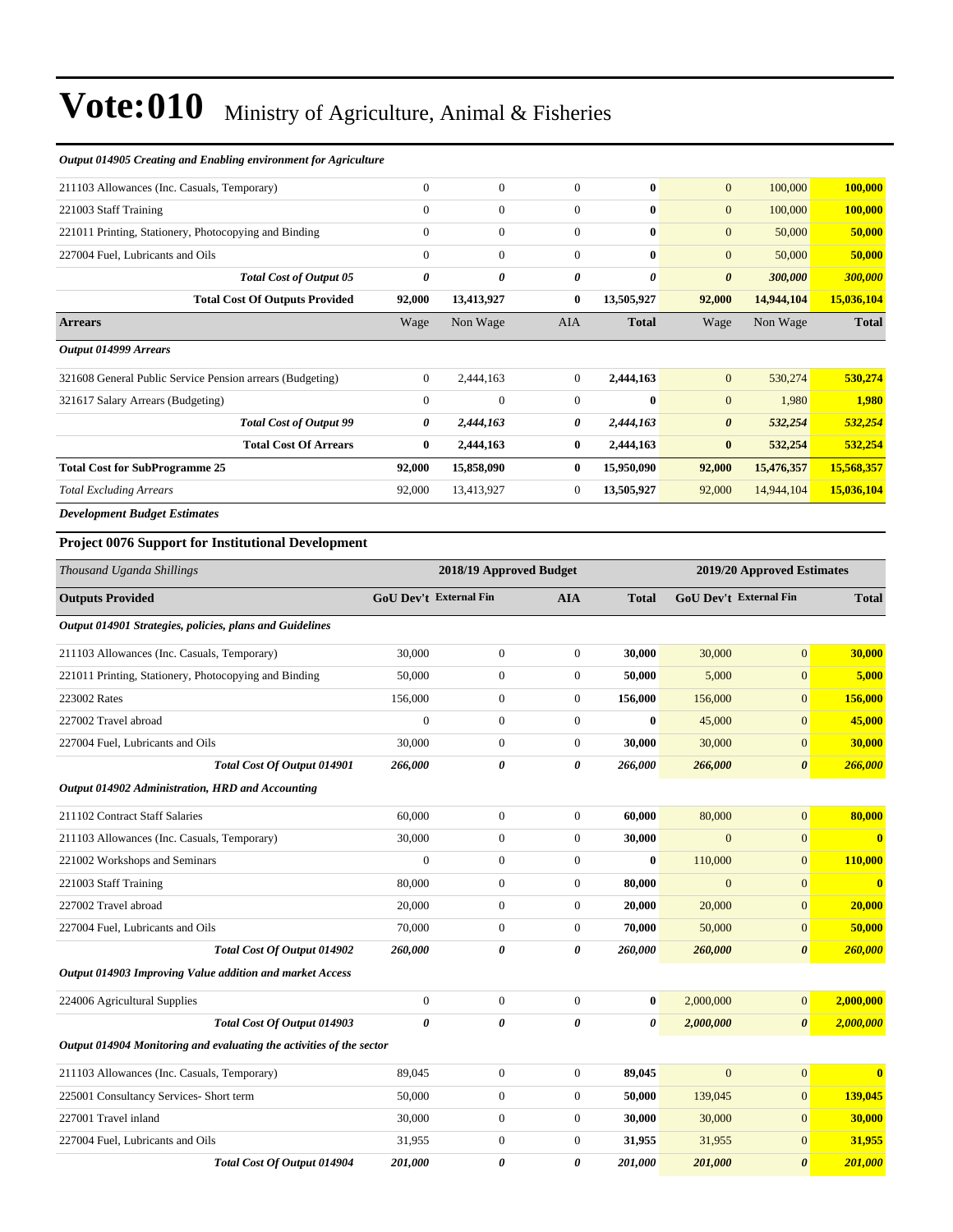| Output 014905 Creating and Enabling environment for Agriculture                      |                        |                  |                  |              |                |                        |                       |
|--------------------------------------------------------------------------------------|------------------------|------------------|------------------|--------------|----------------|------------------------|-----------------------|
| 225001 Consultancy Services- Short term                                              | 343,750                | $\boldsymbol{0}$ | $\boldsymbol{0}$ | 343,750      | 243,750        | $\mathbf{0}$           | 243,750               |
| Total Cost Of Output 014905                                                          | 343,750                | 0                | 0                | 343,750      | 243,750        | $\boldsymbol{\theta}$  | 243,750               |
| Output 014907 Monitoring & Evaluation of commodity approach activities in the sector |                        |                  |                  |              |                |                        |                       |
| 211103 Allowances (Inc. Casuals, Temporary)                                          | $\overline{0}$         | $\boldsymbol{0}$ | $\theta$         | $\bf{0}$     | 120,000        | $\boldsymbol{0}$       | 120,000               |
| 221002 Workshops and Seminars                                                        | $\boldsymbol{0}$       | $\boldsymbol{0}$ | $\boldsymbol{0}$ | $\bf{0}$     | 400,000        | $\boldsymbol{0}$       | 400,000               |
| 221011 Printing, Stationery, Photocopying and Binding                                | $\overline{0}$         | $\boldsymbol{0}$ | $\boldsymbol{0}$ | $\bf{0}$     | 150,000        | $\boldsymbol{0}$       | 150,000               |
| 227001 Travel inland                                                                 | $\overline{0}$         | $\boldsymbol{0}$ | $\boldsymbol{0}$ | $\bf{0}$     | 200,000        | $\mathbf{0}$           | 200,000               |
| 227002 Travel abroad                                                                 | $\overline{0}$         | $\boldsymbol{0}$ | $\boldsymbol{0}$ | $\bf{0}$     | 70,000         | $\boldsymbol{0}$       | 70,000                |
| 227004 Fuel, Lubricants and Oils                                                     | $\overline{0}$         | $\boldsymbol{0}$ | $\boldsymbol{0}$ | $\bf{0}$     | 60,000         | $\boldsymbol{0}$       | 60,000                |
| Total Cost Of Output 014907                                                          | 0                      | 0                | 0                | 0            | 1,000,000      | $\boldsymbol{\theta}$  | 1,000,000             |
| <b>Output 014920 Records Management Services</b>                                     |                        |                  |                  |              |                |                        |                       |
| 211103 Allowances (Inc. Casuals, Temporary)                                          | $\boldsymbol{0}$       | $\boldsymbol{0}$ | $\boldsymbol{0}$ | $\bf{0}$     | 100,000        | $\boldsymbol{0}$       | 100,000               |
| 221001 Advertising and Public Relations                                              | $\overline{0}$         | $\boldsymbol{0}$ | $\boldsymbol{0}$ | $\bf{0}$     | 338,000        | $\boldsymbol{0}$       | 338,000               |
| 227001 Travel inland                                                                 | $\boldsymbol{0}$       | $\boldsymbol{0}$ | $\boldsymbol{0}$ | $\bf{0}$     | 120,000        | $\overline{0}$         | 120,000               |
| 227004 Fuel, Lubricants and Oils                                                     | $\Omega$               | $\overline{0}$   | $\theta$         | $\bf{0}$     | 30,000         | $\overline{0}$         | 30,000                |
| 228002 Maintenance - Vehicles                                                        | $\overline{0}$         | $\boldsymbol{0}$ | $\boldsymbol{0}$ | $\bf{0}$     | 12,000         | $\overline{0}$         | 12,000                |
| Total Cost Of Output 014920                                                          | 0                      | 0                | 0                | 0            | 600,000        | $\boldsymbol{\theta}$  | 600,000               |
| <b>Total Cost for Outputs Provided</b>                                               | 1,070,750              | $\boldsymbol{0}$ | $\boldsymbol{0}$ | 1,070,750    | 4,570,750      | $\overline{0}$         | 4,570,750             |
| <b>Outputs Funded</b>                                                                | GoU Dev't External Fin |                  | <b>AIA</b>       | <b>Total</b> |                | GoU Dev't External Fin | <b>Total</b>          |
| Output 014951 Secondment for MAAIF staff in Rome                                     |                        |                  |                  |              |                |                        |                       |
| 263340 Other grants                                                                  | $\boldsymbol{0}$       | $\boldsymbol{0}$ | $\boldsymbol{0}$ | $\bf{0}$     | 600,000        | $\overline{0}$         | 600,000               |
| o/w support operations of the Agriculture Attache in Rome                            | $\theta$               | $\theta$         | $\theta$         | $\bf{0}$     | 600,000        | $\theta$               | 600,000               |
| Total Cost Of Output 014951                                                          | 0                      | 0                | 0                | 0            | 600,000        | $\boldsymbol{\theta}$  | 600,000               |
| <b>Total Cost for Outputs Funded</b>                                                 | $\overline{0}$         | $\boldsymbol{0}$ | $\mathbf{0}$     | $\bf{0}$     | 600,000        | $\boldsymbol{0}$       | 600,000               |
| <b>Capital Purchases</b>                                                             | GoU Dev't External Fin |                  | <b>AIA</b>       | <b>Total</b> |                | GoU Dev't External Fin | <b>Total</b>          |
| Output 014972 Government Buildings and Administrative Infrastructure                 |                        |                  |                  |              |                |                        |                       |
| 312101 Non-Residential Buildings                                                     | 600,000                | $\boldsymbol{0}$ | $\boldsymbol{0}$ | 600,000      | 995,000        | $\overline{0}$         | 995,000               |
| Total Cost Of Output 014972                                                          | 600,000                | 0                | 0                | 600,000      | 995,000        | $\boldsymbol{\theta}$  | 995,000               |
| Output 014975 Purchase of Motor Vehicles and Other Transport Equipment               |                        |                  |                  |              |                |                        |                       |
| 312201 Transport Equipment                                                           |                        |                  |                  |              |                |                        |                       |
|                                                                                      | 169,000                | $\boldsymbol{0}$ | $\mathbf{0}$     | 169,000      | $\mathbf{0}$   | $\boldsymbol{0}$       | $\boldsymbol{0}$      |
| Total Cost Of Output 014975                                                          | 169,000                | 0                | $\pmb{\theta}$   | 169,000      | $\pmb{\theta}$ | $\pmb{\theta}$         | $\boldsymbol{\theta}$ |
| Output 014977 Purchase of Specialised Machinery & Equipment                          |                        |                  |                  |              |                |                        |                       |
| 312202 Machinery and Equipment                                                       | $\boldsymbol{0}$       | $\boldsymbol{0}$ | $\boldsymbol{0}$ | $\bf{0}$     | 4,000,000      | $\boldsymbol{0}$       | 4,000,000             |
| Total Cost Of Output 014977                                                          | 0                      | 0                | 0                | 0            | 4,000,000      | 0                      | 4,000,000             |
| <b>Output 014979 Acquisition of Other Capital Assets</b>                             |                        |                  |                  |              |                |                        |                       |
| 312302 Intangible Fixed Assets                                                       | 300,000                | $\boldsymbol{0}$ | $\boldsymbol{0}$ | 300,000      | 300,000        | $\boldsymbol{0}$       | 300,000               |
| Total Cost Of Output 014979                                                          | 300,000                | 0                | $\pmb{\theta}$   | 300,000      | 300,000        | 0                      | 300,000               |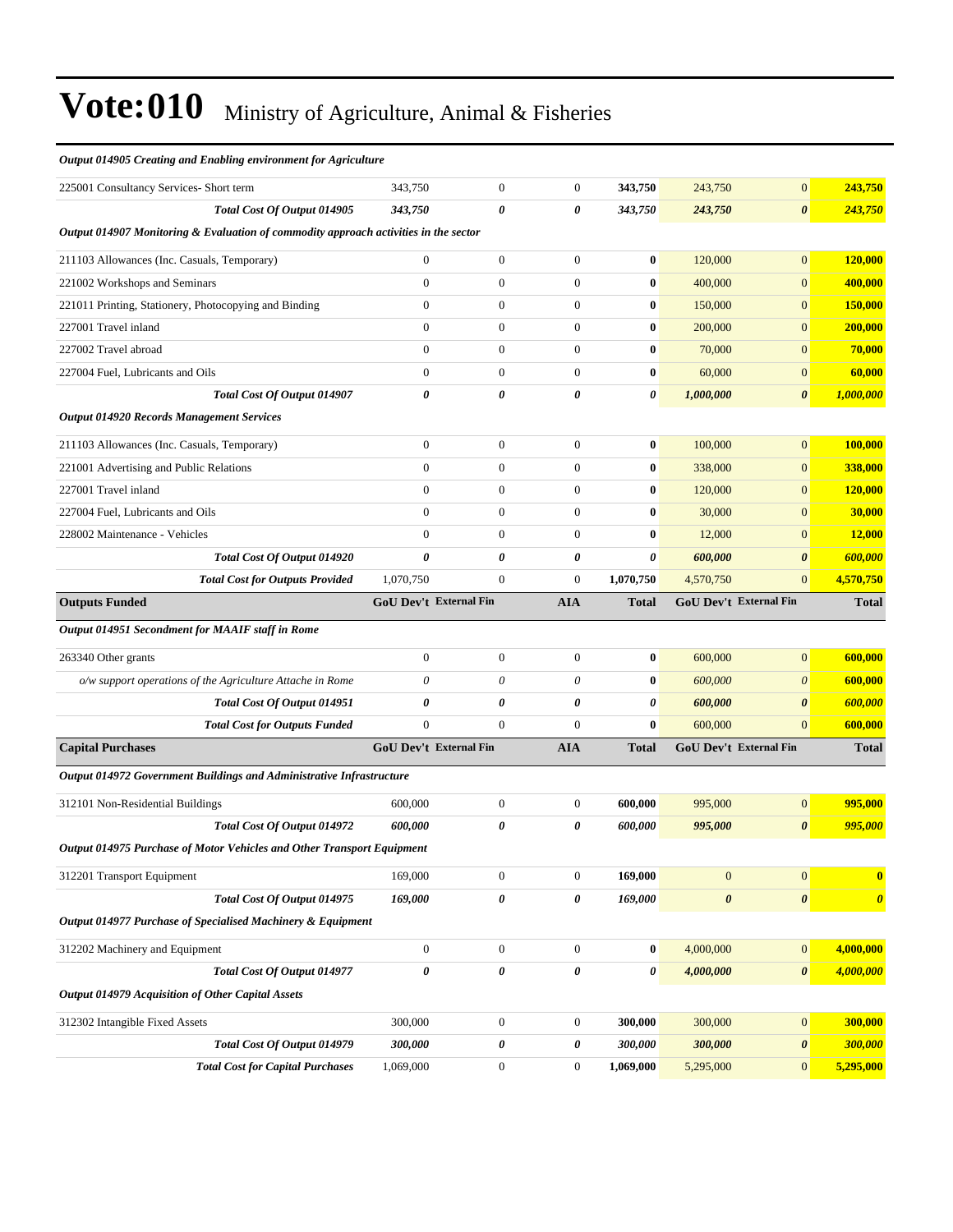| <b>Arrears</b>                                                         | <b>GoU Dev't External Fin</b> |                         | <b>AIA</b>       | <b>Total</b> | <b>GoU Dev't External Fin</b> |                       | <b>Total</b>          |  |
|------------------------------------------------------------------------|-------------------------------|-------------------------|------------------|--------------|-------------------------------|-----------------------|-----------------------|--|
| Output 014999 Arrears                                                  |                               |                         |                  |              |                               |                       |                       |  |
| 321605 Domestic arrears (Budgeting)                                    | 274,387                       | $\mathbf{0}$            | $\boldsymbol{0}$ | 274,387      | $\mathbf{0}$                  | $\mathbf{0}$          | $\bf{0}$              |  |
| Total Cost Of Output 014999                                            | 274,387                       | $\boldsymbol{\theta}$   | 0                | 274,387      | $\boldsymbol{\theta}$         | $\boldsymbol{\theta}$ | $\boldsymbol{\theta}$ |  |
| <b>Total Cost for Arrears</b>                                          | 274,387                       | $\mathbf{0}$            | $\boldsymbol{0}$ | 274,387      | $\mathbf{0}$                  | $\mathbf{0}$          | $\bf{0}$              |  |
| <b>Total Cost for Project: 0076</b>                                    | 2,414,137                     | $\mathbf{0}$            | $\boldsymbol{0}$ | 2,414,137    | 10,465,750                    | $\mathbf{0}$          | 10,465,750            |  |
| <b>Total Excluding Arrears</b>                                         | 2,139,750                     | $\mathbf{0}$            | $\boldsymbol{0}$ | 2,139,750    | 10,465,750                    | $\mathbf{0}$          | 10,465,750            |  |
| <b>Project 1085 MAAIF Coordination/U Growth</b>                        |                               |                         |                  |              |                               |                       |                       |  |
| Thousand Uganda Shillings                                              |                               | 2018/19 Approved Budget |                  |              | 2019/20 Approved Estimates    |                       |                       |  |
| <b>Outputs Provided</b>                                                | <b>GoU Dev't External Fin</b> |                         | <b>AIA</b>       | <b>Total</b> | <b>GoU Dev't External Fin</b> |                       | <b>Total</b>          |  |
| Output 014901 Strategies, policies, plans and Guidelines               |                               |                         |                  |              |                               |                       |                       |  |
| 211103 Allowances (Inc. Casuals, Temporary)                            | 50,000                        | $\mathbf{0}$            | $\boldsymbol{0}$ | 50,000       | $\mathbf{0}$                  | $\mathbf{0}$          | $\bf{0}$              |  |
| 221011 Printing, Stationery, Photocopying and Binding                  | 100,000                       | $\theta$                | $\boldsymbol{0}$ | 100.000      | $\overline{0}$                | $\mathbf{0}$          | $\bf{0}$              |  |
| 227001 Travel inland                                                   | 38,620                        | $\mathbf{0}$            | $\boldsymbol{0}$ | 38,620       | $\mathbf{0}$                  | $\mathbf{0}$          | $\bf{0}$              |  |
| Total Cost Of Output 014901                                            | 188,620                       | 0                       | 0                | 188,620      | $\boldsymbol{\theta}$         | $\boldsymbol{\theta}$ | $\boldsymbol{\theta}$ |  |
| Output 014902 Administration, HRD and Accounting                       |                               |                         |                  |              |                               |                       |                       |  |
| 211102 Contract Staff Salaries                                         | 140,000                       | $\overline{0}$          | $\boldsymbol{0}$ | 140,000      | $\mathbf{0}$                  | $\mathbf{0}$          | $\bf{0}$              |  |
| Total Cost Of Output 014902                                            | 140,000                       | $\boldsymbol{\theta}$   | 0                | 140,000      | $\boldsymbol{\theta}$         | $\boldsymbol{\theta}$ | $\boldsymbol{\theta}$ |  |
| Output 014905 Creating and Enabling environment for Agriculture        |                               |                         |                  |              |                               |                       |                       |  |
| 211103 Allowances (Inc. Casuals, Temporary)                            | 40,000                        | $\mathbf{0}$            | $\boldsymbol{0}$ | 40,000       | $\mathbf{0}$                  | $\mathbf{0}$          | $\bf{0}$              |  |
| 221005 Hire of Venue (chairs, projector, etc)                          | 50,000                        | $\mathbf{0}$            | $\boldsymbol{0}$ | 50,000       | $\mathbf{0}$                  | $\mathbf{0}$          | $\bf{0}$              |  |
| 221006 Commissions and related charges                                 | 270,000                       | $\overline{0}$          | $\boldsymbol{0}$ | 270,000      | $\mathbf{0}$                  | $\mathbf{0}$          | $\bf{0}$              |  |
| 221009 Welfare and Entertainment                                       | 15,000                        | $\overline{0}$          | $\boldsymbol{0}$ | 15,000       | $\boldsymbol{0}$              | $\mathbf{0}$          | $\bf{0}$              |  |
| 222003 Information and communications technology (ICT)                 | 20,000                        | $\overline{0}$          | $\boldsymbol{0}$ | 20,000       | $\mathbf{0}$                  | $\mathbf{0}$          | $\bf{0}$              |  |
| 227001 Travel inland                                                   | 200,000                       | $\theta$                | $\boldsymbol{0}$ | 200,000      | $\mathbf{0}$                  | $\mathbf{0}$          | $\bf{0}$              |  |
| 227002 Travel abroad                                                   | 20,000                        | $\overline{0}$          | $\boldsymbol{0}$ | 20,000       | $\mathbf{0}$                  | $\mathbf{0}$          | $\bf{0}$              |  |
| 227004 Fuel, Lubricants and Oils                                       | 50,000                        | $\overline{0}$          | $\boldsymbol{0}$ | 50,000       | $\mathbf{0}$                  | $\mathbf{0}$          | $\mathbf{0}$          |  |
| Total Cost Of Output 014905                                            | 665,000                       | 0                       | 0                | 665,000      | $\boldsymbol{\theta}$         | $\boldsymbol{\theta}$ | $\boldsymbol{\theta}$ |  |
| <b>Total Cost for Outputs Provided</b>                                 | 993,620                       | $\Omega$                | $\Omega$         | 993,620      | $\Omega$                      | $\Omega$              | $\mathbf{0}$          |  |
| <b>Capital Purchases</b>                                               | <b>GoU Dev't External Fin</b> |                         | <b>AIA</b>       | <b>Total</b> | GoU Dev't External Fin        |                       | <b>Total</b>          |  |
| Output 014975 Purchase of Motor Vehicles and Other Transport Equipment |                               |                         |                  |              |                               |                       |                       |  |
| 312201 Transport Equipment                                             | 350,380                       | $\boldsymbol{0}$        | $\boldsymbol{0}$ | 350,380      | $\mathbf{0}$                  | $\mathbf{0}$          | $\bf{0}$              |  |
| Total Cost Of Output 014975                                            | 350,380                       | $\pmb{\theta}$          | 0                | 350,380      | $\boldsymbol{\theta}$         | $\boldsymbol{\theta}$ | $\boldsymbol{\theta}$ |  |
| <b>Total Cost for Capital Purchases</b>                                | 350,380                       | $\mathbf{0}$            | $\boldsymbol{0}$ | 350,380      | $\mathbf{0}$                  | $\mathbf{0}$          | $\bf{0}$              |  |
| <b>Total Cost for Project: 1085</b>                                    | 1,344,000                     | $\boldsymbol{0}$        | $\boldsymbol{0}$ | 1,344,000    | $\boldsymbol{0}$              | $\boldsymbol{0}$      | $\bf{0}$              |  |
| <b>Total Excluding Arrears</b>                                         | 1,344,000                     | $\boldsymbol{0}$        | $\boldsymbol{0}$ | 1,344,000    | $\mathbf{0}$                  | $\mathbf{0}$          | $\bf{0}$              |  |
| Project 1327 National Farmers Leadership Center (NFLC)                 |                               |                         |                  |              |                               |                       |                       |  |
| Thousand Uganda Shillings                                              |                               | 2018/19 Approved Budget |                  |              | 2019/20 Approved Estimates    |                       |                       |  |
| <b>Outputs Provided</b>                                                | GoU Dev't External Fin        |                         | <b>AIA</b>       | <b>Total</b> | <b>GoU Dev't External Fin</b> |                       | <b>Total</b>          |  |
| Output 014901 Strategies, policies, plans and Guidelines               |                               |                         |                  |              |                               |                       |                       |  |
| 211103 Allowances (Inc. Casuals, Temporary)                            | 110,000                       | $\boldsymbol{0}$        | $\boldsymbol{0}$ | 110,000      | 110,000                       | 0                     | 110,000               |  |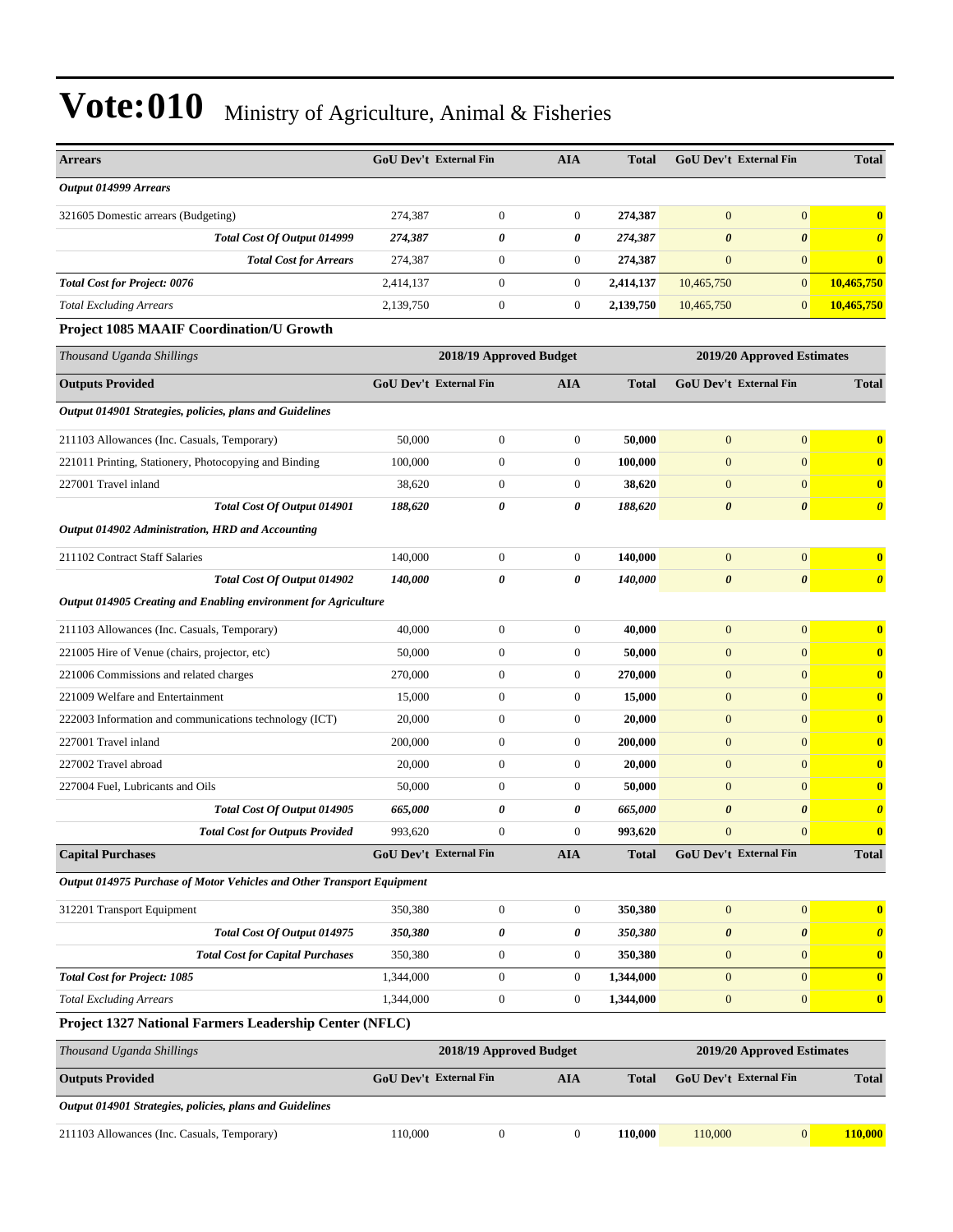| 227004 Fuel, Lubricants and Oils                                     | 40,000                        | $\boldsymbol{0}$                                      | $\mathbf{0}$          | 40,000       | 40,000    | $\mathbf{0}$                  | 40,000         |
|----------------------------------------------------------------------|-------------------------------|-------------------------------------------------------|-----------------------|--------------|-----------|-------------------------------|----------------|
| Total Cost Of Output 014901                                          | 150,000                       | $\theta$                                              | $\boldsymbol{\theta}$ | 150,000      | 150,000   | $\boldsymbol{\theta}$         | 150,000        |
| Output 014906 Institutional Development In Agricultural Sector       |                               |                                                       |                       |              |           |                               |                |
| 211102 Contract Staff Salaries                                       | 400,000                       | $\boldsymbol{0}$                                      | $\boldsymbol{0}$      | 400,000      | 400,000   | $\mathbf{0}$                  | 400,000        |
| 211103 Allowances (Inc. Casuals, Temporary)                          | 250,000                       | $\boldsymbol{0}$                                      | $\boldsymbol{0}$      | 250,000      | 350,000   | $\mathbf{0}$                  | 350,000        |
| 221011 Printing, Stationery, Photocopying and Binding                | 20,000                        | $\boldsymbol{0}$                                      | $\boldsymbol{0}$      | 20,000       | 40,000    | $\mathbf{0}$                  | 40,000         |
| 224006 Agricultural Supplies                                         | $\mathbf{0}$                  | $\mathbf{0}$                                          | $\mathbf{0}$          | $\bf{0}$     | 350,000   | $\mathbf{0}$                  | 350,000        |
| 227004 Fuel, Lubricants and Oils                                     | 60,000                        | $\mathbf{0}$                                          | $\mathbf{0}$          | 60,000       | 80,000    | $\mathbf{0}$                  | 80,000         |
| 228002 Maintenance - Vehicles                                        | 20,000                        | $\boldsymbol{0}$                                      | $\boldsymbol{0}$      | 20,000       | 30,000    | $\mathbf{0}$                  | 30,000         |
| Total Cost Of Output 014906                                          | 750,000                       | 0                                                     | 0                     | 750,000      | 1,250,000 | $\boldsymbol{\theta}$         | 1,250,000      |
| <b>Total Cost for Outputs Provided</b>                               | 900,000                       | $\mathbf{0}$                                          | $\mathbf{0}$          | 900,000      | 1,400,000 | $\mathbf{0}$                  | 1,400,000      |
| <b>Capital Purchases</b>                                             | <b>GoU Dev't External Fin</b> |                                                       | <b>AIA</b>            | Total        |           | GoU Dev't External Fin        | <b>Total</b>   |
| Output 014979 Acquisition of Other Capital Assets                    |                               |                                                       |                       |              |           |                               |                |
| 312102 Residential Buildings                                         | 400,000                       | $\boldsymbol{0}$                                      | $\mathbf{0}$          | 400,000      | 400,000   | $\mathbf{0}$                  | 400,000        |
| Total Cost Of Output 014979                                          | 400,000                       | $\boldsymbol{\theta}$                                 | 0                     | 400,000      | 400,000   | $\boldsymbol{\theta}$         | <u>400,000</u> |
| <b>Total Cost for Capital Purchases</b>                              | 400,000                       | $\boldsymbol{0}$                                      | $\boldsymbol{0}$      | 400,000      | 400,000   | $\mathbf{0}$                  | 400,000        |
| <b>Total Cost for Project: 1327</b>                                  | 1,300,000                     | $\boldsymbol{0}$                                      | $\boldsymbol{0}$      | 1,300,000    | 1,800,000 | $\mathbf{0}$                  | 1,800,000      |
| <b>Total Excluding Arrears</b>                                       | 1,300,000                     | $\boldsymbol{0}$                                      | $\boldsymbol{0}$      | 1,300,000    | 1,800,000 | $\mathbf{0}$                  | 1,800,000      |
| <b>Project 1328 Support to Agricultural Training Institutions</b>    |                               |                                                       |                       |              |           |                               |                |
| Thousand Uganda Shillings                                            |                               | 2019/20 Approved Estimates<br>2018/19 Approved Budget |                       |              |           |                               |                |
|                                                                      |                               |                                                       |                       |              |           |                               |                |
| <b>Outputs Provided</b>                                              | <b>GoU Dev't External Fin</b> |                                                       | <b>AIA</b>            | <b>Total</b> |           | <b>GoU Dev't External Fin</b> | <b>Total</b>   |
| Output 014901 Strategies, policies, plans and Guidelines             |                               |                                                       |                       |              |           |                               |                |
| 211103 Allowances (Inc. Casuals, Temporary)                          | 200,000                       | $\boldsymbol{0}$                                      | $\mathbf{0}$          | 200,000      | 200,000   | $\mathbf{0}$                  | 200,000        |
| 221011 Printing, Stationery, Photocopying and Binding                | 20,000                        | $\boldsymbol{0}$                                      | $\mathbf{0}$          | 20,000       | 20,000    | $\mathbf{0}$                  | 20,000         |
| 227004 Fuel, Lubricants and Oils                                     | 40,000                        | $\boldsymbol{0}$                                      | $\boldsymbol{0}$      | 40,000       | 40,000    | $\mathbf{0}$                  | 40,000         |
| 228002 Maintenance - Vehicles                                        | 20,000                        | $\boldsymbol{0}$                                      | $\boldsymbol{0}$      | 20,000       | 20,000    | $\mathbf{0}$                  | 20,000         |
| Total Cost Of Output 014901                                          | 280,000                       | 0                                                     | 0                     | 280,000      | 280,000   | $\boldsymbol{\theta}$         | 280,000        |
| Output 014905 Creating and Enabling environment for Agriculture      |                               |                                                       |                       |              |           |                               |                |
| 211103 Allowances (Inc. Casuals, Temporary)                          | 270,000                       | $\mathbf{0}$                                          | $\theta$              | 270,000      | 270,000   | $\overline{0}$                | 270,000        |
| 227004 Fuel, Lubricants and Oils                                     | 30,000                        | $\boldsymbol{0}$                                      | $\boldsymbol{0}$      | 30,000       | 30,000    | $\mathbf{0}$                  | 30,000         |
| Total Cost Of Output 014905                                          | 300,000                       | 0                                                     | 0                     | 300,000      | 300,000   | $\boldsymbol{\theta}$         | 300,000        |
| Output 014906 Institutional Development In Agricultural Sector       |                               |                                                       |                       |              |           |                               |                |
| 211103 Allowances (Inc. Casuals, Temporary)                          | 270,000                       | $\boldsymbol{0}$                                      | $\boldsymbol{0}$      | 270,000      | 270,000   | $\mathbf{0}$                  | 270,000        |
| 227004 Fuel, Lubricants and Oils                                     | 40,000                        | $\boldsymbol{0}$                                      | $\boldsymbol{0}$      | 40,000       | 40,000    | $\mathbf{0}$                  | 40,000         |
| Total Cost Of Output 014906                                          | 310,000                       | 0                                                     | 0                     | 310,000      | 310,000   | $\boldsymbol{\theta}$         | 310,000        |
| <b>Total Cost for Outputs Provided</b>                               | 890,000                       | $\boldsymbol{0}$                                      | $\boldsymbol{0}$      | 890,000      | 890,000   | $\mathbf{0}$                  | 890,000        |
| <b>Capital Purchases</b>                                             | GoU Dev't External Fin        |                                                       | <b>AIA</b>            | <b>Total</b> |           | GoU Dev't External Fin        | <b>Total</b>   |
| Output 014972 Government Buildings and Administrative Infrastructure |                               |                                                       |                       |              |           |                               |                |
| 312101 Non-Residential Buildings                                     | 447,000                       | $\boldsymbol{0}$                                      | $\boldsymbol{0}$      | 447,000      | 447,000   | $\mathbf{0}$                  | 447,000        |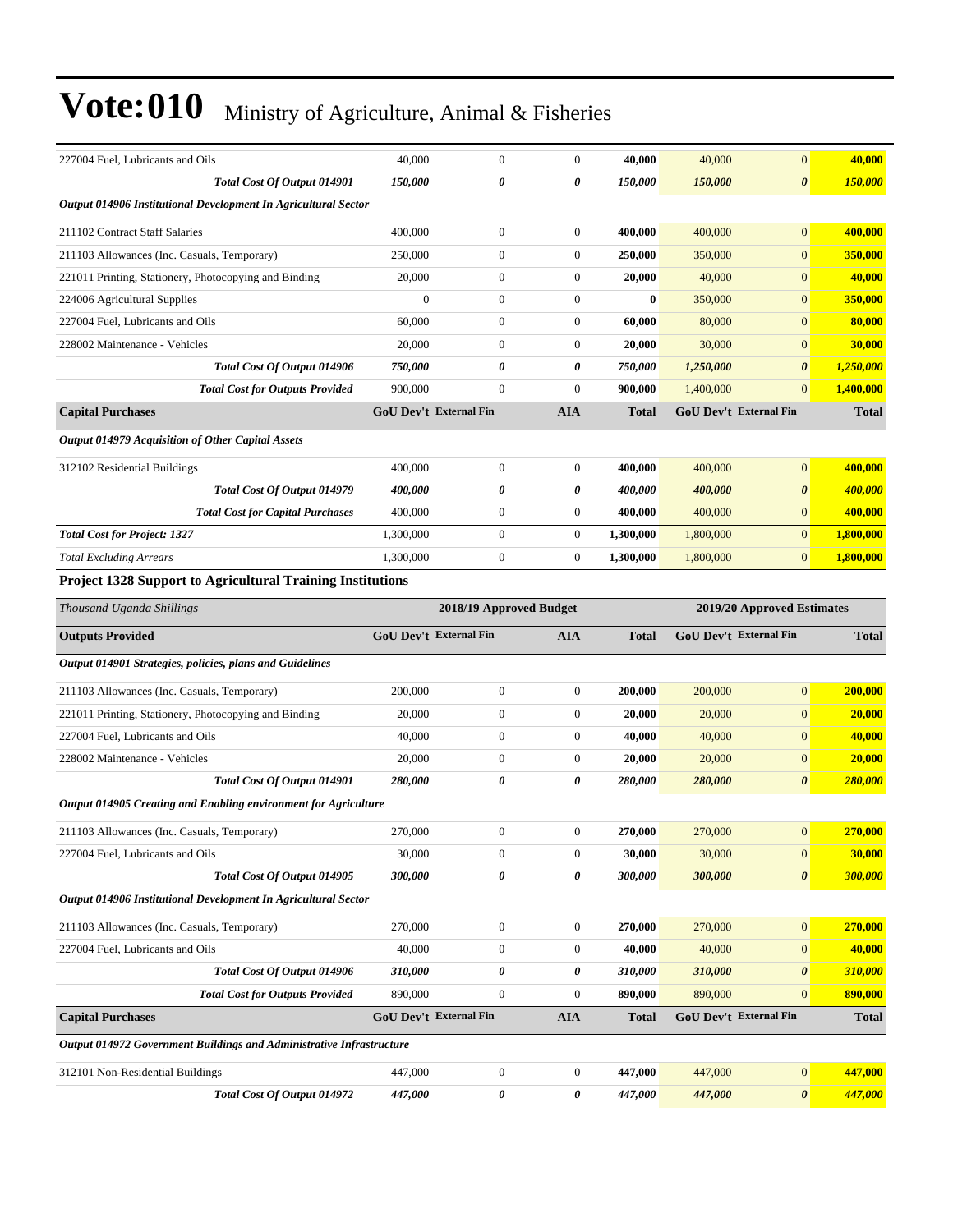*Output 014979 Acquisition of Other Capital Assets*

| 312101 Non-Residential Buildings        | 447,000   |   | 447.000   | 447,000   |                       | 447,000   |
|-----------------------------------------|-----------|---|-----------|-----------|-----------------------|-----------|
| Total Cost Of Output 014979             | 447.000   | 0 | 447.000   | 447,000   | $\boldsymbol{\theta}$ | 447,000   |
| <b>Total Cost for Capital Purchases</b> | 894,000   |   | 894.000   | 894,000   |                       | 894,000   |
| <b>Total Cost for Project: 1328</b>     | 1,784,000 |   | 1.784.000 | 1,784,000 |                       | 1,784,000 |
| <b>Total Excluding Arrears</b>          | 1.784.000 |   | 1.784.000 | 1.784,000 |                       | 1.784.000 |

**Project 1401 National Food and Agricultural Statistics System (NFASS)**

| Thousand Uganda Shillings                                            | 2018/19 Approved Budget       |                  |                  |              |                        | 2019/20 Approved Estimates |              |
|----------------------------------------------------------------------|-------------------------------|------------------|------------------|--------------|------------------------|----------------------------|--------------|
| <b>Outputs Provided</b>                                              | <b>GoU Dev't External Fin</b> |                  | <b>AIA</b>       | <b>Total</b> | GoU Dev't External Fin |                            | <b>Total</b> |
| Output 014901 Strategies, policies, plans and Guidelines             |                               |                  |                  |              |                        |                            |              |
| 211103 Allowances (Inc. Casuals, Temporary)                          | 50,000                        | $\overline{0}$   | $\overline{0}$   | 50,000       | $\overline{0}$         | $\overline{0}$             | $\mathbf{0}$ |
| 221002 Workshops and Seminars                                        | 17,000                        | $\boldsymbol{0}$ | $\mathbf{0}$     | 17,000       | $\overline{0}$         | $\overline{0}$             | $\bf{0}$     |
| 221009 Welfare and Entertainment                                     | 5,000                         | $\boldsymbol{0}$ | $\boldsymbol{0}$ | 5,000        | 15,000                 | $\boldsymbol{0}$           | 15,000       |
| 221011 Printing, Stationery, Photocopying and Binding                | 5,000                         | $\boldsymbol{0}$ | $\mathbf{0}$     | 5,000        | 47,000                 | $\mathbf{0}$               | 47,000       |
| 227002 Travel abroad                                                 | 10,000                        | $\boldsymbol{0}$ | $\boldsymbol{0}$ | 10,000       | 30,000                 | $\mathbf{0}$               | 30,000       |
| 227004 Fuel, Lubricants and Oils                                     | 30,000                        | $\boldsymbol{0}$ | $\mathbf{0}$     | 30,000       | 35,000                 | $\mathbf{0}$               | 35,000       |
| 228002 Maintenance - Vehicles                                        | 10,000                        | $\boldsymbol{0}$ | $\mathbf{0}$     | 10,000       | $\mathbf{0}$           | $\boldsymbol{0}$           | $\bf{0}$     |
| Total Cost Of Output 014901                                          | 127,000                       | 0                | 0                | 127,000      | 127,000                | $\boldsymbol{\theta}$      | 127,000      |
| Output 014902 Administration, HRD and Accounting                     |                               |                  |                  |              |                        |                            |              |
| 211102 Contract Staff Salaries                                       | 80,000                        | $\boldsymbol{0}$ | $\boldsymbol{0}$ | 80,000       | 80,000                 | $\mathbf{0}$               | 80,000       |
| 221003 Staff Training                                                | 88,000                        | $\boldsymbol{0}$ | $\mathbf{0}$     | 88,000       | 88,000                 | $\mathbf{0}$               | 88,000       |
| 221008 Computer supplies and Information Technology (IT)             | 40,000                        | $\boldsymbol{0}$ | $\mathbf{0}$     | 40,000       | 40,000                 | $\mathbf{0}$               | 40,000       |
| Total Cost Of Output 014902                                          | 208,000                       | 0                | 0                | 208,000      | 208,000                | $\boldsymbol{\theta}$      | 208,000      |
| Output 014904 Monitoring and evaluating the activities of the sector |                               |                  |                  |              |                        |                            |              |
| 211103 Allowances (Inc. Casuals, Temporary)                          | 152,000                       | $\boldsymbol{0}$ | $\mathbf{0}$     | 152,000      | 400,000                | $\mathbf{0}$               | 400,000      |
| 221002 Workshops and Seminars                                        | $\overline{0}$                | $\boldsymbol{0}$ | $\boldsymbol{0}$ | $\bf{0}$     | 17,000                 | $\boldsymbol{0}$           | 17,000       |
| 221009 Welfare and Entertainment                                     | 10,000                        | $\boldsymbol{0}$ | $\mathbf{0}$     | 10,000       | $\mathbf{0}$           | $\mathbf{0}$               | $\mathbf{0}$ |
| 221011 Printing, Stationery, Photocopying and Binding                | 42,000                        | $\boldsymbol{0}$ | $\overline{0}$   | 42,000       | $\overline{0}$         | $\overline{0}$             | $\bf{0}$     |
| 222003 Information and communications technology (ICT)               | 40,250                        | $\boldsymbol{0}$ | $\mathbf{0}$     | 40,250       | 40,250                 | $\mathbf{0}$               | 40,250       |
| 227001 Travel inland                                                 | 117,851                       | $\boldsymbol{0}$ | $\boldsymbol{0}$ | 117,851      | 42,351                 | $\overline{0}$             | 42,351       |
| 227002 Travel abroad                                                 | 20,000                        | $\boldsymbol{0}$ | $\mathbf{0}$     | 20,000       | $\mathbf{0}$           | $\mathbf{0}$               | $\mathbf{0}$ |
| 227004 Fuel, Lubricants and Oils                                     | 127,500                       | $\boldsymbol{0}$ | $\mathbf{0}$     | 127,500      | $\mathbf{0}$           | $\mathbf{0}$               | $\mathbf{0}$ |
| 228002 Maintenance - Vehicles                                        | 54,000                        | $\boldsymbol{0}$ | $\mathbf{0}$     | 54,000       | 64,000                 | $\mathbf{0}$               | 64,000       |
| Total Cost Of Output 014904                                          | 563,601                       | 0                | 0                | 563,601      | 563,601                | $\boldsymbol{\theta}$      | 563,601      |
| Output 014905 Creating and Enabling environment for Agriculture      |                               |                  |                  |              |                        |                            |              |
| 221002 Workshops and Seminars                                        | 449,800                       | $\boldsymbol{0}$ | $\mathbf{0}$     | 449,800      | 450,500                | $\overline{0}$             | 450,500      |
| 221009 Welfare and Entertainment                                     | 700                           | $\boldsymbol{0}$ | $\mathbf{0}$     | 700          | $\mathbf{0}$           | $\mathbf{0}$               | $\mathbf{0}$ |
| Total Cost Of Output 014905                                          | 450,500                       | 0                | 0                | 450,500      | 450,500                | $\boldsymbol{\theta}$      | 450,500      |
| <b>Total Cost for Outputs Provided</b>                               | 1,349,101                     | $\boldsymbol{0}$ | $\mathbf{0}$     | 1,349,101    | 1,349,101              | $\mathbf{0}$               | 1,349,101    |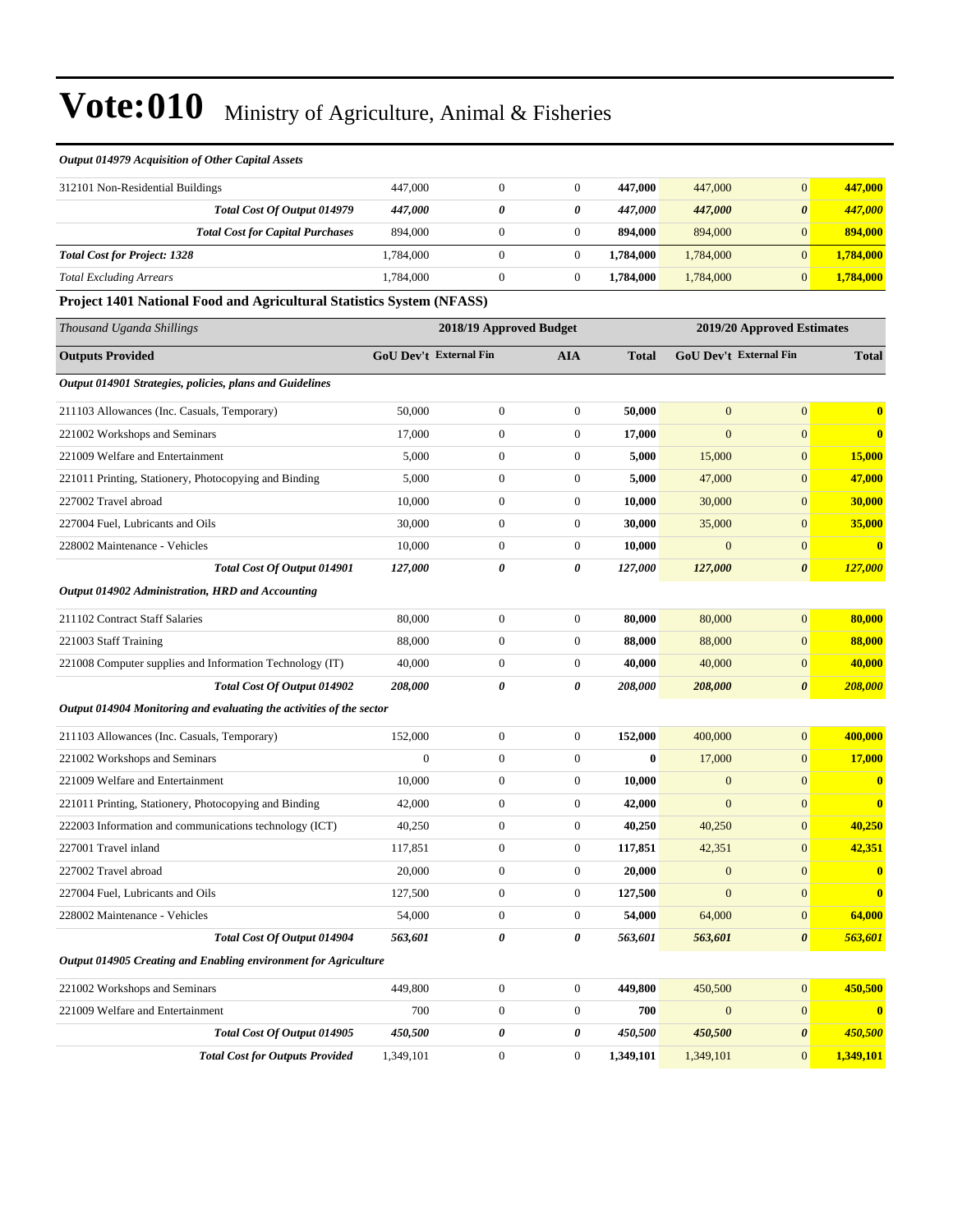| <b>Capital Purchases</b>                                                         |                  | <b>GoU Dev't External Fin</b> | <b>AIA</b>       | <b>Total</b> | <b>GoU Dev't External Fin</b> |                            | <b>Total</b>          |  |  |
|----------------------------------------------------------------------------------|------------------|-------------------------------|------------------|--------------|-------------------------------|----------------------------|-----------------------|--|--|
| Output 014976 Purchase of Office and ICT Equipment, including Software           |                  |                               |                  |              |                               |                            |                       |  |  |
| 312213 ICT Equipment                                                             | 43,000           | $\boldsymbol{0}$              | $\boldsymbol{0}$ | 43,000       | 43,000                        | $\boldsymbol{0}$           | 43,000                |  |  |
| Total Cost Of Output 014976                                                      | 43,000           | 0                             | 0                | 43,000       | 43,000                        | $\boldsymbol{\theta}$      | 43,000                |  |  |
| <b>Total Cost for Capital Purchases</b>                                          | 43,000           | $\boldsymbol{0}$              | $\boldsymbol{0}$ | 43,000       | 43,000                        | $\mathbf{0}$               | 43,000                |  |  |
| <b>Total Cost for Project: 1401</b>                                              | 1,392,101        | $\boldsymbol{0}$              | $\boldsymbol{0}$ | 1,392,101    | 1,392,101                     | $\mathbf{0}$               | 1,392,101             |  |  |
| <b>Total Excluding Arrears</b>                                                   | 1,392,101        | $\boldsymbol{0}$              | $\overline{0}$   | 1,392,101    | 1,392,101                     | $\mathbf{0}$               | 1,392,101             |  |  |
| Project 1411 The COMESA Seed Harmonization Implementation Plan (COMSHIP) Project |                  |                               |                  |              |                               |                            |                       |  |  |
| Thousand Uganda Shillings                                                        |                  | 2018/19 Approved Budget       |                  |              |                               | 2019/20 Approved Estimates |                       |  |  |
| <b>Outputs Provided</b>                                                          |                  | <b>GoU Dev't External Fin</b> | <b>AIA</b>       | <b>Total</b> | <b>GoU Dev't External Fin</b> |                            | <b>Total</b>          |  |  |
| Output 014901 Strategies, policies, plans and Guidelines                         |                  |                               |                  |              |                               |                            |                       |  |  |
| 211103 Allowances (Inc. Casuals, Temporary)                                      | 50,000           | $\boldsymbol{0}$              | $\boldsymbol{0}$ | 50,000       | $\boldsymbol{0}$              | $\mathbf{0}$               | $\bf{0}$              |  |  |
| 221008 Computer supplies and Information Technology (IT)                         | 40,000           | $\boldsymbol{0}$              | $\boldsymbol{0}$ | 40,000       | $\boldsymbol{0}$              | $\mathbf{0}$               | $\bf{0}$              |  |  |
| 221011 Printing, Stationery, Photocopying and Binding                            | 10,000           | $\boldsymbol{0}$              | $\boldsymbol{0}$ | 10,000       | $\boldsymbol{0}$              | $\mathbf{0}$               | $\bf{0}$              |  |  |
| 227001 Travel inland                                                             | 100,000          | $\boldsymbol{0}$              | $\boldsymbol{0}$ | 100,000      | $\boldsymbol{0}$              | $\mathbf{0}$               | $\bf{0}$              |  |  |
| 227002 Travel abroad                                                             | 20,000           | $\boldsymbol{0}$              | $\mathbf{0}$     | 20,000       | $\mathbf{0}$                  | $\mathbf{0}$               | $\bf{0}$              |  |  |
| 227004 Fuel, Lubricants and Oils                                                 | 40,000           | $\boldsymbol{0}$              | $\boldsymbol{0}$ | 40,000       | $\boldsymbol{0}$              | $\mathbf{0}$               | $\bf{0}$              |  |  |
| Total Cost Of Output 014901                                                      | 260,000          | 0                             | 0                | 260,000      | $\boldsymbol{\theta}$         | $\boldsymbol{\theta}$      | $\boldsymbol{\theta}$ |  |  |
| Output 014902 Administration, HRD and Accounting                                 |                  |                               |                  |              |                               |                            |                       |  |  |
| 211102 Contract Staff Salaries                                                   | 107,500          | $\boldsymbol{0}$              | $\boldsymbol{0}$ | 107,500      | 107,500                       | $\boldsymbol{0}$           | 107,500               |  |  |
| 221009 Welfare and Entertainment                                                 | 17,500           | $\boldsymbol{0}$              | $\boldsymbol{0}$ | 17,500       | 17,500                        | $\mathbf{0}$               | 17,500                |  |  |
| Total Cost Of Output 014902                                                      | 125,000          | 0                             | 0                | 125,000      | 125,000                       | $\boldsymbol{\theta}$      | 125,000               |  |  |
| Output 014904 Monitoring and evaluating the activities of the sector             |                  |                               |                  |              |                               |                            |                       |  |  |
| 211103 Allowances (Inc. Casuals, Temporary)                                      | 40,000           | $\boldsymbol{0}$              | $\boldsymbol{0}$ | 40,000       | 90,000                        | $\boldsymbol{0}$           | 90,000                |  |  |
| 221001 Advertising and Public Relations                                          | 20,000           | $\boldsymbol{0}$              | $\boldsymbol{0}$ | 20,000       | $\mathbf{0}$                  | $\mathbf{0}$               | $\mathbf{0}$          |  |  |
| 221002 Workshops and Seminars                                                    | 60,000           | $\boldsymbol{0}$              | $\boldsymbol{0}$ | 60,000       | $\overline{0}$                | $\mathbf{0}$               | $\bf{0}$              |  |  |
| 221008 Computer supplies and Information Technology (IT)                         | $\boldsymbol{0}$ | $\boldsymbol{0}$              | $\boldsymbol{0}$ | $\bf{0}$     | 40,000                        | $\mathbf{0}$               | 40,000                |  |  |
| 221011 Printing, Stationery, Photocopying and Binding                            | 13,000           | $\boldsymbol{0}$              | $\boldsymbol{0}$ | 13,000       | 23,000                        | $\mathbf{0}$               | 23,000                |  |  |
| 227001 Travel inland                                                             | 40,000           | $\mathbf{0}$                  | $\mathbf{0}$     | 40,000       | 50,750                        | $\mathbf{0}$               | 50,750                |  |  |
| 227002 Travel abroad                                                             | 10,750           | $\boldsymbol{0}$              | $\boldsymbol{0}$ | 10,750       | 70,000                        | $\boldsymbol{0}$           | 70,000                |  |  |
| Total Cost Of Output 014904                                                      | 183,750          | 0                             | $\pmb{\theta}$   | 183,750      | 273,750                       | $\pmb{\theta}$             | 273,750               |  |  |
| Output 014905 Creating and Enabling environment for Agriculture                  |                  |                               |                  |              |                               |                            |                       |  |  |
| 221006 Commissions and related charges                                           | 1,080,000        | $\boldsymbol{0}$              | $\boldsymbol{0}$ | 1,080,000    | 1,000,000                     | $\boldsymbol{0}$           | 1,000,000             |  |  |
| Total Cost Of Output 014905                                                      | 1,080,000        | 0                             | 0                | 1,080,000    | 1,000,000                     | $\boldsymbol{\theta}$      | 1,000,000             |  |  |
| Output 014906 Institutional Development In Agricultural Sector                   |                  |                               |                  |              |                               |                            |                       |  |  |
| 221006 Commissions and related charges                                           | $\boldsymbol{0}$ | $\boldsymbol{0}$              | $\boldsymbol{0}$ | $\mathbf{0}$ | 800,000                       | $\boldsymbol{0}$           | 800,000               |  |  |
| 225001 Consultancy Services- Short term                                          | $\boldsymbol{0}$ | $\boldsymbol{0}$              | $\boldsymbol{0}$ | $\bf{0}$     | 700,000                       | $\mathbf{0}$               | 700,000               |  |  |
| 225002 Consultancy Services-Long-term                                            | $\boldsymbol{0}$ | $\boldsymbol{0}$              | $\boldsymbol{0}$ | $\bf{0}$     | 1,200,000                     | $\mathbf{0}$               | 1,200,000             |  |  |
| Total Cost Of Output 014906                                                      | 0                | 0                             | 0                | 0            | 2,700,000                     | $\pmb{\theta}$             | 2,700,000             |  |  |
| <b>Total Cost for Outputs Provided</b>                                           | 1,648,750        | $\boldsymbol{0}$              | $\boldsymbol{0}$ | 1,648,750    | 4,098,750                     | $\mathbf{0}$               | 4,098,750             |  |  |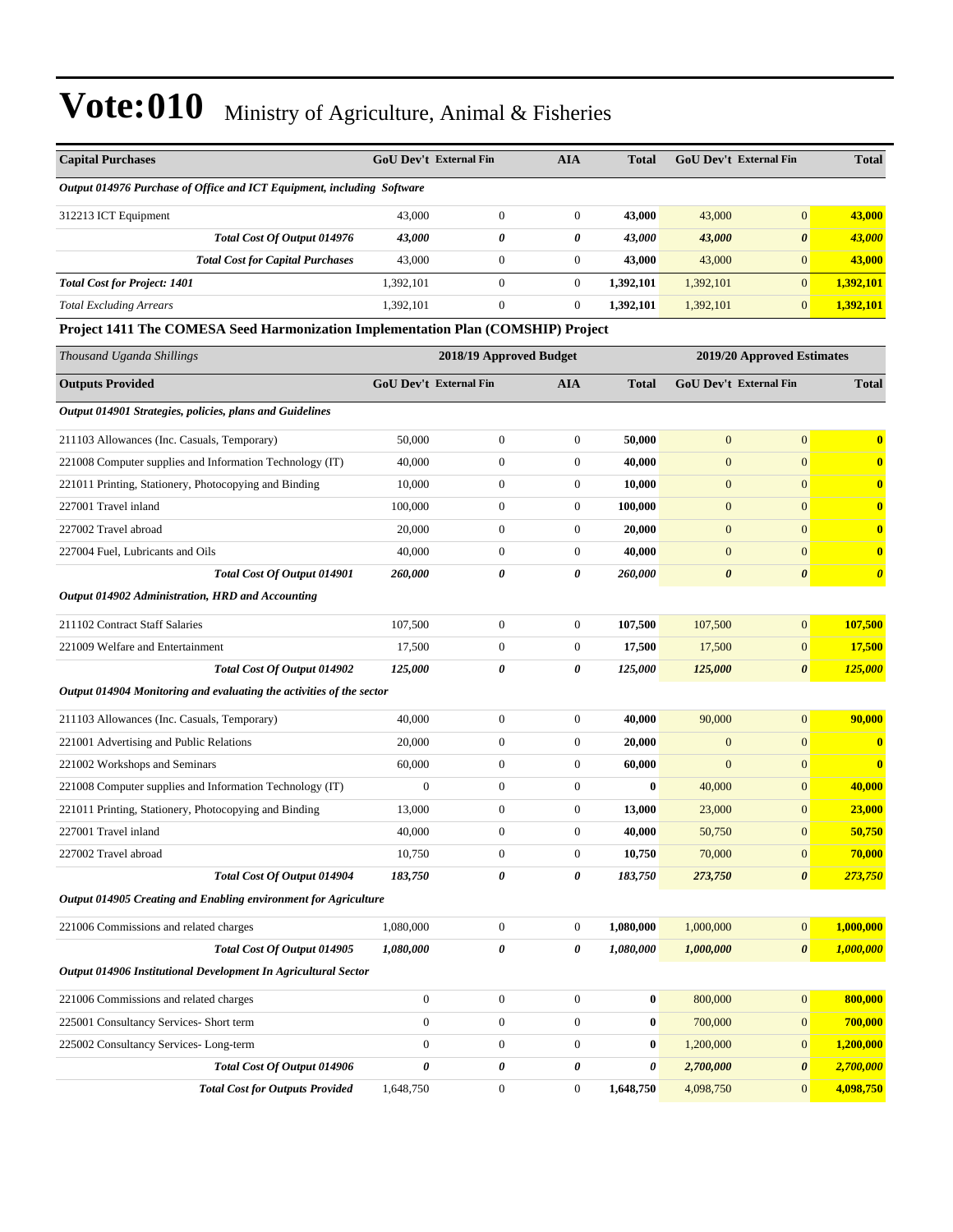| <b>Capital Purchases</b>                                               | <b>GoU Dev't External Fin</b> |                         | <b>AIA</b>       | <b>Total</b>     |                       | <b>GoU Dev't External Fin</b> | <b>Total</b> |
|------------------------------------------------------------------------|-------------------------------|-------------------------|------------------|------------------|-----------------------|-------------------------------|--------------|
| Output 014976 Purchase of Office and ICT Equipment, including Software |                               |                         |                  |                  |                       |                               |              |
| 312211 Office Equipment                                                | 45,372                        | $\boldsymbol{0}$        | $\boldsymbol{0}$ | 45,372           | 45,372                | $\overline{0}$                | 45,372       |
| Total Cost Of Output 014976                                            | 45,372                        | 0                       | 0                | 45,372           | 45,372                | $\boldsymbol{\theta}$         | 45,372       |
| <b>Total Cost for Capital Purchases</b>                                | 45,372                        | $\boldsymbol{0}$        | $\boldsymbol{0}$ | 45,372           | 45,372                | $\mathbf{0}$                  | 45,372       |
| <b>Total Cost for Project: 1411</b>                                    | 1,694,122                     | $\boldsymbol{0}$        | $\boldsymbol{0}$ | 1,694,122        | 4,144,122             | $\mathbf{0}$                  | 4,144,122    |
| <b>Total Excluding Arrears</b>                                         | 1,694,122                     | $\boldsymbol{0}$        | $\boldsymbol{0}$ | 1,694,122        | 4,144,122             | $\mathbf{0}$                  | 4,144,122    |
| Project 1444 Agriculture Value Chain Development                       |                               |                         |                  |                  |                       |                               |              |
| Thousand Uganda Shillings                                              |                               | 2018/19 Approved Budget |                  |                  |                       | 2019/20 Approved Estimates    |              |
| <b>Outputs Provided</b>                                                |                               | GoU Dev't External Fin  | <b>AIA</b>       | <b>Total</b>     |                       | GoU Dev't External Fin        | <b>Total</b> |
| Output 014901 Strategies, policies, plans and Guidelines               |                               |                         |                  |                  |                       |                               |              |
| 211103 Allowances (Inc. Casuals, Temporary)                            | $\boldsymbol{0}$              | $\boldsymbol{0}$        | $\boldsymbol{0}$ | $\bf{0}$         | 120,000               | $\overline{0}$                | 120,000      |
| 227001 Travel inland                                                   | $\mathbf{0}$                  | $\boldsymbol{0}$        | $\boldsymbol{0}$ | $\bf{0}$         | 40,000                | $\mathbf{0}$                  | 40,000       |
| 227002 Travel abroad                                                   | $\boldsymbol{0}$              | $\boldsymbol{0}$        | $\boldsymbol{0}$ | $\bf{0}$         | 40,000                | $\overline{0}$                | 40,000       |
| 227004 Fuel, Lubricants and Oils                                       | $\overline{0}$                | $\boldsymbol{0}$        | $\boldsymbol{0}$ | $\bf{0}$         | 60,000                | $\boldsymbol{0}$              | 60,000       |
| Total Cost Of Output 014901                                            | 0                             | 0                       | 0                | 0                | 260,000               | $\boldsymbol{\theta}$         | 260,000      |
| Output 014902 Administration, HRD and Accounting                       |                               |                         |                  |                  |                       |                               |              |
| 221003 Staff Training                                                  | $\boldsymbol{0}$              | $\boldsymbol{0}$        | $\boldsymbol{0}$ | $\bf{0}$         | 50,000                | $\overline{0}$                | 50,000       |
| 221009 Welfare and Entertainment                                       | $\overline{0}$                | $\boldsymbol{0}$        | $\boldsymbol{0}$ | $\bf{0}$         | 30,000                | $\boldsymbol{0}$              | 30,000       |
| Total Cost Of Output 014902                                            | 0                             | 0                       | 0                | 0                | 80,000                | $\boldsymbol{\theta}$         | 80,000       |
| Output 014903 Improving Value addition and market Access               |                               |                         |                  |                  |                       |                               |              |
| 211102 Contract Staff Salaries                                         | 50,000                        | $\boldsymbol{0}$        | $\boldsymbol{0}$ | 50,000           | 200,000               | 1,280,000                     | 1,480,000    |
| 221002 Workshops and Seminars                                          | 75,000                        | $\boldsymbol{0}$        | $\boldsymbol{0}$ | 75,000           | 200,000               | $\mathbf{0}$                  | 200,000      |
| 221011 Printing, Stationery, Photocopying and Binding                  | 20,000                        | $\boldsymbol{0}$        | $\boldsymbol{0}$ | 20,000           | $\mathbf{0}$          | $\mathbf{0}$                  | $\bf{0}$     |
| 224006 Agricultural Supplies                                           | $\boldsymbol{0}$              | $\boldsymbol{0}$        | $\boldsymbol{0}$ | $\bf{0}$         | 1,000,000             | 4,000,000                     | 5,000,000    |
| 225001 Consultancy Services- Short term                                | $\boldsymbol{0}$              | $\boldsymbol{0}$        | $\boldsymbol{0}$ | $\bf{0}$         | $\mathbf{0}$          | 1,422,962                     | 1,422,962    |
| 225002 Consultancy Services-Long-term                                  | $\mathbf{0}$                  | $\boldsymbol{0}$        | $\boldsymbol{0}$ | $\bf{0}$         | $\mathbf{0}$          | 3,000,000                     | 3,000,000    |
| 227001 Travel inland                                                   | 100,000                       | $\boldsymbol{0}$        | $\boldsymbol{0}$ | 100,000          | 200,000               | $\mathbf{0}$                  | 200,000      |
| 227004 Fuel, Lubricants and Oils                                       | 60,000                        | $\boldsymbol{0}$        | $\overline{0}$   | 60,000           | $\mathbf{0}$          | $\mathbf{0}$                  | $\bf{0}$     |
| Total Cost Of Output 014903                                            | 305,000                       | 0                       | 0                | 305,000          | 1,600,000             | 9,702,962                     | 11,302,962   |
| Output 014905 Creating and Enabling environment for Agriculture        |                               |                         |                  |                  |                       |                               |              |
| 221011 Printing, Stationery, Photocopying and Binding                  | $\boldsymbol{0}$              | $\boldsymbol{0}$        | $\boldsymbol{0}$ | $\bf{0}$         | 50,000                | $\mathbf{0}$                  | 50,000       |
| 225001 Consultancy Services- Short term                                | $\mathbf{0}$                  | $\boldsymbol{0}$        | $\boldsymbol{0}$ | $\bf{0}$         | 160,000               | $\boldsymbol{0}$              | 160,000      |
| 227001 Travel inland                                                   | $\boldsymbol{0}$              | $\boldsymbol{0}$        | $\boldsymbol{0}$ | $\bf{0}$         | 200,000               | $\mathbf{0}$                  | 200,000      |
| 227002 Travel abroad                                                   | $\boldsymbol{0}$              | $\boldsymbol{0}$        | $\boldsymbol{0}$ | $\bf{0}$         | 60,000                | $\mathbf{0}$                  | 60,000       |
| 227004 Fuel, Lubricants and Oils                                       | $\boldsymbol{0}$              | $\boldsymbol{0}$        | $\boldsymbol{0}$ | $\bf{0}$         | 160,000               | $\mathbf{0}$                  | 160,000      |
| 228002 Maintenance - Vehicles                                          | $\boldsymbol{0}$              | $\boldsymbol{0}$        | $\boldsymbol{0}$ | $\boldsymbol{0}$ | 30,000                | $\mathbf{0}$                  | 30,000       |
| Total Cost Of Output 014905                                            | $\boldsymbol{\theta}$         | 0                       | 0                | 0                | 660,000               | $\boldsymbol{\theta}$         | 660,000      |
| <b>Total Cost for Outputs Provided</b>                                 | 305,000                       | $\boldsymbol{0}$        | $\boldsymbol{0}$ | 305,000          | 2,600,000             | 9,702,962                     | 12,302,962   |
| <b>Capital Purchases</b>                                               | GoU Dev't External Fin        |                         | <b>AIA</b>       | <b>Total</b>     |                       | GoU Dev't External Fin        | <b>Total</b> |
| Output 014975 Purchase of Motor Vehicles and Other Transport Equipment |                               |                         |                  |                  |                       |                               |              |
| 312201 Transport Equipment                                             | $\boldsymbol{0}$              | $\boldsymbol{0}$        | $\boldsymbol{0}$ | $\bf{0}$         | $\mathbf{0}$          | 1,300,000                     | 1,300,000    |
| Total Cost Of Output 014975                                            | $\pmb{\theta}$                | 0                       | 0                | 0                | $\boldsymbol{\theta}$ | 1,300,000                     | 1,300,000    |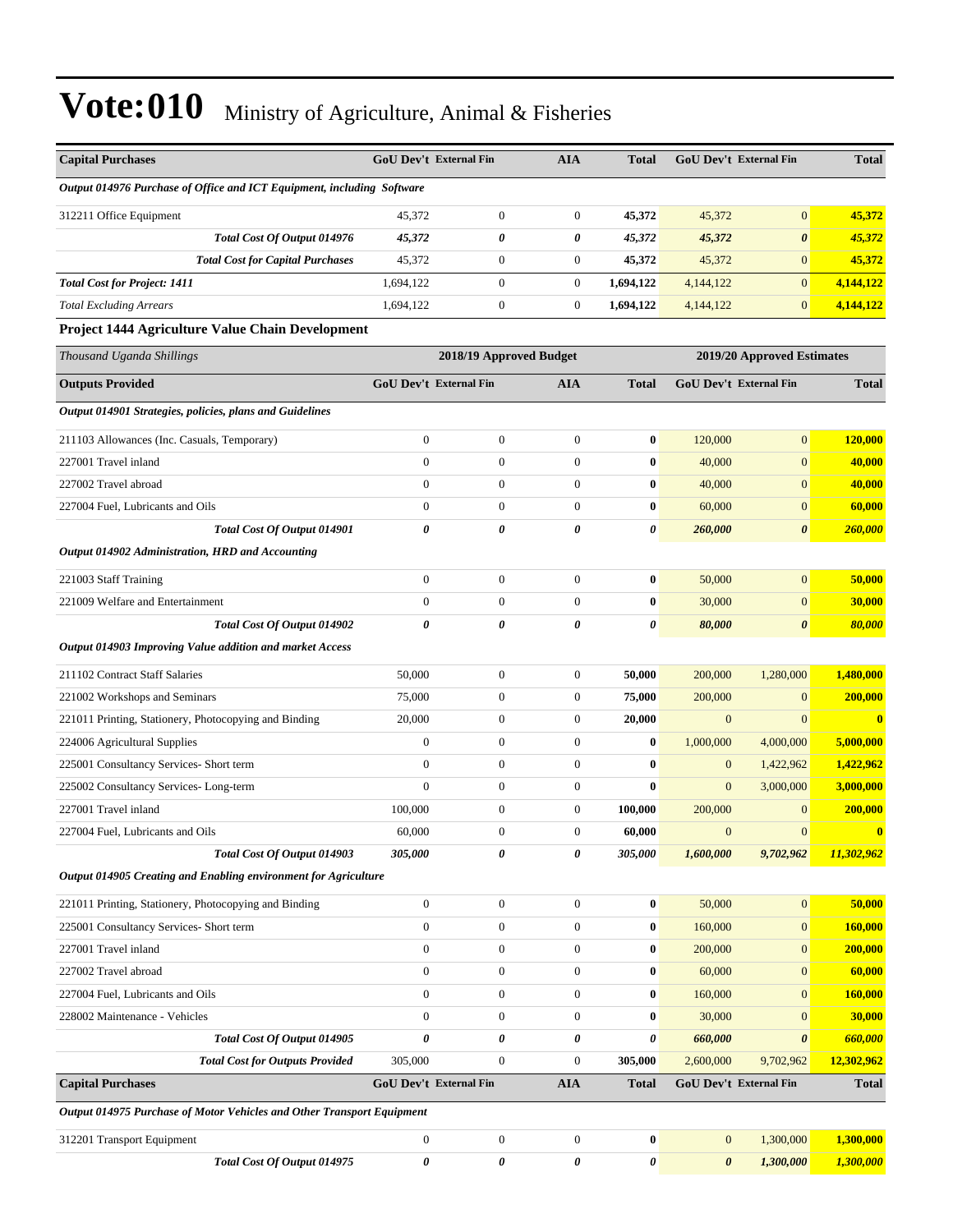#### *Output 014979 Acquisition of Other Capital Assets*

| $\Omega$     | $\overline{0}$      | $\Omega$       | $\mathbf{0}$ | $\mathbf{0}$          | 4,000,000            | 4,000,000    |
|--------------|---------------------|----------------|--------------|-----------------------|----------------------|--------------|
| 0            | 0                   | 0              | 0            | $\boldsymbol{\theta}$ | 4,000,000            | 4,000,000    |
|              |                     |                |              |                       |                      |              |
| 600,000      | $\overline{0}$      | $\Omega$       | 600,000      | 1,145,083             | 1,307,038            | 2,452,120    |
| $\Omega$     | $\overline{0}$      | $\Omega$       | $\bf{0}$     | 500,000               | $\overline{0}$       | 500,000      |
| $\Omega$     | $\overline{0}$      | $\Omega$       | $\mathbf{0}$ | $\mathbf{0}$          | 5,000,000            | 5,000,000    |
| $\Omega$     | $\boldsymbol{0}$    | $\overline{0}$ | $\mathbf{0}$ | $\mathbf{0}$          | 400,000              | 400,000      |
| $\mathbf{0}$ | $\overline{0}$      | 0              | $\bf{0}$     | $\mathbf{0}$          | 200,000              | 200,000      |
| 600,000      | 0                   | 0              | 600,000      | 1,645,083             | 6,907,038            | 8,552,120    |
| 600,000      | $\overline{0}$      | $\overline{0}$ | 600,000      | 1,645,083             | 12,207,038           | 13,852,120   |
| 905,000      | $\overline{0}$      | $\overline{0}$ | 905,000      | 4,245,083             | 21,910,000           | 26,155,083   |
| 905,000      | $\overline{0}$      | $\overline{0}$ | 905,000      | 4,245,083             | 21,910,000           | 26,155,083   |
| GoU          | <b>External Fin</b> | <b>AIA</b>     | <b>Total</b> | GoU                   | <b>External Fin</b>  | <b>Total</b> |
| 35,322,326   | $\bf{0}$            | $\bf{0}$       | 35,322,326   | 46,736,959            | 21,910,000           | 68,646,959   |
| 32,240,275   | $\boldsymbol{0}$    | $\overline{0}$ | 32,240,275   | 46,143,534            | 21,910,000           | 68,053,534   |
| GoU          | <b>External Fin</b> | <b>AIA</b>     | <b>Total</b> | GoU                   | <b>External Fin.</b> | <b>Total</b> |
| 146,116,610  | 211,177,569         | $\bf{0}$       | 357,294,178  | 186,785,336           | 333,302,037          | 520,087,373  |
| 143,034,559  | 211, 177, 569       | $\Omega$       | 354,212,127  | 186, 191, 910         | 333,302,037          | 519,493,948  |
|              |                     |                |              |                       |                      |              |